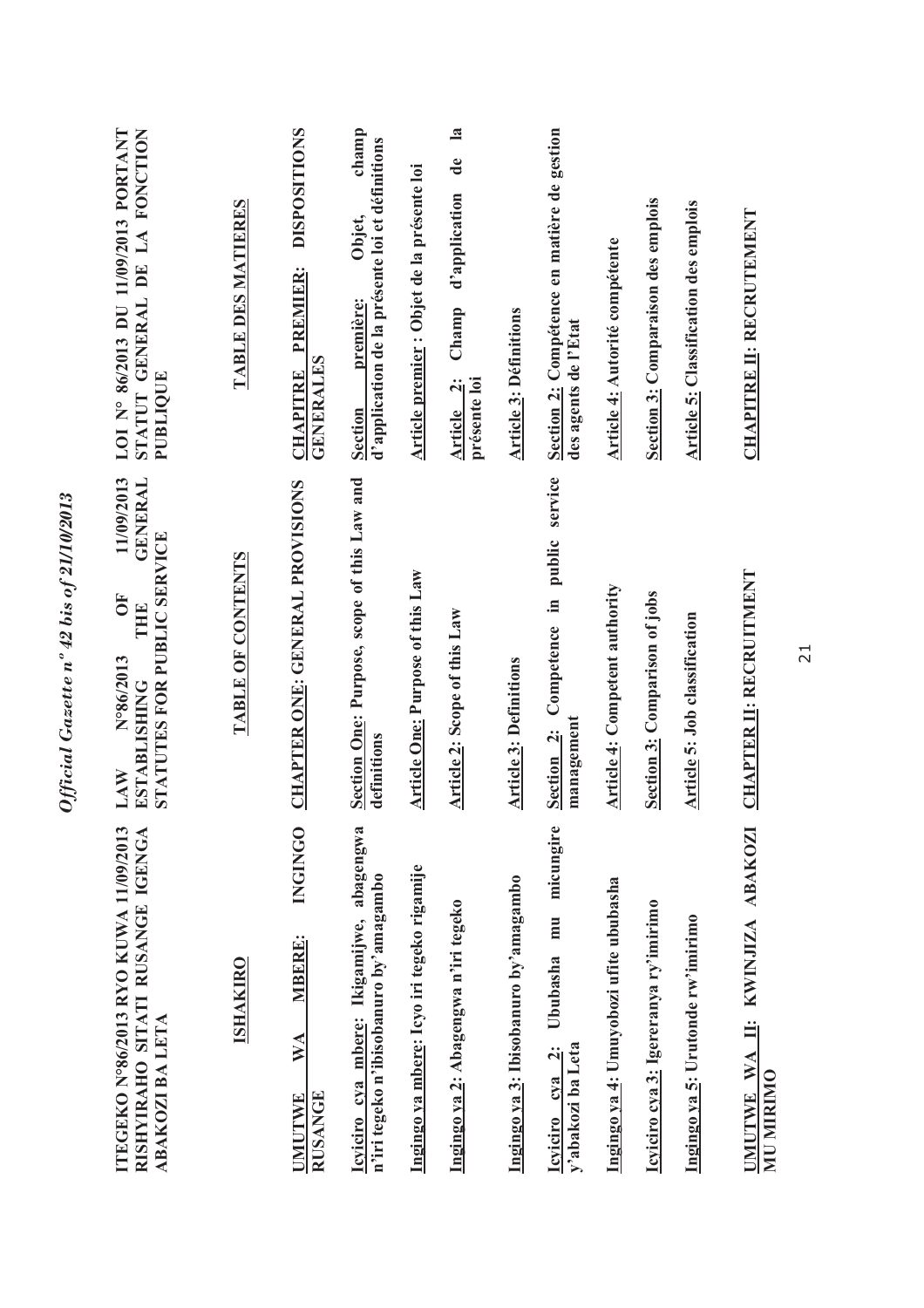| <b>Article 6: Conditions de recrutement</b>           | Article 7: Conditions pour être intégré dans<br>la fonction publique              | Article 8: Modalités de recrutement      | par<br>de l'Etat régis<br>Article 9: Agents<br>contrat de travail | DE<br><b>EXERCICE</b><br>Ë<br><b>CHAPITRE</b><br>FONCTION<br><b>FO</b><br>PERFORMANCE | Section première: Entrée en fonction et stage<br>probatoire                     | <b>Article 10: Serment</b>     | prestation<br>$\mathbf{d}\mathbf{e}$<br>Modalités<br>$\ddot{=}$<br>serment<br><b>Article</b> | <b>Article 12: Stage probatoire</b> | Article 14: Recours relatif à la décision du<br>Article 13: Fin du stage probatoire<br>stage probatoire<br>probation<br>the       | Section 2: Fixation et application de la durée<br>du travail<br>respect of<br>and               | Article 15: Durée du travail     |
|-------------------------------------------------------|-----------------------------------------------------------------------------------|------------------------------------------|-------------------------------------------------------------------|---------------------------------------------------------------------------------------|---------------------------------------------------------------------------------|--------------------------------|----------------------------------------------------------------------------------------------|-------------------------------------|-----------------------------------------------------------------------------------------------------------------------------------|-------------------------------------------------------------------------------------------------|----------------------------------|
| <b>Article 6: Requirements for recruitment</b>        | <b>Article 7: Requirements for being integrated</b><br>in the public service      | <b>Article 8: Recruitment modalities</b> | Article 9: Public servants governed by an<br>employment contract  | Ë<br><b>CHAPTER</b><br><b>DUTIES</b>                                                  | Section One: Commencement of duties and<br>probation period                     | <b>Article 10: Taking oath</b> | Article 11: Mode of taking oath                                                              | <b>Article 12: Probation period</b> | Article 13: Completion of<br><b>Article 14: Appeal</b><br>period                                                                  | Section 2: Determination<br>working hours                                                       | <b>Article 15: Working hours</b> |
| gutanga<br>Ingingo ya 6: Ibishingirwaho mu<br>umurimo | Ingingo ya 7: Ibyangombwa bisabwa kugira<br>ngo umuntu yinjizwe mu bakozi ba Leta | Ingingo ya 8: Uburyo bwo gutanga umurimo | Abakozi ba Leta bagengwa<br>Ingingo ya 9:<br>n'amasezerano        | <b>IKORWA</b><br>Ë<br>$\mathbb{W} \mathbb{A}$<br>RY'UMURIMO<br>UMUTWE                 | ry'umurimo<br>n'igeragezwa ry'umukozi mushya<br>Itangira<br>Icyiciro cya mbere: | Ingingo ya 10: Indahiro        | Ingingo ya 11: Uburyo bwo kurahira                                                           | Ingingo ya 12: Igihe cy'igeragezwa  | cyemezo<br>Ingingo ya 13: Irangiza ry'igihe cy'igeragezwa<br>ku<br>Ubujurire<br>$\frac{4}{11}$<br>cy'igeragezwa<br>$1$<br>Ingingo | n'iyubahirizwa<br>Igenwa<br>ry'amasaha y'akazi<br>$\ddot{\mathbf{a}}$<br>cya<br><b>Icviciro</b> | Ingingo ya 15: Amasaha y'akazi   |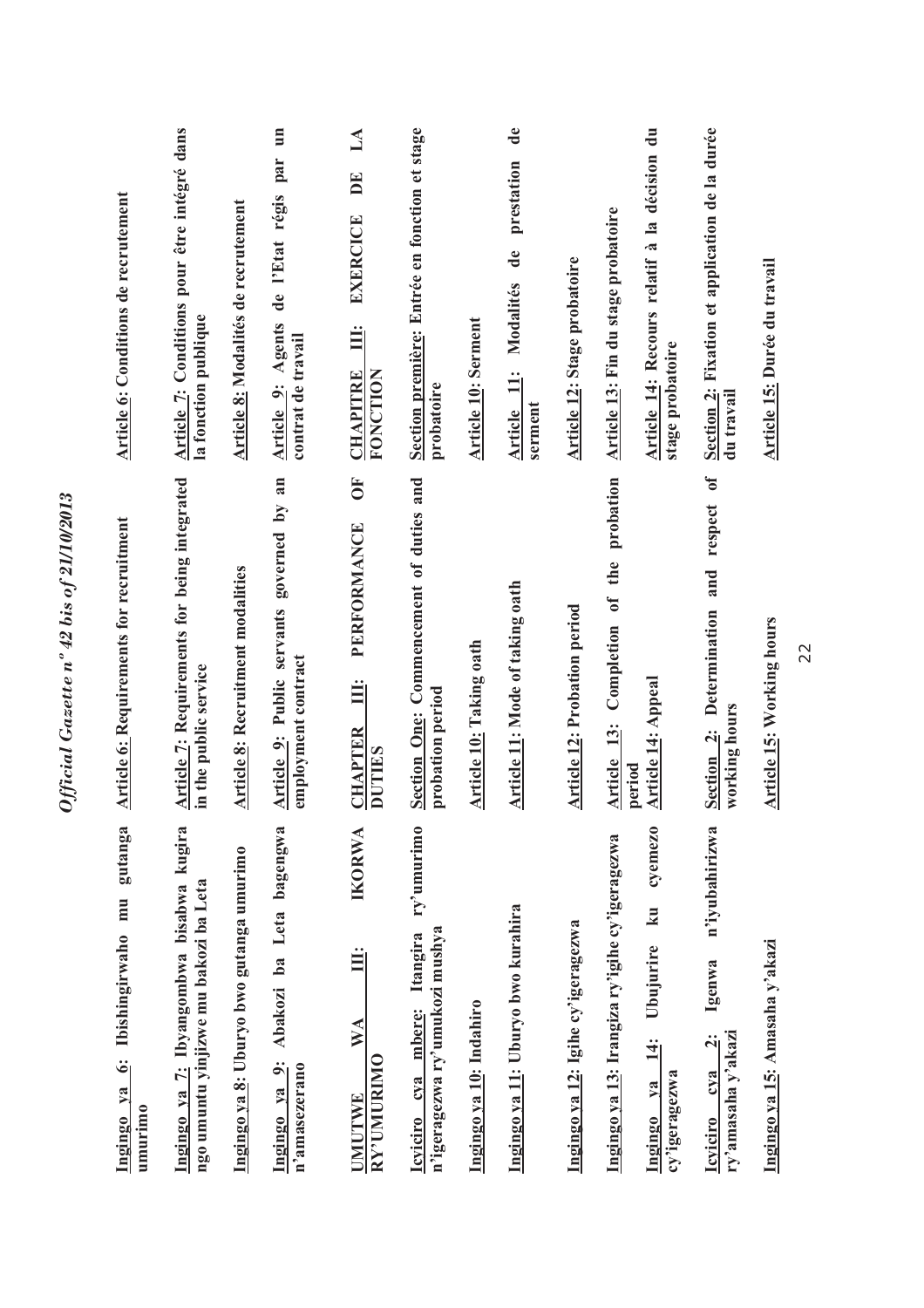| WA<br>LETA AGENGWA N'AYA MATEGEKO<br>UMUTWE WA IY: UKO UMUKOZI                                            | STATUTORY POSITIONS<br>FOR A PUBLIC SERVANT<br>CHAPTER IV:                                                                         | <b>POSITIONS</b><br>STATUTAIRES D'UN AGENT DE L'ETAT<br>$\mathbf{V}$ :<br><b>CHAPITRE</b>                                        |
|-----------------------------------------------------------------------------------------------------------|------------------------------------------------------------------------------------------------------------------------------------|----------------------------------------------------------------------------------------------------------------------------------|
| Icyiciro cya mbere: Aho umukozi wa Leta<br>aherereye                                                      | Section One: Position of a public servant                                                                                          | $\mathbf{d}\mathbf{e}$<br>d'un agent<br>Section première: Position<br>l'Etat                                                     |
| Ingingo ya 16: Imihindagurikire y'umwanya<br>w'umukozi wa Leta                                            | <b>Article 16: Mobility of a public servant</b>                                                                                    | Article 16: Mobilité d'un agent de l'Etat                                                                                        |
| Akiciro ka mbere: Umukozi wa Leta mu kazi<br>n'ufatwa nk'uri mu kazi                                      | Sub-section One: Public servant in service<br>and one considered to be in service                                                  | $\epsilon$ n<br>$\epsilon$ n<br>et celui considéré comme étant<br>Sous-section première: Agent de l'Etat<br>activité<br>activité |
| Ingingo ya 17: Umukozi wa Leta uri mu kazi                                                                | Article 17: Public servant in service                                                                                              | Article 17: Agent de l'Etat en activité                                                                                          |
| Ingingo ya 18: Ubwoko bw'ibiruhuko                                                                        | Article 18: Types of leave                                                                                                         | Article 18: Types de congé                                                                                                       |
| Ingingo ya 19: Ikiruhuko cy'umwaka                                                                        | Article 19: Annual leave                                                                                                           | Article 19: Congé annuel                                                                                                         |
| Ingingo ya 20: Igihe ntarengwa cyo gufata<br>ikiruhuko cy'umwaka                                          | Article 20: Deadline for taking annual leave                                                                                       | Article 20: Date limite de prise de congé<br>annuel                                                                              |
| Ingingo ya 21: Ikiruhuko cy'ingoboka                                                                      | <b>Article 21: Incidental leave</b>                                                                                                | Article 21: Congé de circonstance                                                                                                |
| Ingingo ya 22: Ikiruhuko cyo kubyara                                                                      | Article 22: Maternity leave                                                                                                        | Article 22: Congé de maternité                                                                                                   |
| Ingingo ya 23: Umushahara w'umugore uri mu<br>kiruhuko cyo kubyara                                        | Article 23: Salary during maternity leave                                                                                          | $\mathbf{d}\mathbf{e}$<br>congé<br>pendant le<br><b>Salaire</b><br>Article 23:<br>maternité                                      |
| Ingingo ya 24: Ikiruhuko cy'inyongera mu gihe<br>Ingingo ya 25: Impurirane y'ibiruhuko<br>habaye ingorane | $\mathfrak{h}$<br>case<br>.a<br><b>Article 25: Coincidence of leaves</b><br><b>Additional</b> leave<br>complication<br>Article 24: | Article 24: Congé supplémentaire en cas de<br><b>Article 25: Congés coïncidents</b><br>complication                              |
| Ingingo ya 26: Igihe cyo konsa                                                                            | <b>Article 26: Breastfeeding period</b>                                                                                            | Article 26: Période d'allaitement                                                                                                |
|                                                                                                           |                                                                                                                                    |                                                                                                                                  |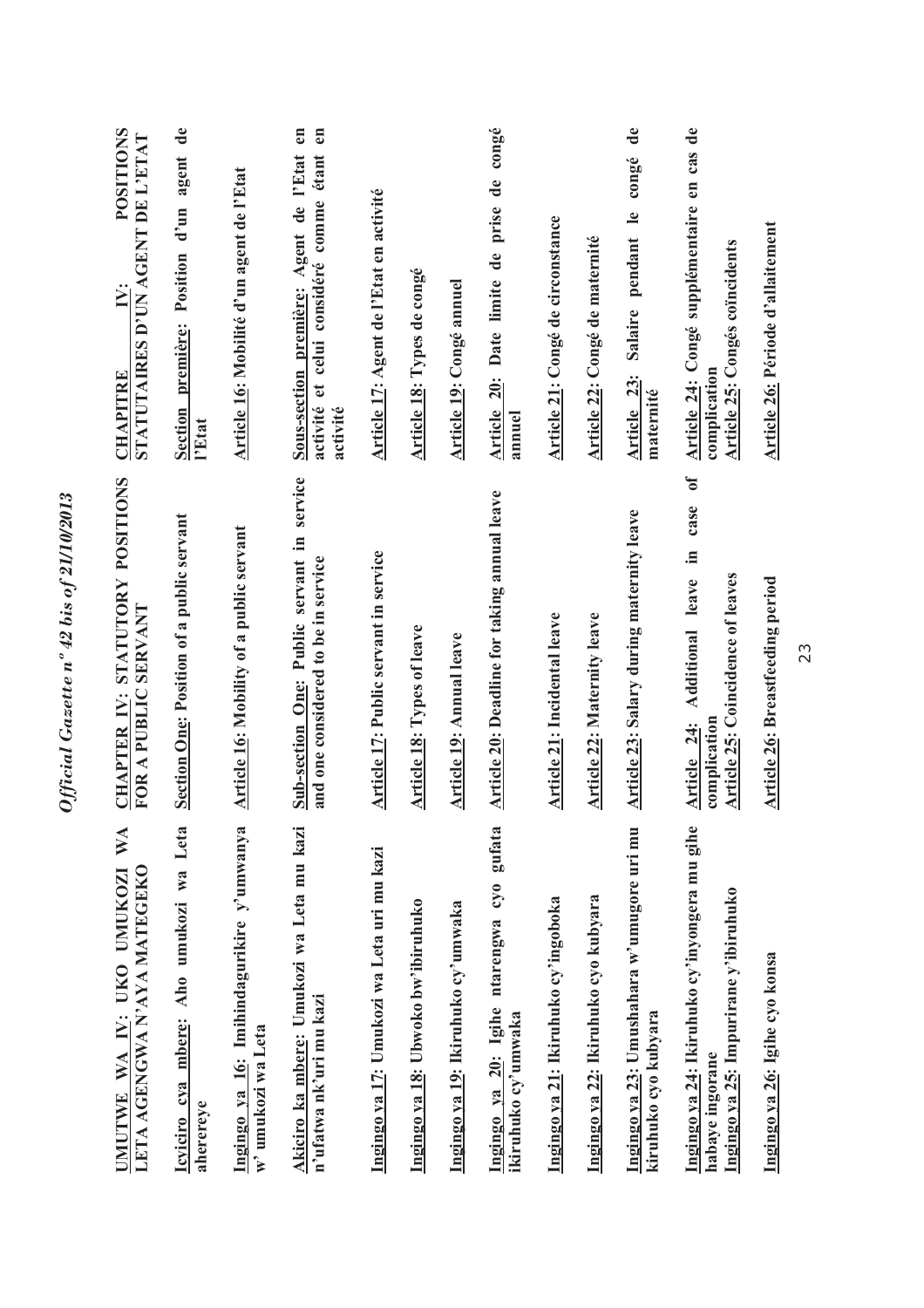| Ingingo ya 27: Ikiruhuko kigufi cy'uburwayi                                                 | Article 27: Short-term sick leave                                                            | Article 27: Congé de maladie de courte durée                   |
|---------------------------------------------------------------------------------------------|----------------------------------------------------------------------------------------------|----------------------------------------------------------------|
| Ingingo ya 28: Ikiruhuko kirekire cy'uburwayi                                               | Article 28: Long-term sick leave                                                             | Article 28: Congé de maladie de longue durée                   |
| Ingingo ya 29: Uruhushya                                                                    | Article 29: Authorized absence                                                               | Article 29: Permission d'absence                               |
| Ingingo ya 30: Iminsi y'ikiruhuko rusange<br>iteganywa n'amategeko                          | Article 30: Official public holidays                                                         | Article 30: Jours fériés officiels                             |
| Ingingo ya 31: Ubutumwa                                                                     | Article 31: Mission                                                                          | <b>Article 31: Mission</b>                                     |
| Ingingo ya 32: Amahugurwa                                                                   | <b>Article 32: Training courses</b>                                                          | <b>Article 32: Formation</b>                                   |
| Akiciro ka 2: Kwimurwa                                                                      | <b>Sub-section 2: Transfer</b>                                                               | <b>Sous-section 2: Mutation</b>                                |
| Ingingo ya 33: Kwimurwa k'umukozi wa Leta                                                   | Article 33: Transfer of a public servant                                                     | Article 33: Mutation d'un agent de l'Etat                      |
| umwanya<br>Guhindura<br>w'umurimo binyuze mu ipiganwa<br>$34$ :<br>$v\mathbf{a}$<br>Ingingo | Article 34: Change of a job position through<br>competition                                  | Article 34 : Changement de poste de travail<br>par concours    |
| Akaciro ka 3: Itizwa                                                                        | <b>Sub-section 3: Secondment</b>                                                             | <b>Sous-section 3: Détachement</b>                             |
| Ingingo ya 35: Itizwa ry'umukozi wa Leta                                                    | Article 35: Secondment of a public servant                                                   | Article 35: Détachement d'un agent de l'Etat                   |
| Ingingo ya 36: Igihe cy'itizwa                                                              | Article 36: Duration of secondment                                                           | Article 36: Durée du détachement                               |
| Ingingo ya 37: Kurangiza itizwa                                                             | <b>Article 37: End of secondment</b>                                                         | Article 37: Fin du détachement                                 |
| Akiciro ka 4: Gushyirwa ahandi                                                              | another<br>at<br>Placement<br>administration disposal<br>$\ddot{ }$<br>Sub-section           | à la disposition d'un<br>Sous-section 4: Mise<br>autre service |
| Ingingo ya 38: Gushyirwa ahandi                                                             | another<br>$\overline{\mathbf{a}}$<br>Placement<br>administration disposal<br>38:<br>Article | Article 38: Mise à la disposition d'un autre<br>service        |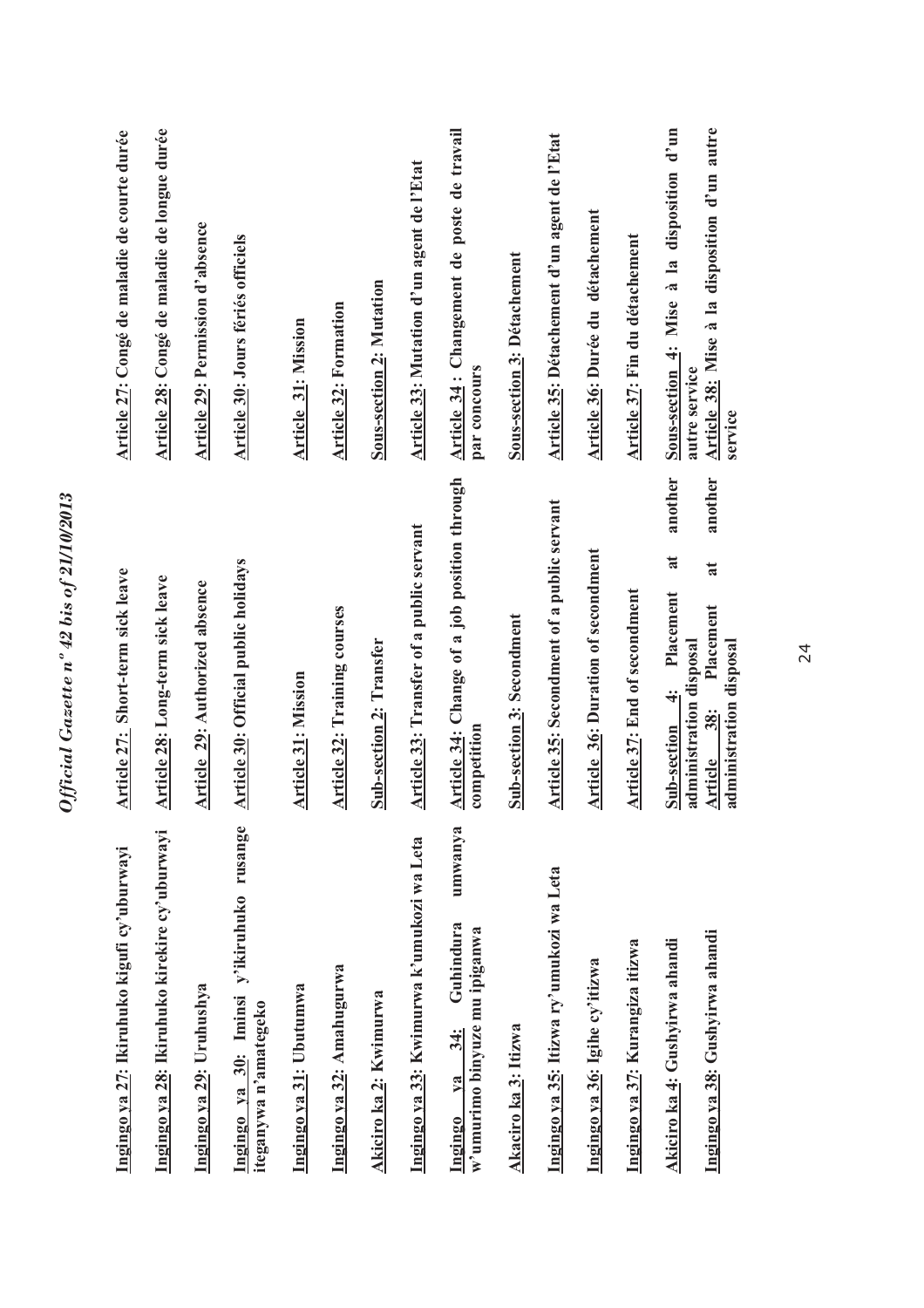| Ingingo ya 39: Irangira ryo gushyirwa ahandi                                     | another<br>Article 39: End of placement at<br>administration disposal                                       | Article 39: Fin de la mise à la disposition<br>d'un autre service             |
|----------------------------------------------------------------------------------|-------------------------------------------------------------------------------------------------------------|-------------------------------------------------------------------------------|
| Akiciro ka 5: Guhagarikwa by'agateganyo                                          | Sub-section 5: Suspension from duties                                                                       | Sous-section 5: Suspension des fonctions                                      |
| z'ihagarikwa<br>Impamvu<br>$\frac{40}{3}$<br>ry'agateganyo<br>ya<br>Ingingo      | suspension from<br>Reasons for<br>$\ddot{=}$<br><b>Article</b><br>duties                                    | Article 40: Motifs de suspension des fonctions                                |
| Ingingo ya 41: Uburenganzira bw'umukozi<br>wahagaritswe by'agateganyo            | public servant<br>$\mathbf{\tilde{z}}$<br>$\sigma$<br>suspended from duties<br><b>Rights</b><br>Article 41: | l'Etat<br>agent de<br>Article 41: Droits d'un<br>suspendu de ses fonctions    |
| Ingingo ya 42: Igihe ihagarikwa ry'agateganyo<br>rimara                          | <b>Article 42: Period of suspension from duties</b>                                                         | des<br>suspension<br>$\ddot{\textbf{d}}$<br>Durée<br>Article 42:<br>fonctions |
| guhagarika<br>Ububasha bwo<br>umukozi wa Leta by'agateganyo<br>43:<br>Ingingo ya | Article 43: Power to suspend a public servant<br>from duties                                                | Article 43: Compétence pour suspendre un<br>agent de l'Etat de ses fonctions  |
| ry'ihagarikwa<br>Irangira<br>$\ddot{4}$<br>ry'agateganyo<br>V2<br>Ingingo        | Article 44: End of suspension from duties                                                                   | Article 44: Fin de la suspension des fonctions                                |
| Akiciro ka 6: Guhagarika akazi mu gihe kizwi                                     | Sub-section 6: Leave of absence for a specific<br>period                                                    | en disponibilité pour<br>Sous-section 6: Mise<br>une durée determine          |
| Ingingo ya 45: Guhagarika akazi mu gihe kizwi                                    | Article 45: Leave of absence for a specific<br>period                                                       | Article 45: Mise en disponibilité pour une<br>durée determine                 |
| mu<br>46: Uburyo bukurikizwa<br>guhagarika akazi mu gihe kizwi<br>Ingingo va     | Article 46: Modalities for leave of absence for<br>a specific period                                        | Article 46: Modalités de mise en disponibilité<br>pour une durée déterminée   |
| Icyiciro cya 2: Isuzumabushobozi                                                 | Section 2: Performance appraisal                                                                            | Section 2: Evaluation des performances                                        |
| Ingingo ya 47: Isuzumabushobozi ry'abakozi<br>ba Leta                            | performance<br>servants'<br>Public<br>Article 47:<br>appraisal                                              | Article 47: Evaluation des performances des<br>agents de l'Etat               |
|                                                                                  |                                                                                                             |                                                                               |

Official Gazette nº 42 bis of 21/10/2013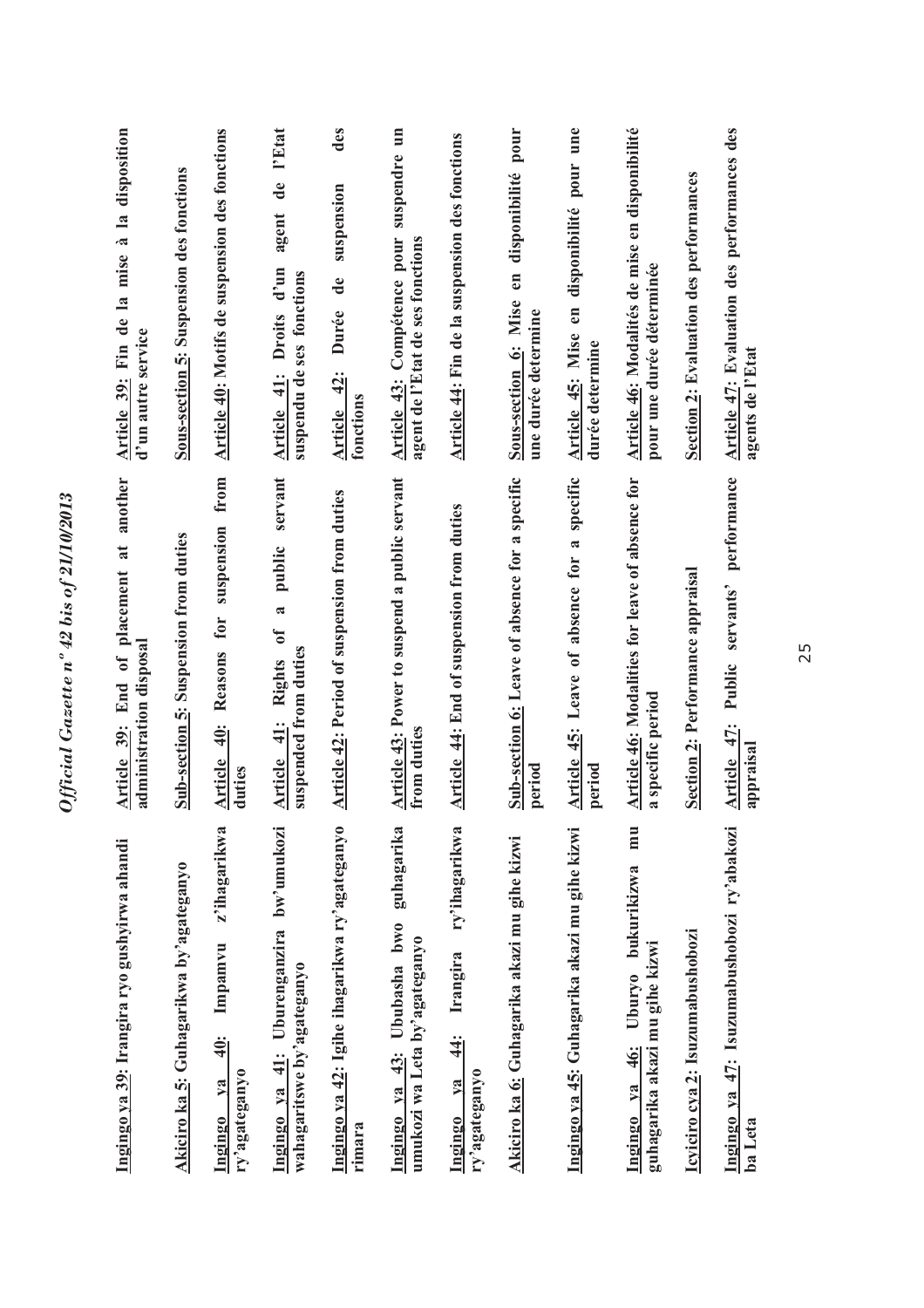| BW'UMUKOZI WA LETA, AMASHIMWE<br><b>UBURENGANZIRA</b><br>N'INSHINGANO Z'UMUKORESHA<br>Ÿ<br>WA<br><b>JMUTWE</b>  | A PUBLIC<br><b>AND</b><br>RESPONSIBILITIES OF THE EMPLOYER<br>RIGHTS OF<br><b>AWARDS</b><br><b>CHAPTER V:</b><br><b>SERVANT</b> | CHAPITRE V: DROITS D'UN AGENT DE<br>ET<br>RESPONSABILITES DE L'EMPLOYEUR<br><b>RECOMPENSES</b><br><b>TRTET.</b> |
|-----------------------------------------------------------------------------------------------------------------|---------------------------------------------------------------------------------------------------------------------------------|-----------------------------------------------------------------------------------------------------------------|
| Uburenganzira<br>mbere:<br>bw'umukozi wa Leta<br>cva<br><b>Icyiciro</b>                                         | Section One: Rights of a public servant                                                                                         | Section première: Droits de l'agent de l'Etat                                                                   |
| Ingingo ya 48: Uburenganzira bw'umukozi wa<br>Leta nk'umuturage                                                 | Article 48: Rights of a public servant as a<br>citizen                                                                          | Article 48: Droits de l'agent de l'Etat en tant<br>que citoyen                                                  |
| Uburenganzira kuri dosiye<br>49:<br>Ingingo ya<br>y'akazi                                                       | Article 49: Right on administrative file                                                                                        | Article 49: Droit au dossier administratif                                                                      |
| dosiye<br>gutunganya<br>Gusaba<br>50:<br>Ingingo ya<br>y'akazi                                                  | the<br>updating<br>for<br>Request<br>professional file<br>50:<br><b>Article</b>                                                 | Article 50: Demande d'une mise à jour du<br>dossier professionnel                                               |
| Uburenganzira bwo kwinjira<br>Ingingo ya 51:<br>mu masendika                                                    | Article 51: Right to join trade unions                                                                                          | Article 51: Liberté d'adhérer à des syndicats                                                                   |
| Ingingo ya 52: Umushahara                                                                                       | <b>Article 52: Salary</b>                                                                                                       | <b>Article 52: Salaire</b>                                                                                      |
| Ingingo ya 53: Umushahara mbumbe                                                                                | Article 53: Gross salary                                                                                                        | <b>Article 53: Salaire brut</b>                                                                                 |
| fatizo<br>Imbonerahamwe<br>54:<br>y'imishahara<br>$1$<br>Ingingo                                                | Article 54: Salary index grid                                                                                                   | Article 54: Grille indiciaire de salaire                                                                        |
| Ingingo ya 55: Ibarwa ry'umushahara fatizo                                                                      | <b>Article 55: Calculation of the basic salary</b>                                                                              | Article 55: Calcul du salaire de base                                                                           |
| ntarengwa<br>Ingingo ya 57: Ibarwa ry'umushahara<br>Umubare<br>w'ibikurwa ku mushahara<br>56:<br>$1$<br>Ingingo | Article 56: Maximum deductions from the<br>Article 57: Calculation of salary<br>salary                                          | Article 56: Plafond de retenues salariales<br>Article 57: Calcul du salaire                                     |
| Ingingo ya 58: Akanama k'Igihugu gashinzwe<br>imishahara                                                        | Article 58: National Salary Committee                                                                                           | Article 58: Comité National des Salaires                                                                        |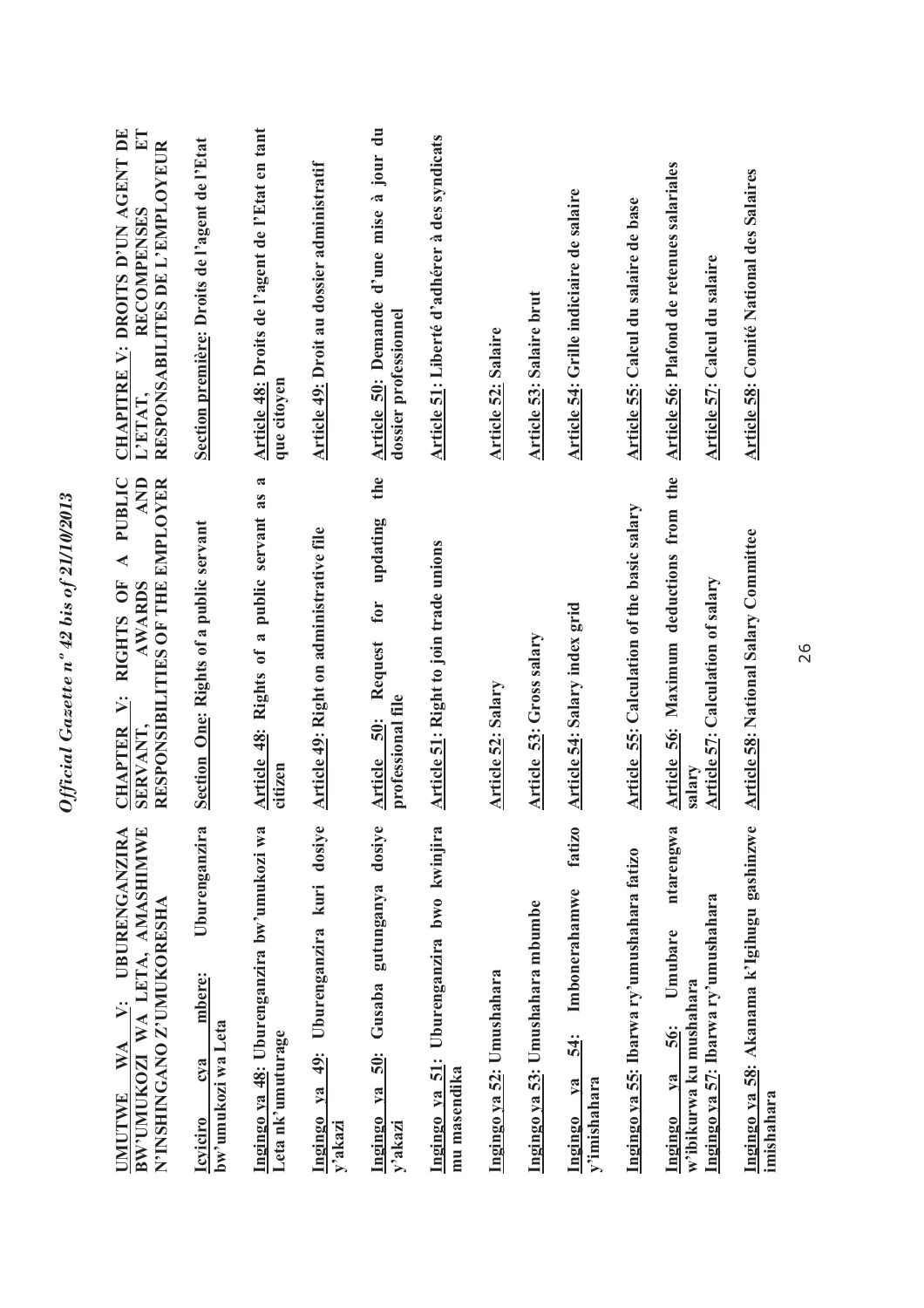| Ingingo ya 60: Umukozi wa Leta wasigariyeho<br>Ingingo ya 59: Indamunite<br>undi              | Article 60: Acting public servant<br><b>Article 59: Allowances</b>                      | Article 60: Agent assurant l'intérim<br>Article 59: Indemnités                                                                     |
|-----------------------------------------------------------------------------------------------|-----------------------------------------------------------------------------------------|------------------------------------------------------------------------------------------------------------------------------------|
| Ingingo ya 61: Ubuzime bw'uburenganzira ku<br>mushahara na indamunite                         | Article 61: Prescription of payment of salary<br>and allowances                         | $\ddot{a}$<br>paiement<br>$\mathbf{d}\mathbf{e}$<br>Article 61: Prescription<br>salaire et indemnités                              |
| Icyiciro cya 2: Amashimwe                                                                     | Section 2: Awards                                                                       | <b>Section 2: Récompenses</b>                                                                                                      |
| Ingingo ya 62: Ishimwe                                                                        | Article 62: Award                                                                       | Article 62: Récompense                                                                                                             |
| Icyiciro cya 3: Inshingano z'umukoresha                                                       | Section 3: Responsibilities of the employer                                             | Section 3: Responsabilités de l'employeur                                                                                          |
| Ingingo ya 63: Amabwiriza ngengamikorere                                                      | administrative<br>ð<br>Manual<br>63:<br>procedures<br>Article                           | procédures<br>$\mathbf{d}\mathbf{e}$<br>Manuel<br>administratives<br><b>63:</b><br>Article                                         |
| Ingingo ya 64: Ibikoresho n'ibyangombwa                                                       | Article 64: Equipments                                                                  | Article 64: Matériel                                                                                                               |
| Ingingo ya 65: Isuku y'aho akazi gakorerwa                                                    | Article 65: Cleanliness at the workplace                                                | Article 65: Propreté du travail                                                                                                    |
| Ingingo ya 66: Ibikoresho birinda impanuka                                                    | against<br>Article 66: Protection equipments<br>hazards                                 | Article 66: Equipements de protection contre<br>les accidents                                                                      |
| W <sub>3</sub><br>Ingingo ya 67: Umutekano w'umukozi<br>Leta                                  | Article 67: Safety of a public servant                                                  | Article 67: Sécurité de l'agent de l'Etat                                                                                          |
| n'ibikoresho<br>bidahungabanya ubuzima bw'abakozi ba Leta<br>Inyubako<br>68:<br>ya<br>Ingingo | Article 68: Premises and equipments not<br>detrimental to the health of public servants | $n$ e<br>des<br>constituant aucun danger pour la santé<br>équipements<br>et<br>Locaux<br>agents de l'Etat<br>68:<br><b>Article</b> |
| Ingingo ya 69: Kuvuza umukozi wa Leta                                                         | Article 69: Healthcare of a public servant                                              | Soins médicaux de l'agent de<br>Article 69:<br>l'Etat                                                                              |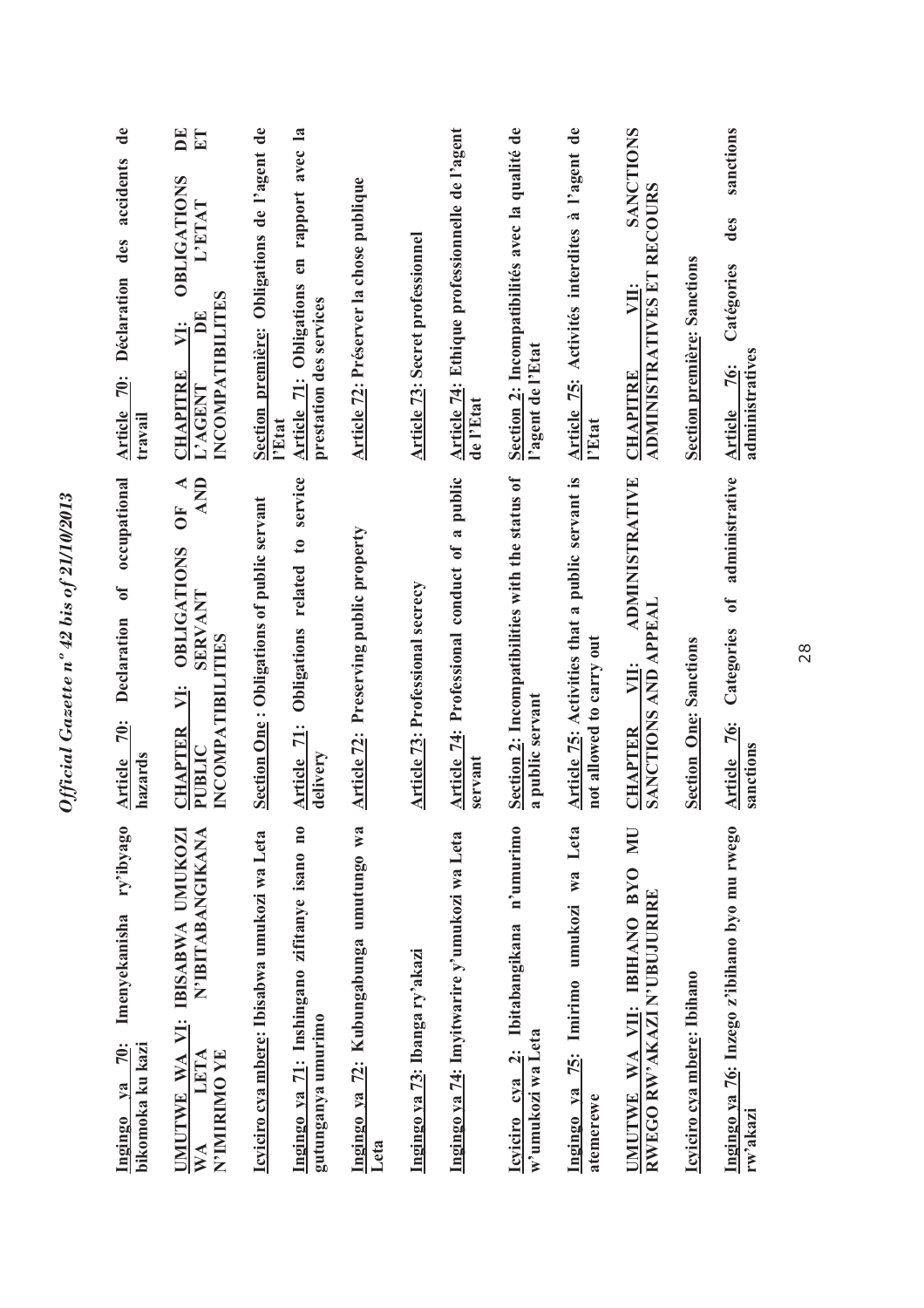| Article 77: Faute disciplinaire | disciplinaire<br>Responsabilité<br>responsabilité pénale<br>Article 78:<br>Article 78: Disciplinary liability and criminal | <b>Article 79: Défense</b> | Article 80: Application de la sanction        | Article 81: Pouvoir d'infliger des sanctions<br>administratives<br><b>Article 81: Powers to impose administrative</b> | Article 82: Modalités d'application du régime<br>disciplinaire des agents de l'Etat<br>imposing<br>for<br><b>Modalities</b> | <b>Section 2: Recours</b> | Article 83: Droit de recours pour un agent de<br>l'Etat<br>$\mathfrak{g}$<br>servant<br>a public | Article 84: Procédure de recours        | <b>Article 85: Recours devant les juridictions</b><br>Article 85: Filing a complaint with the courts | CESSATION<br><b>FONCTIONS</b><br>VIII:<br><b>PAGENT DE L'ETAT</b><br>DES<br>DEFINITIVE<br><b>CHAPITRE</b><br>$\overline{0}$<br>EMPLOYMENT OF PUBLIC SERVANT<br>TERMINATION | Article 86: Motifs de cessation définitive des<br>fonctions de l'agent de l'Etat<br>ð<br>for termination | Section première : Mise en disponibilité pour<br>une durée indéterminée<br>a non |
|---------------------------------|----------------------------------------------------------------------------------------------------------------------------|----------------------------|-----------------------------------------------|-----------------------------------------------------------------------------------------------------------------------|-----------------------------------------------------------------------------------------------------------------------------|---------------------------|--------------------------------------------------------------------------------------------------|-----------------------------------------|------------------------------------------------------------------------------------------------------|----------------------------------------------------------------------------------------------------------------------------------------------------------------------------|----------------------------------------------------------------------------------------------------------|----------------------------------------------------------------------------------|
| <b>Article 77: Misconduct</b>   | liability                                                                                                                  | <b>Article 79: Defence</b> | <b>Article 80: Application of a sanction</b>  | sanctions                                                                                                             | disciplinary sanctions to public servant<br>82:<br><b>Article</b>                                                           | <b>Section 2: Appeal</b>  | Right of<br>83:<br>Article<br>appeal                                                             | Article 84: Appeal procedure            | of Law                                                                                               | VIII:<br><b>CHAPTER</b>                                                                                                                                                    | employment of a public servant<br>Grounds<br>Article 86:                                                 | Section One: Leave of absence for<br>specific period                             |
|                                 | bw'ikosa<br>Uburyozwe                                                                                                      |                            |                                               |                                                                                                                       |                                                                                                                             |                           |                                                                                                  |                                         |                                                                                                      |                                                                                                                                                                            |                                                                                                          |                                                                                  |
| Ingingo ya 77: Ikosa            | n'uburyozwe bw'icyaha<br>78:<br>$Y$ a<br>Ingingo                                                                           | Ingingo ya 79: Kwisobanura | Ingingo ya 80: Ishyirwa mu bikorwa ry'igihano | Ingingo ya 81: Ububasha bwo gutanga ibihano<br>byo mu rwego rw'akazi                                                  | Ingingo ya 82: Uburyo bw'imihanire y'abakozi<br>ba Leta                                                                     | Icyiciro cya 2: Ubujurire | Ingingo ya 83: Uburenganzira bwo kujurira<br>bw'umukozi wa Leta                                  | Ingingo ya 84: Uburyo ubujurire bukorwa | Ingingo ya 85: Kuregera inkiko                                                                       | UMUTWE WA VIII: KUVA MU BAKOZI BA<br>LETA                                                                                                                                  | Ingingo ya 86: Impamvu zo kuva mu bakozi ba<br>Leta                                                      | Icyiciro cya mbere: Guhagarika akazi mu gihe<br>kitazwi                          |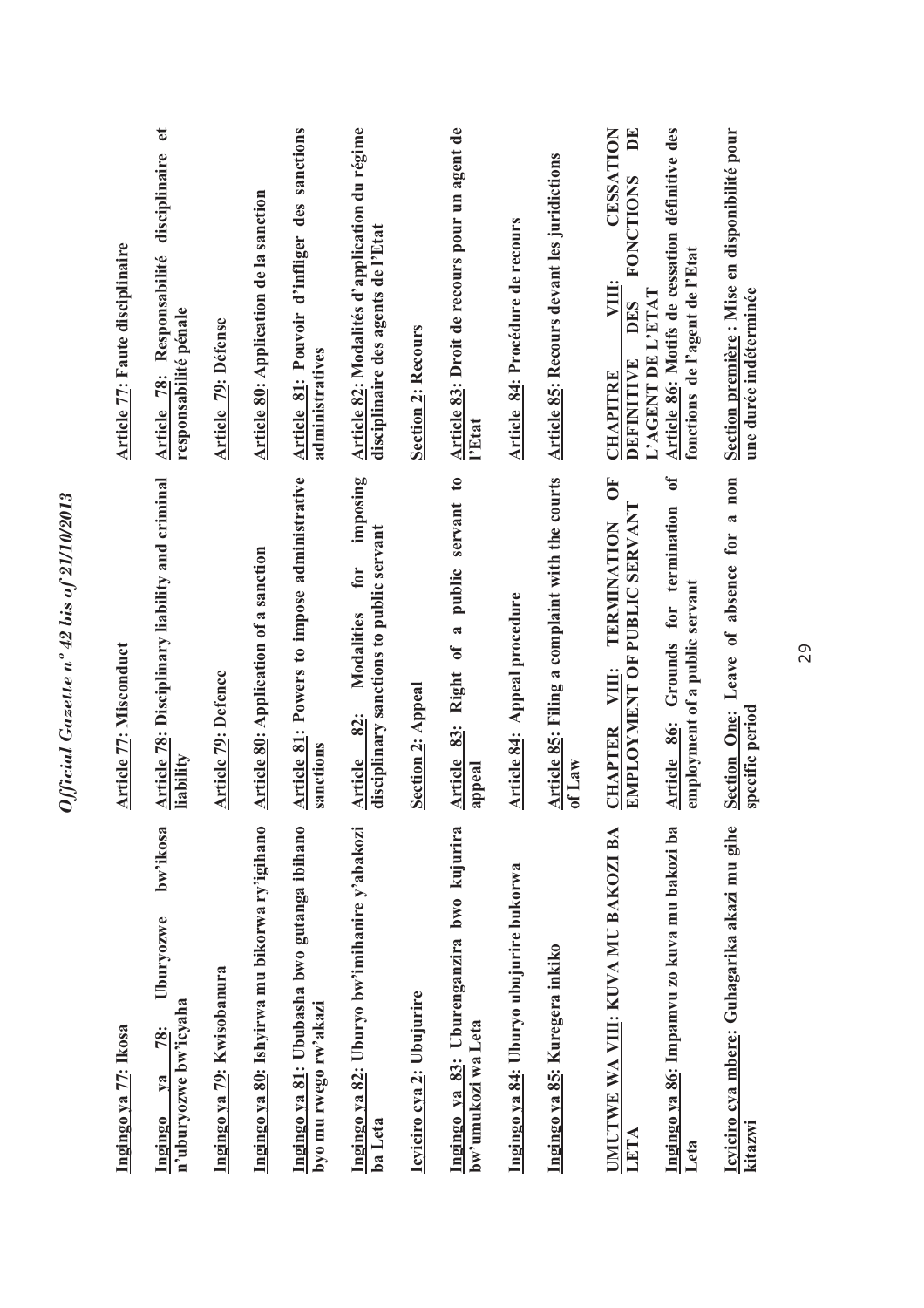| Ingingo ya 87: Gusaba guhagarika akazi mu<br>gihe kitazwi                                              | <b>Article 87:</b> Request for leave of absence for<br>non specific period                                            | disponibilité pour une<br>Article 87: Mise en<br>durée indéterminée                                                        |
|--------------------------------------------------------------------------------------------------------|-----------------------------------------------------------------------------------------------------------------------|----------------------------------------------------------------------------------------------------------------------------|
| mu<br>bukurikizwa<br>guhagarika akazi mu gihe kitazwi<br>Ubury <sub>0</sub><br>88:<br>$Y$ a<br>Ingingo | Article 88: Modalities for leave of absence for<br>a non specific period                                              | Article 88: Modalités de mise en disponibilité<br>pour une durée indéterminée                                              |
| nyuma<br>mu kazi<br>y'ihagarika ry'akazi mu gihe kitazwi<br>Ingingo ya 89: Gusubira                    | Article 89: Reintegration in the public service<br>specific<br>$n$ on<br>ಷ<br>absence for<br>after leave of<br>period | dans la fonction<br>disponibilité pour<br>Article 89: Réintégration<br>publique après la mise en<br>une durée indéterminée |
| Icyiciro cya 2: Gusezera burundu ku kazi                                                               | Section 2: Deliberate resignation                                                                                     | Section 2: Démission volontaire                                                                                            |
| Ingingo ya 90: Gusaba gusezera burundu ku<br>kazi                                                      | <b>Article 90: Request for deliberate resignation</b>                                                                 | démission<br>$\mathbf{a}$<br>de<br>Demande<br>90:<br>volontaire<br>Article                                                 |
| mu<br>bukurikizwa<br>Ubury <sub>0</sub><br>gusezera burundu ku kazi<br>Ingingo ya 91:                  | deliberate<br>for<br>Modalities<br>Article 91:<br>resignation                                                         | Article 91: Modalités de démission volontaire                                                                              |
| mu kazi nyuma yo<br>Ingingo ya 92: Gusubira<br>gusezera burundu ku kazi                                | Article 92: Reintegration in the public service<br>after deliberate resignation                                       | de la fonction<br>publique après une démission volontaire<br>Article 92: Réintégration                                     |
| Icyiciro cya 3: Gusezerera umukozi wa Leta<br>nta mpaka                                                | Section 3: Automatic removal from office of a<br>public servant                                                       | Section 3: Démission d'office d'un agent de<br>l'Etat                                                                      |
| gusezerera<br>$\mathbf{z}_{0}$<br>Impamvu<br>umukozi wa Leta nta mpaka<br>93:<br>$va$<br>Ingingo       | Article 93: Grounds for automatic removal<br>from office of a public servant                                          | d'office<br>démission<br>de<br>Raisons<br>d'un agent de l'Etat<br>Article 93:                                              |
| gusezerera<br>Ububasha bwo<br>umukozi wa Leta<br>94:<br>Ingingo ya                                     | Article 94: Competence to decide automatic<br>removal from office of a public servant                                 | $\mathbf{a}$<br>décider<br>démission d'office de l'agent de l'Etat<br>de<br>Compétence<br>Article 94:                      |
| ry'amafaranga<br>Ibarwa<br>95:<br>y'imperekeza<br>$1$<br>Ingingo                                       | <b>Article 95: Termination benefits</b>                                                                               | Article 95: Calcul des indemnités de départ                                                                                |
| gutanga<br>Ibyubahirizwa mu<br>96:<br>Ingingo ya                                                       | $\mathbf{d}$<br>granting<br>for<br>Article 96: Requirements                                                           | des<br>octroi<br>pour<br>Conditions<br>Article 96:                                                                         |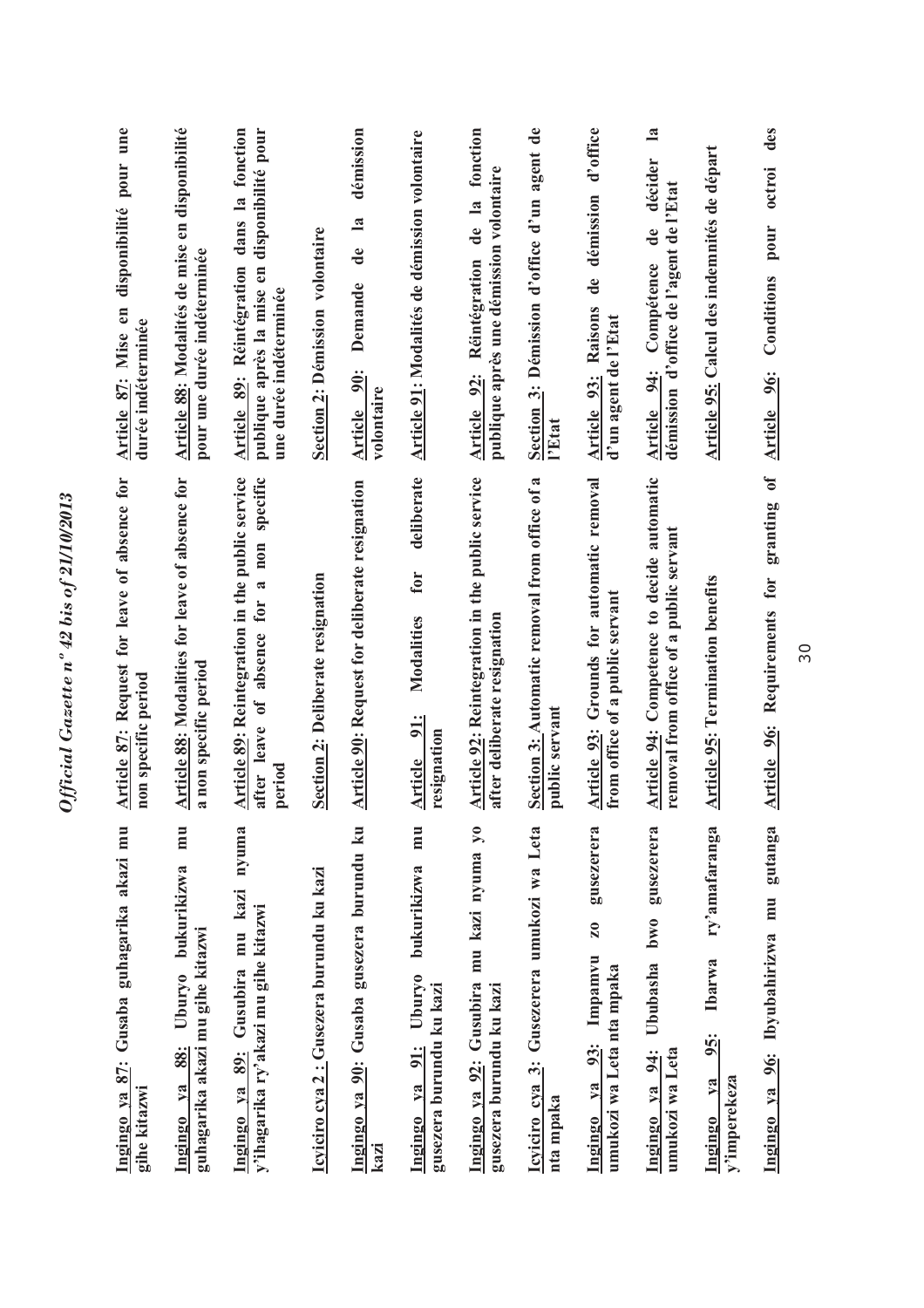| imperekeza                                                                                  | termination benefits                                                                      | indemnités de départ                                                                      |
|---------------------------------------------------------------------------------------------|-------------------------------------------------------------------------------------------|-------------------------------------------------------------------------------------------|
| Ingingo ya 97: Gusubira mu kazi nyuma yo<br>gusezererwa ku kazi nta mpaka                   | Article 97: Reintegration in the public service<br>after automatic removal from office    | fonction<br>de la<br>publique après la démission d'office<br>Réintégration<br>Article 97: |
| $\mathbf{n}$ 0<br>Icyiciro cya 4: Kwirukanwa burundu<br>gusubizwa mu kazi k'umukozi wa Leta | Section 4: Dismissal and reintegration of a<br>public servant                             | Section 4: Révocation et réintégration de<br>l'agent de l'Etat                            |
| Ingingo ya 98: Kwirukanwa burundu ku kazi<br>kubera ikosa rikomeye                          | Article 98: Dismissal due to gross misconduct                                             | <b>Article 98: Révocation pour faute grave</b>                                            |
| Ingingo ya 99: Gusubira mu kazi nyuma yo<br>kwirukanwa burundu                              | Article 99: Reintegration of a public servant<br>after dismissal                          | Article 99: Réintégration de l'agent de l'Etat<br>après révocation                        |
| Icyiciro cya 5: Kwemererwa gushyirwa mu<br>kiruhuko cy'izabukuru                            | <b>Section 5: Admission to retirement</b>                                                 | Section 5: Admission à la retraite                                                        |
| Ingingo ya 100: Ikiruhuko cy'izabukuru                                                      | <b>Article 100: Retirement</b>                                                            | <b>Article 100: Retraite</b>                                                              |
| y'ikiruhuko<br>Imyaka<br>101:<br>$1$<br>cy'izabukuru<br>Ingingo                             | Article 101: Retirement age                                                               | Article 101: Age de la retraite                                                           |
| Ingingo ya 102: Impamba y'izabukuru                                                         | Article 102: Retirement benefits                                                          | Article 102: Indemnités de mise à la retraite                                             |
| Icyiciro cya 5: Urupfu rw'umukozi wa Leta                                                   | Section 5: Death of a public servant                                                      | Section 5: Décès d'un agent de l'Etat                                                     |
| 103: Kuva mu bakozi ba Leta<br>bitewe n'uruptu<br>Ingingo ya                                | <b>Article 103: Termination of employment of a</b><br>public servant due to his/her death | Article 103: Cessation des fonctions d'un<br>agent de l'Etat suite au décès               |
| Ingingo ya 104: Impozamarira n'amafaranga<br>y'ishyingura                                   | funeral<br>Article 104: Death allowances and<br>expenses                                  | Article 104: Indemnités de décès et dépenses<br>funéraires                                |
| <b>INGINGO</b><br>Z'INZIBACYUHO N'IZISOZA<br>$\mathbf{W} \mathbf{A}$<br>UMUTWE              | <b>AND</b><br><b>TRANSITIONAL</b><br><b>FINAL PROVISIONS</b><br>CHAPTER IX:               | <b>DISPOSITIONS</b><br><b>TRANSITOIRES ET FINALES</b><br>ΙX:<br><b>CHAPITRE</b>           |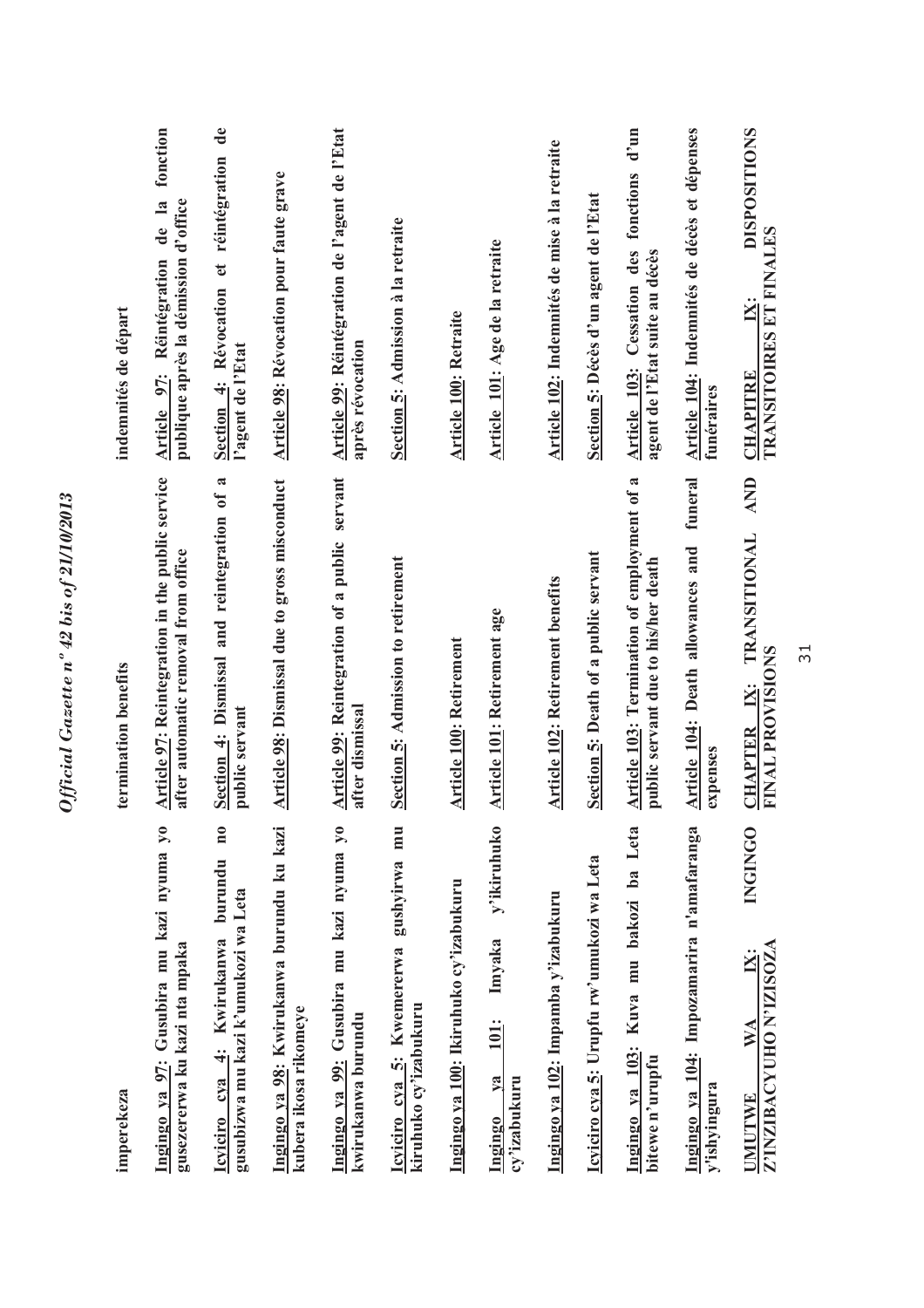| Article 105: Période transitoire     | and Article 106: Initiation, examen et adoption de<br>la présente loi | <b>Article 107: Disposition abrogatoire</b>                                            | Article 108: Entrée en vigueur                             |
|--------------------------------------|-----------------------------------------------------------------------|----------------------------------------------------------------------------------------|------------------------------------------------------------|
| Article 105: Transitional period     | Article 106: Drafting, consideration<br>adoption of this Law          | <b>Article 107: Repealing provision</b>                                                | Article 108: Commencement                                  |
| Ingingo ya 105: Igihe cy'inzibacyuho | Ingingo ya 106: Itegurwa, isuzumwa n'itorwa<br>by'iri tegeko          | Ingingo ya 107: Ivanwaho ry'itegeko n'ingingo<br>z'amategeko binyuranyije n'iri tegeko | Ingingo ya 108: Igihe iri itegeko ritangira<br>gukurikizwa |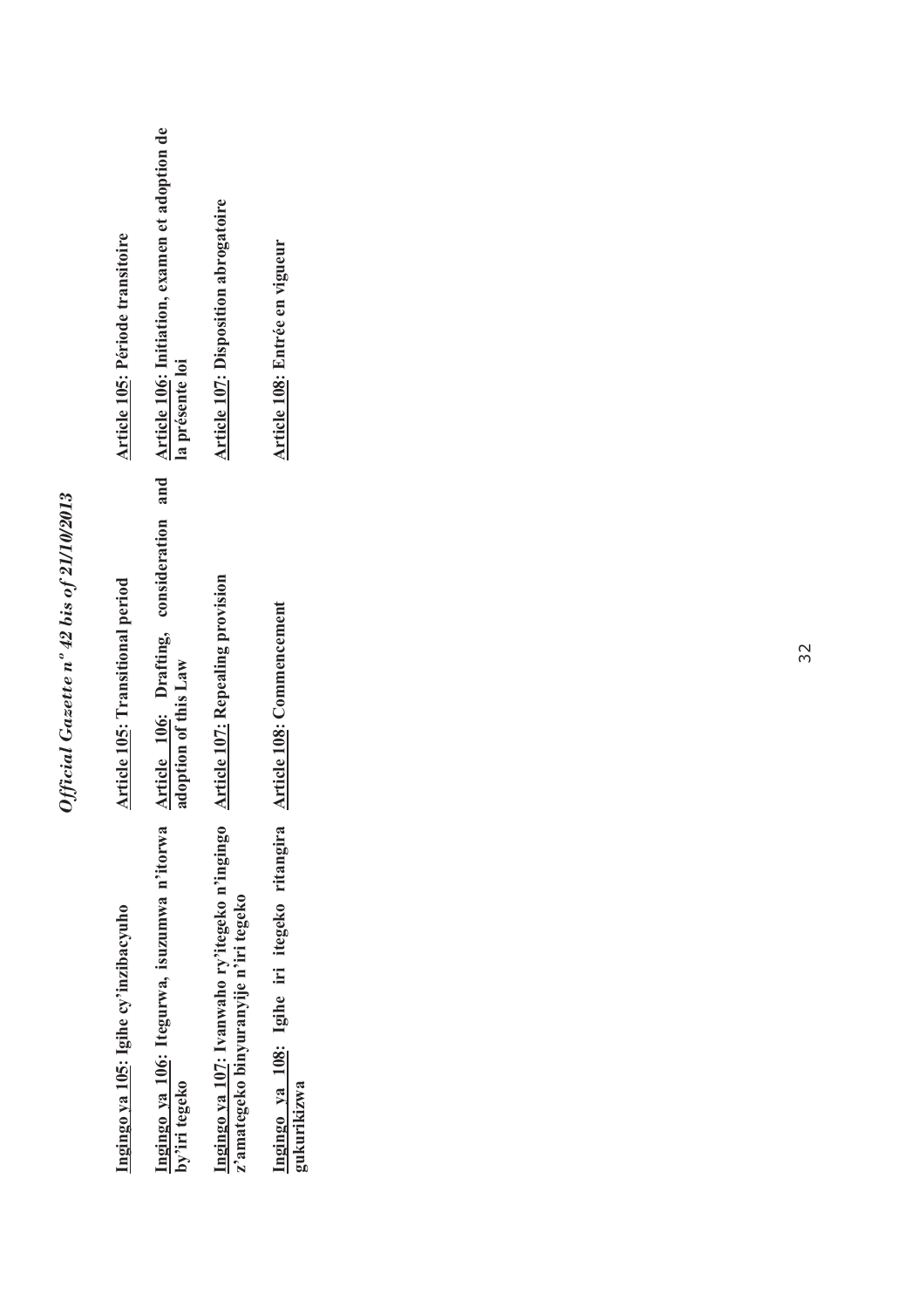| ITEGEKO N°86/2013 RYO KUWA 11/09/2013<br>RISHYIRAHO SITATI RUSANGE IGENGA<br>ABAKOZI BA LETA                                                                                                                                                                                                                                                 | 11/09/2013<br><b>GENERAL</b><br>STATUTES FOR PUBLIC SERVICE<br>ðF<br>THE.<br>N°86/2013<br><b>ESTABLISHING</b><br>$\mathbf{LAN}$                                                                                                  | STATUT GENERAL DE LA FONCTION<br>LOI N° 86/2013 DU 11/09/2013 PORTANT<br>PUBLIOUE                                                                                                                                                                                             |
|----------------------------------------------------------------------------------------------------------------------------------------------------------------------------------------------------------------------------------------------------------------------------------------------------------------------------------------------|----------------------------------------------------------------------------------------------------------------------------------------------------------------------------------------------------------------------------------|-------------------------------------------------------------------------------------------------------------------------------------------------------------------------------------------------------------------------------------------------------------------------------|
| Twebwe, KAGAME Paul,<br>Perezida wa Repubulika;                                                                                                                                                                                                                                                                                              | President of the Republic;<br>We, KAGAME Paul                                                                                                                                                                                    | Président de la République;<br>Nous, KAGAME Paul,                                                                                                                                                                                                                             |
| RYANDIKWA MU<br>INTEKO ISHINGA AMATEGEKO YEMEJE<br>NONE NATWE DUHAMIJE, DUTANGAJE<br>KANDI<br>IGAZETI YA LETA YA REPUBULIKA Y'U<br>RITEYE RITYA<br>DUTEGETSE KO<br>ITEGEKO<br><b>RWANDA</b>                                                                                                                                                  | WE SANCTION, PROMULGATE THE<br>OFFICIAL<br>ð<br>THE PARLIAMENT HAS ADOPTED AND<br>FOLLOWING LAW AND ORDER IT BE<br>REPUBLIC<br>THE<br>THE<br>$\mathbf{K}$<br>$\overline{\bf{5}}$<br>PUBLISHED<br><b>GAZETTE</b><br><b>RWANDA</b> | A ADOPTE ET NOUS<br>PUBLIEE<br>$L\mathbf{A}$<br>$E$ T<br>$\mathbb{A}$<br>PROMULGUONS<br><b>SUIT</b><br>$\mathbf{D}^{\mathbf{E}}$<br>ORDONNONS QU'ELLE SOIT<br>TENEUR<br><b>OFFICIEL</b><br>REPUBLIQUE DU RWANDA<br>LOI DONT LA<br>SANCTIONNONS,<br>LE PARLEMENT<br>AU JOURNAL |
| INTEKO ISHINGA AMATEGEKO:                                                                                                                                                                                                                                                                                                                    | THE PARLIAMENT:                                                                                                                                                                                                                  | LE PARLEMENT:                                                                                                                                                                                                                                                                 |
| Umutwe w'Abadepite, mu nama yawo yo kuwa<br>13 Kanama 2013;                                                                                                                                                                                                                                                                                  | The Chamber of Deputies, in its session of 13<br>August 2013;                                                                                                                                                                    | La Chambre des Députés, en sa séance du 13<br>août 2013;                                                                                                                                                                                                                      |
| Umutwe wa Sena, mu nama yawo yo kuwa 12<br>Kanama 2013;                                                                                                                                                                                                                                                                                      | The Senate, in its session of 12 August 2013;                                                                                                                                                                                    | Le Sénat, en sa séance du 12 août 2013;                                                                                                                                                                                                                                       |
| Ishingiye ku Itegeko Nshinga rya Repubulika y'u<br>zaryo iya 11, iya 37, iya 38, iya 39, iya 45, iya 62,<br>Rwanda ryo kuwa 04 Kamena 2003, nk'uko<br>ryavuguruwe kugeza ubu, cyane cyane mu ngingo<br>iya 66, iya 67, iya 88, iya 89, iya 90, iya 92, iya<br>93, iya 95, iya 108, iya 112, iya 113, iya 118, iya<br>126, iya 181 n'iya 201; | Pursuant to the Constitution of the Republic of<br>Rwanda of 04 June 2003 as amended to date,<br>especially in Articles 11, 37, 38, 39, 45, 62, 66,<br>67, 88, 89, 90, 92, 93, 95, 108, 112, 113, 118,<br>126, 181 and 201;      | du 04 juin 2003 telle que révisée à ce jour,<br>Vu la Constitution de la République du Rwanda<br>spécialement en ses articles 11, 37, 38, 39, 45,<br>62, 66, 67, 88, 89, 90, 92, 93, 95, 108, 112, 113,<br>118, 126, 181 et 201;                                              |
| kuwa<br>ryo<br>n°22/2002<br>Itegeko<br>$\overline{\mathbf{a}}$<br>Isubiye                                                                                                                                                                                                                                                                    | Having reviewed Law n° 22/2002 of 09/07/2002                                                                                                                                                                                     | Revu la Loi nº 22/2002 du 09/07/2002 portant                                                                                                                                                                                                                                  |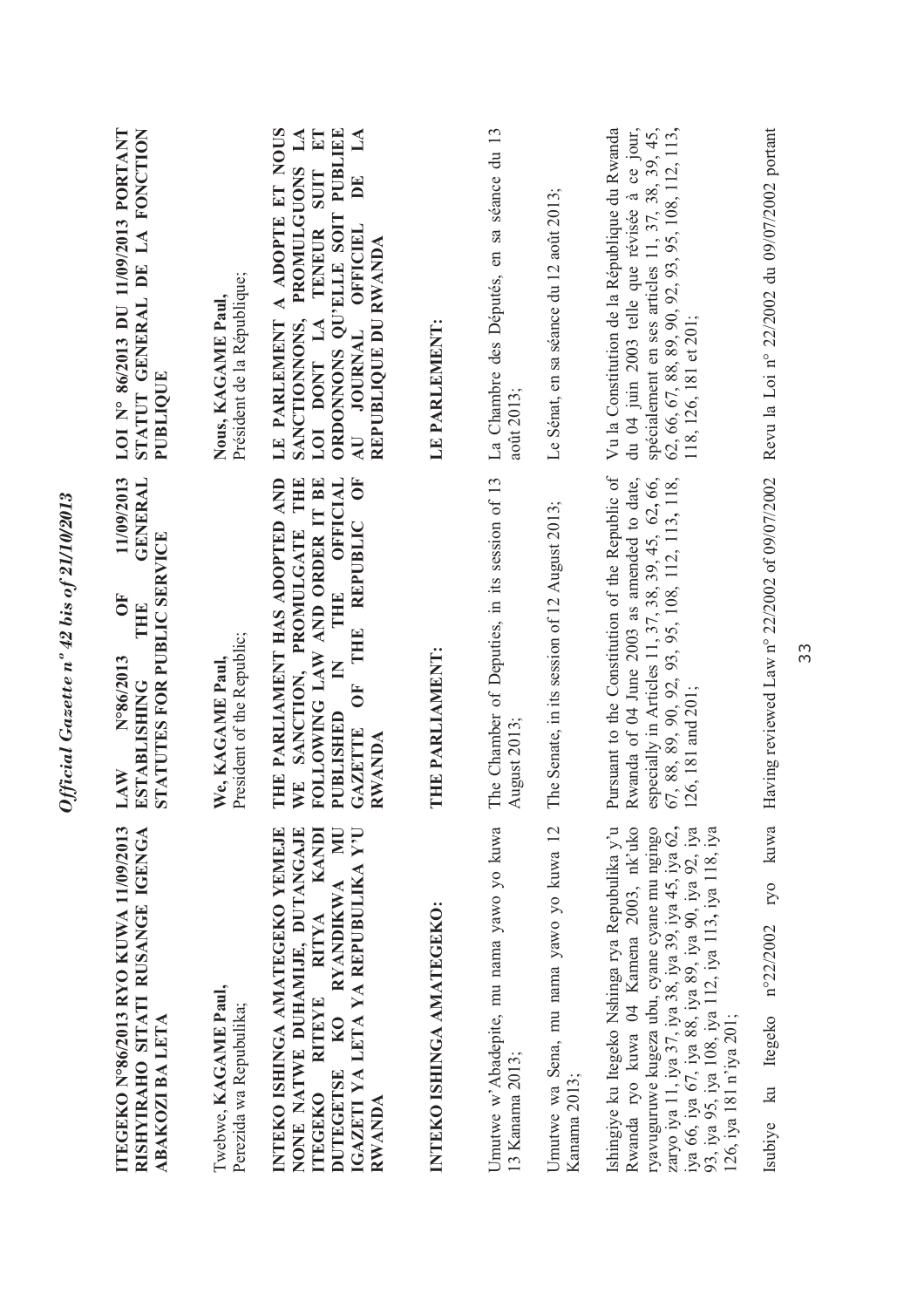| 09/07/2002 rishyiraho Sitati Rusange igenga<br>Abakozi ba Leta n'Inzego z'Imirimo ya Leta;                                                                                                     | on General Statutes for Rwanda Public Service;                                                                                                                                                     | Publique<br>Fonction<br>$\mathbb{E}$<br>de<br>Statut Général<br>Rwandaise;                                                                                                                                                                              |
|------------------------------------------------------------------------------------------------------------------------------------------------------------------------------------------------|----------------------------------------------------------------------------------------------------------------------------------------------------------------------------------------------------|---------------------------------------------------------------------------------------------------------------------------------------------------------------------------------------------------------------------------------------------------------|
| YEMEJE:                                                                                                                                                                                        | ADOPTS:                                                                                                                                                                                            | <b>ADOPTE:</b>                                                                                                                                                                                                                                          |
| INGINGO<br>MBERE:<br>WA<br><b>RUSANGE</b><br><b>UMUTWE</b>                                                                                                                                     | CHAPTER ONE: GENERAL PROVISIONS                                                                                                                                                                    | <b>DISPOSITIONS</b><br><b>PREMIER:</b><br><b>GENERALES</b><br><b>CHAPITRE</b>                                                                                                                                                                           |
| Icyiciro cya mbere: Ikigamijwe, abagengwa<br>n'iri tegeko n'ibisobanuro by'amagambo                                                                                                            | Section One: Purpose, scope of this Law and<br>definitions                                                                                                                                         | champ<br>d'application de la présente loi et définitions<br>Objet,<br>première:<br><b>Section</b>                                                                                                                                                       |
| Ingingo ya mbere: Icyo iri tegeko rigamije                                                                                                                                                     | Article One: Purpose of this Law                                                                                                                                                                   | Article premier : Objet de la présente loi                                                                                                                                                                                                              |
| igenga<br>Iri tegeko rishyiraho Sitati Rusange<br>abakozi ba Leta.                                                                                                                             | This Law establishes the General Statutes for<br>Public Service.                                                                                                                                   | La présente loi porte Statut Général de la<br>Fonction Publique.                                                                                                                                                                                        |
| Ingingo ya 2: Abagengwa n'iri tegeko                                                                                                                                                           | Article 2: Scope of this Law                                                                                                                                                                       | $\mathbf{a}$<br>de<br>d'application<br>Champ<br>présente loi<br>Article 2:                                                                                                                                                                              |
| Iri tegeko rigenga abakozi ba Leta bakora ku<br>buryo buhoraho.                                                                                                                                | This Law shall govern public servants employed<br>on permanent basis.                                                                                                                              | La présente loi régit les agents de l'Etat<br>exerçant leurs fonctions de façon permanente.                                                                                                                                                             |
| <b>buryo</b><br>rigenga<br>bw'amasezerano bagengwa n'itegeko<br>$k$ u<br>bakora<br>Leta<br>umurimo mu Rwanda.<br>b <sub>a</sub><br>Abakozi                                                     | Public servants subject to employment contracts<br>the Law Regulating<br>shall be governed by<br>Labour in Rwanda                                                                                  | Les agents de l'Etat sous contrats sont régis par<br>au<br>du travail<br>la loi portant réglementation<br>Rwanda                                                                                                                                        |
| Abanyapolitiki, Abacamanza<br>Abashinjacyaha<br>n'Abakozi bunganira Ubushinjacyaha Bukuru<br>zishyirwaho n'amategeko yihariye.<br>Nkiko,<br>$b$ <sup>0</sup> mu<br>Sitati zigenga<br>n'Abakozi | The Statutes governing political leaders, judges<br>and judicial personnel, Prosecutors and support<br>staff of the National Public Prosecution<br>Authority shall be established by special laws. | Les Statuts régissant les mandataires politiques,<br>les juges et le personnel judiciaire, les officiers<br>de poursuite judiciaire et le personnel d'appui<br>de l'Organe National de Poursuite Judiciaire<br>sont établis par des lois particulières. |
| Iteka rya Perezida rishobora gushyiraho sitati                                                                                                                                                 | A presidential Order may establish a special                                                                                                                                                       | Un arrêté présidentiel peut, en cas de besoin,                                                                                                                                                                                                          |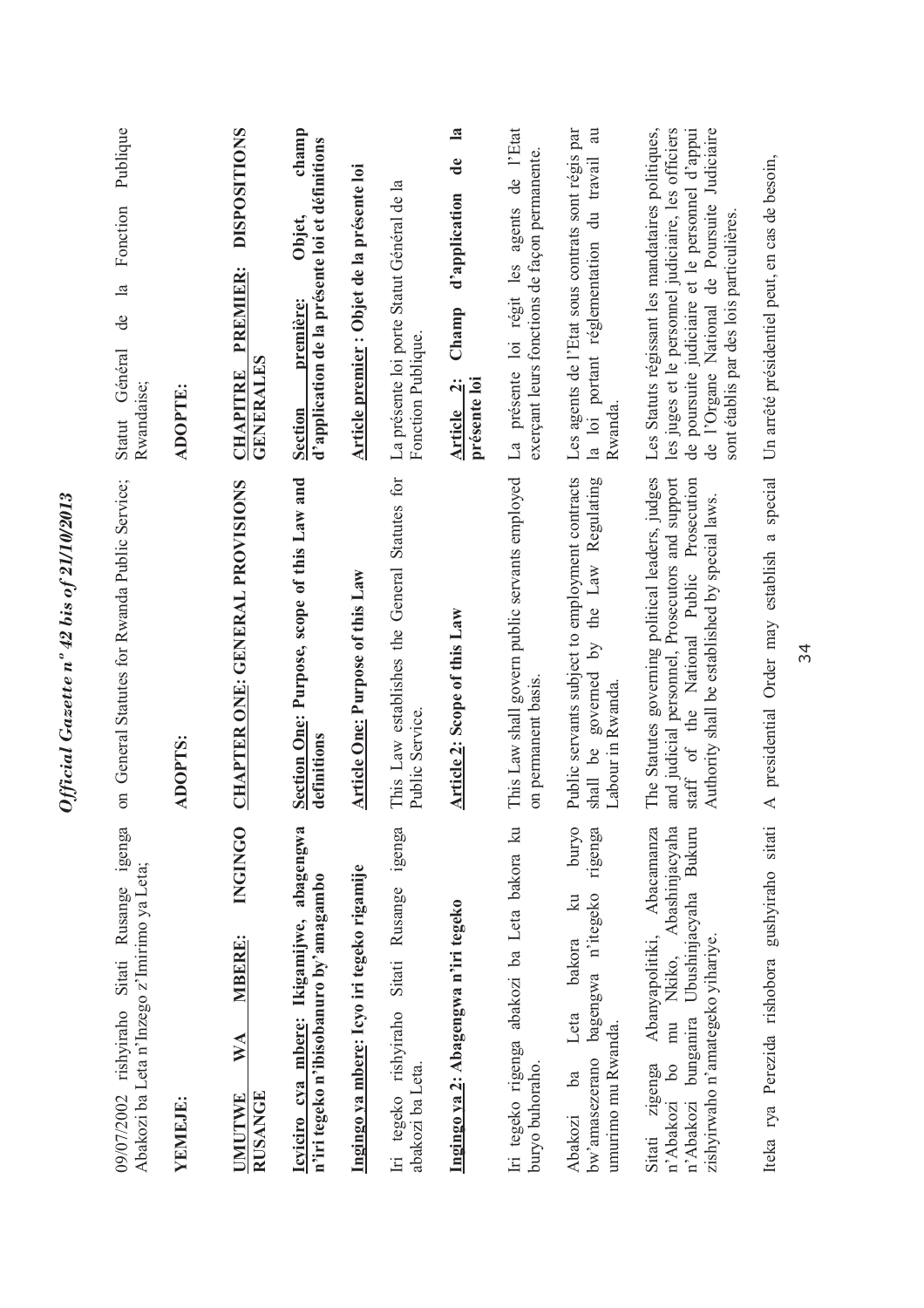| déterminer un statut particulier régissant les<br>agents relevant d'une profession donnée.       | <b>Article 3: Définitions</b>         | Aux fins de la présente loi, les termes ci-après<br>ont les significations suivantes : | 1° semaine : une période de sept (7) jours<br>calendriers consécutifs;           | affiché, des circonstances de leur<br>survenance, de leur impact sur la<br>fonction publique, le service et les<br>de la gravité de l'acte commis, d'une<br>omission ou d'un comportement<br>$2^{\circ}$ faute grave: faute commise en fonction<br>bénéficiaires du service; | grades et postes d'emploi, et à partir<br>pouvant être attachés aux différents<br>desquels les salaires de base sont<br>grille indiciaire de salaire: un tableau<br>qui représente l'ensemble des indices<br>calculés;<br>$3^{\circ}$ | unités de service, les postes d'emploi<br>qui s'y rapportent, les conditions<br>requises ainsi que le profil des agents<br>qui doivent y être affectés. Le cadre<br>4° cadre organique: un tableau qui<br>d'une institution publique, suivant ses<br>organique indique de manière précise le<br>présente le système d'organisation                    |
|--------------------------------------------------------------------------------------------------|---------------------------------------|----------------------------------------------------------------------------------------|----------------------------------------------------------------------------------|------------------------------------------------------------------------------------------------------------------------------------------------------------------------------------------------------------------------------------------------------------------------------|---------------------------------------------------------------------------------------------------------------------------------------------------------------------------------------------------------------------------------------|-------------------------------------------------------------------------------------------------------------------------------------------------------------------------------------------------------------------------------------------------------------------------------------------------------------------------------------------------------|
| statutes governing public servants of any given<br>profession where considered necessary.        | <b>Article 3: Definitions</b>         | For the purpose of this Law, the following terms<br>shall have the following meanings: | 1° week: a period of seven (7) consecutive<br>calendar days;                     | gross misconduct: a misconduct which<br>displayed, circumstances, impact on<br>depends on the seriousness of the act<br>committed, omission or behaviour<br>public service, service delivered and<br>beneficiaries of service;<br>$\frac{1}{2}$                              | salary index grid: a table showing all<br>indexes likely to be assigned to<br>different grades and job positions, and<br>on the basis of which basic salaries are<br>calculated;<br>$3^{\circ}$                                       | shall accurately indicate the number of<br>organizational structure: a table<br>showing the organizational arrangement<br>of a public institution according to its<br>departments, job positions and their<br>related requirements as well as the<br>profile required to filling such job<br>positions. The organisational structure<br>$\frac{1}{4}$ |
| rwego<br>rw'umurimo runaka mu gihe bibaye ngombwa.<br>mu<br>$^{6}$<br>abakozi<br>yihariye igenga | Ingingo ya 3: Ibisobanuro by'amagambo | Muri iri tegeko, amagambo akurikira afite ibi<br>bisobanuro:                           | 1° icyumweru: igihe kingana n'iminsi<br>irindwi (7) ikurikiranye y'ingengaminsi; | uburyo byabayemo, ingaruka byateje<br>rikorwa<br>hashingiwe ku buremere bw'icyakozwe,<br>ikitakozwe cyangwa imyitwarire,<br>mu butegetsi bwa Leta, kuri servisi<br>itangwa no ku bo servisi zigenerwa;<br>ikosa rikomeye: ikosa<br>$\frac{1}{2}$                             | imbonerahamwe fatizo y'imishahara:<br>ishusho igaragaza imibare fatizo iri<br>ishobora kujyana n'intera<br>n'imyanya y'imirimo bikaba ari byo<br>bishingirwaho mu kubara imishahara<br>hamwe<br>fatızo;<br>30                         | y'imirimo: ishusho yerekana uburyo<br>urwego rwa Leta ruteye hakurikijwe<br>y'imyanya<br>inzego zirugize n'imyanya y'imirimo<br>ndetse n'ibisabwa abakozi bagomba<br>y'imyanya y'imirimo yerekana ku<br>ijyana na zo, n'ibyo iyo myanya isaba,<br>gukora iyo mirimo. Imbonerahamwe<br>imbonerahamwe<br>$\frac{1}{4}$                                  |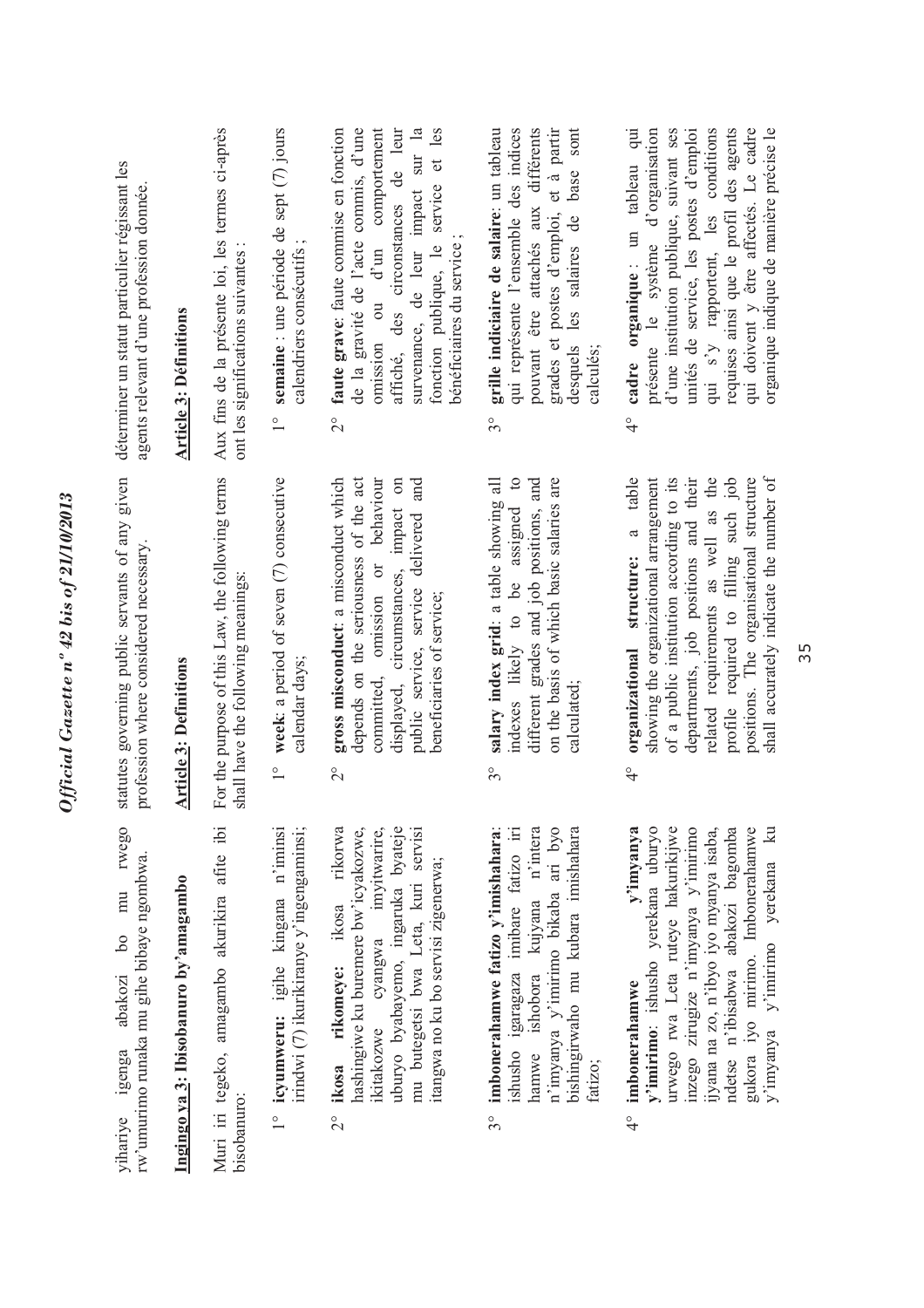| nombre d'emplois et de postes d'emploi<br>prévus dans le budget, le nombre de<br>postes occupés et le nombre de postes<br>vacants;<br>jobs and posts provided for in the | déterminer leur valeur<br>classification des emplois: un tableau<br>servant à comparer des postes d'emploi<br>$\geq$<br>salaires<br>des<br>$\sigma$<br>correspondant;<br>en vue de<br>hiérarchique<br>50               | que le positionnement vertical et<br>grade : un système exprimé en lettres,<br>en chiffres, ou en chiffres et lettres,<br>d'un emploi d'un agent de l'Etat ainsi<br>indiquant de manière précise le niveau<br>horizontal de son poste d'emploi ;<br>$6^\circ$             | 7° description de poste: mécanisme<br>travail, la nature des tâches et<br>responsabilités correspondantes, le rôle<br>poste d'emploi, les conditions de<br>précis et compréhensible servant à<br>indiquer les exigences particulières d'un<br>dans l'accomplissement de ce travail<br>ainsi que toutes les conditions requises<br>pour un éventuel occupant de ce poste;<br>and<br>$\equiv$<br>played<br>tasks | $\mathbf{a}$<br>$\ddot{d}$<br>Commission<br>Fonction Publique;<br>8° Commission:<br>Service |
|--------------------------------------------------------------------------------------------------------------------------------------------------------------------------|------------------------------------------------------------------------------------------------------------------------------------------------------------------------------------------------------------------------|---------------------------------------------------------------------------------------------------------------------------------------------------------------------------------------------------------------------------------------------------------------------------|----------------------------------------------------------------------------------------------------------------------------------------------------------------------------------------------------------------------------------------------------------------------------------------------------------------------------------------------------------------------------------------------------------------|---------------------------------------------------------------------------------------------|
| budget, the number of occupied and<br>vacant posts;                                                                                                                      | job classification: a table used to<br>compare job positions in order to<br>determine their hierarchical value and<br>corresponding salaries;<br>50                                                                    | grade: a system expressed in letters,<br>public servant as well as the vertical and<br>horizontal ranking of his/her job<br>figures, or letters and figures accurately<br>showing the employment level of a<br>position;<br>$6^\circ$                                     | 7° job description: a mechanism which is<br>requirements for the potential holder of<br>accurate and understandable used to<br>indicate particular requirements of the<br>job position, the work conditions, nature<br>performing the work as well as all<br>responsibilities, role<br>corresponding<br>such job position;<br>$\circ$ f                                                                        | Public<br>Commission:<br>Commission;<br>$8^{\circ}$                                         |
| n'imyanya y'imirimo iteganyijwe ku<br>buryo butaziguye umubare w'imirimo<br>abakozi<br>ngengo y'imari, imyanya<br>barimo n'iyo batarimo;                                 | y'urutonde<br>imbonerahamwe<br>y'imirimo, hagamijwe kugaragaza uko<br>vifashishwa mu gotondeka imyanya<br>imyanya irutana no kugena imishahara<br>imbonerahamwe<br>rw'imirimo:<br>ijyana na yo;<br>$\tilde{5}^{\circ}$ | cy'unurimo<br>mu<br>ndetse<br>nyuguti n'imibare, bugaragaza ku buryo<br>mu<br>n'ingazintambike<br>nyuguti, mu mibare, cyangwa<br>uburyo bugaragarira<br>Leta,<br>icyiciro<br>wa<br>n'ingazimpagarike<br>by'umwanya we;<br>w'umukozi<br>butaziguye<br>intera:<br>$6^\circ$ | isesengura ry'umwanya w'umurimo:<br>ukorwa,<br>biwugize<br>mu<br>uburyo butaziguye kandi bwumvikana<br>usaba<br>kuwutunganya, ndetse n'ibisabwa byose<br>gushingwa<br>neza bwifashishwa mu kugaragaza icyo<br>agira<br>ku muntu wese ushobora<br>$w$ 'umurimo<br>npuryo<br>uwo mwanya w'umurimo;<br>y'ibikorwa<br>umuntu<br>by'umwihariko,<br>n'uruhare<br>umwanya<br>imiterere<br>$\sqrt{2}$                  | 8° Komisiyo: Komisiyo ishinzwe Abakozi<br>ba Leta;                                          |

 $5^{\circ}$ 

 $6^{\circ}$ 

 $7^{\circ}$ 

Official Gazette nº 42 bis of 21/10/2013

 $8^{\circ}$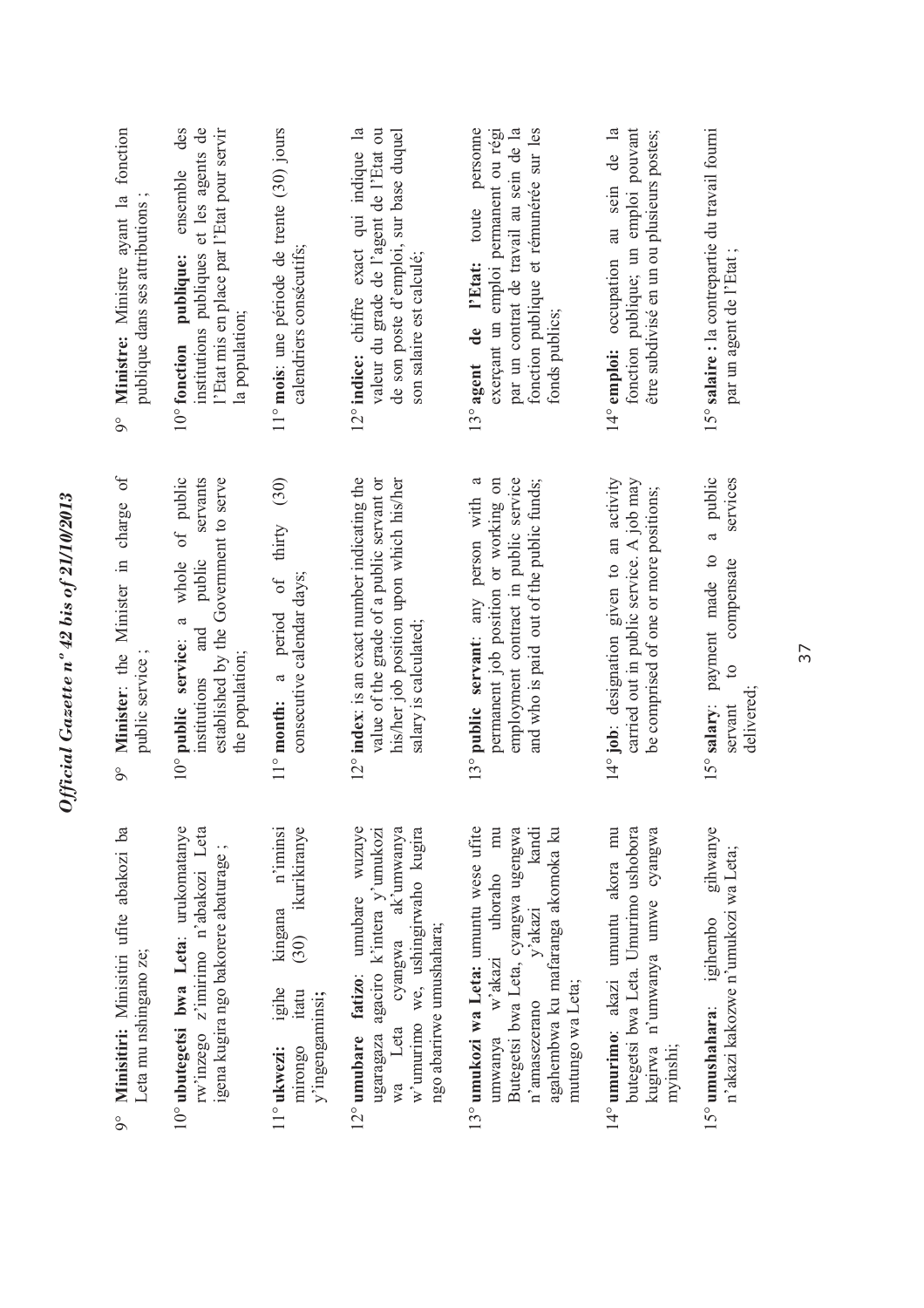| ihuriyeho<br>17° urwego rw'umurimo: urukomatanye<br>n'uburyo umuntu ahabwa akazi, uko<br>umukozi wa Leta umwe gusa kugira<br>zijyanye<br>byerekeranye n'imiterere y'ibikorwa<br>azamurwa mu ntera n'imiterere bwite<br>16° umwanya w'umurimo: akazi gahabwa<br>rw'imirimo ifite ibyo<br>inshingano<br>n'umurimo we;<br>ngo yuzuze | characteristics such as the nature of<br>position where a public servant is<br>appointed in order to carry out duties<br>17° job category: a set of jobs with similar<br>tasks and responsibilities, modalities for<br>single and physical<br>access, promotion and work conditions.<br>related to his/ her job;<br>$\mathfrak{a}$<br>16° job position: | physique où un seul agent de l'Etat est<br>16° poste d'emploi: position singulière et<br>ensemble des<br>caractéristiques<br>communes en ce qui concerne la nature<br>des tâches et responsabilités, les<br>modalités d'accès, de promotion et les<br>placé pour remplir les fonctions liées à<br>$\ddot{\phantom{0}}$<br>des<br>17° catégorie d'emploi<br>ayant<br>son emploi;<br>emplois |
|-----------------------------------------------------------------------------------------------------------------------------------------------------------------------------------------------------------------------------------------------------------------------------------------------------------------------------------|---------------------------------------------------------------------------------------------------------------------------------------------------------------------------------------------------------------------------------------------------------------------------------------------------------------------------------------------------------|--------------------------------------------------------------------------------------------------------------------------------------------------------------------------------------------------------------------------------------------------------------------------------------------------------------------------------------------------------------------------------------------|
| Ububasha mu micungire<br>y'aho akorera.<br>leviciro eya 2:<br>y'abakozi ba Leta                                                                                                                                                                                                                                                   | Competence in public service<br>management<br>Section 2:                                                                                                                                                                                                                                                                                                | Section 2: Compétence en matière de gestion<br>conditions de travail<br>des agents de l'Etat                                                                                                                                                                                                                                                                                               |
| Ingingo ya 4: Umuyobozi ufite ububasha                                                                                                                                                                                                                                                                                            | <b>Article 4: Competent authority</b>                                                                                                                                                                                                                                                                                                                   | Article 4: Autorité compétente                                                                                                                                                                                                                                                                                                                                                             |
| Buri rwego mu butegetsi bwa Leta rugira<br>umuyobozi ufite ububasha bwo gufata icyemezo<br>mu rwego rw 'imicungire y'abakozi ba Leta.                                                                                                                                                                                             | Every public institution shall have an authority<br>entrusted with competence to make decisions<br>regarding the management of public servants.                                                                                                                                                                                                         | d'une<br>autorité habilitée à prendre des décisions dans le<br>Chaque institution publique dispose<br>cadre de gestion des agents de l'Etat.                                                                                                                                                                                                                                               |
| Iteka rya Perezida rigena umuyobozi ufite<br>mu<br>ububasha n'uburyo ububasha butangwa<br>micungire y'abakozi ba Leta.                                                                                                                                                                                                            | Presidential Order shall determine the<br>competent authority and modalities of authority<br>delegation as regards the management of public<br>servants<br>$\prec$                                                                                                                                                                                      | Un arrêté présidentiel détermine l'autorité<br>compétente et les modalités de délégation de<br>pouvoir en matière de gestion des agents de<br>l'Etat.                                                                                                                                                                                                                                      |
| Icyiciro cya 3: Igereranya ry'imirimo                                                                                                                                                                                                                                                                                             | Section 3: Comparison of jobs                                                                                                                                                                                                                                                                                                                           | Section 3: Comparaison des emplois                                                                                                                                                                                                                                                                                                                                                         |
| Ingingo ya 5: Urutonde rw'imirimo                                                                                                                                                                                                                                                                                                 | Article 5: Job classification                                                                                                                                                                                                                                                                                                                           | <b>Article 5:</b> Classification des emplois                                                                                                                                                                                                                                                                                                                                               |
| Imirimo n'imyanya y'imirimo bijyana na buri<br>bwa Leta<br>$y'$ urutonde<br>mu Butegetsi<br>mbonerahamwe<br>rwego rw'imirimo<br>$\overline{\mathbb{R}}$<br>rw'imirimo.<br>1garagazwa                                                                                                                                              | Jobs and related positions as well as each job<br>category in the public service shall appear in the<br>job classification table.                                                                                                                                                                                                                       | Les emplois et les postes d'emplois qui s'y<br>rapportent et chaque catégorie d'emploi au sein<br>de la fonction publique sont indiqués dans le<br>tableau de classification des emplois                                                                                                                                                                                                   |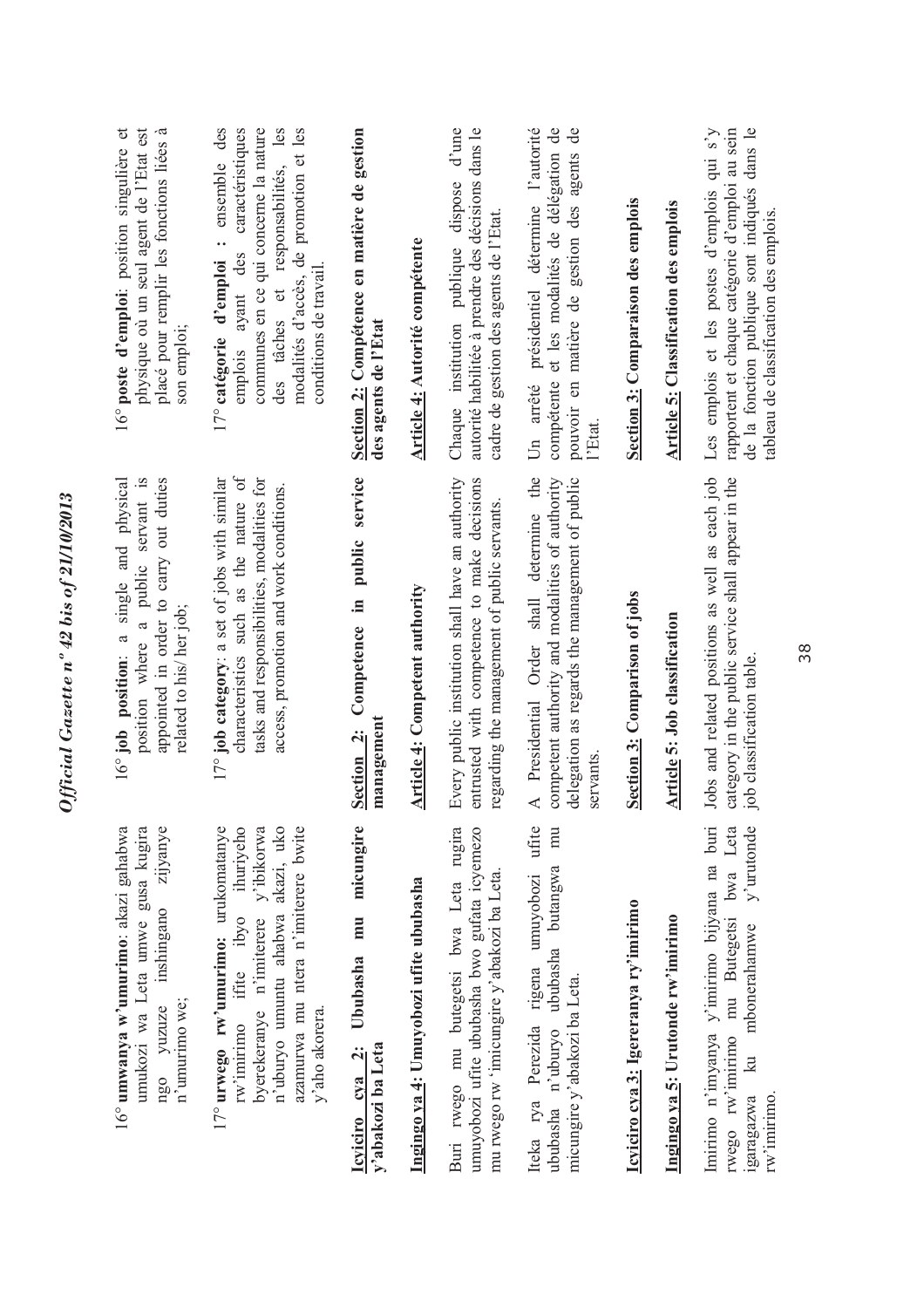| Iteka rya Perezida rishyiraho imbonerahamwe<br>y'urutonde rw'imirimo mu butegetsi bwa Leta.                                                                                                      | A Presidential Order shall determine the job<br>classification table in public service.                                                                      | Un arrêté présidentiel établit le tableau de<br>de la fonction<br>des emplois<br>classification<br>publique.                                                            |
|--------------------------------------------------------------------------------------------------------------------------------------------------------------------------------------------------|--------------------------------------------------------------------------------------------------------------------------------------------------------------|-------------------------------------------------------------------------------------------------------------------------------------------------------------------------|
| II: KWINJIZA ABAKOZI<br>UMUTWE WA<br><b>MIN MIRIMO</b>                                                                                                                                           | <b>CHAPTER II: RECRUITMENT</b>                                                                                                                               | <b>CHAPITRE II: RECRUTEMENT</b>                                                                                                                                         |
| gutanga<br>6: Ibishingirwaho mu<br>Ingingo ya<br>umurimo                                                                                                                                         | <b>Article 6: Requirements for recruitment</b>                                                                                                               | Article 6: Conditions de recrutement                                                                                                                                    |
| Umukozi wa Leta wese ashyirwa mu mwanya<br>w'umurimo hakurikijwe urwego rw'umurimo uwo<br>mbonerahamwe<br>$\mathbb{R}$<br>mwanya uteganyijwemo<br>y'urutonde rw'imirimo.                         | Each public servant shall be appointed to a job<br>position whose level is indicated in the job<br>classification table.                                     | Tout agent de l'Etat est affecté à un poste<br>$\overline{e}$<br>dans<br>d'emploi dont le niveau est indiqué<br>tableau de classification des emplois.                  |
| Gutanga umurimo mu butegetsi bwa Leta bikorwa<br>gusa iyo:                                                                                                                                       | Recruitment in Public Service shall be carried<br>out only if:                                                                                               | Il ne peut y avoir de recrutement à un emploi<br>dans la fonction publique que si:                                                                                      |
| yasesenguwe nk'uko bisobanurwa mu agace<br>uwo murimo ufite umwanya umwe cyangwa<br>myinshi idafite abantu bayirimo kandi<br>ka 7° k'ingingo ya 3 y'iri tegeko;<br>$\overset{\circ}{\phantom{}}$ | the job contains one or more vacant job<br>accordance with<br>point 7° of Article 3 of this Law;<br>positions described in<br>$\overset{\circ}{\phantom{0}}$ | cet emploi contient un ou plusieurs postes<br>d'emploi vacants décrits conformément au<br>point 7° de l'article 3 de la présente loi;<br>$\overset{\circ}{\phantom{0}}$ |
| uwo mwanya w'murimo wateganyirijwe<br>amafaranga ku ngengo y'imari ya Leta.<br>$\overline{2}^{\circ}$                                                                                            | the job position was budgeted for.<br>$\frac{1}{2}$                                                                                                          | cet emploi est budgétisé.<br>$\overline{C}$                                                                                                                             |
| Ingingo ya 7: Ibyangombwa bisabwa kugira<br>ngo umuntu yinjizwe mu bakozi ba Leta                                                                                                                | <b>Article 7: Requirements for being integrated</b><br>in public service                                                                                     | Article 7: Conditions pour être intégré dans<br>la fonction publique                                                                                                    |
| Kugira ngo umuntu yinjizwe mu bakozi ba Leta<br>agomba kuba yujuje ibi bikurikira:                                                                                                               | For a person to be integrated in Public Service,<br>he/she must fulfil the following requirements:                                                           | Pour être intégré dans la Fonction Publique, il<br>faut remplir les conditions suivantes:                                                                               |
| 1° kuba ari umunyarwanda;                                                                                                                                                                        | $1^{\circ}$ to be rwandan;                                                                                                                                   | 1° être de nationalité rwandaise;                                                                                                                                       |
|                                                                                                                                                                                                  |                                                                                                                                                              |                                                                                                                                                                         |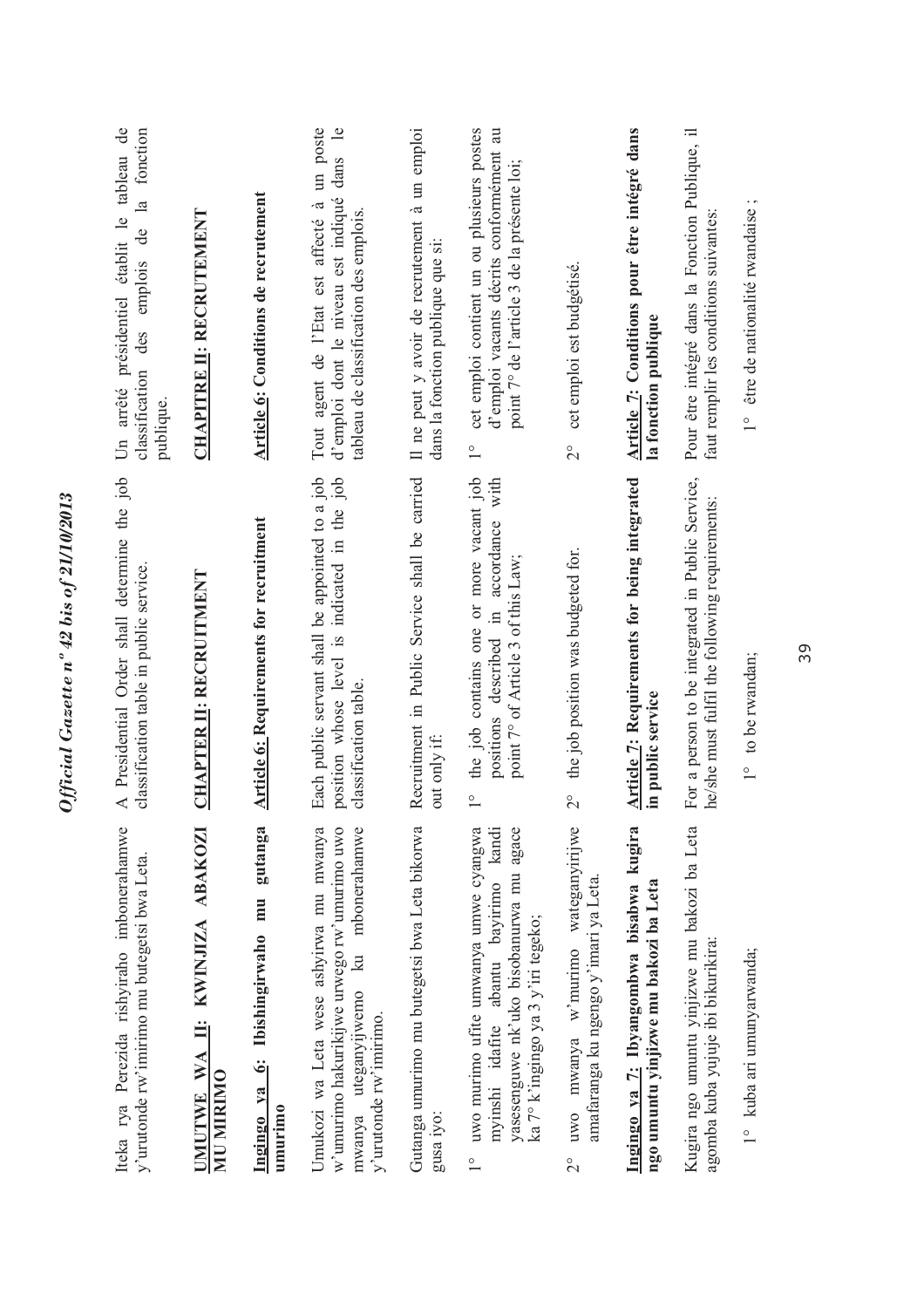| kuba agejeje nibura ku myaka cumi<br>n'umunani (18) y'amavuko;<br>$\frac{1}{2}$<br>$3^{\circ}$                                                                                                                                              | $2^{\circ}$ to be at least eighteen (18) years old;                                                                                                                                                                                | être âgé d'au moins dix-huit (18) ans;<br>$\overset{\circ}{\sim}$                                                                                                                                                        |
|---------------------------------------------------------------------------------------------------------------------------------------------------------------------------------------------------------------------------------------------|------------------------------------------------------------------------------------------------------------------------------------------------------------------------------------------------------------------------------------|--------------------------------------------------------------------------------------------------------------------------------------------------------------------------------------------------------------------------|
| kuba atarigeze akatirwa burundu igihano<br>$\odot$<br>atandatu<br>cy'amezi<br>gusubiza hejuru;<br>cy'igifungo                                                                                                                               | not to have been definitively sentenced<br>to a term of imprisonment equal to or<br>exceeding six (6) months;<br>$3^{\circ}$                                                                                                       | condamné<br>peine<br>d'emprisonnement supérieure ou égale<br>une<br>été<br>-ದ<br>pas<br>définitivement<br>$\lambda$ six (6) mois;<br>n'avoir<br>$3^{\circ}$                                                              |
| kuba atarirukanwe burundu ku kazi ko mu<br>butegetsi bwa Leta;                                                                                                                                                                              | not to have been dismissed definitively<br>from public service;<br>$\frac{1}{4}$                                                                                                                                                   | n'avoir pas définitivement été révoqué<br>de la fonction publique;<br>$\frac{1}{4}$                                                                                                                                      |
| rutonde<br>rw'ababujijwe kuba abakozi ba Leta;<br>$\overline{\mathbf{z}}$<br>atagaragara<br>kuba                                                                                                                                            | not to appear on black list of public<br>service;<br>50                                                                                                                                                                            | des<br>sur la liste noire<br>ne pas figurer<br>agents de l'Etat;<br>$\overline{5}^{\circ}$                                                                                                                               |
| суа<br>adakurikiranwaho icyaha<br>jenoside;<br>kuba                                                                                                                                                                                         | not to be prosecuted for the crime of<br>genocide;<br>$\delta^{\circ}$                                                                                                                                                             | crime de<br>ne pas être poursuivi pour<br>génocide;<br>$\delta^{\circ}$                                                                                                                                                  |
| kuba atarahamwe n'icyaha cya jenoside<br>jenoside n'ibindi byaha bifitanye isano<br>ya<br>cyangwa icy'ingengabitekerezo<br>nayo.                                                                                                            | not to have been sentenced for the crime<br>of genocide or genocide ideology and<br>other related offenses<br>$\frac{1}{2}$                                                                                                        | n'avoir pas été condamné pour crime de<br>$\ddot{a}$<br>génocide et autres infractions connexes.<br>génocide ou crime d'idéologie<br>$7^{\circ}$                                                                         |
| Ibindi byangombwa bisabwa biteganywa n'iteka<br>rya Perezida rigena uburyo bwo gushaka no<br>gushyira mu myanya abakozi ba Leta.                                                                                                            | recruitment, appointment and nomination of<br>Presidential Order governing modalities for the<br>Other requirements shall be determined by a<br>public servants.                                                                   | Les autres conditions sont déterminées par<br>arrêté présidentiel déterminant les modalités de<br>recrutement, d'affectation et de nomination des<br>agents de l'Etat.                                                   |
| Ingingo ya 8: Uburyo bwo gutanga umurimo                                                                                                                                                                                                    | Article 8: Recruitment modalities                                                                                                                                                                                                  | Article 8: Modalités de recrutement                                                                                                                                                                                      |
| Itangwa ry'umurimo mu butegetsi bwa Leta<br>cyangwa<br>Iteka rya Perezida rigena uburyo bukurikizwa mu<br>gushaka no gushyira mu myanya abakozi ba Leta.<br>gushyirwaho n'umuyobozi ubifitiye ububasha.<br>hakoreshejwe ipiganwa<br>rikorwa | The recruitment in Public Service shall be<br>governing modalities<br>carried out through competition or nomination<br>and<br>appointment<br>A Presidential Order shall<br>recruitment,<br>by a competent authority.<br>the<br>for | Le recrutement au sein de la fonction publique<br>se fait par concours ou nomination par une<br>Un arrêté présidentiel détermine les modalités<br>de recrutement, d'affectation et de nomination<br>autorité compétente. |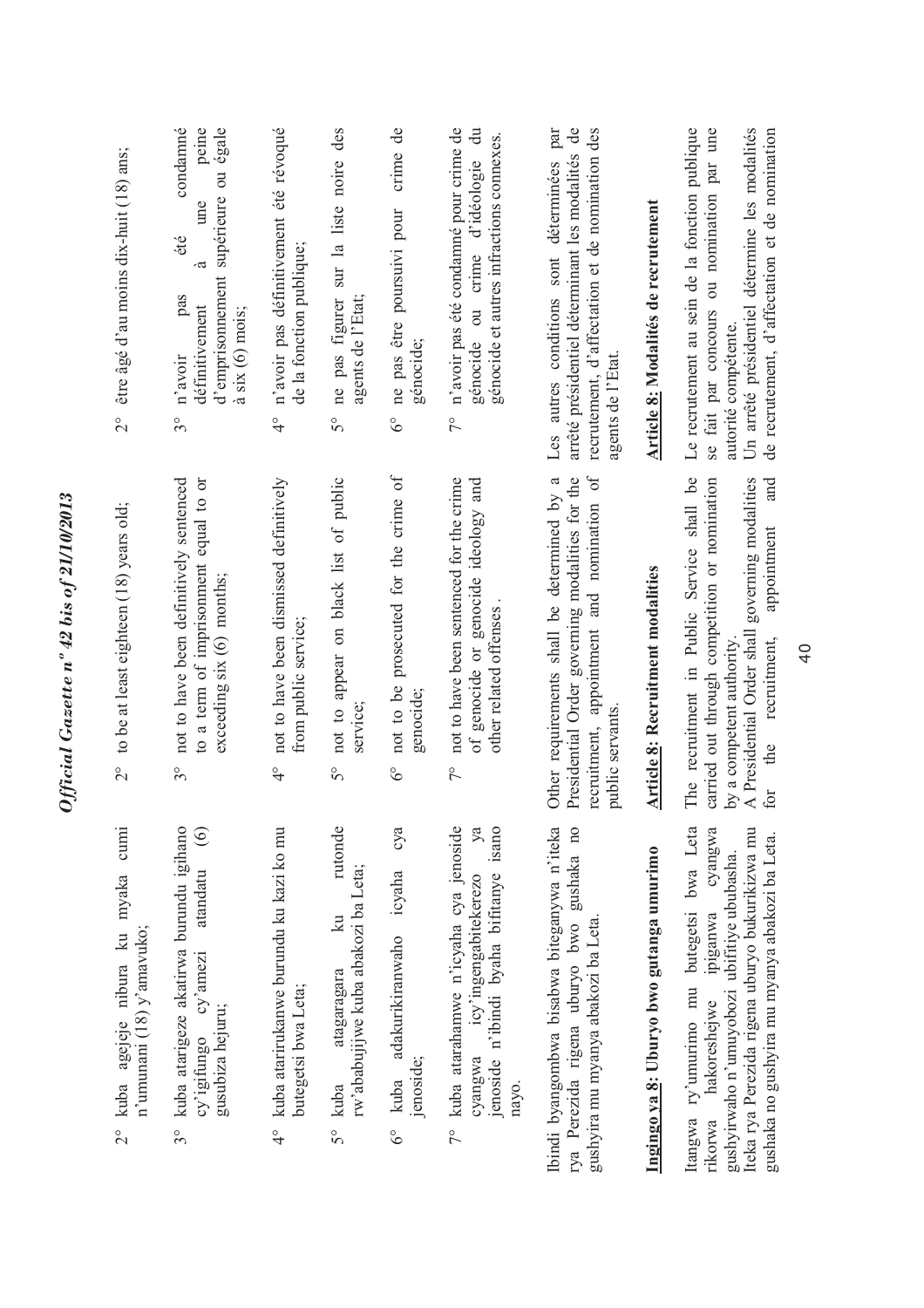| des agents de l'Etat.<br>nomination of public servants. | de l'Etat régis par des<br>Agents<br>contrats de travail<br>Article 9:<br>$\tilde{M}$<br>governed<br>servants<br>employment contracts<br>Public<br>$\ddot{\circ}$<br><b>Article</b> | Les agents de l'Etat régis par des contrats de<br>travail sont les suivants:<br>employment<br>governed by<br>contracts shall be the following:<br>servants<br>Civil | 1° les remplaçants temporaires des agents<br>de l'Etat absents pour des motifs prévus<br>par la loi;<br>those who temporarily replace public<br>servants who are absent due to reasons<br>provided for by Law;<br>$\overline{1}^{\circ}$ | ceux prestant des services urgents qui<br>ne sont pas prévus au cadre organique;<br>$\overline{2}^{\circ}$<br>the<br>those who perform urgent duties which<br>$\Xi$<br>for<br>organizational structure;<br>provided<br>not<br>are<br>$\frac{1}{2}$ | ceux exerçant des services n'ayant pas<br>des experts suffisants et rares sur le<br>marché du travail.<br>$3^{\circ}$<br>those who perform duties that do not<br>have enough experts and who are highly<br>needed on the labour market.<br>$3^{\circ}$ | Un arrêté du Ministre détermine les modalités<br>au présent<br>de recrutement du personnel visé<br>article.<br>An Order of the Minister shall determine<br>modalities of recruitment of public servants<br>mentioned in this Article. | DE<br><b>EXERCICE</b><br>$\ddot{\Xi}$<br><b>CHAPITRE</b><br>FONCTION<br>5<br>PERFORMANCE<br>Ë<br><b>CHAPTER</b><br><b>DUTTIES</b> | Section première: Entrée en fonction et stage<br>probatoire<br>Section One: Commencement of duties and<br>probation period | <b>Article 10: Serment</b><br><b>Article 10: Taking oath</b> | Avant d'entrer en fonction, tout agent de l'Etat<br>Before commencing his/her duties, each public |
|---------------------------------------------------------|-------------------------------------------------------------------------------------------------------------------------------------------------------------------------------------|---------------------------------------------------------------------------------------------------------------------------------------------------------------------|------------------------------------------------------------------------------------------------------------------------------------------------------------------------------------------------------------------------------------------|----------------------------------------------------------------------------------------------------------------------------------------------------------------------------------------------------------------------------------------------------|--------------------------------------------------------------------------------------------------------------------------------------------------------------------------------------------------------------------------------------------------------|---------------------------------------------------------------------------------------------------------------------------------------------------------------------------------------------------------------------------------------|-----------------------------------------------------------------------------------------------------------------------------------|----------------------------------------------------------------------------------------------------------------------------|--------------------------------------------------------------|---------------------------------------------------------------------------------------------------|
|                                                         | Abakozi ba Leta bagengwa<br>Ingingo ya 9:<br>n'amasezerano                                                                                                                          | n'amasezerano<br>Abakozi ba Leta bagengwa<br>y'akazi ni aba bakurikira :                                                                                            | abasimbura by'agateganyo abakozi ba<br>impamvu<br>Leta badahari kubera<br>ziteganywa n'amategeko;<br>$\frac{1}{1}$                                                                                                                       | mbonerahamwe<br>yihutirwa<br>imirimo<br>y'imyanya y'imirimo;<br>mu<br>idateganyijwe<br>abakora<br>$\frac{1}{2}$                                                                                                                                    | abahanga<br>cyane ku<br>abakora imirimo idafitiwe<br>bahagije kandi bakenewe<br>isoko ry'umurimo.<br>$3^{\circ}$                                                                                                                                       | abakozi<br>Iteka rya Minisitiri rigena uburyo<br>bavugwa muri iyi ngingo bashakwa.                                                                                                                                                    | <b>IKORWA</b><br>$\mathbf{W}\mathbf{A}$<br>RY'UMURIMO<br><b>UMUTWE</b>                                                            | ry'umurimo<br>n'igeragezwa ry'umukozi mushya<br>Icyiciro cya mbere: Itangira                                               | Ingingo ya 10: Indahiro                                      | Mbere yo gutangira imirimo, Umukozi wa Leta                                                       |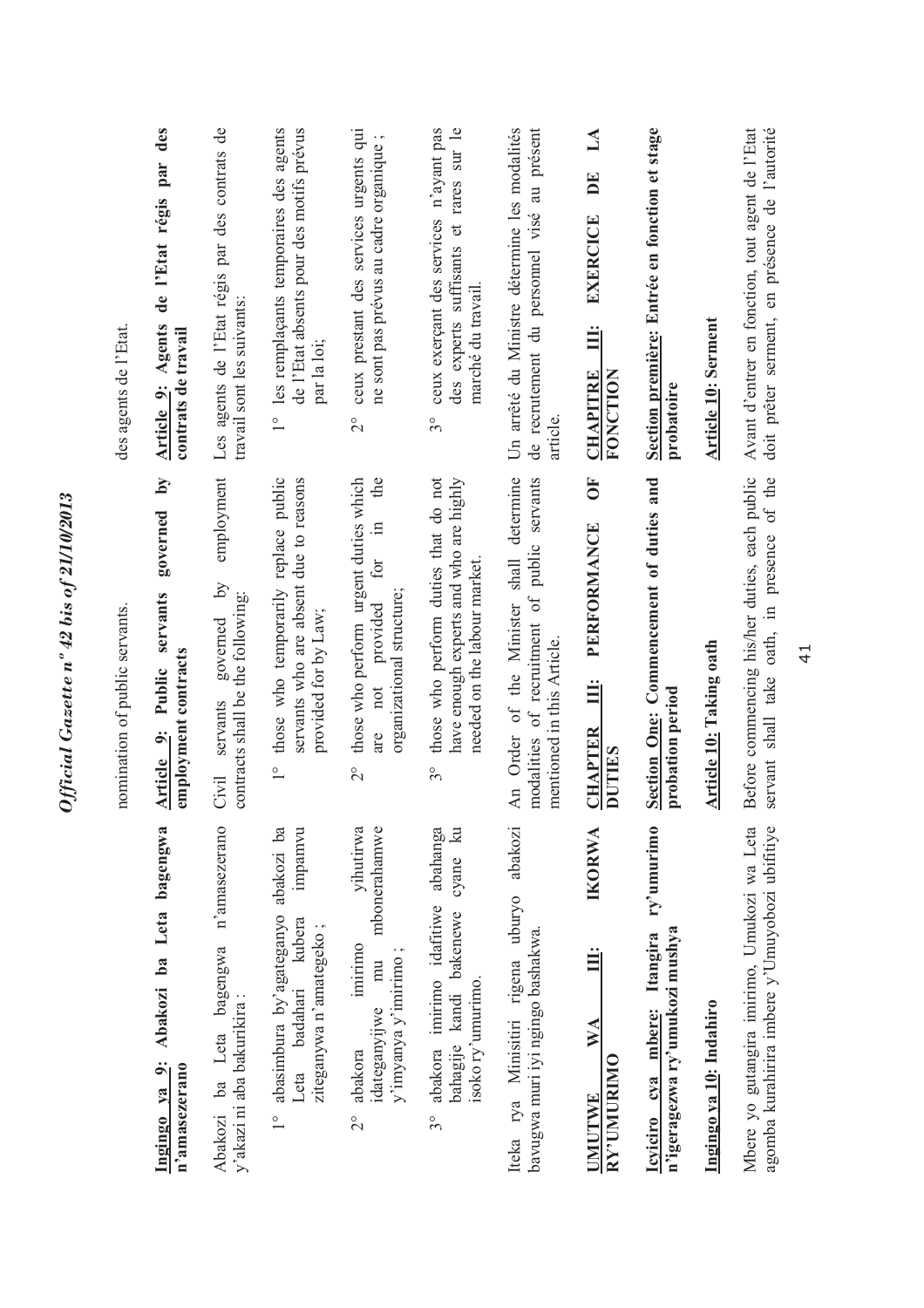| ububasha muri aya magambo:                                                                                                                   | competent authority in the following words:                                                                                                          | compétente, en ces mots:                                                                                                                        |
|----------------------------------------------------------------------------------------------------------------------------------------------|------------------------------------------------------------------------------------------------------------------------------------------------------|-------------------------------------------------------------------------------------------------------------------------------------------------|
| $\overline{z}$<br>ndahiriye<br>$``Jyewe, … … … … … … … … … … … … … … … … … … … … …$<br>Rwanda ku mugaragaro:                                 | solemnly swear to the<br>Nation that I shall:                                                                                                        | jure<br>$j_{\ell}$<br>solennellement à la Nation:<br>"Moi,                                                                                      |
| 1° ko ntazahemukira Repubulika y'u Rwanda;                                                                                                   | remain loyal to the Republic of Rwanda;<br>$\overline{I}$                                                                                            | de garder fidélité à la République du<br>Rwanda;<br>$\overline{I}$                                                                              |
| ko nzubahiriza Itegeko Nshinga n'andi<br>mategeko;<br>$\frac{1}{2}$                                                                          | $2^{\circ}$ uphold the Constitution and other laws;                                                                                                  | d'observer la Constitution et les autres lois;<br>$\tilde{c}$                                                                                   |
| ko nzubaha Inzego za Leta ;<br>$3^\circ$                                                                                                     | respect Government institutions;<br>$3^{\circ}$                                                                                                      | de respecter les institutions de l'Etat;<br>$3^{\circ}$                                                                                         |
| nubahiriza uburenganzira bw'abagenerwa<br>ko nzakorana umurava imirimo nshinzwe,<br>serivisi bose;<br>$\sigma$                               | responsibilities<br>entrusted to me and respect rights of all<br>the<br>service beneficiaries;<br>$\it f\rm{iffl}$<br>diligently<br>$\varphi$        | de remplir loyalement les fonctions qui me<br>sont confiées et de respecter les droits de<br>tous bénéficiaires des services;<br>$\varphi$      |
| ko nzakoresha ukuri mu kazi, kandi ko<br>ntazamena ibanga ry'akazi.<br>50                                                                    | be honest in my functions and keep the<br>professional secrecy.<br>$5^{\circ}$                                                                       | d'être honnête dans mes fonctions et de<br>garder le secret professionnel;<br>$5^{\circ}$                                                       |
| Nintatira iyi ndahiro, nzabihanirwe n'amategeko.<br>Imana ibimfashemo".                                                                      | Should I fail to honour this oath, may I face the<br>rigours of the Law.<br>So help me God".                                                         | En cas de parjure, que je subisse les rigueurs de<br>Que Dieu m'y aide ».<br>la loi.                                                            |
| Ingingo ya 11: Uburyo bwo kurahira                                                                                                           | Article 11: Modalities of taking oath                                                                                                                | $\mathbf{d}\mathbf{e}$<br>prestation<br>de<br>Modalités<br>Article 11:<br>serment                                                               |
| Ibendera<br>azamuye<br>ukuboko kw'iburyo akarambura ikiganza hejuru.<br>Umukozi wa Leta arahira afatishije<br>ry'lgihugu ikiganza cy'ibumoso | A public servant shall take oath by holding the<br>National Flag with his/her left hand while<br>raising the right hand with a stretched palm.       | sa<br>en<br>L'agent de l'Etat prête serment en posant<br>$\sigma$<br>main gauche sur le Drapeau National<br>levant en même temps sa main droite |
| butuma<br>adashobora kubahiriza ibiteganywa mu gika cya<br>mbere cy'iyi ngingo, yambikwa ibendera.<br>Umukozi wa Leta ufite ubumuga          | A public servant with disability which does not<br>enable him/her to comply with provisions of the<br>Paragraph One of this Article shall be made to | Au cas où l'agent de l'Etat a un handicap de<br>dispositions de l'alinéa premier du présent<br>telle sorte qu'il ne puisse pas se conformer aux |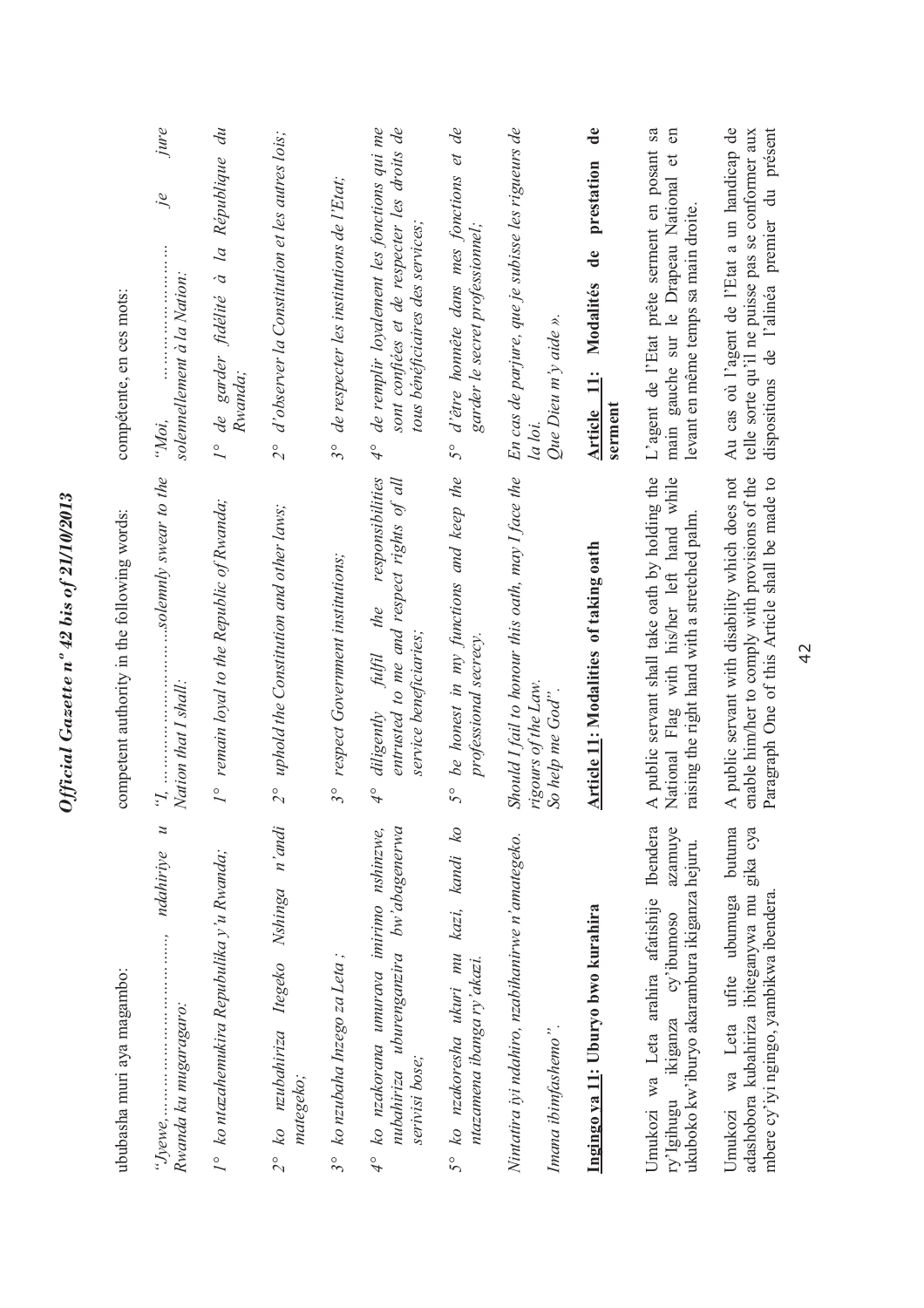| 610001107<br>i                      |
|-------------------------------------|
|                                     |
| ∍                                   |
| 0                                   |
| è                                   |
|                                     |
| G                                   |
|                                     |
|                                     |
| $\mathbf{z}$                        |
|                                     |
|                                     |
|                                     |
|                                     |
| $2 + 1 + 2$                         |
|                                     |
|                                     |
|                                     |
|                                     |
|                                     |
|                                     |
|                                     |
| $\cap$ $\ell$ $\ell_{\rm max}$<br>١ |

wear the flag. wear the flag.

agiye gukorera urundi rwego rwa Leta ntiyongera kurahira, keretse igihe ashyizwe ku mwanya Iyo umukozi wa Leta warahiye atangira akazi, agiye gukorera urundi rwego rwa Leta ntiyongera kurahira, keretse igihe ashyizwe ku mwanya w'umuyobozi mukuru cyangwa mu rwego w'umuyobozi mukuru cyangwa mu rwego yo umukozi wa Leta warahiye atangira akazi, abakozi barwo bagengwa na sitati yihariye. abakozi barwo bagengwa na sitati yihariye.

### Ingingo ya 12: Igihe cy'igeragezwa **Ingingo ya 12: Igihe cy'igeragezwa**

Jmukozi wa Leta wese utangiye akazi mu bwa Leta, ageragezwa mu gihe cy'amezi atandatu (6), aho umuyobozi we wo mu rwego rwa mbere asuzuma imikorere ye ku bijyanye n'ubushobozi, imyitwarire n'imyifatire Umukozi wa Leta wese utangiye akazi mu Butegetsi bwa Leta, ageragezwa mu gihe cy'amezi atandatu (6), aho umuyobozi we wo mu rwego rwa mbere asuzuma imikorere ye ku bijyanye n'ubushobozi, imyitwarire n'imyifatire Butegetsi mu kazi. gihe umukozi atangiye igeragezwa agomba mu nyandiko n'Umuyobozi ubifitiye ububasha, inshingano ze n'ibyo asabwa Igihe umukozi atangiye igeragezwa agomba kumenyeshwa mu nyandiko n'Umuyobozi ubifitiye ububasha, inshingano ze n'ibyo asabwa sumenyeshwa kubahiriza. Jmukozi wa Leta uri mu igeragezwa agira uburenganzira bw'ibanze nk'ubw'umukozi wa Umukozi wa Leta uri mu igeragezwa agira uburenganzira bw'ibanze nk'ubw'umukozi wa Leta warangije neza igeragezwa. Leta warangije neza igeragezwa.

butegetsi bwa Leta mu gihe cy'amezi atandatu (6) nibura, ntiyongera kugeragezwa iyo atangiye Jmukozi wa Leta warangije igeragezwa mu Umukozi wa Leta warangije igeragezwa mu butegetsi bwa Leta mu gihe cy'amezi atandatu (6) nibura, ntiyongera kugeragezwa iyo atangiye akandi kazi gasa n'ako yakoraga. ikandi kazi gasa n'ako yakoraga.

If a public servant who took oath at the time of commencing his/her duties is appointed to as Senior official or appointed in organs where If a public servant who took oath at the time of commencing his/her duties is appointed to another public institution, he/she shall not be another public institution, he/she shall not be required to take oath unless he/she is appointed required to take oath unless he/she is appointed as Senior official or appointed in organs where employees are governed by special statutes. employees are governed by special statutes.

### **Article 12: Probation period Article 12: Probation period**

Any public servant who commences duties in Any public servant who commences duties in public service shall be subject to a probation public service shall be subject to a probation period of six (6) months whereby his/her period of six (6) months whereby his/her immediate supervisor shall evaluate his/her immediate supervisor shall evaluate his/her performance in terms of his/her professional performance in terms of his/her professional capacities, moral qualities and behaviour. capacities, moral qualities and behaviour. If a public servant commences the probation If a public servant commences the probation period, he/she shall be informed in writing by period, he/she shall be informed in writing by the competent authority, of his/her the competent authority, of his/her responsibilities and duties. responsibilities and duties. A public servant under the probation period shall enjoy the same basic rights as any public A public servant under the probation period shall enjoy the same basic rights as any public servant who successfully completed the servant who successfully completed the probation period. probation period.

A public servant who has successfully probation period, when he/she is recruited in a A public servant who has successfully completed the probation period of at least six completed the probation period of at least six (6) months, shall no longer be subject to a new (6) months, shall no longer be subject to a new probation period, when he/she is recruited in a similar position. similar position.

article, on lui fait porter le drapeau. article, on lui fait porter le drapeau.

pas Lorsqu'un agent de l'Etat qui a prêté serment Lorsqu'un agent de l'Etat qui a prêté serment lors de son entrée en fonction est affecté à une autre institution publique, il ne prête pas serment de nouveau, sauf s'il est affecté au serment de nouveau, sauf s'il est affecté au poste de cadre supérieur ou à une entité dont le poste de cadre supérieur ou à une entité dont le lors de son entrée en fonction est affecté à une autre institution publique, il ne prête personnel est régi par un statut particulier. personnel est régi par un statut particulier.

### **Article 12: Stage probatoire**  Article 12: Stage probatoire

Tout agent de l'Etat recruté au sein de la fonction publique est soumis à un stage probatoire de six (6) mois au cours duquel son probatoire de six (6) mois au cours duquel son supérieur hiérarchique direct évalue ses supérieur hiérarchique direct évalue ses performances par rapport à ses aptitudes son professionnelles, ses qualités et son Tout agent de l'Etat recruté au sein de la fonction publique est soumis à un stage performances par rapport à ses aptitudes qualités ses professionnelles, comportement. comportement.

L'agent de l'Etat qui commence le stage probatoire, doit être notifié par écrit de ses probatoire, doit être notifié par écrit de ses attributions et de ses obligations par l'autorité L'agent de l'Etat qui commence le stage attributions et de ses obligations par l'autorité compétente. compétente.

Un agent de l'Etat en stage probatoire bénéficie Un agent de l'Etat en stage probatoire bénéficie des mêmes droits de base que l'agent de l'Etat des mêmes droits de base que l'agent de l'Etat dont le stage probatoire a été concluant. dont le stage probatoire a été concluant.

Un agent de l'Etat qui a effectué un stage probatoire au sein de la fonction publique probatoire au sein de la fonction publique pendant une période de six (6) mois au moins, n'est plus soumis au stage probatoire lorsqu'il est affecté à un poste similaire à celui qu'il pendant une période de six (6) mois au moins, n'est plus soumis au stage probatoire lorsqu'il est affecté à un poste similaire à celui qu'il Un agent de l'Etat qui a effectué un stage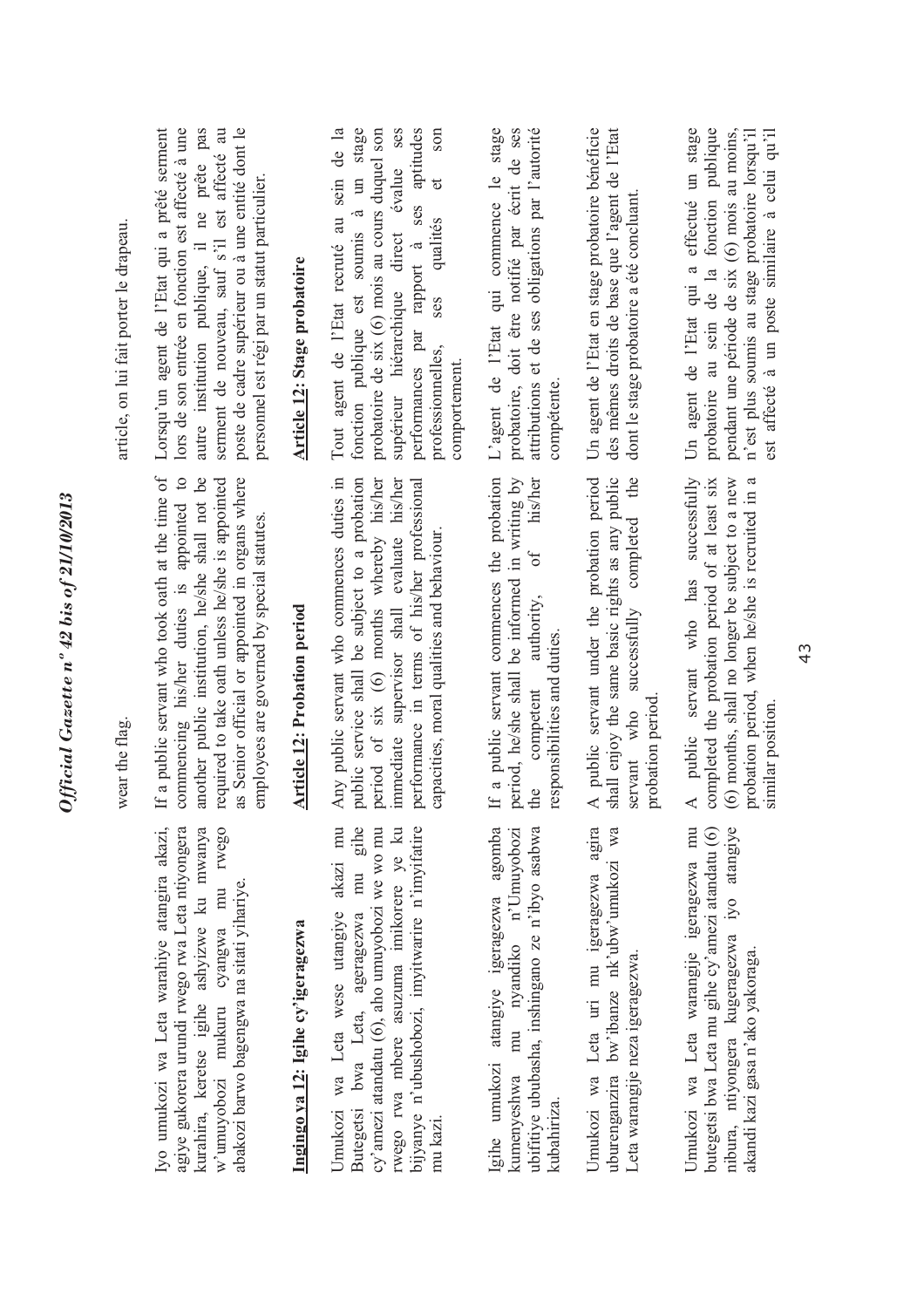|                                                                                                                                                                                                                                                                                          |                                                                                                                                                                                                                                                                                                                | occupait.                                                                                                                                                                                                                                                                                             |
|------------------------------------------------------------------------------------------------------------------------------------------------------------------------------------------------------------------------------------------------------------------------------------------|----------------------------------------------------------------------------------------------------------------------------------------------------------------------------------------------------------------------------------------------------------------------------------------------------------------|-------------------------------------------------------------------------------------------------------------------------------------------------------------------------------------------------------------------------------------------------------------------------------------------------------|
| na Sitati yihariye kigenwa hashingiwe ku miterere<br>Igihe cy'igeragezwa ku bakozi ba Leta bagengwa<br>y'imirimo bakora.                                                                                                                                                                 | The probation period for public servants<br>governed by special statutes shall be determined<br>in accordance with the nature of their duties.                                                                                                                                                                 | La durée du stage probatoire pour les agents de<br>est<br>des<br>particulier<br>la nature<br>l'Etat régis par le statut<br>$\tilde{\epsilon}$<br>déterminée conformément<br>fonctions qu'ils occupent.                                                                                                |
| Ingingo ya 13: Irangiza ry'igihe cy'igeragezwa                                                                                                                                                                                                                                           | Article 13: Completion of the probation<br>period                                                                                                                                                                                                                                                              | Article 13: Fin du stage probatoire                                                                                                                                                                                                                                                                   |
| Iyo igihe cy'igeragezwa kirangiye rikagaragaza<br>ko umukozi wa Leta ashoboye akazi, ahita<br>ahabwa akazi abimenyeshejwe mu nyandiko<br>n'umuyobozi ubifitiye ububasha.                                                                                                                 | When a public servant successfully completes<br>shall immediately notify him/her in writing that<br>authority<br>the probation period, the competent<br>his/her appointment is confirmed                                                                                                                       | Lorsque le stage est concluant, l'agent de l'Etat<br>par<br>l'autorité compétente qu'il est confirmé à son<br>notifié par écrit<br>est immédiatement<br>poste.                                                                                                                                        |
| adashoboye akazi, ahita asezererwa nta mpaka<br>Iyo igeragezwa rigaragaje ko uwageragejwe<br>n'umuyobozi ubifitiye ububasha.                                                                                                                                                             | If the probation proves that public servant is<br>competent<br>be automatically<br>the<br>removed from office by<br>incompetent, he/she shall<br>authority                                                                                                                                                     | Lorsque le stage n'est pas concluant, l'agent de<br>l'Etat est immédiatement démis d'office de ses<br>fonctions par l'autorité compétente.                                                                                                                                                            |
| Icyakora, umuyobozi ubifitiye ububasha ashobora<br>amezi atatu (3) bitewe n'impamvu zigaragara<br>gusubirishamo igeragezwa mu gihe kitarenze<br>kandi zisobanutse.                                                                                                                       | However, the competent authority may order to<br>retake the probation for a period not exceeding<br>three (3) months due to clear and convincing<br>reasons                                                                                                                                                    | Toutefois, l'autorité compétente peut, pour des<br>raisons claires et convaincantes, decider la<br>reprise du stage probatoire pour une période ne<br>dépassant pas trois (3) mois.                                                                                                                   |
| cyemezo<br>ku<br>Ubujurire<br>$\frac{4}{3}$<br>cy'igeragezwa<br>Ingingo ya                                                                                                                                                                                                               | Article 14: Appeal against a decision about<br>probation                                                                                                                                                                                                                                                       | Article 14: Recours relatif à la décision du<br>stage probatoire                                                                                                                                                                                                                                      |
| yakorewe, ashobora kujuririra mu nyandiko, ku<br>akoramo, mu gihe kitarenze iminsi itanu (5)<br>rwego rwa mbere, Umuyobozi Mukuru w'Urwego<br>y'akazi uhereye igihe yamenyesherejwe icyemezo<br>Umukozi wa Leta utishimiye isuzumabushobozi<br>yafatiwe. Umuyobozi Mukuru agomba gutanga | A public servant who is not satisfied with the<br>at first instance, to the authority responsible for<br>his/her institution, in a period not exceeding five<br>(5) working days after being notified of the<br>performance assessment may appeal in writing,<br>decision taken against him/her. The authority | autorité responsable de son institution dans un<br>suivant la notification de la décision. L'autorité<br>l'évaluation des performances peut introduire,<br>par écrit, au premier degré, un recours à<br>délai ne dépassant pas cinq (5) jours ouvrables<br>par<br>L'agent de l'Etat qui s'estime lésé |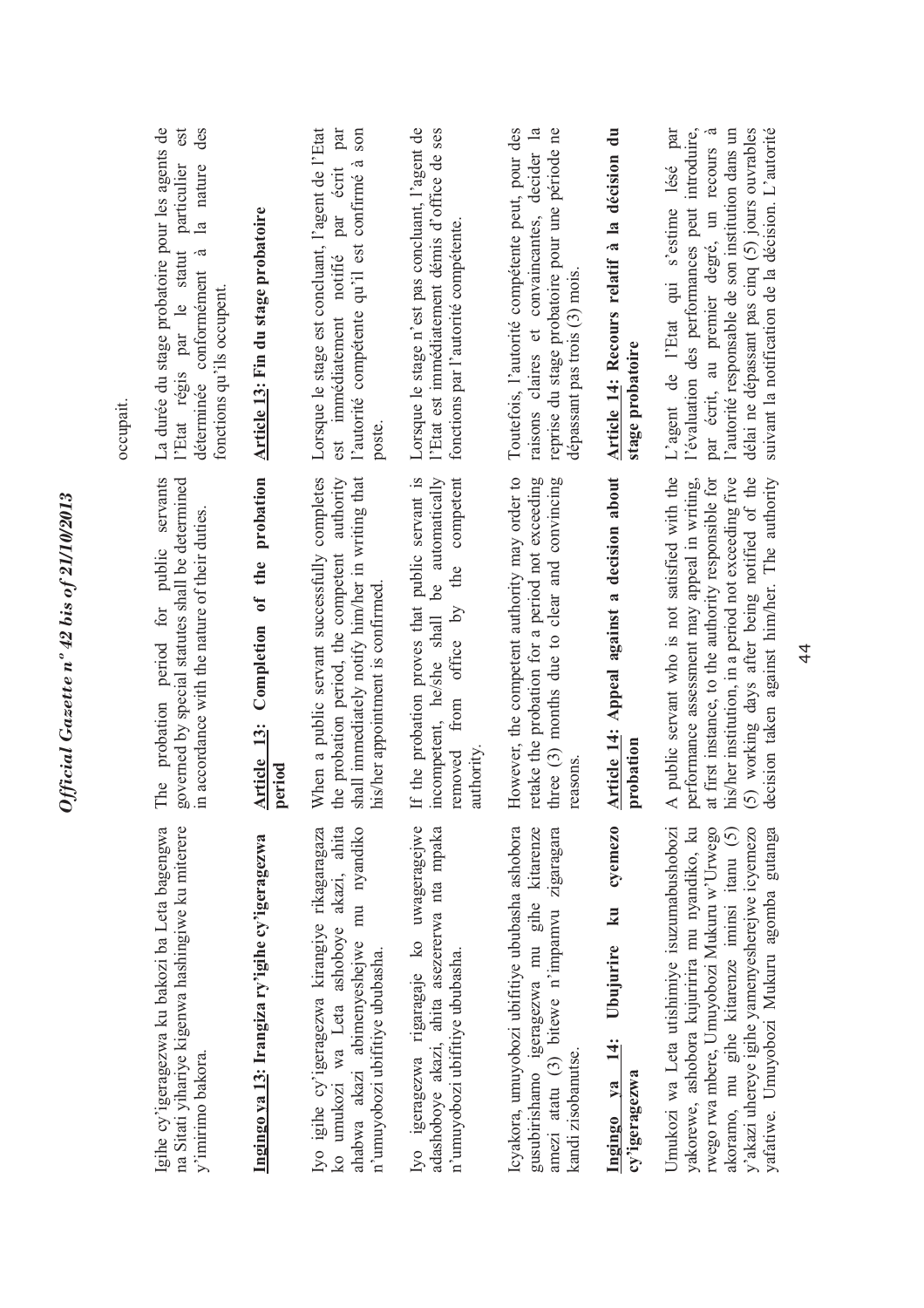| igisubizo mu minsi itarenze cumi n'itanu (15)<br>y'akazi uhereye igihe yaboneyeho ubujurire                                                                                                                                                                                                                                           | the appeal in a period not exceeding fifteen (15)<br>responsible for the institution must decide on<br>working days from the receipt of the appeal                                                                                                                                                                                | -ದ<br>son recours endéans quinze (15) jours ouvrables<br>responsable de l'institution doit donner suite<br>dès la réception du recours                                                                                                                                                                                                                |
|---------------------------------------------------------------------------------------------------------------------------------------------------------------------------------------------------------------------------------------------------------------------------------------------------------------------------------------|-----------------------------------------------------------------------------------------------------------------------------------------------------------------------------------------------------------------------------------------------------------------------------------------------------------------------------------|-------------------------------------------------------------------------------------------------------------------------------------------------------------------------------------------------------------------------------------------------------------------------------------------------------------------------------------------------------|
| kitamushimishije,<br>umukozi wa Leta ashobora kujuririra Komisiyo,<br>itanu (5) y'akazi uhereye igihe yaherewe<br>minsi itarenze mirongo itatu (30) uhereye igihe<br>mu rwego rwa nyuma mu gihe kitarenze iminsi<br>igisubizo. Komisiyo igomba kumuha igisubizo mu<br>gifashwe<br>yaboneyeho ubujurire.<br>icvemezo<br>1 <sub>Y</sub> | If a public servant is not satisfied with the<br>(5) working days from the notification of the<br>period not exceeding thirty (30) days from the<br>decision taken, he/she may appeal in writing, in<br>the last instance, to the Commission within five<br>response. The Commission shall respond in a<br>receipt of the appeal. | Lorsque l'agent de l'Etat n'est pas satisfait par<br>la décision prise, il peut introduire un recours,<br>au dernier degré, auprès de la Commission dans<br>un délai de cinq (5) jours ouvrables à compter<br>de la notification de la décision. La Commission<br>doit donner suite endéans trente (30) jours à<br>compter de la réception du recours |
| n'iyubahirizwa<br>Igenwa<br>ry'amasaha y'akazi<br>$\ddot{\mathbf{c}}$<br>cva<br><b>Icviciro</b>                                                                                                                                                                                                                                       | $\mathbf{d}$<br>respect<br>and<br>Determination<br>working hours<br>Section 2:                                                                                                                                                                                                                                                    | Section 2: Fixation et application des heures<br>de travail                                                                                                                                                                                                                                                                                           |
| Ingingo ya 15: Amasaha y'akazi                                                                                                                                                                                                                                                                                                        | <b>Article 15: Working hours</b>                                                                                                                                                                                                                                                                                                  | <b>Article 15: Heures de travail</b>                                                                                                                                                                                                                                                                                                                  |
| Iteka rya Minisitiri rigena amasaha y'akazi<br>ba Leta mu cyumweru n'uburyo<br>yubahirizwa.<br>y'abakozi                                                                                                                                                                                                                              | A Minister's Ordre shall determine weekly<br>and<br>servants<br>public<br>modalities for their respect.<br>working hours for                                                                                                                                                                                                      | Un arrêté du Ministre détermine les heures de<br>travail hebdomadaire pour les agents de l'Etat et<br>les modalités de leur application                                                                                                                                                                                                               |
| $\mathbb{X}^{\mathcal{A}}$<br>LETA AGENGWA N'AYA MATEGEKO<br>UMUTWE WA IV: UKO UMUKOZI                                                                                                                                                                                                                                                | CHAPTER IV: STATUTORY POSITIONS<br>FOR A PUBLIC SERVANT                                                                                                                                                                                                                                                                           | <b>POSITIONS</b><br>STATUTAIRES D'UN AGENT DE L'ETAT<br><b>CHAPITRE</b>                                                                                                                                                                                                                                                                               |
| Icyiciro cya mbere: Aho umukozi wa Leta<br>aherereve                                                                                                                                                                                                                                                                                  | <b>Section One: Position of a public servant</b>                                                                                                                                                                                                                                                                                  | $\mathbf{d}\mathbf{e}$<br>agent<br>Position d'un<br>Section première:<br>l'Etat                                                                                                                                                                                                                                                                       |
| Ingingo ya 16: Imihindagurikire y'umwanya<br>w' umukozi wa Leta                                                                                                                                                                                                                                                                       | <b>Article 16: Mobility of a public servant</b>                                                                                                                                                                                                                                                                                   | Article 16: Mobilité d'un agent de l'Etat                                                                                                                                                                                                                                                                                                             |
| Umwanya umukozi wa Leta arimo ugaragaza aho<br>aherereye mu kazi.                                                                                                                                                                                                                                                                     | The position of a public servant describes<br>his/her status while exercising his/her duties.                                                                                                                                                                                                                                     | sa<br>La position d'un agent de l'Etat décrit<br>situation pendant l'exercice de ses fonctions.                                                                                                                                                                                                                                                       |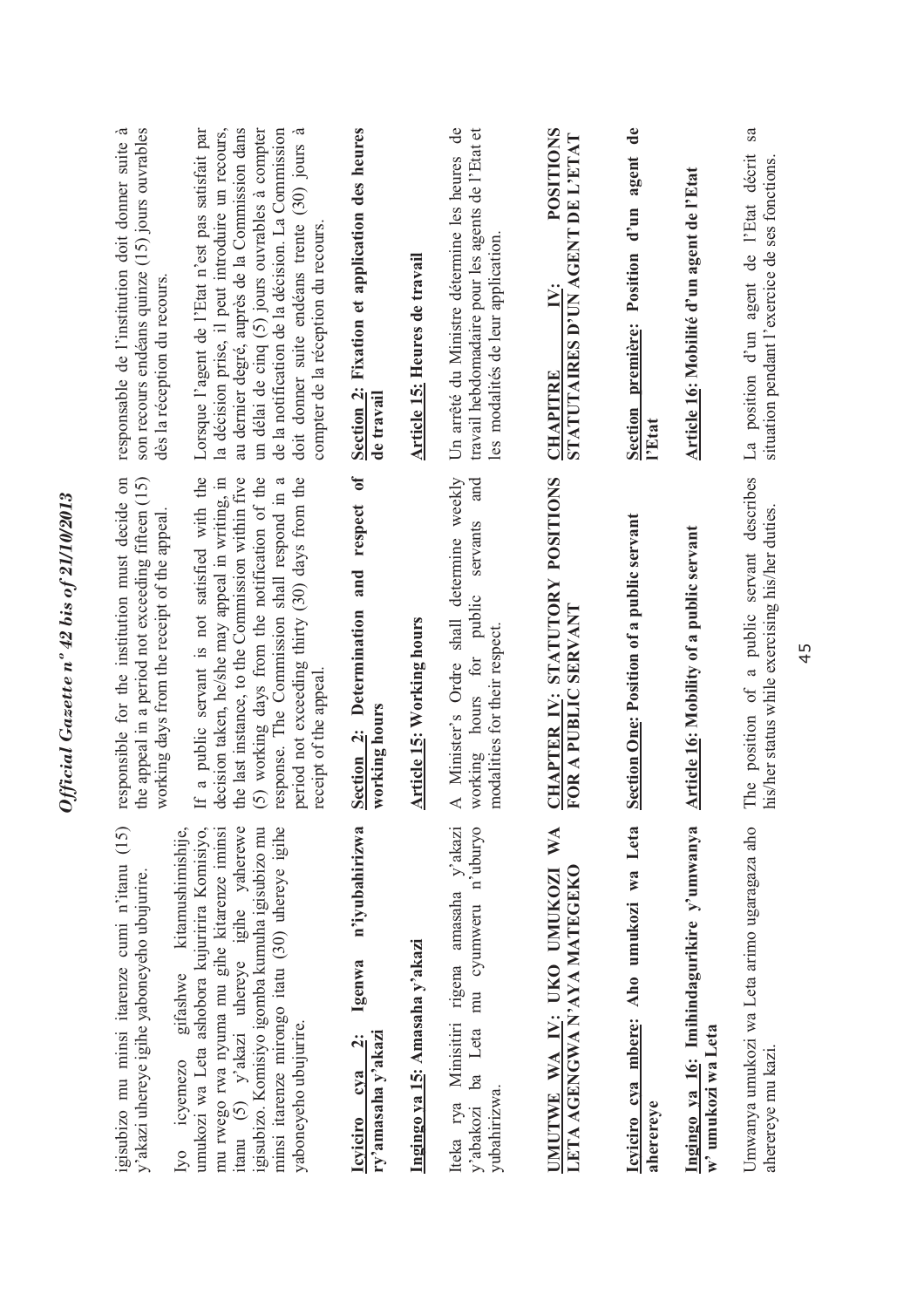|                        | Umukozi wa Leta mu kazi ashobora kuba:                                                                                      | A public servant in service may be:                                                                                                                                                | Un agent de l'Etat en activité peut être placé<br>dans l'une des positions suivantes:                                                                              |
|------------------------|-----------------------------------------------------------------------------------------------------------------------------|------------------------------------------------------------------------------------------------------------------------------------------------------------------------------------|--------------------------------------------------------------------------------------------------------------------------------------------------------------------|
| $\frac{0}{1}$          | mu kazi;                                                                                                                    | in service;<br>$\overset{\circ}{\phantom{0}}$                                                                                                                                      | en activité;<br>$\overline{1}$                                                                                                                                     |
| $\overline{2}^{\circ}$ | yimuwe;                                                                                                                     | on transfer;<br>$\overline{C}$                                                                                                                                                     | en mutation;<br>$\overline{c}$                                                                                                                                     |
| $3^{\circ}$            | atijwe;                                                                                                                     | on secondment;<br>$3^{\circ}$                                                                                                                                                      | en détachement;<br>$3^{\circ}$                                                                                                                                     |
| $\frac{1}{4}$          | ashyizwe ahandi;                                                                                                            | at another administration disposal;<br>$\frac{1}{4}$                                                                                                                               | à la disposition d'un autre service;<br>$\frac{1}{4}$                                                                                                              |
| $\tilde{5}^{\circ}$    | ahagaritswe ku kazi by'agateganyo;                                                                                          | on suspension of duties;<br>$\mathcal{S}^{\circ}$                                                                                                                                  | en suspension de fonctions;<br>$\mathcal{S}^{\circ}$                                                                                                               |
| $\delta^{\circ}$       | ahagaritse akazi mu gihe kizwi.                                                                                             | on leave of absence for a specific period.<br>$\delta^{\circ}$                                                                                                                     | en mise en disponibilité pour une durée<br>déterminée.<br>$6^{\circ}$                                                                                              |
|                        | Akiciro ka mbere: Umukozi wa Leta mu kazi<br>n'ufatwa nk'uri mu kazi                                                        | Sub-section One: Public servant in service<br>and one considered to be in service                                                                                                  | Sous-section première: Agent de l'Etat en<br>en<br>étant<br>activité et celui considéré comme<br>activité                                                          |
|                        | Ingingo ya 17: Umukozi wa Leta uri mu kazi                                                                                  | Article 17: Public servant in service                                                                                                                                              | Article 17: Agent de l'Etat en activité                                                                                                                            |
|                        | Umukozi wa Leta aba ari mu kazi iyo ari mu<br>mwanya w'umurimo yashyizwemo kandi akora<br>koko imirimo ijyanye n'uwo mwanya | A public servant shall be in active service if<br>he/she occupies a position to which he/she was<br>appointed and effectively performs his/her<br>duties related to that position. | occupe le poste auquel il a été nommé et exerce<br>Un agent de l'Etat est en activité lorsqu'il<br>poste<br>ce<br>effectivement les fonctions liées à<br>d'emploi. |
|                        | Afatwa nk'umukozi uri ku kazi, umukozi wa Leta:                                                                             | A public servant shall be considered to be in<br>service when he/she is:                                                                                                           | Est considéré comme étant en activité, l'agent<br>de l'Etat:                                                                                                       |
|                        | 1° uri mu kiruhuko;<br>$\frac{1}{2}$                                                                                        | on leave;<br>$\frac{1}{1}$                                                                                                                                                         | en congé;<br>$\frac{1}{1}$                                                                                                                                         |
|                        | uri mu butumwa bw'akazi;<br>uri mu mahugurwa.<br>$3^{\circ}$                                                                | on official mission;<br>$\frac{1}{2}$                                                                                                                                              | en mission officielle;<br>$\frac{1}{2}$                                                                                                                            |
|                        |                                                                                                                             |                                                                                                                                                                                    |                                                                                                                                                                    |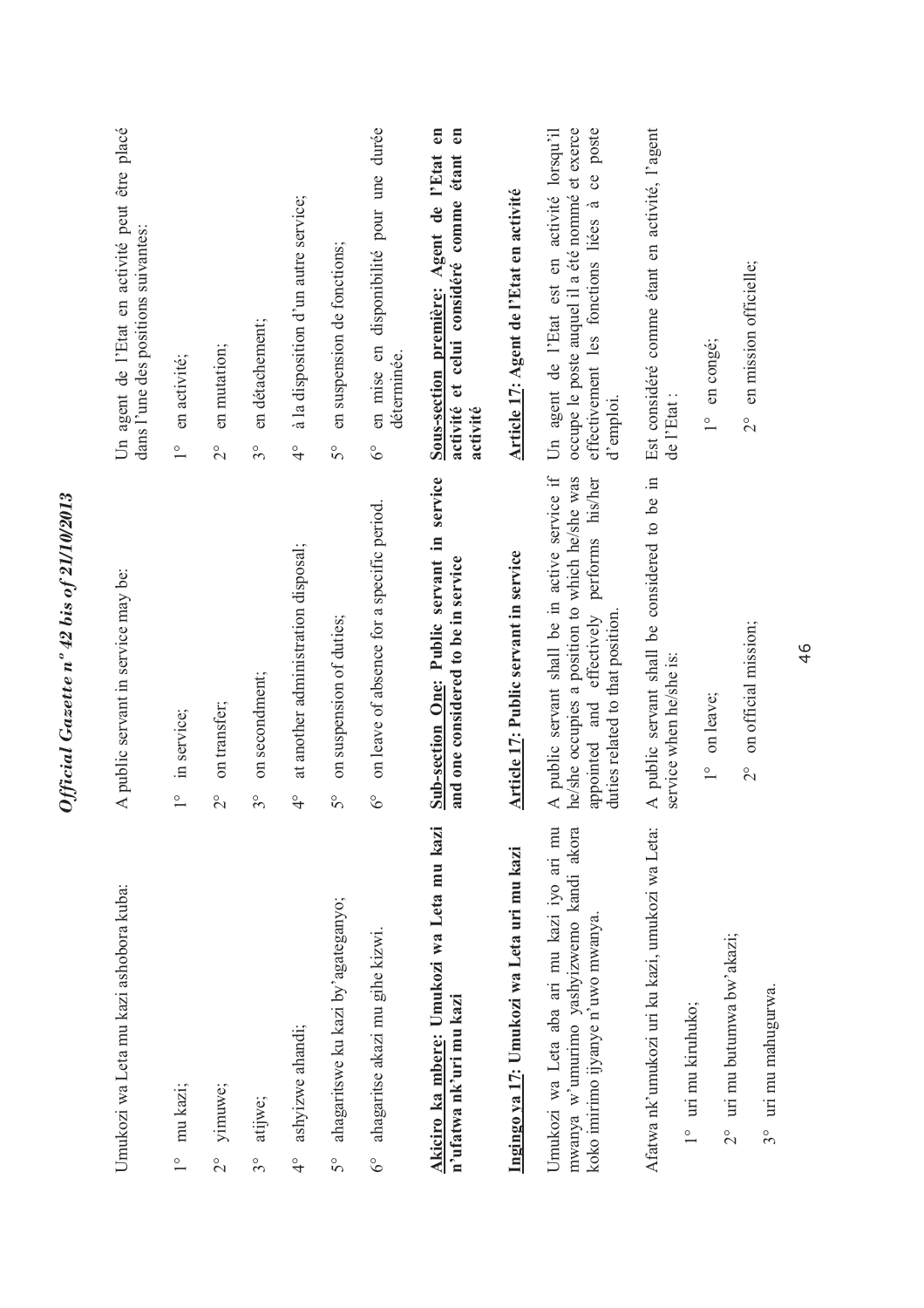|                                                                                                                                                                                    | 3° in training.                                                                                                                                                                                                                                         | 3° en formation.                                                                                                                                                                                                                                       |
|------------------------------------------------------------------------------------------------------------------------------------------------------------------------------------|---------------------------------------------------------------------------------------------------------------------------------------------------------------------------------------------------------------------------------------------------------|--------------------------------------------------------------------------------------------------------------------------------------------------------------------------------------------------------------------------------------------------------|
| Ingingo ya 18: Ubwoko bw'ibiruhuko                                                                                                                                                 | Article 18: Types of leave                                                                                                                                                                                                                              | Article 18: Types de congé                                                                                                                                                                                                                             |
| Uretse ikiruhuko cya buri mwaka, umukozi wa<br>Leta ashobora guhabwa ikiruhuko cy'ingoboka,<br>icyo kubyara, icy'uburwayi cyangwa uruhushya.                                       | In addition to the annual leave, a public servant<br>may receive an incidental leave, maternity, sick<br>leave or authorized absence.                                                                                                                   | circonstances, de<br>Outre le congé annuel, un agent de l'Etat peut<br>d'une permission<br>$\overline{\mathrm{d}}$<br>ප්<br>d'un congé<br>de maladie<br>bénéficier<br>maternité,<br>d'absence.                                                         |
| Ingingo ya 19: Ikiruhuko cy'umwaka                                                                                                                                                 | <b>Article 19: Annual leave</b>                                                                                                                                                                                                                         | Article 19: Congé annuel                                                                                                                                                                                                                               |
| Umukozi wa Leta afata ikiruhuko cy'umwaka<br>gihwanye n'iminsi mirongo itatu (30) y'ukwezi,<br>ashobora kugabanyamo inshuro zitarenze ebyiri<br>$\hat{c}$                          | A public servant shall be entitled to an annual<br>leave of thirty (30) calendar days and may be<br>split it into a maximum of two (2) portions.                                                                                                        | de trente (30) jours calendriers qui peut être<br>annuel<br>fractionné en deux (2) tranches au maximum.<br>L'agent de l'Etat bénéficie d'un congé                                                                                                      |
| Ikiruhuko cy'umwaka kibarwa bafashe iminsi<br>ibiri n'igice (2.5) mu kwezi.                                                                                                        | The annual leave is calculated on the basis of<br>two days and a half $(2.5)$ per month.                                                                                                                                                                | Le congé annuel est calculé sur base de deux<br>jours et demi (2.5) par mois.                                                                                                                                                                          |
| Icyakora, umukozi wa Leta ugitangira akazi afata<br>(12)<br>ikiruhuko nyuma y'amezi cumi n'abiri<br>habariwemo igihe cy'igeragezwa.                                                | enjoy an annual leave after twelve (12) months<br>However, a newly recruited public servant shall<br>including the probation period                                                                                                                     | Toutefois, un agent de l'Etat nouvellement<br>qu'après douze (12) mois y compris la période<br>engagé ne bénéficie de son congé annuel<br>de stage probatoire                                                                                          |
| gufata<br>Ingingo ya 20: Igihe ntarengwa cyo<br>ikiruhuko cy'umwaka                                                                                                                | Article 20: Deadline for taking annual leave                                                                                                                                                                                                            | Article 20: Date limite de prise de congé<br>annuel                                                                                                                                                                                                    |
| gufata ikiruhuko kubera impamvu z'akazi kandi<br>Iyo umwaka ushize umukozi wa Leta adashoboye<br>yaracyatse mu nyandiko, agomba kugifata mu<br>kwezi kubanza k'umwaka ukurikiyeho. | When a public servant does not take his/her<br>annual leave within a period of one year for<br>work related reasons though he/she had applied<br>for it in writing, he/she must take his/her annual<br>leave in the first month of the subsequent year. | Lorsqu'une période d'une année expire sans<br>qu'un agent de l'Etat ait bénéficié de son congé<br>annuel pour des raisons de service alors qu'il en<br>a fait la demande par écrit, il doit en bénéficier<br>dans le premier mois de l'année suivante. |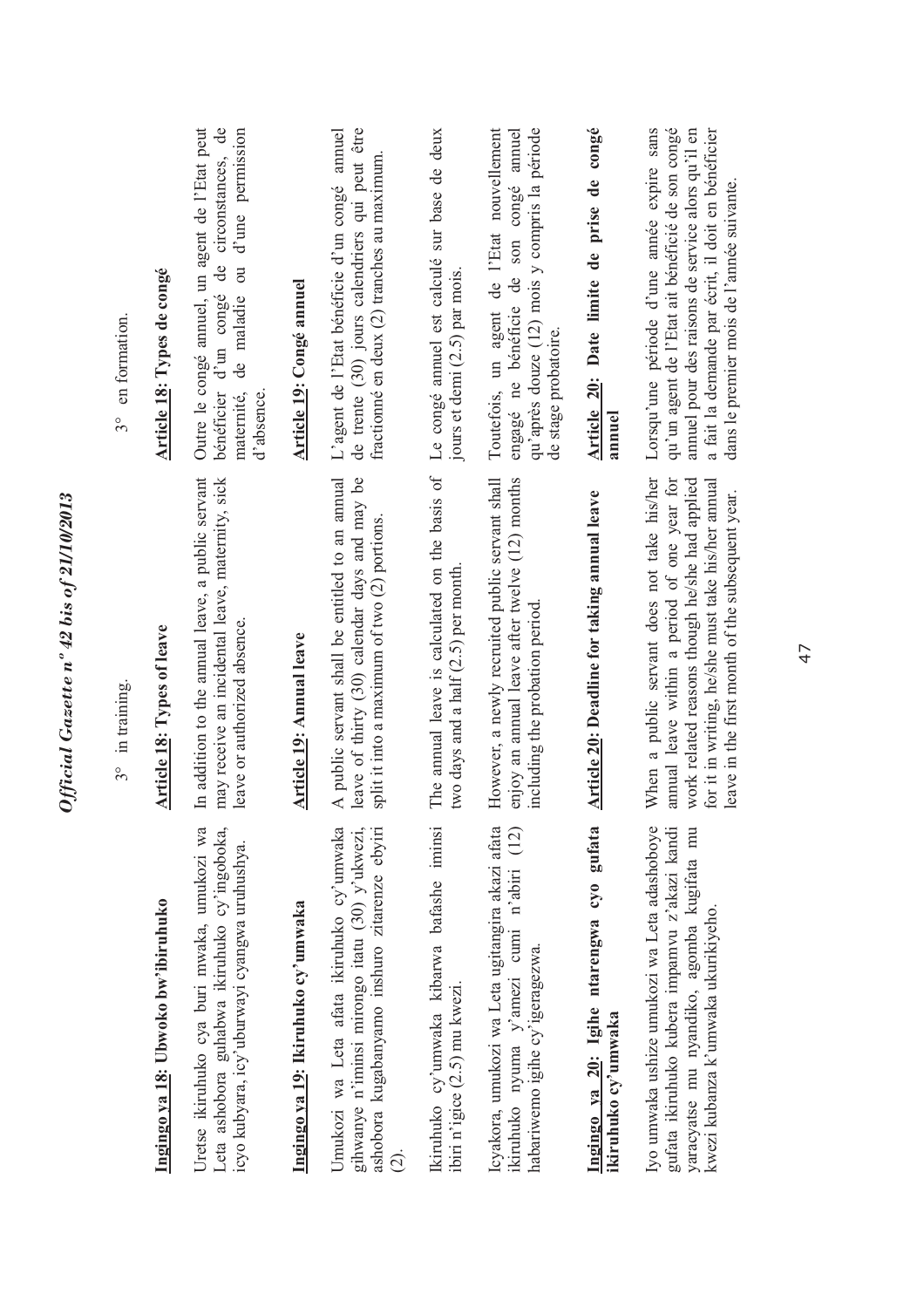|               | Ingingo ya 21: Ikiruhuko cy'ingoboka                                                                                                                                            | <b>Article 21: Incidental leave</b>                                                                                                                                    | Article 21: Congé de circonstance                                                                                                                                                  |
|---------------|---------------------------------------------------------------------------------------------------------------------------------------------------------------------------------|------------------------------------------------------------------------------------------------------------------------------------------------------------------------|------------------------------------------------------------------------------------------------------------------------------------------------------------------------------------|
|               | Umukozi wa Leta ahabwa ibiruhuko by'ingoboka<br>kandi agakomeza guhembwa, kubera ibintu byiza<br>cyangwa ibyago byabaye mu muryango we, mu<br>buryo bukurikira:                 | A public servant shall enjoy incidental leave on<br>events occurring in his/her family within the<br>full pay in case of fortunate or unfortunate<br>following limits: | Un agent de l'Etat bénéficie des congés de<br>circonstance payés à l'occasion des événements<br>dans sa<br>heureux ou malheureux survenus<br>famille, dans les limites suivantes : |
|               | imbere<br>iminsi ibiri $(2)$ y'akazi<br>ry'umukozi<br>y' Amategeko:<br>y'ikiruhuko;<br>1° ishyingirwa                                                                           | employee's civil marriage: two (2)<br>working days;                                                                                                                    | en cas de mariage civil de l'agent : deux<br>(2) jours ouvrables;<br>$\frac{1}{1}$                                                                                                 |
| $\frac{1}{2}$ | iyo umugore we yabyaye: iminsi ine (4)<br>y'akazi y'ikihuruko;                                                                                                                  | in case of his wife's delivery: four<br>(4) working days;<br>$\frac{1}{2}$                                                                                             | en cas d'accouchement de son épouse :<br>quatre (4) jours ouvrables;<br>$\frac{1}{2}$                                                                                              |
| $3^{\circ}$   | iminsi<br>iyo uwo bashakanye yapfuye:<br>itandatu (6) y'akazi y'ikihuruko;                                                                                                      | in case of death of his/her spouse:<br>six (6) working days;<br>$3^{\circ}$                                                                                            | en cas de décès du conjoint: six (6)<br>jours ouvrables;<br>$3^{\circ}$                                                                                                            |
|               | 4° iyo umubyeyi ku gisanira cya mbere,<br>itatu $(3)$ y'akazi<br>yapfuye: iminsi<br>y'ikihuruko;                                                                                | in case of death of the first-degree<br>ascendant: three (3) working days;<br>$\frac{6}{4}$                                                                            | en cas de décès d'un ascendant au<br>premier degré: trois (3) jours ouvrables;<br>$\frac{1}{4}$                                                                                    |
| 5°            | iyo umwana w'umukozi ku gisanira cya<br>abereye<br>bwemewe<br>n'amategeko yapfuye: iminsi ine (4)<br>umwana<br>puryo<br>y'akazi y'ikiruhuko;<br>mbere cyangwa<br>mu<br>umubyeyi | child in the direct line in the first<br>in case of death of the employee's<br>degree or adoptive child: four (4)<br>working days;<br>5°                               | en cas de décès d'un enfant de l'agent<br>un enfant adoptif: quatre (4) jours<br>en ligne directe au premier degré ou d'<br>ouvrables;<br>$5^{\circ}$                              |
| $6^\circ$     | iyo umuvandimwe uvukana n'umukozi<br>ku gisanira cya mbere yapfuye: iminsi<br>ibiri (2) y'akazi y'ikiruhuko;                                                                    | the first degree: two (2) working<br>in case of death of the employee's<br>brother or sister in the direct line in<br>days;<br>$6^\circ$                               | en cas de décès d'un frère ou d'une<br>sœur de l'agent en ligne directe au<br>premier degré: deux (2) jours ouvrables;<br>$6^\circ$                                                |
|               | nyirabukwe<br>$\mathbf{y}$ akazi<br>$\widehat{c}$<br>cyangwa<br>ibiri<br>yapfuye: iminsi<br>7° iyo sebukwe                                                                      | father-in-law or mother-in-law: two<br>7° in case of death of the employee's                                                                                           | en cas de décès du beau-père ou de la<br>belle-mère: deux (2) jours ouvrables.<br>$7^{\circ}$                                                                                      |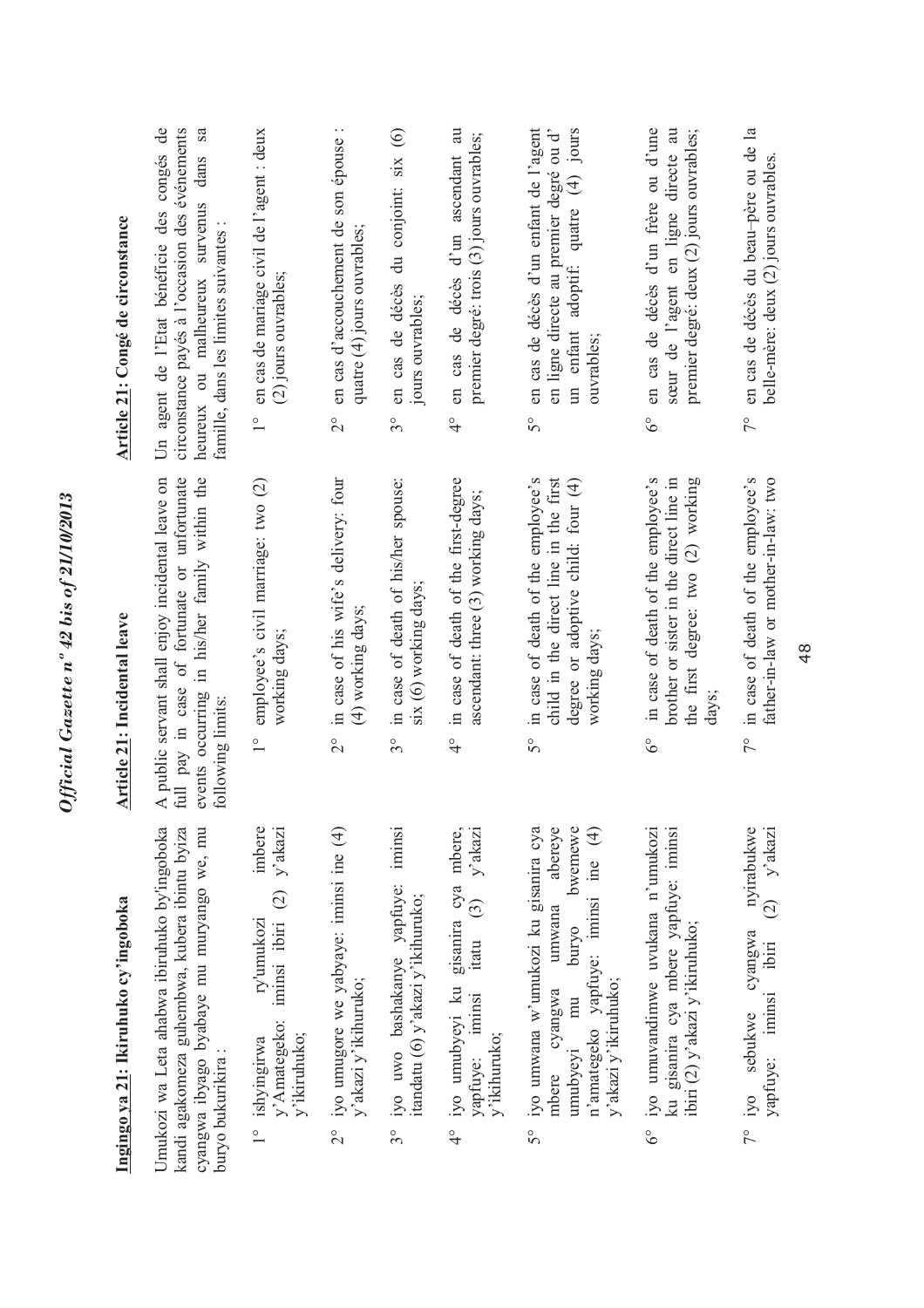| 5                                      |
|----------------------------------------|
| 0.001110715                            |
|                                        |
|                                        |
| 5                                      |
|                                        |
|                                        |
|                                        |
| ∍                                      |
| $\bullet$                              |
|                                        |
| è                                      |
| 42 h <sup>2</sup>                      |
|                                        |
| $\circ$                                |
| n                                      |
|                                        |
| 2707                                   |
|                                        |
|                                        |
|                                        |
| l                                      |
|                                        |
|                                        |
| $\sim c c_{\rm r} c_{\rm r} a_{\rm r}$ |
|                                        |
|                                        |
|                                        |
|                                        |

(2) working days.

(2) working days.

**Article 22: Maternity leave** 

Article 22: Maternity leave

A female employee who gives birth shall have the right to maternity leave of twelve (12) consecutive weeks including at least two (2)

the right to maternity leave of twelve (12) consecutive weeks including at least two (2)

A female employee who gives birth shall have

weeks she can enjoy before delivery.

weeks she can enjoy before delivery.

y'ikihuruko. y'ikihuruko. Ingingo ya 22: Ikiruhuko cyo kubyara **Ingingo ya 22: Ikiruhuko cyo kubyara**   $\overline{\mathbf{a}}$ ciruhuko cyo kubyara kingana n'ibyumweru cumi Umugore wabyaye afite uburenganzira ku kiruhuko cyo kubyara kingana n'ibyumweru cumi na bibiri (12) bikurikirana, birimo nibura bibiri (2) na bibiri (12) bikurikirana, birimo nibura bibiri (2) Jmugore wabyaye afite uburenganzira ashobora gufata mbere yo kubyara. ashobora gufata mbere yo kubyara. A female employee who wishes to take her A female employee who wishes to take her maternity leave shall submit to the competent maternity leave shall submit to the competent authority a certificate issued by a recognized medical doctor indicating the presumed or exact medical doctor indicating the presumed or exact date of childbirth before taking the leave or date of childbirth before taking the leave or authority a certificate issued by a recognized mmediately after childbirth, as appropriate. immediately after childbirth, as appropriate. Jmugore ushaka kujya mu kiruhuko cyo kubyara guha umuyobozi ubifitiye ububasha wemewe na Leta kigaragaza itariki ashobora kubyariraho, mbere vo Umugore ushaka kujya mu kiruhuko cyo kubyara agomba guha umuyobozi ubifitiye ububasha icyemezo cya muganga wemewe na Leta kigaragaza itariki ashobora kubyariraho, mbere yo gutangira ikiruhuko cyo kubyara, cyangwa itariki gutangira ikiruhuko cyo kubyara, cyangwa itariki nyayo yabyariyeho akimara kubyara. nyayo yabyariyeho akimara kubyara. icyemezo cya muganga agomba

Jmugore wabyaye umwana upfuye cyangwa upfushije umwana utaramara ukwezi ahabwa ikiruhuko cy'ibyumweru bine (4) uhereye igihe Umugore wabyaye umwana upfuye cyangwa upfushije umwana utaramara ukwezi ahabwa ikiruhuko cy'ibyumweru bine (4) uhereye igihe ibi byabereye. ibi byabereye.

A female employee who gives birth to a stillborn baby or whose baby dies before a period of born baby or whose baby dies before a period of one month shall receive a leave of four (4) one month shall receive a leave of four (4) A female employee who gives birth to a stillweeks from the occurrence of the event. weeks from the occurrence of the event.

## **Article 23: Salary during maternity leave**  Ingingo ya 23: Umushahara w'umugore uri mu Article 23: Salary during maternity leave **Ingingo ya 23: Umushahara w'umugore uri mu kiruhuko cyo kubyara**  kiruhuko cyo kubyara

Jmugore wabyaye afite uburenganzira ku mushahara we wose mu gihe cy'ibyumweru bitandatu (6) bya mbere by'ikiruhuko cyo kubyara. Mu byumweru bitandatu (6) bya nyuma by'ikiruhuko cyo kubyara, umugore ashobora kugaruka ku kazi ke akabona umushahara we Umugore wabyaye afite uburenganzira ku mushahara we wose mu gihe cy'ibyumweru bitandatu (6) bya mbere by'ikiruhuko cyo kubyara. Mu byumweru bitandatu (6) bya nyuma by'ikiruhuko cyo kubyara, umugore ashobora kugaruka ku kazi ke akabona umushahara we wose, iyo bitabaye ibyo, agira uburenganzira wose, iyo bitabaye ibyo, agira uburenganzira

A female employee who gives birth shall be work during the last six (6) weeks of maternity<br>leave and be entitled to her full salary, otherwise A female employee who gives birth shall be entitled to her full salary during the first six (6) entitled to her full salary during the first six (6) weeks of maternity leave. She may return to weeks of maternity leave. She may return to work during the last six (6) weeks of maternity leave and be entitled to her full salary, otherwise she shall only gets twenty percent (20%) of her she shall only gets twenty percent (20%) of her salary.

### **Article 22: Congé de maternité**  Article 22: Congé de maternité

Un agent de sexe féminin qui accouche a droit à Un agent de sexe féminin qui accouche a droit à un congé de maternité de douze (12) semaines un congé de maternité de douze (12) semaines consécutives dont au moins deux (2) semaines consécutives dont au moins deux (2) semaines qu'elle peut prendre avant l'accouchement. qu'elle peut prendre avant l'accouchement.

Un agent de sexe féminin qui désire prendre son congé de maternité doit soumettre à l'autorité compétente un certificat délivré par un médecin compétente un certificat délivré par un médecin  $\theta$ agréé indiquant la date présumée de date exacte l'accouchement ou la date exacte d'accouchement avant de prendre son congé ou d'accouchement avant de prendre son congé ou immédiatement après son accouchement, selon immédiatement après son accouchement, selon Un agent de sexe féminin qui désire prendre son congé de maternité doit soumettre à l'autorité agréé indiquant la date présumée  $\overline{\mathbf{a}}$  $\overline{\text{ou}}$ l'accouchement le cas.

Un agent de sexe féminin qui accouche d'un Un agent de sexe féminin qui accouche d'un mort-né ou celle dont un bébé meurt avant un mort-né ou celle dont un bébé meurt avant un mois de sa naissance, bénéficie d'un congé de quatre (4) semaines à compter de la survenance mois de sa naissance, bénéficie d'un congé de quatre (4) semaines à compter de la survenance de l'événement. de l'événement.

# **Article 23: Salaire pendant le congé de maternité**

Un agent de sexe féminin qui accouche a droit à la totalité de son salaire pendant les six (6) premières semaines de son congé de maternité. Elle peut, dans les six (6) dernières semaines de Elle peut, dans les six (6) dernières semaines de son congé de matemité, reprendre son travail et son congé de maternité, reprendre son travail et bénéficier de la totalité de son salaire, faute de quoi il ne bénéficie que de vingt pourcent (20%) Un agent de sexe féminin qui accouche a droit à la totalité de son salaire pendant les six (6) premières semaines de son congé de maternité. bénéficier de la totalité de son salaire, faute de quoi il ne bénéficie que de vingt pourcent (20%)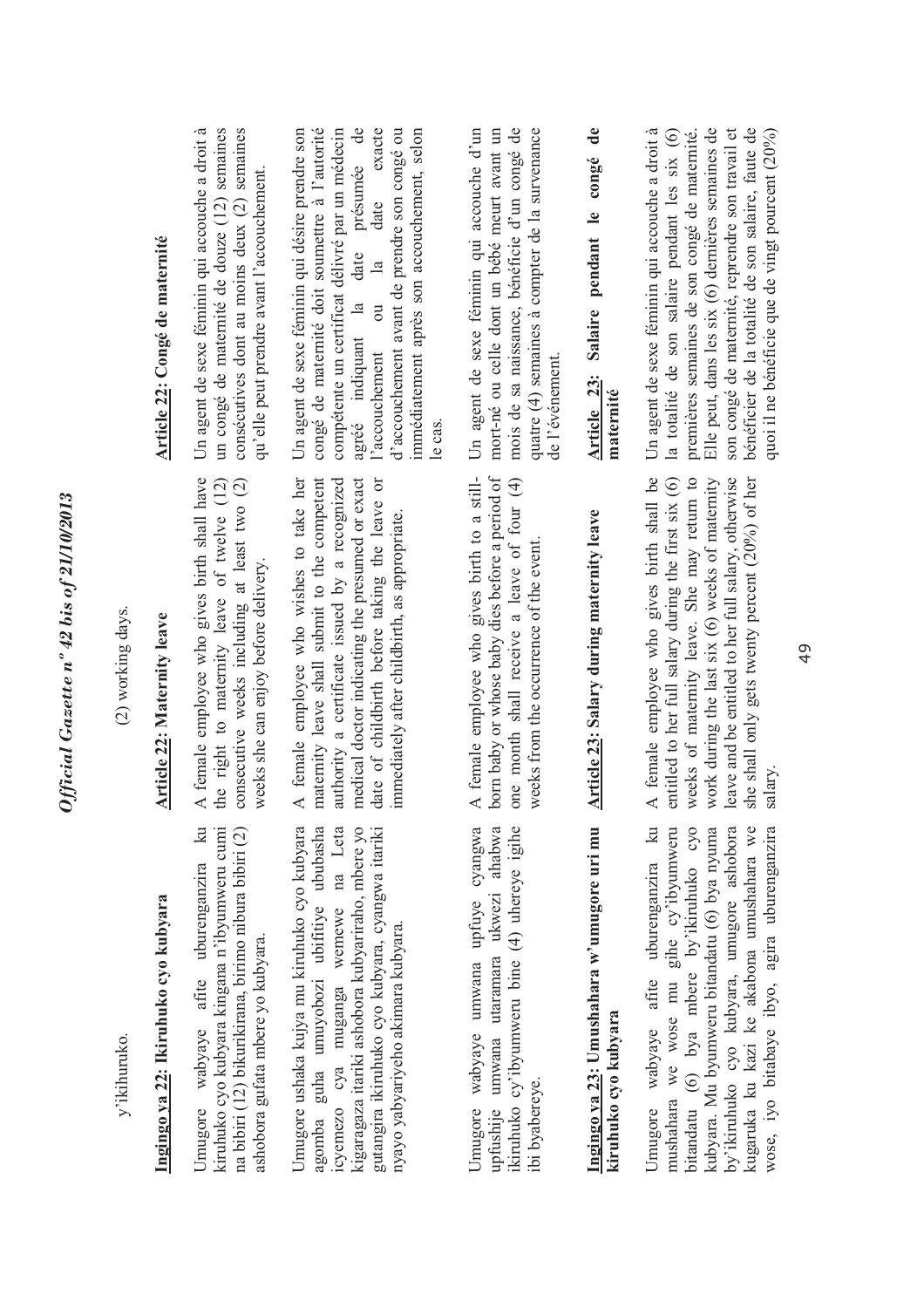| bungana na makumyabiri ku ijana (20%) ku<br>mushahara we.                                                                                                                                                                                                                                             |                                                                                                                                                                                                                                                                        | de son salaire.                                                                                                                                                                                                                                                         |
|-------------------------------------------------------------------------------------------------------------------------------------------------------------------------------------------------------------------------------------------------------------------------------------------------------|------------------------------------------------------------------------------------------------------------------------------------------------------------------------------------------------------------------------------------------------------------------------|-------------------------------------------------------------------------------------------------------------------------------------------------------------------------------------------------------------------------------------------------------------------------|
| Ingingo ya 24: Ikiruhuko cy'inyongera mu gihe<br>habaye ingorane                                                                                                                                                                                                                                      | 0f<br>case<br>$\Xi$<br>Additional leave<br>Article 24:<br>complication                                                                                                                                                                                                 | Article 24: Congé supplémentaire en cas de<br>complication                                                                                                                                                                                                              |
| Iyo hari ingorane zibayeho zishingiye ku kubyara,<br>zaba ku mugore wabyaye cyangwa ku mwana<br>yabyaye bikemezwa na muganga wemewe na<br>Leta, umuyobozi ubifitiye ububasha aha umugore<br>wabyaye ikiruhuko cy'inyongera kitarengeje<br>ukwezi kumwe (1) kandi gihemberwa ijana ku<br>ijana (100%). | In case of birth related complications for the<br>leave not exceeding one month paid at hundred<br>mother or the child which are ascertained by a<br>recognized medical doctor, the competent<br>authority shall grant to the mother an additional<br>per cent (100%). | constatées par un médecin agréé, l'autorité<br>compétente accorde à la mère un congé<br>supplémentaire ne dépassant pas un mois et<br>En cas de complications chez la mère ou chez<br>l'enfant qui sont imputables à l'accouchement et<br>payé à cent pour cent (100%). |
| by'ingoboka gihabwa se w'umwana iyo nyina<br>Ikiruhuko cy'inyongera cy'iminsi makumyabiri<br>biruhuko<br>w'umwana apfuye abyara agasiga uruhinja.<br>(20) y'ukwezi yiyongera ku                                                                                                                       | An additional leave of twenty (20) calendar<br>days in addition to incidental leaves shall be<br>child's mother dies in childbirth, leaving behind<br>granted to the father of the child when the<br>her baby.                                                         | Un congé supplémentaire de vingt (20) jours<br>circonstance est accordé au père de l'enfant<br>lorsque la mère de l'enfant décède lors de<br>calendriers qui s'ajoutent aux congés de<br>l'accouchement laissant derrière elle son bébé.                                |
| Ingingo ya 25: Impurirane y'ibiruhuko                                                                                                                                                                                                                                                                 | Article 25: Coincidence of leaves                                                                                                                                                                                                                                      | Article 25: Congés coïncidents                                                                                                                                                                                                                                          |
| Iyo ikiruhuko cy'umwaka gihuye n'ikiruhuko<br>cy'ingoboka cyangwa ikiruhuko cyo kubyara,<br>ikiruhuko cy'umwaka kirasubikwa kikazakomeza<br>nyuma y'ikiruhuko cy'ingoboka cyangwa icyo<br>kubyara                                                                                                     | When the annual leave coincides with incidental<br>leave or maternity leave, the annual leave shall<br>be suspended and resume after the incidental<br>leave or maternity leave.                                                                                       | congé de circonstance ou du congé de maternité,<br>le congé amuel est suspendu et repris après le<br>En cas de coïncidence du congé annuel et du<br>congé de circonstance ou le congé de maternité.                                                                     |
| Ingingo ya 26: Igihe cyo konsa                                                                                                                                                                                                                                                                        | <b>Article 26: Breastfeeding period</b>                                                                                                                                                                                                                                | Article 26: Période d'allaitement                                                                                                                                                                                                                                       |
| Mu gihe cy'amezi cumi n'abiri (12) uhereye ku<br>ivuka ry'umwana, kandi nyuma y'ikiruhuko cyo<br>kubyara, umugore wabyaye agira uburenganzira<br>bwo gufata ikiruhuko cy'isaha imwe (1) ku munsi,                                                                                                     | Within twelve (12) months from the birth of the<br>child and after her maternity leave, a female<br>employee who gives birth shall be entitled to<br>breastfeeding breaks of one (1) hour per day.                                                                     | Durant la période de douze mois (12) à compter<br>de la naissance de l'enfant et après son congé de<br>maternité, un agent de l'Etat de sexe féminin qui<br>accouche a droit à une pause d'allaitement                                                                  |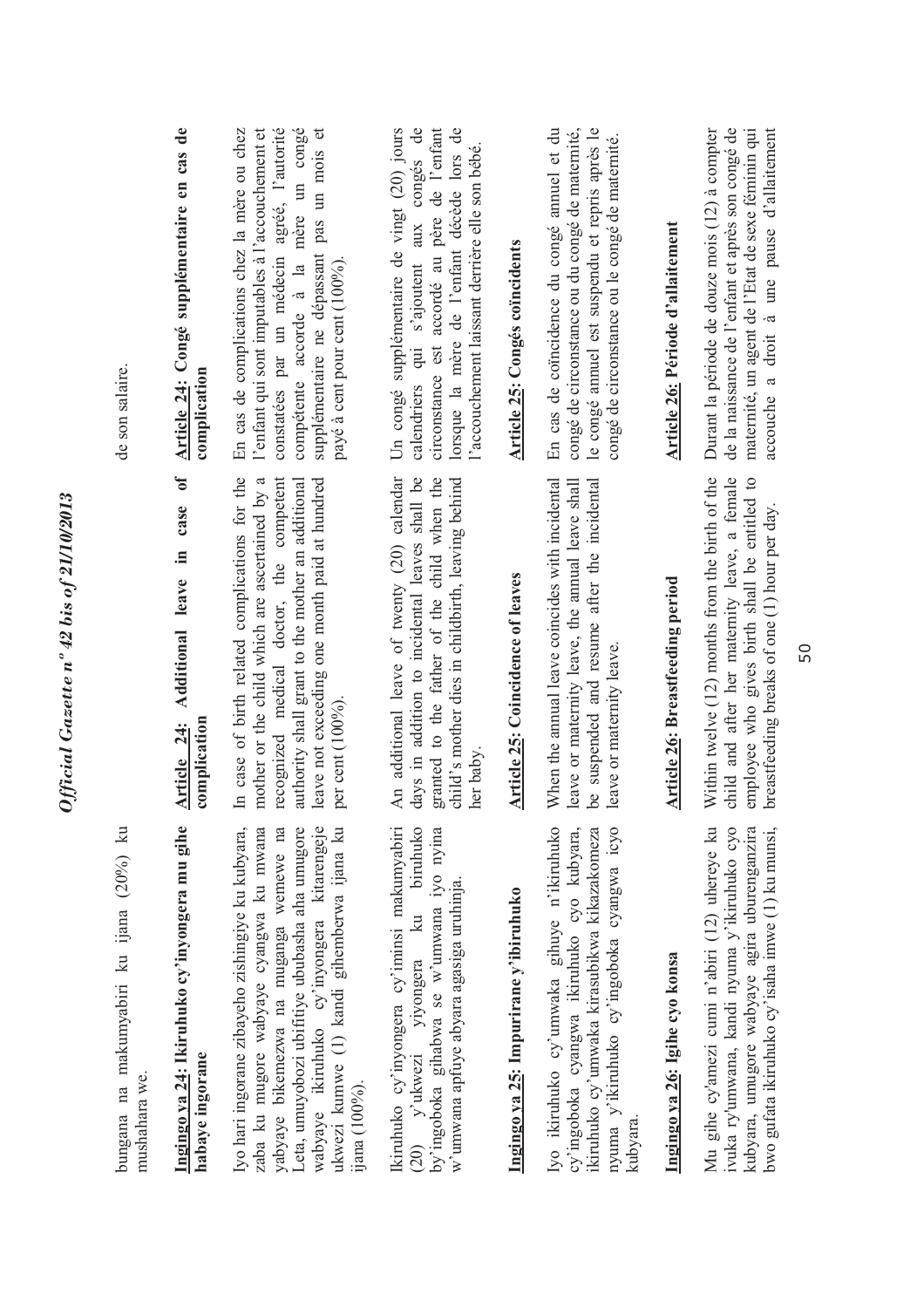| kugira ngo yonse umwana.                                                                                                                                                                                                                                                                                |                                                                                                                                                                                                                                                                                                                                   | $d'$ une $(1)$ heure par jour.                                                                                                                                                                                                                                                                                   |
|---------------------------------------------------------------------------------------------------------------------------------------------------------------------------------------------------------------------------------------------------------------------------------------------------------|-----------------------------------------------------------------------------------------------------------------------------------------------------------------------------------------------------------------------------------------------------------------------------------------------------------------------------------|------------------------------------------------------------------------------------------------------------------------------------------------------------------------------------------------------------------------------------------------------------------------------------------------------------------|
| by'ikiruhuko cyo kubyara, agira uburenganzira ku<br>nyuma<br>mbere<br>ibyumweru bitandatu (6) bya nyuma by'ikiruhuko<br>kiruhuko cy'amasaha abiri (2) yo konsa kugeza<br>Icyakora, umugore ugarutse ku kazi<br>y'ibyumweru bitandatu (6) bya<br>cyo kubyara birangiye.                                  | until the expiration of the last six (6) weeks of<br>However, a female employee who returns to<br>work at the expiration of the first six (6) weeks<br>of maternity leave shall be entitled to<br>breastfeeding breaks of two (2) hours per day<br>maternity leave.                                                               | son travail à l'expiration des six (6) premières<br>Toutefois, un agent de sexe féminin qui reprend<br>semaines de son congé de maternité a droit à<br>jour jusqu'à l'expiration des six (6) dernières<br>une pause d'allaitement de deux (2) heures par<br>semaines du congé de maternité.                      |
| masaha y'akazi kandi<br>yemererwa<br>wonsa<br>n'amategeko agifata ku<br>agomba kugihemberwa.<br>umugore<br>Ikiruhuko                                                                                                                                                                                    | ß<br>women shall be taken during<br>The statutory breastfeeding break granted to<br>working hours and must be paid for.<br>breastfeeding                                                                                                                                                                                          | La pause d'allaitement statutairement accordée<br>à une femme allaitante est prise pendant les<br>heures de travail et doit être payée.                                                                                                                                                                          |
| Ingingo ya 27: Ikiruhuko kigufi cy'uburwayi                                                                                                                                                                                                                                                             | Article 27: Short-term sick leave                                                                                                                                                                                                                                                                                                 | Article 27: Congé de maladie de courte durée                                                                                                                                                                                                                                                                     |
| umukozi wa Leta ikiruhuko kigufi cy'uburwayi<br>kitarengeje iminsi cumi n'itanu (15) kubera<br>Umuyobozi ubifitiye ububasha ashobora guha<br>impamvu z'uburwayi zemejwe na muganga<br>wemewe na Leta.                                                                                                   | A competent authority may grant to a public<br>servant a short-term sick leave not exceeding<br>fifteen (15) days for reasons of sickness<br>ascertained by a recognized medical doctor.                                                                                                                                          | agent de l'Etat un congé de maladie de courte<br>durée de quinze (15) jours au maximum pour<br>des raisons de maladie attestée par un médecin<br>Une autorité compétente peut accorder à un<br>agréé.                                                                                                            |
| Ingingo ya 28: Ikiruhuko kirekire cy'uburwayi                                                                                                                                                                                                                                                           | Article 28: Long-term sick leave                                                                                                                                                                                                                                                                                                  | Article 28: Congé de maladie de longue durée                                                                                                                                                                                                                                                                     |
| Iyo ikiruhuko cy'uburwayi kirengeje iminsi cumi<br>k'abaganga batatu (3) bemewe na Leta,<br>umuyobozi ubifitiye ububasha aha umukozi wa<br>n'itanu (15) bigatangirwa icyemezo n'akanama<br>amezi atandatu (6), bikamenyeshwa<br>Leta ikiruhuko kirekire cy'uburwayi kidashobora<br>Komisiyo.<br>kurenza | When a sick leave exceeds fifteen (15) days<br>while ascertained by a medical committee<br>composed of three (3) recognized medical<br>doctors, the competent authority shall grant to a<br>servant a long-term sick leave not<br>exceeding six (6) months and notification<br>thereof shall be made to the Commission.<br>public | de l'Etat un congé de maladie de longue durée<br>médicale composée de trois (3) médecins<br>agréés, l'autorité compétente accorde à un agent<br>ne dépassant pas six (6) mois et la Commission<br>Lorsque le congé de maladie dépasse (15) jours<br>et qu'il est constaté par une commission<br>en est informée. |
| Umukozi wa Leta uri mu kiruhuko kirekire<br>cy'uburwayi, afite uburenganzira ku mushahara<br>we wose mu gihe cy'amezi atatu (3) abanza. Mu                                                                                                                                                              | A public servant who is granted a long-term<br>sick leave shall be entitled to his/her full salary<br>during the first three (3) months of the leave. In                                                                                                                                                                          | maladie de longue durée a droit à la totalité de<br>son salaire pendant les trois (3) premiers mois<br>Un agent de l'Etat qui bénéficie d'un congé de                                                                                                                                                            |
|                                                                                                                                                                                                                                                                                                         | 51                                                                                                                                                                                                                                                                                                                                |                                                                                                                                                                                                                                                                                                                  |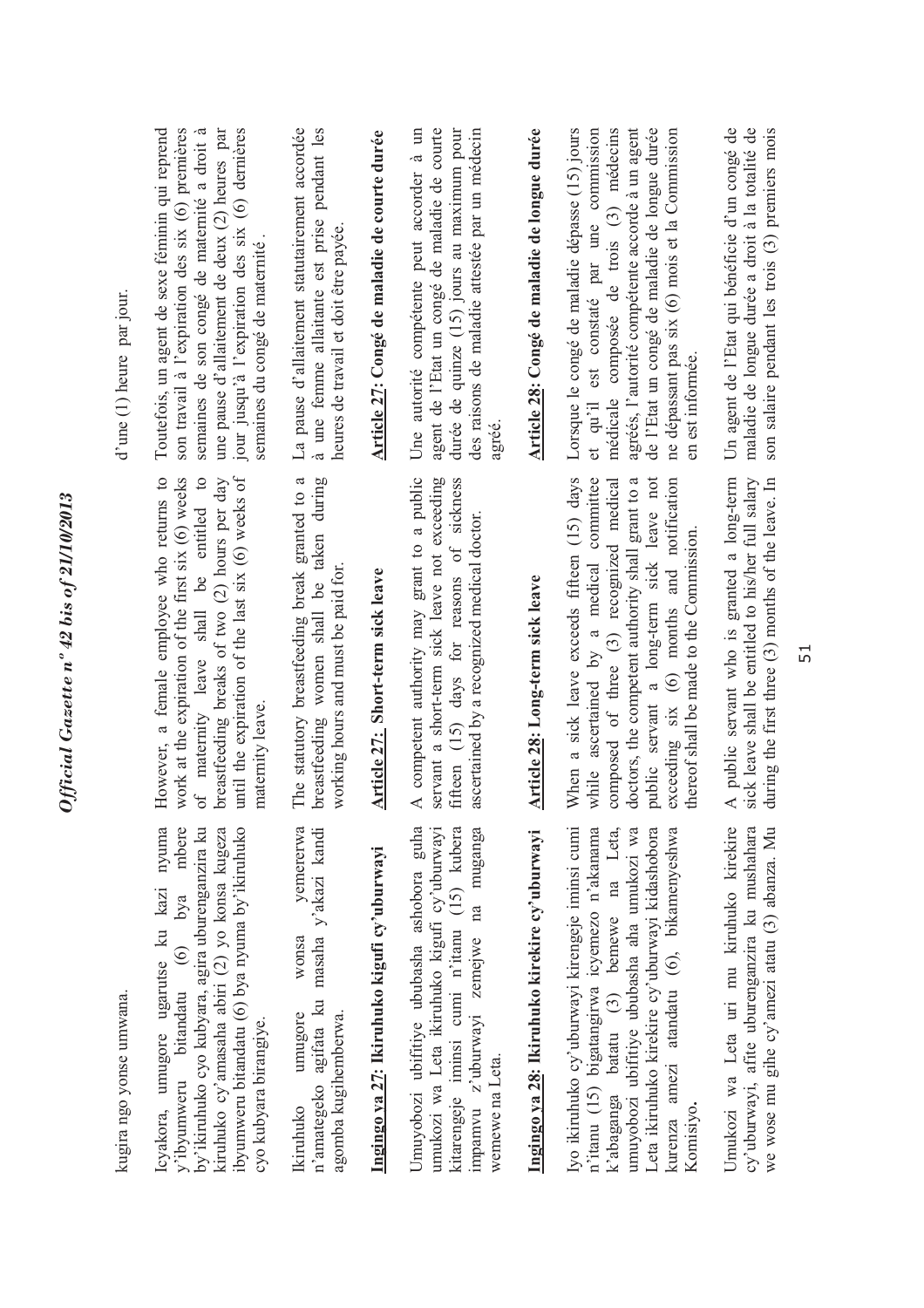| gihe cy'amezi atatu (3) asigaye ahembwa bibiri<br>bya gatatu (2/3) by'umushahara we.                                                                                                                                       | the remaining three months (3), he/she shall be<br>paid two-thirds (2/3) of his/her salary.                                                                                           | de ce congé. Pendant les trois (3) mois restant, il<br>reçoit deux tiers (2/3) de son salaire.                                                                                                 |
|----------------------------------------------------------------------------------------------------------------------------------------------------------------------------------------------------------------------------|---------------------------------------------------------------------------------------------------------------------------------------------------------------------------------------|------------------------------------------------------------------------------------------------------------------------------------------------------------------------------------------------|
| Ingingo ya 29: Uruhushya                                                                                                                                                                                                   | Article 29: Authorized absence                                                                                                                                                        | Article 29: Permission d'absence                                                                                                                                                               |
| kwerekana impamvu ifatika ituma arusaba kandi<br>rutavanwa mu minsi y'ikiruhuko cy'umwaka<br>rushobora guhabwa umukozi wa Leta, iyo amaze<br>umwe<br>umunsi<br>akaruhabwa n'umukuriye mu kazi.<br>rutarengeje<br>Uruhushya | Authorized absence for (1) one day maximum<br>not deducted from annual leave may be granted<br>immediate<br>to a public servant by his/her<br>supervisor, for duly justified reasons. | maximum non déductible du congé amuel est<br>La permission d'absence d'une (1) journée au<br>accordée à un agent de l'Etat par son supérieur<br>hiérarchique pour des motifs dûment justifiés. |
| Icyakora umukozi wa Leta ntashobora kurenza<br>iminsi cumi (10) y'uruhushya mu mwaka                                                                                                                                       | However, a public servant shall not be granted<br>an authorized absence for more than ten (10)<br>days per year                                                                       | Toutefois, un agent de l'Etat ne peut bénéficier<br>permission<br>$\mathsf{d}\mathsf{e}$<br>$(10)$ jours<br>dix<br>d'absence par an.<br>de plus de                                             |
| Ingingo ya 30: Iminsi y'ikiruhuko rusange<br>iteganywa n'amategeko                                                                                                                                                         | <b>Article 30: Official public holidays</b>                                                                                                                                           | Article 30: Jours fériés officiels                                                                                                                                                             |
| Iteka rya Perezida rishyiraho iminsi y'ikiruhuko<br>rusange.                                                                                                                                                               | A Presidential Order shall determine official<br>public holidays.                                                                                                                     | Un arrêté présidentiel détermine les jours fériés<br>officiels                                                                                                                                 |
| Ingingo ya 31: Ubutumwa                                                                                                                                                                                                    | <b>Article 31: Mission</b>                                                                                                                                                            | <b>Article 31: Mission</b>                                                                                                                                                                     |
| ubifitiye<br>ububasha ashobora kohereza umukozi wa Leta<br>mu butumwa imbere mu gihugu cyangwa mu<br>umuyobozi<br>z'akazi,<br>nyungu<br>mahanga.<br>∑<br>∑                                                                 | public<br>servant on mission within or outside the country<br>a<br>send<br>may<br>competent authority<br>in the interest of service.<br>$\prec$                                       | Une autorité compétente peut envoyer un agent<br>de l'Etat, dans l'intérêt du service, en mission à<br>l'intérieur ou à l'extérieur du pays.                                                   |
| Iteka rya Perezida rigena uburyo abakozi ba Leta<br>bajya mu butumwa.                                                                                                                                                      | A Presidential Order shall determine modalities<br>for sending public servants on mission                                                                                             | Un arrêté présidentiel détermine les modalités<br>d'envoi des agents de l'Etat en mission                                                                                                      |
| Ingingo ya 32: Amahugurwa                                                                                                                                                                                                  | Article 32: Training courses                                                                                                                                                          | <b>Article 32: Formation</b>                                                                                                                                                                   |
| ubifitiye<br>umuyobozi<br>z'akazi,<br>nyungu<br>Мu                                                                                                                                                                         | A competent authority may, in the interest of                                                                                                                                         | Une autorité compétente peut, dans l'intérêt du                                                                                                                                                |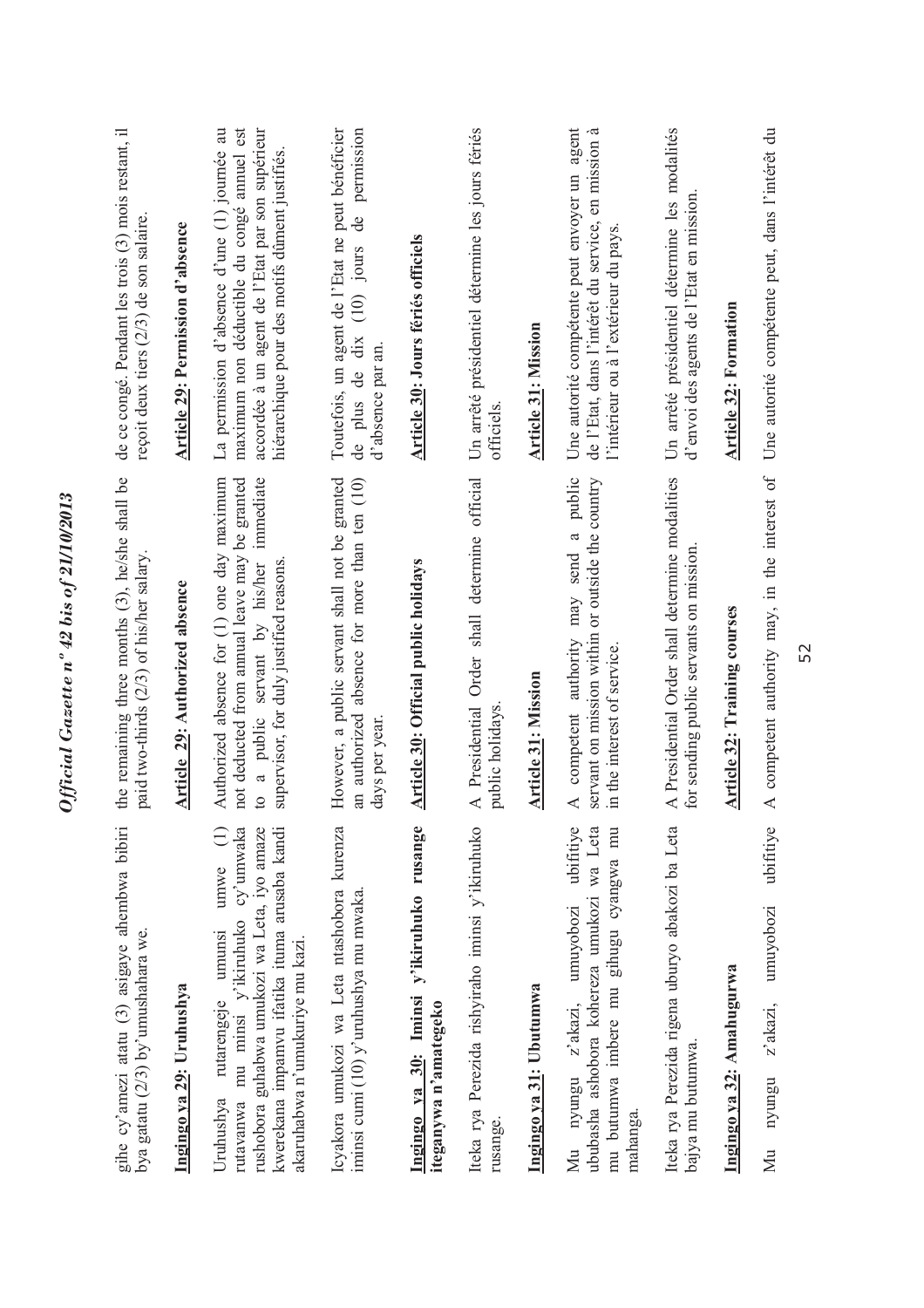| ububasha ashobora koherezwa umukozi wa Leta<br>mu mahugurwa imbere mu gihugu cyangwa mu<br>mahanga                                                                                                               | training<br>$\sin$<br>courses within or outside the country.<br>servant<br>public<br>ß<br>send<br>service,                                                                                                                                                | service, envoyer un agent de l'Etat en formation<br>à l'intérieur ou à l'extérieur du pays                                                                                                                                                                                                     |
|------------------------------------------------------------------------------------------------------------------------------------------------------------------------------------------------------------------|-----------------------------------------------------------------------------------------------------------------------------------------------------------------------------------------------------------------------------------------------------------|------------------------------------------------------------------------------------------------------------------------------------------------------------------------------------------------------------------------------------------------------------------------------------------------|
| Iteka rya Minisitiri w'Intebe rishyiraho uburyo<br>ayo mahugurwa anyuranye akorwa.                                                                                                                               | Minister's Order shall determine<br>for the conduct of various training<br>modalities<br>A Prime<br>courses.                                                                                                                                              | différentes<br>Un arrêté du Premier Ministre détermine les<br>ces<br>déroulement de<br>modalités de<br>formations                                                                                                                                                                              |
| Akiciro ka 2: Kwimurwa                                                                                                                                                                                           | <b>Sub-section 2: Transfer</b>                                                                                                                                                                                                                            | Sous-section 2: Mutation                                                                                                                                                                                                                                                                       |
| Ingingo ya 33: Kwimurwa k'umukozi wa Leta                                                                                                                                                                        | Article 33: Transfer of a public servant                                                                                                                                                                                                                  | Article 33: Mutation d'un agent de l'Etat                                                                                                                                                                                                                                                      |
| Umukozi wa Leta agomba gukora ku mwanya<br>w'umurimo yashyizweho.                                                                                                                                                | A public servant must occupy the job position to<br>which he/she has been appointed                                                                                                                                                                       | poste<br>occuper le<br>d'emploi auquel il a été nommé.<br>agent de l'Etat doit<br>$\overline{L}$                                                                                                                                                                                               |
| Leta ashobora kwimurirwa ku mwanya<br>w'umurimo yujurije ibisabwa kandi uhuje intera<br>Icyakora, kubera inyungu z'akazi, umukozi wa<br>n'uwo yarasanzweho, mu rwego akorera cyangwa<br>mu rundi rwego rwa Leta. | However, a public servant may, in the interest<br>of service, be transferred to the job position for<br>which he/she qualifies and of the same grade as<br>his/her usual job position either within his/her<br>institution or another public institution. | Toutefois, un agent de l'Etat peut, dans l'intérêt<br>du service, être muté au poste d'emploi pour<br>lequel il remplit les conditions requises et du<br>même grade que celui de son poste d'emploi<br>habituel que ce soit au sein de son institution ou<br>d'une autre institution publique. |
| Kwimurwa k'umukozi wa Leta byemezwa<br>n'umuyobozi ubifitiye ububasha kubera inyungu<br>z'akazi, kandi bikorwa mu buryo bw'inyandiko.                                                                            | The transfer of a public servant shall be decided<br>by the competent authority in the interest of<br>service and shall be in writing                                                                                                                     | La mutation d'un agent de l'Etat est décidée par<br>l'autorité compétente dans l'intérêt du service et<br>se fait par écrit                                                                                                                                                                    |
| uburenganzira ku ntera yari agezeho hashingiwe<br>agumana<br>ku burambe n'imikorere afite mu kazi<br>winnuwe<br>Leta<br>wa<br>Umukozi                                                                            | A public servant who is transferred shall retain<br>depending on his/her professional experience<br>grade previously held<br>his/her right to the<br>and performance.                                                                                     | Un agent de l'Etat muté conserve son droit au<br>grade précédemment détenu en fonction de son<br>expérience professionnelle et sa performance.                                                                                                                                                 |
| Iyo kwimura umukozi bituma hari umwanya<br>usigara nta mukozi uwurimo, uwo mwanya<br>ushakirwa undi mukozi, hakurikijwe uburyo bwo                                                                               | public servants recruitment and appointment<br>When the transfer gives rise to a vacant post,<br>such post shall be filled in accordance with                                                                                                             | Lorsque la mutation entraîne la vacance d'un<br>occuper ce poste conformément au processus de<br>poste d'emploi, un autre agent est recruté pour                                                                                                                                               |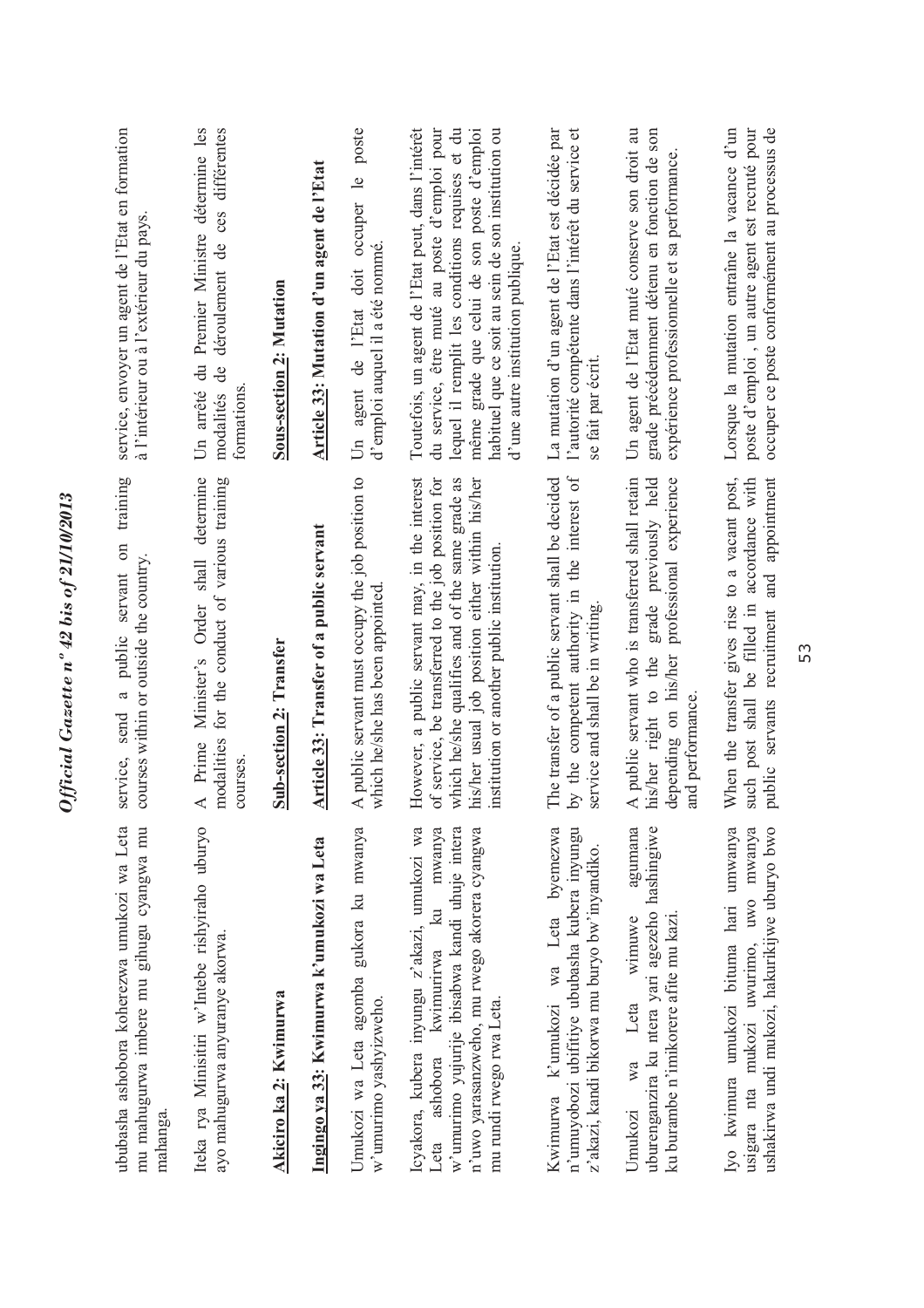| gushaka no gushyira mu myanya abakozi ba Leta<br>buteganywa n'iri tegeko.                                                                                                                                                                                                                                                                                                       | process provided for in this Law.                                                                                                                                                                                                                                                                                                                                                                   | ಕೆ<br>agents<br>des<br>recrutement et de nomination<br>l'Etat prévu par la présente loi                                                                                                                                                                                                                                                                                                                                |
|---------------------------------------------------------------------------------------------------------------------------------------------------------------------------------------------------------------------------------------------------------------------------------------------------------------------------------------------------------------------------------|-----------------------------------------------------------------------------------------------------------------------------------------------------------------------------------------------------------------------------------------------------------------------------------------------------------------------------------------------------------------------------------------------------|------------------------------------------------------------------------------------------------------------------------------------------------------------------------------------------------------------------------------------------------------------------------------------------------------------------------------------------------------------------------------------------------------------------------|
| umwanya<br>Guhindura<br>w'umurimo binyuze mu ipiganwa<br>34:<br>$va$<br>Ingingo                                                                                                                                                                                                                                                                                                 | Article 34: Change of a job position through<br>competition                                                                                                                                                                                                                                                                                                                                         | Article 34: Changement de poste d'emploi<br>par concours                                                                                                                                                                                                                                                                                                                                                               |
| Umukozi wa Leta agomba gukora ku mwanya<br>w'umurimo yashyizweho.                                                                                                                                                                                                                                                                                                               | A public servant must occupy the job position to<br>which he/she has been appointed                                                                                                                                                                                                                                                                                                                 | $\overline{d}$<br>Un agent de l'Etat doit occuper le poste<br>d'emploi auquel il a été nommé.                                                                                                                                                                                                                                                                                                                          |
| itatu (3) ku mwanya w'umurimo yashyizweho<br>mu butegetsi bwa Leta, iyo uwo mukozi<br>yatsindiye umwanya ashaka kujyaho kandi<br>akawemererwa hakurikijwe uburyo bwo gushaka no gushyira mu myanya Abakozi, buteganywa<br>ashobora guhindura umwanya w'umurimo<br>yakoragaho akajya ku wundi mwanya w'umurimo<br>Icyakora, Umukozi wa Leta umaze nibura imyaka<br>n'iri tegeko. | However, a public servant having completed<br>three $(3)$ years of service in a job position to<br>which he/she was appointed may move from<br>that position to another one within the public<br>service if he/she is selected for that position<br>he/she wishes to occupy and shall be appointed<br>to it in accordance with the recruitment and<br>appointment process provided for in this Law. | y a été nommé conformément au processus de<br>été nommé peut changer ce poste pour occuper<br>un autre au sein de la fonction publique lorsqu'il<br>a été retenu pour ce poste qu'il désire occuper et<br>$\overline{d}$<br>Toutefois, un agent de l'Etat ayant réalisé trois<br>$(3)$ ans de service au poste d'emploi auquel il a<br>des agents<br>recrutement et de nomination<br>l'Etat prévu par la présente loi. |
| guhindura umwanya w'umurimo bituma<br>umukozi ahindura urwego yakoreraga, uwo<br>umuyobozi ubifitiye ububasha ko agiye gukora ku<br>mukozi agomba kumenyesha mu nyandiko<br>wundi mwanya w'umurimo mu Butegetsi bwa<br>Iy0<br>Leta.                                                                                                                                             | When moving to another job position demands<br>that the public servant move to a different<br>institution, such public servant must inform the<br>competent authority in writing that he/she is<br>another post within the public<br>$\circ$<br>moving<br>service.                                                                                                                                  | doit<br>informer l'autorité compétente par écrit pour lui<br>notifier qu'il va occuper un autre poste d'emploi<br>Lorsque le changement de poste d'emploi exige<br>que l'agent change son institution, il<br>au sein de la fonction publique.                                                                                                                                                                          |
| Akaciro ka 3: Itizwa                                                                                                                                                                                                                                                                                                                                                            | <b>Sub-section 3: Secondment</b>                                                                                                                                                                                                                                                                                                                                                                    | <b>Sous-section 3: Détachement</b>                                                                                                                                                                                                                                                                                                                                                                                     |
| Ingingo ya 35: Itizwa ry'umukozi wa Leta                                                                                                                                                                                                                                                                                                                                        | <b>Article 35: Secondment of a public servant</b>                                                                                                                                                                                                                                                                                                                                                   | Article 35: Détachement d'un agent de l'Etat                                                                                                                                                                                                                                                                                                                                                                           |
| Itizwa ni igihe umukozi wa Leta, kubera inyungu<br>z'lgihugu, akurwa by'agateganyo ku mwanya<br>w'umurimo yari asanzwe arimo kugira ngo:                                                                                                                                                                                                                                        | temporarily transferred from his/her usual post<br>Secondment shall refer to a situation where a<br>public servant is, in the interest of the country,<br>in order to:                                                                                                                                                                                                                              | Le détachement est une situation dans laquelle<br>un agent de l'Etat est, dans l'intérêt du pays,<br>provisoirement de son poste habituel<br>muté<br>pour:                                                                                                                                                                                                                                                             |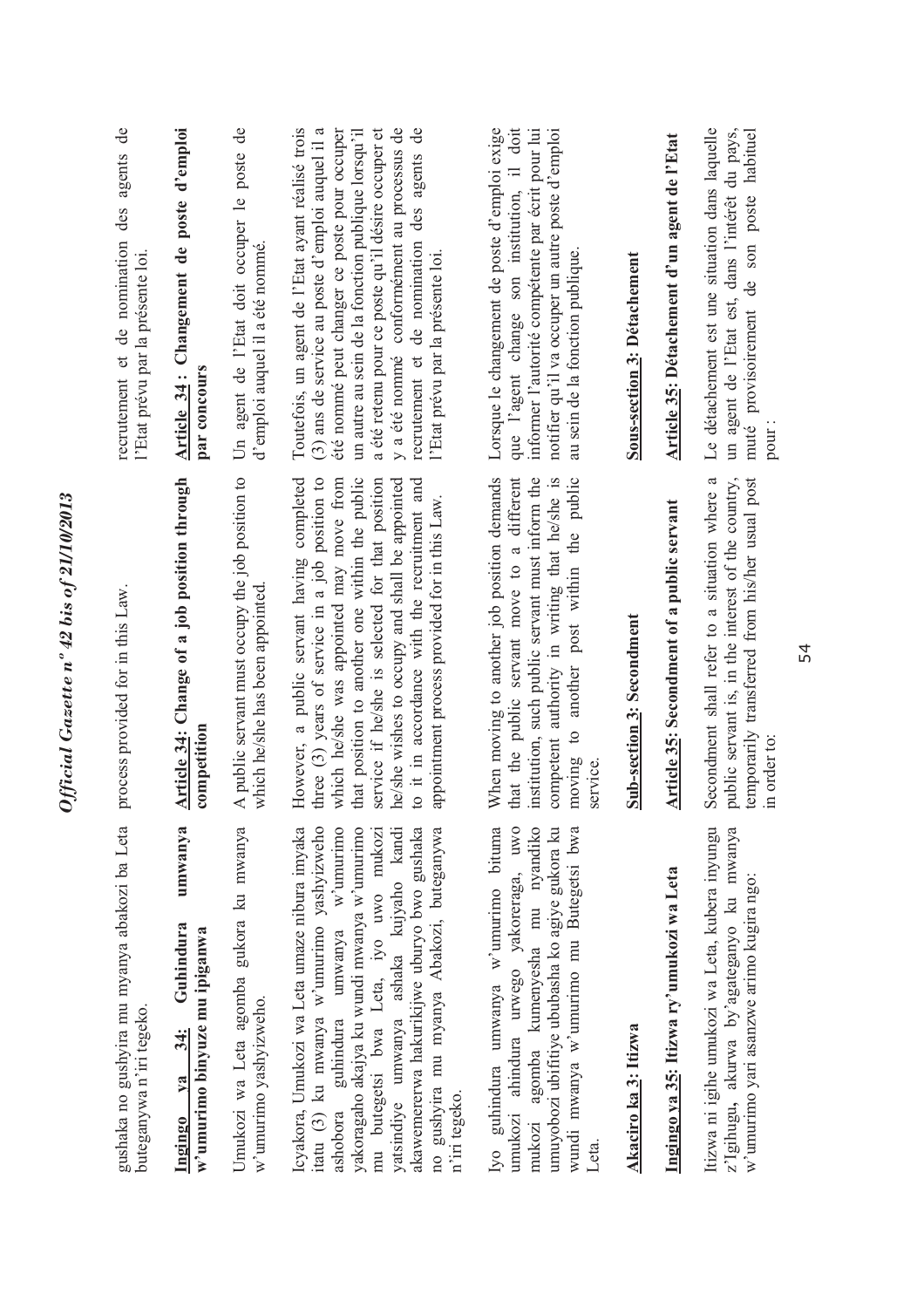| travailler au sein d'une institution dans<br>laquelle l'Etat a des intérêts<br>$\overset{\circ}{-}$ | travailler au sein d'une institution privée<br>liée à l'Etat par une convention;<br>$\frac{1}{2}$    | organisation<br>d'une<br>sein<br>$\rm au$<br>internationale.<br>travailler<br>$3^{\circ}$ | l'autorité<br>par<br>décidé<br>compétente et se fait par écrit.<br>Le détachement est  | Article 36: Durée du détachement   | La durée du détachement ne peut dépasser<br>douze $(12)$ mois.       | Un agent de l'Etat détaché est régi par les<br>règlements de l'institution ou de l'organisation à<br>laquelle il est détaché                | Article 37: Fin du détachement  | Si la fin du détachement a lieu sans être<br>publique qui l'a détaché et la période de<br>l'agent de l'Etat détaché regagne l'institution<br>détachement est prise en compte dans son<br>occasionnée par les sanctions disciplinaires,<br>positionnement ainsi que pour les avantages y<br>afférents                 |
|-----------------------------------------------------------------------------------------------------|------------------------------------------------------------------------------------------------------|-------------------------------------------------------------------------------------------|----------------------------------------------------------------------------------------|------------------------------------|----------------------------------------------------------------------|---------------------------------------------------------------------------------------------------------------------------------------------|---------------------------------|----------------------------------------------------------------------------------------------------------------------------------------------------------------------------------------------------------------------------------------------------------------------------------------------------------------------|
| in which the<br>work for an institution<br>Government has interest;<br>$\frac{1}{\sqrt{2}}$         | work for a private institution bound to the<br>Government by a convention;<br>$\overline{2}^{\circ}$ | work for an international organisation.<br>$3^{\circ}$                                    | Secondment shall be decided by the competent<br>authority and shall be in writing.     | Article 36: Duration of secondment | The duration of secondment shall not exceed<br>twelve $(12)$ months. | be<br>ör<br>governed by regulations of the institution<br>A public servant on secondment shall<br>organization to which he/she is seconded. | Article 37: End of secondment   | original public institution and the period of<br>If the secondment comes to an end as not a<br>result of disciplinary sanctions, the public<br>servant on secondment shall get back to his/her<br>secondment shall be taken into consideration in<br>his/her positioning and in granting him/her<br>related benefits |
| akore mu kigo Leta ifitemo inyungu;<br>$\frac{1}{\sqrt{2}}$                                         | gifitanye<br>cyigenga<br>amasezerano na Leta;<br>kigo<br>mu<br>akore<br>$\overline{C}$               | akore mu muryango mpuzamahanga.<br>$3^{\circ}$                                            | Itizwa ryemezwa n'umuyobozi ubifitiye ububasha<br>kandi rikorwa mu buryo bw'inyandiko. | Ingingo ya 36: Igihe cy'itizwa     | Igihe cy'itizwa ntikigomba kurenza amezi cumi<br>n'abiri (12).       | Umukozi wa Leta utijwe agengwa n'amategeko<br>y'ikigo cyangwa umuryango yatijwemo.                                                          | Ingingo ya 37: Kurangiza itizwa | Iyo gutizwa birangiye bidatewe n'impamvu<br>rwego rwa Leta rwamutije kandi igihe yamaze<br>atijwe kikitabwaho mu kumushyira mu mwanya<br>z'ibihano, umukozi wa Leta watijwe asubira mu<br>no kumuha uburenganzira bujyanye na byo.                                                                                   |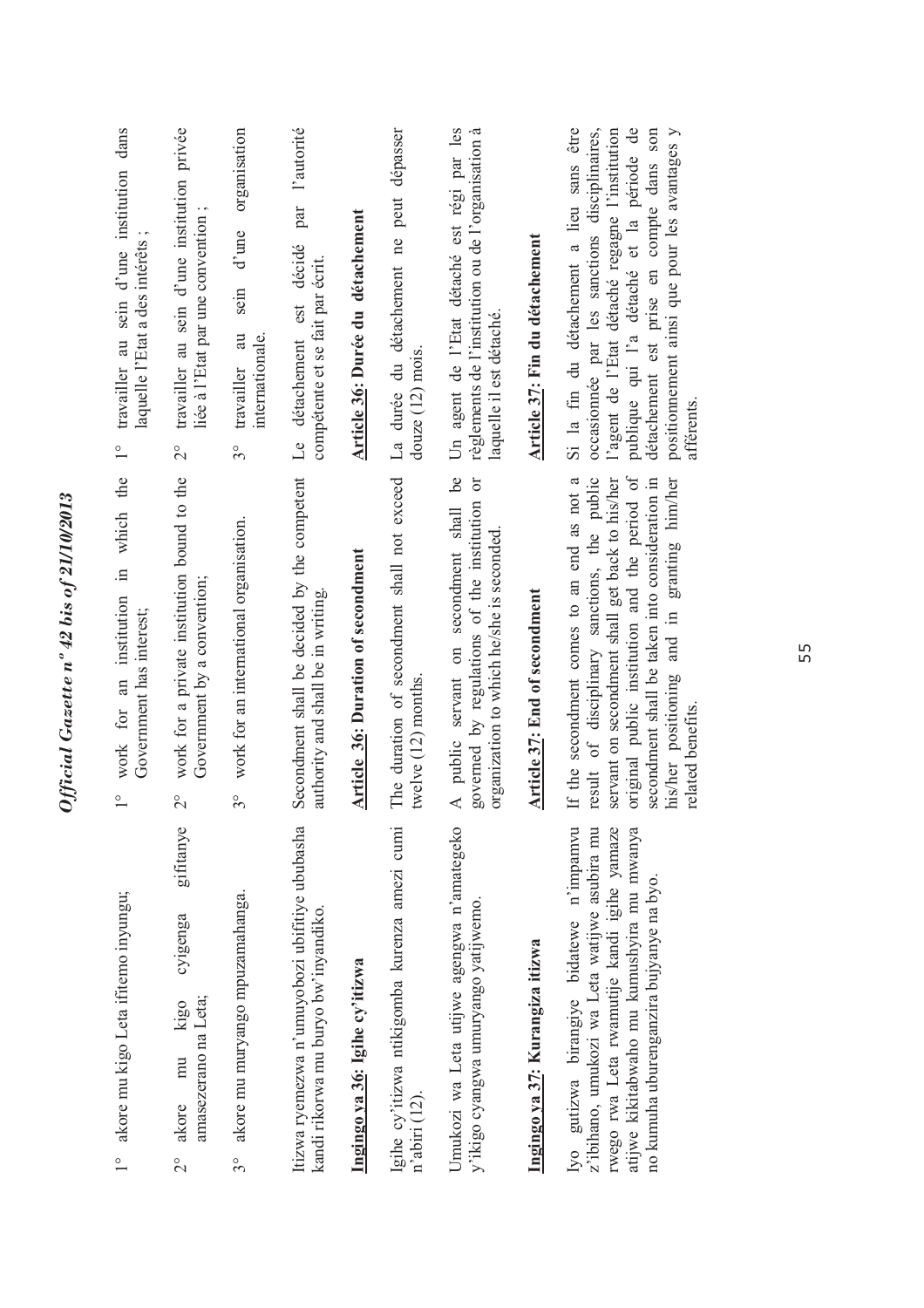| Akiciro ka 4: Gushyirwa ahandi                                                                                                                                                                                                         | another<br>$\overline{\mathbf{a}}$<br>Placement<br>administration disposal<br>$\ddot{ }$<br>Sub-section                                                                                                                                                                                                                                           | Sous-section 4: Mise à la disposition d'un<br>autre service                                                                                                                                                                                                                                                                                                                                             |
|----------------------------------------------------------------------------------------------------------------------------------------------------------------------------------------------------------------------------------------|---------------------------------------------------------------------------------------------------------------------------------------------------------------------------------------------------------------------------------------------------------------------------------------------------------------------------------------------------|---------------------------------------------------------------------------------------------------------------------------------------------------------------------------------------------------------------------------------------------------------------------------------------------------------------------------------------------------------------------------------------------------------|
| Ingingo ya 38: Gushyirwa ahandi k'umukozi<br>wa Leta                                                                                                                                                                                   | Article 38: Placement of a public servant at<br>another administration disposal                                                                                                                                                                                                                                                                   | Article 38: Mise à la disposition d'un autre<br>service d'un agent de l'Etat                                                                                                                                                                                                                                                                                                                            |
| giharanira<br>kubera inyungu z'Igihugu, ashyirwa mu rundi<br>kugengwa<br>Gushyirwa ahandi ni igihe umukozi wa Leta,<br>rwego rwa Leta cyangwa mu kigo<br>guteza imbere abaturage, agakomeza<br>n'amategeko y'urwego rwamwohereje.      | shall be a situation where a public servant is, in<br>while remaining governed by laws of the<br>Placement at another administration disposal<br>the interest of the country, transferred to another<br>public institution or another entity dedicated to<br>ensuring the development of the population<br>institution having transferred him/her | La mise à la disposition d'un autre service est la<br>dans l'intérêt du pays, muté dans une autre<br>entité de la Fonction Publique ou dans une<br>$\overline{e}$<br>situation dans laquelle un agent de l'Etat est,<br>$\epsilon$<br>continuant d'être régi par les lois de l'institution<br>entité ayant pour vocation d'assurer<br>développement de la population tout<br>qui l'a mis à disposition. |
| puryo<br>n'umuyobozi<br>ubifitiye ububasha kandi bikorwa mu<br>byemezwa<br>ahandi<br>bw'inyandiko.<br>Gushyirwa                                                                                                                        | administration<br>competent<br>the<br>decided by<br>authority and shall be in writing<br>another<br>$\ddot{a}$<br>shall be<br>placement<br>disposal<br>The                                                                                                                                                                                        | La mise à la disposition d'un autre service est<br>décidée par l'autorité compétente et se fait par<br>écrit.                                                                                                                                                                                                                                                                                           |
| Mu gihe umukozi yashyizwe ahandi, ahembwa<br>n'urwego rumwe hitawe ku mushahara usumba<br>undi.                                                                                                                                        | When an employee is subject to placement at<br>have his/her salary paid by one of the two<br>institution taking into account the highest salary.<br>another administration disposal, he/she shall                                                                                                                                                 | est<br>en<br>Lorsqu'un agent est mis à disposition, il<br>institutions<br>considération du meilleur salaire.<br>payé par l'une des deux                                                                                                                                                                                                                                                                 |
| Ingingo ya 39: Irangira ryo gushyirwa ahandi                                                                                                                                                                                           | Article 39: End of placement at another<br>administration disposal                                                                                                                                                                                                                                                                                | Article 39: Fin de la mise à la disposition<br>d'un autre service                                                                                                                                                                                                                                                                                                                                       |
| rwamwohereje agasubira mu kazi cyangwa<br>agashakirwa umwanya ahandi mu butegetsi bwa<br>Iyo igihe cyo gushyirwa ahandi kirangiye<br>wa Leta yashyizwemo rumwohereza mu rwego<br>bidatewe n'impamvu z'ibihano, urwego umukozi<br>Leta. | disposal comes to an end not as a result of<br>When the placement at another administration<br>the public servant was placed shall return<br>him/her to his/her institution of origin for<br>him/her to resume work or else, he/she shall be<br>disciplinary sanctions, the institution to which<br>appointed to another post in public service.  | Lorsque la mise à la disposition d'un autre<br>service se termine suite aux motifs autres que<br>ceux de sanctions disciplinaires, l'institution à la<br>disposition de laquelle l'agent de l'Etat a été<br>reprendre son travail ou est affecté à un autre<br>mis le retourne à son institution d'origine pour y<br>poste d'emploi au sein de la fonction publique                                     |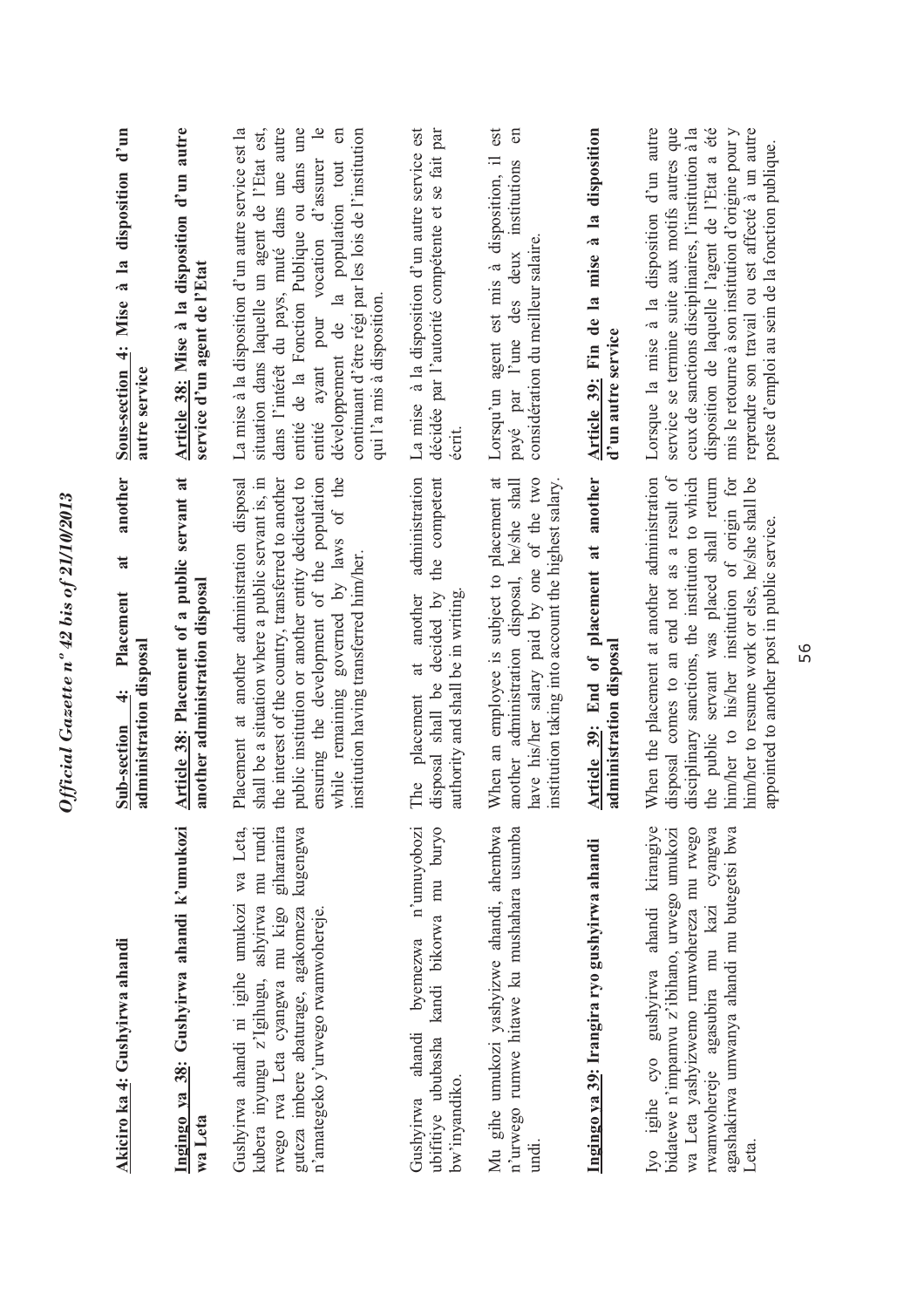| Akiciro ka 5: Guhagarikwa by'agateganyo                                                                                                                                                                                                                                           | Sub-section 5: Suspension from duties                                                                                                                                                                                                                                                                                 | Sous-section 5: Suspension des fonctions                                                                                                                                                                                                                                                                   |
|-----------------------------------------------------------------------------------------------------------------------------------------------------------------------------------------------------------------------------------------------------------------------------------|-----------------------------------------------------------------------------------------------------------------------------------------------------------------------------------------------------------------------------------------------------------------------------------------------------------------------|------------------------------------------------------------------------------------------------------------------------------------------------------------------------------------------------------------------------------------------------------------------------------------------------------------|
| z'ihagarikwa<br>Impamvu<br>$\ddot{=}$<br>ry'agateganyo<br>ya<br>Ingingo                                                                                                                                                                                                           | Reasons for suspension from<br>40:<br><b>Article</b><br>duties                                                                                                                                                                                                                                                        | <b>Article 40: Motifs de suspension des fonctions</b>                                                                                                                                                                                                                                                      |
| Umukozi wa Leta ahagarikwa by'agateganyo ku<br>murimo kubera impamvu zikurikira:                                                                                                                                                                                                  | A public servant shall be suspended from duties<br>due to the following reasons:                                                                                                                                                                                                                                      | ses<br>de<br>est suspendu<br>fonctions pour les motifs suivants<br>agent de l'Etat<br>$\overline{5}$                                                                                                                                                                                                       |
| iyo afunzwe by'agateganyo mu gihe kitarenze<br>amezi atandatu (6);<br>$\frac{1}{1}$                                                                                                                                                                                               | a<br>if he/she is provisionally detained for<br>period not exceeding six (6) months;<br>$\frac{1}{\sqrt{2}}$                                                                                                                                                                                                          | ume<br>s'il est détenu provisoirement pour<br>période ne dépassant pas six (6) mois;<br>$\frac{1}{1}$                                                                                                                                                                                                      |
| iyo akurikiranyweho ikosa rishobora gutuma<br>ahabwa igihano cyo mu rwego rwa kabiri;<br>$\overline{C}$                                                                                                                                                                           | disciplinary<br>proceedings for misconduct that may result<br>$\overline{c}$<br>in a second degree sanction;<br>subject<br>he/she is<br>$\ddot{+}$<br>$\overline{C}$                                                                                                                                                  | s'il est poursuivi pour une faute susceptible<br>d'entraîner une sanction disciplinaire de<br>second degré;<br>$\overline{2}^{\circ}$                                                                                                                                                                      |
| iyo umurimo umukozi yakoraga uvanywe ku<br>agishakirwa<br>akandi kazi cyangwa ibisabwa ku mwanya<br>yari ariho bihindutse akaba atabyujuje;<br>$m$ bonerahamwe $y'$ imirimo<br>$3^{\circ}$                                                                                        | if his/her usual post is removed from the<br>of finding him/her another post is underway<br>or the required profile for his/her usual post<br>organizational structure while the process<br>changes and he/she does not meet the new<br>required profile;<br>$\circ$<br>$\mathfrak{g}$                                | si son poste habituel est supprimé du cadre<br>organique alors que la démarche pour lui<br>trouver un autre poste est en cours ou le<br>profil exigé pour son poste habituel change<br>et qu'il ne remplit pas les conditions liées<br>au nouveau profil;<br>$3^{\circ}$                                   |
| udapiganirwa<br>iyo avanywe mu mwanya<br>ntahite ahabwa akandi kazi.<br>$\frac{1}{4}$                                                                                                                                                                                             | if he/she is removed from a post filled<br>without competition and is not immediately<br>offered another post<br>$\frac{1}{4}$                                                                                                                                                                                        | -ದ<br>s'il est démis d'un poste non soumis au<br>concours sans être immédiatement affecté<br>un autre poste<br>$\frac{1}{4}$                                                                                                                                                                               |
| Ingingo ya 41: Uburenganzira bw'umukozi<br>wahagaritswe by'agateganyo                                                                                                                                                                                                             | public servant<br>2<br>$\mathfrak{b}$<br>suspended from duties<br>Article 41: Rights                                                                                                                                                                                                                                  | agent de l'Etat<br>Article 41: Droits d'un<br>suspendu de ses fonctions                                                                                                                                                                                                                                    |
| Umushahara w'umukozi uvugwa mu gace ka 1°<br>n'aka 2° tw'ingingo ya 40 y'iri itegeko, ukomeza<br>kubarwa akanawubikirwa. Mu mezi atatu (3) ya<br>atatu (3) ya nyuma akurikira, akabarirwa bibiri<br>mbere, abarirwa umushahara we wose, mu mezi<br>bya gatatu (2/3) by'umushahara | The salary of a public servant referred to under<br>continue to be calculated and retained for the<br>full salary shall be calculated whereas for the<br>points 1° et 2° of Article 40 of this Law shall<br>employee. For the first three (3) months his/her<br>last three $(3)$ months two-thirds $(2/3)$ of his/her | calculé et conservé pour l'agent. Dans les trois<br>(3) premiers mois, son salaire est calculé<br>Le salaire de l'agent visé aux points 1° et 2° de<br>l'article 40 de la présente loi continue d'être<br>intégralement, alors que pour les trois (3)<br>derniers mois suivants l'on calcule pour lui deux |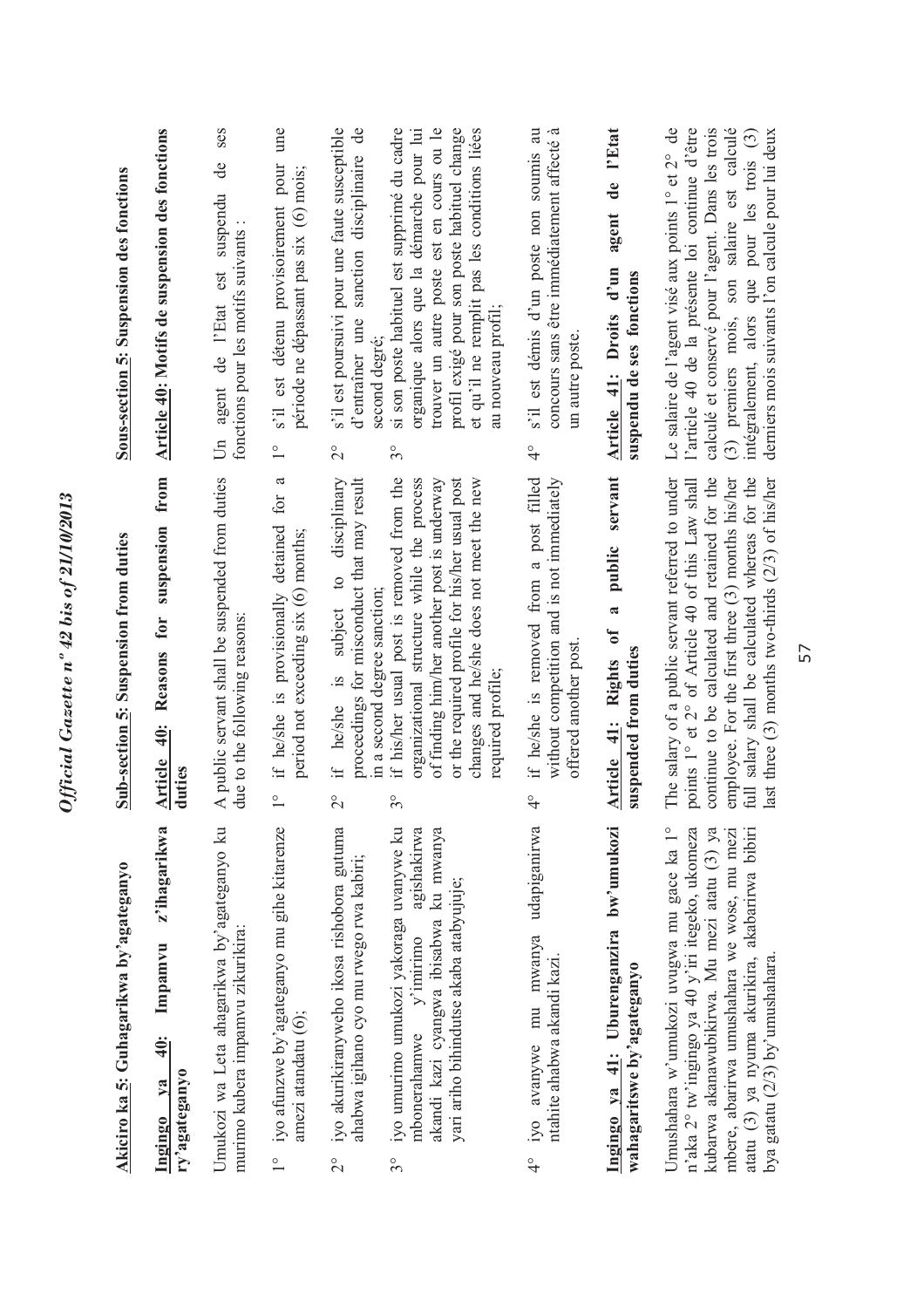|                                                                                                                                                                                                                                                                                                                                        | salary shall be calculated.                                                                                                                                                                                                                                                                                                                                   | tiers (2/3) de son salaire.                                                                                                                                                                                                                                                                                               |
|----------------------------------------------------------------------------------------------------------------------------------------------------------------------------------------------------------------------------------------------------------------------------------------------------------------------------------------|---------------------------------------------------------------------------------------------------------------------------------------------------------------------------------------------------------------------------------------------------------------------------------------------------------------------------------------------------------------|---------------------------------------------------------------------------------------------------------------------------------------------------------------------------------------------------------------------------------------------------------------------------------------------------------------------------|
| Iyo umukozi afunguwe ari umwere cyangwa iyo<br>nta kosa ritamuhamye, ahabwa imishahara ye uko<br>yayibikiwe.                                                                                                                                                                                                                           | If the public servant is released following<br>acquittal or in case of innocence with regard to<br>disciplinary charges against him/her, he/she<br>shall receive the salary retained for him/her.                                                                                                                                                             | la faute disciplinaire, il reçoit le salaire conservé<br>Si l'agent est remis en liberté à la suite d'un<br>acquittement ou en cas d'innocence à l'égard de<br>pour lui.                                                                                                                                                  |
| ikosa<br>rimuhamye, atakaza uburenganzira ku mishahara<br>cyangwa<br>kimuhamye<br>yari yabikiwe yose.<br>Iyo icyaha                                                                                                                                                                                                                    | If he/she is found guilty, he/she shall not be<br>entitled to the salary that was retained for<br>him/her                                                                                                                                                                                                                                                     | S'il est reconnu coupable, il perd son droit à<br>tout le salaire qui a été conservé pour lui                                                                                                                                                                                                                             |
| mu gace ka 3° n'aka 4° tw'ingingo ya 40 y'iri<br>tegeko, ahabwa, mu gihe cy'amezi atandatu (6),<br>bibiri bya gatatu (2/3) by'umushahara bwite<br>Umukozi wahagaritswe by'agateganyo uvugwa<br>w'intera yari agezeho. Uyu mushahara uhagarara<br>gusa iyo umukozi wa Leta abonye undi mwanya<br>w'akazi uhoraho mu butegetsi bwa Leta. | A public servant suspended from duties referred<br>shall receive two-thirds (2/3) of his/her net<br>salary shall stop only when a public servant<br>to in points 3° and 4° of Article 40 of this Law<br>salary corresponding to his/her latest grade for a<br>period of six (6) months. The payment of this<br>finds another permanent job in public service. | L'agent suspendu visé aux points 3° et 4° de<br>l'article 40 bénéficie de deux tiers (2/3) du<br>pendant six (6) mois. Le paiement de ce salaire<br>salaire net correspondant à son dernier grade<br>ne s'arrête que lorsque l'agent de l'Etat trouve<br>un autre emploi permanent au sein de la<br>fonction publique.    |
| uhoraho mu butegetsi bwa Leta, asezererwa nta<br>mpaka mu bakozi ba Leta, agahabwa amafaranga<br>y'imperekeza, hakurikijwe ibiteganywa n'ingingo<br>Iyo igihe cy'amezi atandatu (6) kirangiye<br>kirangiye, umukozi atabonye umwanya w'akazi<br>ya 95 y'iri tegeko.                                                                    | Upon expiration of a period of six (6) months<br>without finding another permanent job in public<br>service, the public servant shall be automatically<br>removed from public service and receive<br>with<br>termination benefits in accordance<br>provisions of Article 95 of this Law.                                                                      | permanent au sein de la fonction publique, il est<br>A l'expiration du délai de six (6) mois sans que<br>l'agent de l'Etat ait trouvé un autre emploi<br>démis d'office de la fonction publique et<br>de départ<br>dispositions de l'article 95<br>indemnités<br>conformément aux<br>de la présente loi.<br>bénéficie des |
| Ingingo ya 42: Igihe ihagarikwa ry'agateganyo<br>rimara                                                                                                                                                                                                                                                                                | Article 42: Period of suspension from duties                                                                                                                                                                                                                                                                                                                  | des<br>suspension<br>$\mathbf{d}\mathbf{e}$<br>Durée<br>Article 42:<br>fonctions                                                                                                                                                                                                                                          |
| Igihe cy'ihagarikwa ry'agateganyo ku murimo<br>ntigishobora kurenza amezi atandatu (6).                                                                                                                                                                                                                                                | The period of suspension from duties shall not<br>$exceed$ six $(6)$ months.                                                                                                                                                                                                                                                                                  | La durée de suspension des fonctions ne peut<br>$exceder six(6)$ mois.                                                                                                                                                                                                                                                    |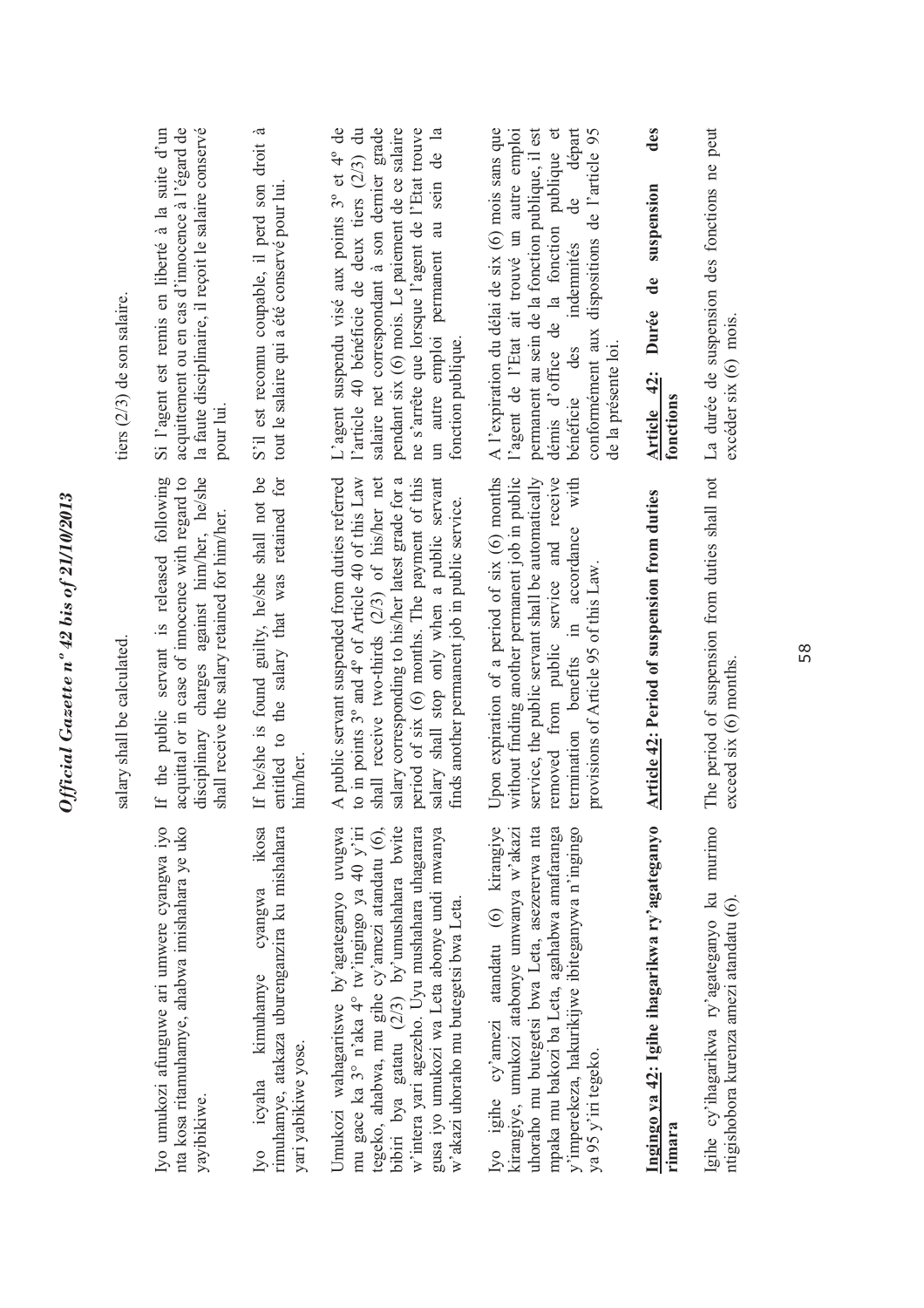| suspension des fonctions due aux raisons<br>il est révoqué ou démis d'office de ses<br>visées aux points 3° et 4° de l'article 40 de<br>la présente loi,<br>fonctions.<br>$\frac{1}{4}$<br>duties based on reasons provided for in<br>automatically<br>points 3° and 4° of Article 40 of this Law;<br>$\sigma$<br>dismissed<br>removed from office.<br>he/she is<br>$\frac{1}{4}$<br>mpamvu<br>zivugwa mu gace ka 3° n'aka 4 tw'ingingo ya<br>yirukanwe cyangwa asezerewe nta mpaka mu<br>ry'agateganyo rishingiye ku |
|-----------------------------------------------------------------------------------------------------------------------------------------------------------------------------------------------------------------------------------------------------------------------------------------------------------------------------------------------------------------------------------------------------------------------------------------------------------------------------------------------------------------------|
|                                                                                                                                                                                                                                                                                                                                                                                                                                                                                                                       |
|                                                                                                                                                                                                                                                                                                                                                                                                                                                                                                                       |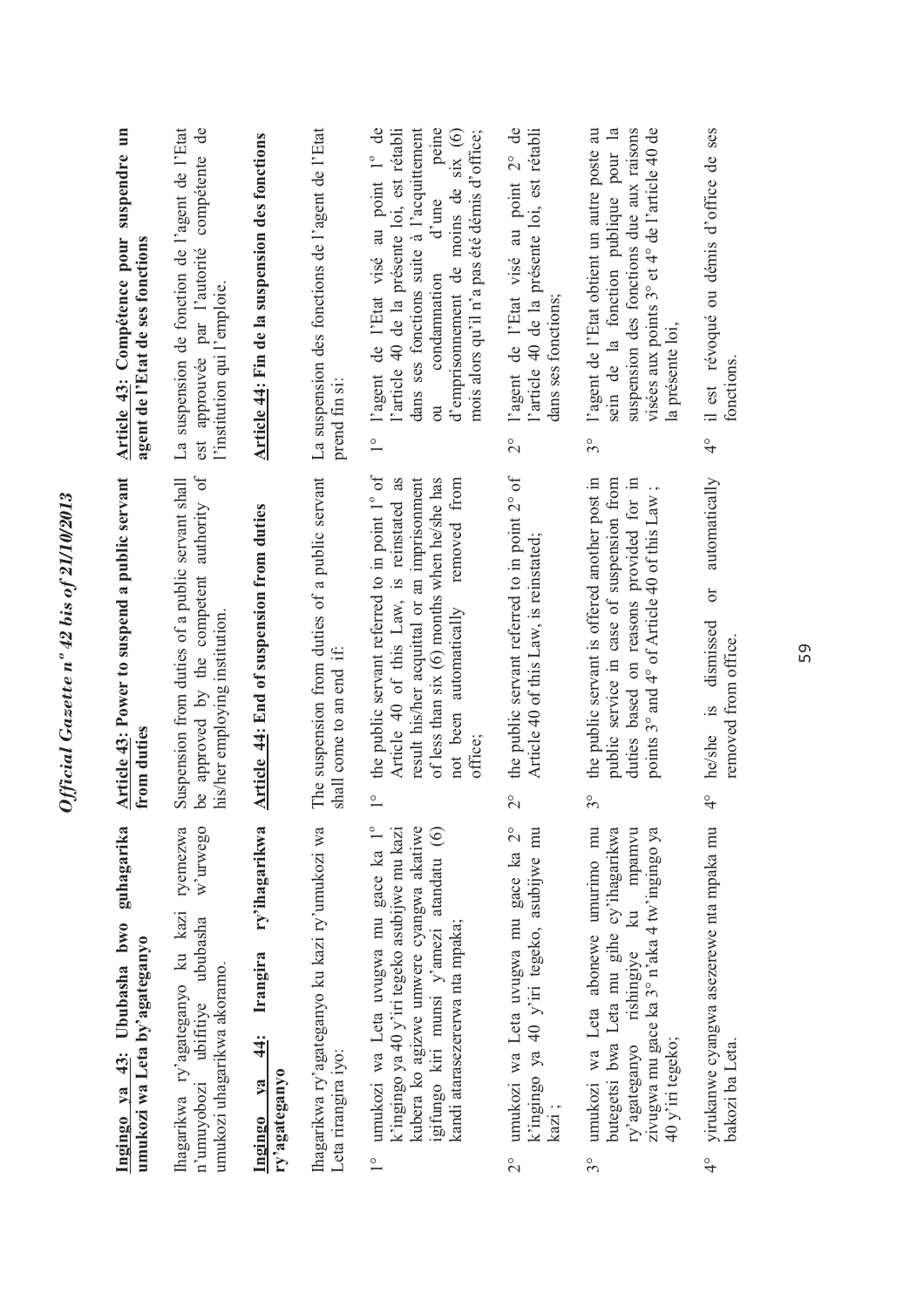| pour<br>en disponibilité<br>Sous-section 6: Mise<br>une durée déterminée | en disponibilité pour une<br>Article 45: Mise<br>durée déterminée | pour une durée<br>à suspendre ses<br>dans laquelle un<br>déterminée pour<br>déterminée est une situation<br>fonctions pour une période<br>agent de l'Etat est autorisé<br>La mise en disponibilité<br>l'une des raisons suivantes:<br>$\mathfrak{a}$ | conjoint, de son parent ou de son enfant<br>maximum en vue de s'occuper de son<br>1° une durée de trois (3) mois<br>au premier degré qui est maladie;                                | en vue de tenir compagnie à son<br>une durée d'un (1) mois au maximum<br>conjoint qui doit aller s'établir<br>l'étranger pour des raisons de service.<br>$\overline{C}$ | disponibilité pour une durée déterminée n'a pas<br>droit au salaire et à d'autres avantages liés au<br>Un agent de l'Etat autorisé à la mise en<br>service.<br>entitled to | Lorsque la durée de la mise en disponibilité<br>pour une durée déterminée se termine, l'agent<br>de l'Etat reprend son poste. Un agent de l'Etat<br>qui ne reprend pas son poste après l'expiration<br>du délai prévu est pris comme déserteur.                  |
|--------------------------------------------------------------------------|-------------------------------------------------------------------|------------------------------------------------------------------------------------------------------------------------------------------------------------------------------------------------------------------------------------------------------|--------------------------------------------------------------------------------------------------------------------------------------------------------------------------------------|-------------------------------------------------------------------------------------------------------------------------------------------------------------------------|----------------------------------------------------------------------------------------------------------------------------------------------------------------------------|------------------------------------------------------------------------------------------------------------------------------------------------------------------------------------------------------------------------------------------------------------------|
| Sub-section 6: Leave of absence for a specific<br>period                 | Article 45: Leave of absence for a specific<br>period             | stop working for a specific period of time due to<br>situation where a public servant is authorized to<br>Leave of absence for a specific period is<br>any of the following reasons:                                                                 | a period not exceeding three (3) months<br>to care for his/her sick spouse, parent or<br>child in the first degree;<br>$\overset{\circ}{\phantom{0}}$                                | a period not exceeding one (1) month to<br>accompany his/her spouse who has to<br>live abroad for reasons of service.<br>$\overset{\circ}{\sim}$                        | A public servant authorized for leave of absence<br>for a specific period shall not be<br>his/her salary and r fringe benefits                                             | When the period for leave of absence for a<br>specific period comes to an end, the public<br>servant shall resume his/her duties. A public<br>the expiry of such a period shall be considered<br>servant who does not resume his/her duties after<br>as deserter |
| Akiciro ka 6: Guhagarika akazi mu gihe kizwi                             | Ingingo ya 45: Guhagarika akazi mu gihe kizwi                     | Guhagarika akazi mu gihe kizwi ni igihe Umukozi<br>wa Leta yemererwa guhagarika imirimo ye mu<br>gihe kizwi kubera impamvu zikurikira:                                                                                                               | igihe kitarenze amezi atatu (3) kubera<br>byemewe<br>umwana w'umukozi ku gisanira cya<br>cyangwa<br>bashakanye<br>umubyeyi<br>kurwaza uwo<br>n'amategeko,<br>mbere;<br>$\frac{0}{1}$ | guherekeza uwo bashakanye byemewe<br>igihe kitarenze ukwezi kumwe (1) kubera<br>mahanga<br>n'amategeko, wimukiye mu<br>kubera impamvu z'akazi.<br>$\frac{1}{2}$         | Umukozi wa Leta wemerewe guhagarika akazi<br>kizwi ntagira uburenganzira ku<br>mushahara n'ibindi yagenerwaga mu rwego<br>mu gihe<br>rw'akazi.                             | Iyo igihe cy'ihagarika ry'akazi mu gihe kizwi<br>kirangiye umukozi wa Leta asubira mu mwanya<br>w'umurimo yakoragaho. Umukozi wa Leta<br>utagarutse nyuma y'igihe cyagenwe kandi nta<br>mpamvu izwi afatwa nk'uwataye akazi.                                     |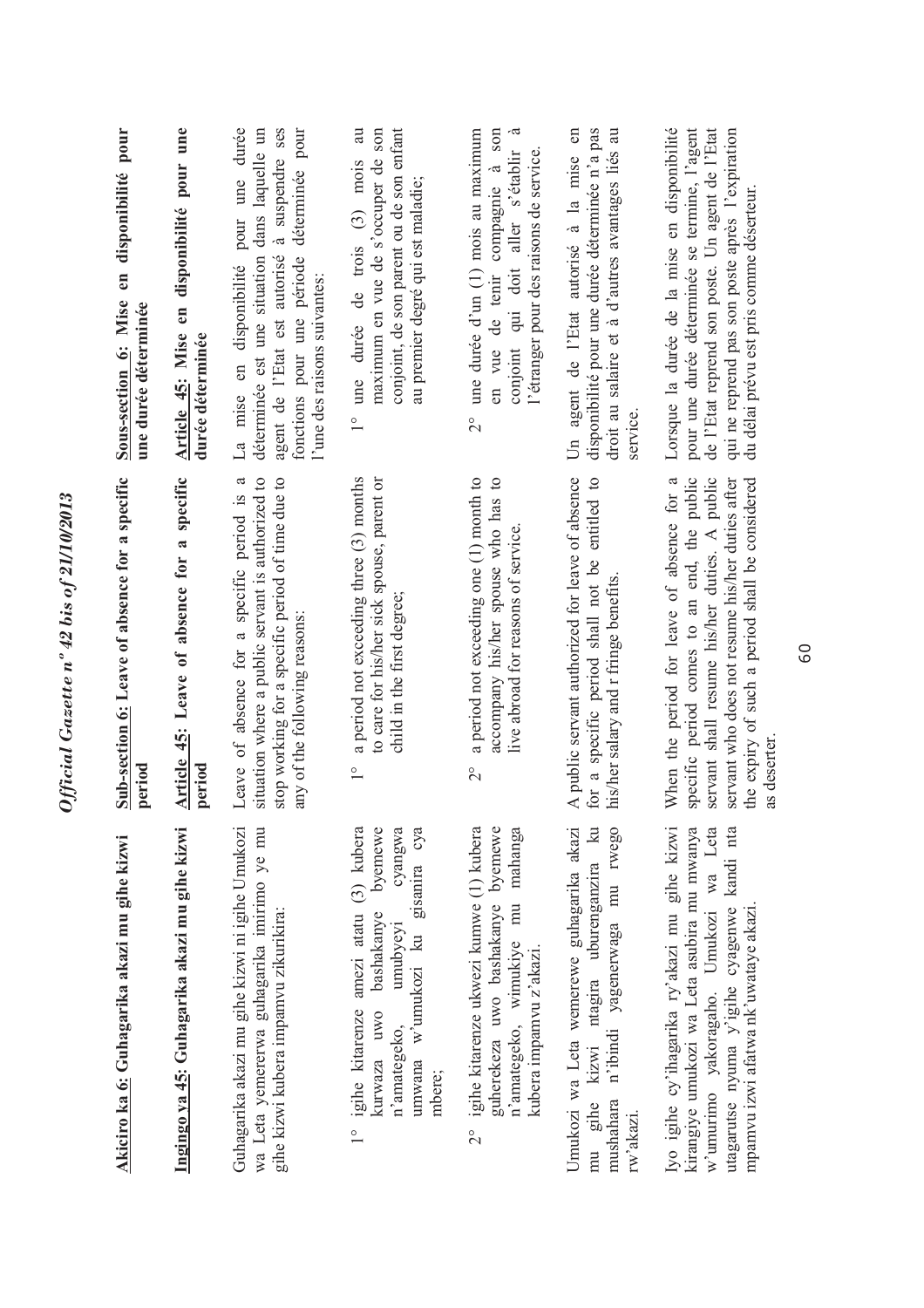| mu<br>Ingingo ya 46: Uburyo bukurikizwa<br>guhagarika akazi mu gihe kizwi                                                                                                                                                                    | Article 46: Modalities for leave of absence for<br>a specific period                                                                                                                                                                                                        | Article 46: Modalités de mise en disponibilité<br>pour une durée déterminée                                                                                                                                                                                                                     |
|----------------------------------------------------------------------------------------------------------------------------------------------------------------------------------------------------------------------------------------------|-----------------------------------------------------------------------------------------------------------------------------------------------------------------------------------------------------------------------------------------------------------------------------|-------------------------------------------------------------------------------------------------------------------------------------------------------------------------------------------------------------------------------------------------------------------------------------------------|
| nyandiko yohererezwa umuyobozi ubifitiye<br>Guhagarika akazi mu gihe kizwi bikorwa mu<br>ububasha, kandi umukozi akabihererwa icyemezo<br>cy'iyakira.                                                                                        | Leave of absence for a specific period shall be<br>done by written notification to the competent<br>authority against acknowledgment of receipt.                                                                                                                            | durée<br>écrite<br>accusé<br>adressée à l'autorité compétente contre<br>en disponibilité pour une<br>par notification<br>fait<br>Se<br>déterminée<br>de réception<br>mise<br>$\mathbb{L}^a$                                                                                                     |
| kutemerera umukozi wa Leta guhagarika akazi mu<br>ashobora<br>ububasha<br>gihe kizwi kubera inyungu z'akazi.<br>ubifitive<br>Umuyobozi                                                                                                       | absence for a specific period to a public<br>The competent authority may not grant a leave<br>servant in the interest of the service.<br>бf                                                                                                                                 | mise en disponibilité pour une durée déterminée<br>L'autorité compétente peut ne pas accorder la<br>à un agent de l'Etat dans l'intérêt du service.                                                                                                                                             |
| gihe kizwi aba agumye ku mirimo ye kugeza igihe<br>Umukozi wa Leta usabye guhagarika akazi mu<br>amenyesherejwe icyemezo cyerekeranye n'ibyo<br>yasabye.                                                                                     | A public servant applying for leave of absence<br>for a specific period shall continue to discharge<br>his/her duties until the response to his/her<br>application.                                                                                                         | Un agent de l'Etat qui demande la mise en<br>6n<br>disponibilité pour une durée déterminée reste<br>service jusqu'à la réponse sur sa demande.                                                                                                                                                  |
| Icyakora, iyo hashize igihe cy'iminsi cumi n'itanu<br>(15) uhereye umunsi umuyobozi ubifiye ububasha<br>yaboneyeho ibaruwa ibisaba, kandi umukozi wa<br>Leta atarasubizwa mu nyandiko, guhagarika akazi<br>mu gihe kizwi bifatwa ko byemewe. | public servant's application after the expiry of<br>However, if no written response is given to the<br>fifteen (15) days from the receipt of the<br>application by the competent authority, the<br>leave of absence for a specific period shall be<br>considered as granted | durée<br>Toutefois, si l'agent de l'Etat ne reçoit pas une<br>réponse écrite à sa demande après l'expiration<br>d'un délai de quinze (15) jours à compter de la<br>remise de sa demande à l'autorité compétente,<br>ume<br>en disponibilité pour<br>déterminée est réputée acceptée.<br>la mise |
| Icyiciro cya 2: Isuzumabushobozi                                                                                                                                                                                                             | Section 2: Performance appraisal                                                                                                                                                                                                                                            | Section 2: Evaluation des performances                                                                                                                                                                                                                                                          |
| Ingingo ya 47: Isuzumabushobozi ry'abakozi<br>ba Leta                                                                                                                                                                                        | performance<br>servants'<br>Public<br>Article 47:<br>appraisa                                                                                                                                                                                                               | Article 47: Evaluation des performances des<br>agents de l'Etat                                                                                                                                                                                                                                 |
| ubushobozi bwe n'ukuntu akora. Ni ryo<br>cyiciro<br>kugaragariza<br>rishingirwaho kugira ngo umukozi wa Leta agire<br>imiterere y'umukozi wa Leta,<br>mu<br>rigamije<br>kuva<br>pwo<br>Isuzumabushobozi<br>uburenganzira<br>ubuyobozi        | The performance appraisal shall aim, for the<br>Administration, to clarify the public servant's<br>value, his/her professional abilities and methods<br>of work. It shall form the essential basis for<br>his/her right to promotion in<br>assessing                        | pour but<br>l'agent de l'Etat, ses aptitudes professionnelles<br>d'éclairer l'administration sur la valeur de<br>essentielle de la détermination de son droit à<br>et sa manière de servir. Elle constitue la base<br>$\mathfrak{a}$<br>L'évaluation des performances                           |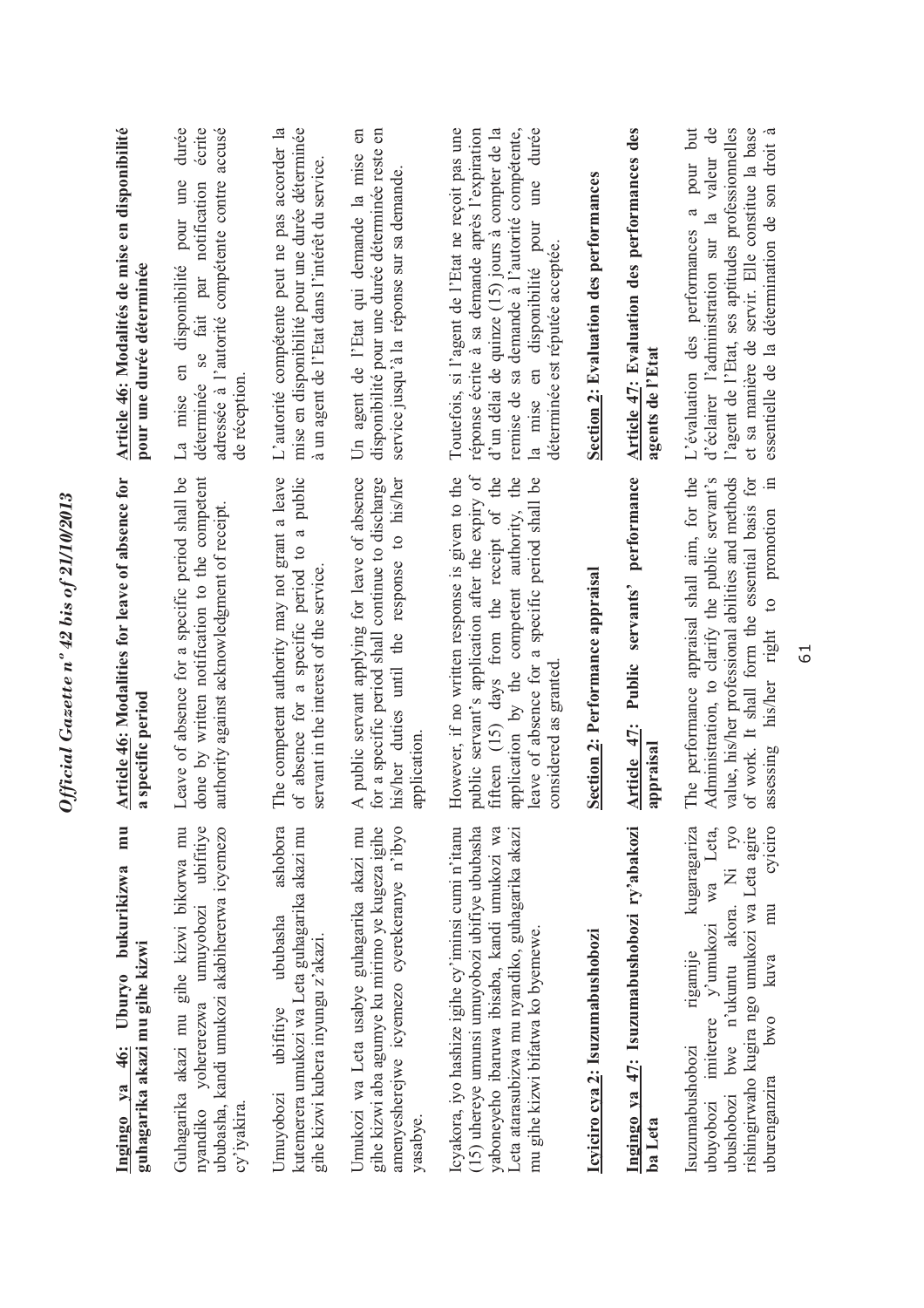| cy'ingazintambike ajya mu kindi no kuzamurirwa<br>umushahara buri myaka itatu.                                                                                                                                                                  | horizontal scale, and to salary increase every<br>three $(3)$ years.                                                                                                                                                                                                             | à<br>l'augmentation du salaire tous les trois (3) ans<br>$\sigma$<br>horizontal<br>d'échelon<br>l'avancement                                                                                                                                                                                                                 |
|-------------------------------------------------------------------------------------------------------------------------------------------------------------------------------------------------------------------------------------------------|----------------------------------------------------------------------------------------------------------------------------------------------------------------------------------------------------------------------------------------------------------------------------------|------------------------------------------------------------------------------------------------------------------------------------------------------------------------------------------------------------------------------------------------------------------------------------------------------------------------------|
| Iteka rya Minisitiri w'Intebe rishyiraho uburyo<br>bw'isuzumabushobozi n'ibijyana na ryo.                                                                                                                                                       | determine<br>modalities for performance appraisal and related<br>A Prime Minister's Order shall<br>benefits                                                                                                                                                                      | Un arrêté du Premier Ministre détermine les<br>modalités d'évaluation des performances et les<br>avantages y relatifs.                                                                                                                                                                                                       |
| UMUTWE WA V: UBURENGANZIRA<br>BW'UMUKOZI WA LETA, AMASHIMWE<br>N'INSHINGANO Z'UMUKORESHA                                                                                                                                                        | A PUBLIC<br><b>AND</b><br>RESPONSIBILITIES OF THE EMPLOYER<br>CHAPTER V: RIGHTS OF<br><b>AWARDS</b><br>SERVANT.                                                                                                                                                                  | CHAPITRE V: DROITS D'UN AGENT DE<br>RESPONSABILITES DE L'EMPLOYEUR<br><b>RECOMPENSES</b><br>L'ETAT,                                                                                                                                                                                                                          |
| Uburenganzira<br>mbere:<br>bw'umukozi wa Leta<br>cva<br><b>Icviciro</b>                                                                                                                                                                         | Section One: Rights of a public servant                                                                                                                                                                                                                                          | Section première: Droits de l'agent de l'Etat                                                                                                                                                                                                                                                                                |
| Ingingo ya 48: Uburenganzira bw'umukozi wa<br>Leta nk'umuturage                                                                                                                                                                                 | $\boldsymbol{\mathfrak{a}}$<br>Article 48: Rights of a public servant as<br>citizen                                                                                                                                                                                              | Article 48: Droits de l'agent de l'Etat en tant<br>que citoyen                                                                                                                                                                                                                                                               |
| uburenganzira<br>n'andi<br>n'ubwisanzure nk'ubw'abandi baturage bose.<br>Abukoresha hakurikijwe amategeko<br>mabwiriza yubahirizwa mu gihugu.<br>afite<br>Umukozi wa Leta                                                                       | A public servant shall enjoy the rights and<br>freedoms as other citizens. He/she shall exercise<br>them in accordance with laws and regulations in<br>force in the country                                                                                                      | L'agent de l'Etat jouit des droits et libertés<br>autres citoyens. Il les exerce<br>aux lois et règlements en<br>conformément<br>reconnus aux<br>vigueur                                                                                                                                                                     |
| Ingingo ya 49: Uburenganzira kuri dosiye<br>y'akazi                                                                                                                                                                                             | Article 49: Right on administrative file                                                                                                                                                                                                                                         | Article 49: Droit au dossier administratif                                                                                                                                                                                                                                                                                   |
| Umukozi wa Leta afite uburenganzira bwo kugira<br>n'ubutegetsi bwa Leta igaragaza imikorere<br>n'ibindi byangombwa asabwa mu gihe yinjizwa<br>dosiye ye bwite y'akazi yuzuye ibitswe<br>n'imyitwarire ye mu kazi, umwirondoro wuzuye<br>mu kazi | administrative file kept by the administration,<br>The public servant shall be entitled to have an<br>professional performance and conduct, his/her<br>containing all documents related to his/her<br>detailed Curriculum Vitae and other required<br>documents for recruitment. | dossier<br>administratif personnel complet tenu par la<br>relatives à ses performances et sa conduite<br>fonction publique et contenant toutes les pièces<br>et autres<br>pièces requises au moment de son entrée en<br>$\mathfrak{m}$<br>curriculum vitae<br>droit à<br>L'agent de l'Etat a<br>professionnelle,<br>fonction |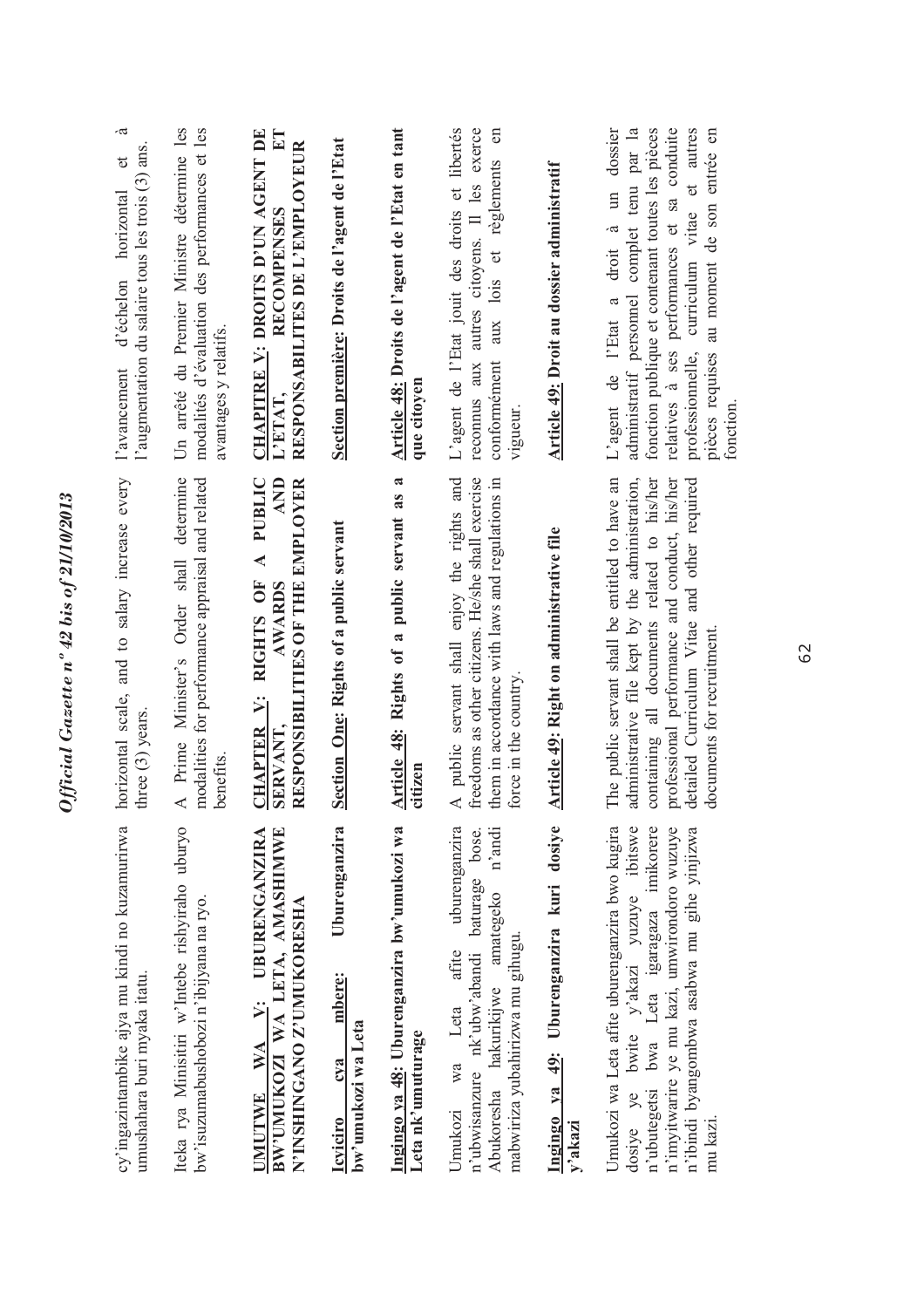| Article 50: Demande d'une mise à jour du<br>dossier administratif<br>the<br>updating | dossier administratif personnel et peut, par écrit,<br>L'agent de l'Etat jouit du droit d'accès à son<br>demander à l'administration, sa mise à jour.              | Article 51: Liberté d'adhérer à des syndicats             | A l'exception des mandataires politiques et des<br>agents des services de sécurité, les agents de<br>l'Etat peuvent adhérer à un syndicat de leur<br>choix. | <b>Article 52: Salaire</b> | Un agent de l'Etat a droit au salaire.                                     | Le salaire est calculé sur base du tableau de<br>classification des emplois. | l'occupe. Les principes de sa détermination sont<br>Le salaire est en fonction de l'ampleur de<br>l'emploi exercé et non de la personne qui<br>uniformes et doivent être respectés au même<br>titre partout dans la fonction publique. |
|--------------------------------------------------------------------------------------|--------------------------------------------------------------------------------------------------------------------------------------------------------------------|-----------------------------------------------------------|-------------------------------------------------------------------------------------------------------------------------------------------------------------|----------------------------|----------------------------------------------------------------------------|------------------------------------------------------------------------------|----------------------------------------------------------------------------------------------------------------------------------------------------------------------------------------------------------------------------------------|
| for<br>Request<br>professional file<br>50:<br>Article                                | A public servant shall enjoy the right of access<br>to his/her personal administrative file and may<br>request, in writing, the administration for<br>updating it. | Article 51: Right to join trade unions                    | Apart from political leaders and public servants<br>of security related services, public servants may<br>join any trade union of their choice.              | <b>Article 52: Salary</b>  | A public servant shall be entitled to a salary.                            | A salary is calculated in accordance with the job<br>classification table.   | Salary shall be based on the weight of the work<br>done and not the person performing it. The<br>principles of its determination shall be uniform<br>and must be respected across the entire public<br>service.                        |
| dosiye<br>Gusaba gutunganya<br>Ingingo ya 50:<br>y'akazi                             | kumenya ibikubiye muri dosiye ye y'akazi kandi<br>ashobora gusaba mu nyandiko ko ibikubiyemo<br>Umukozi wa Leta afite uburenganzira bwo<br>bitunganywa.            | Ingingo ya 51: Uburenganzira bwo kwinjira<br>mu masendika | Uretse abayobozi bo mu rwego rwa politiki<br>n'abakozi ba Leta bo mu nzego z'umutekano,<br>abakozi ba Leta bashobora kwinjira muri sendika<br>bihitiyemo.   | Ingingo ya 52: Umushahara  | $\mathbb{R}$<br>uburenganzira<br>afite<br>Leta<br>Umukozi wa<br>mushahara. | hakurikijwe<br>imbonerahamwe y'urutonde rw'imirimo.<br>ugenwa<br>Umushahara  | Umushahara ushingira ku buremere bw'umurimo,<br>Amahame<br>agenderwaho mu igena ryawo ateye kimwe hose<br>kandi agomba kubahirizwa kimwe hose mu<br>ntushingira ku muntu uwukora.<br>butegetsi bwa Leta.                               |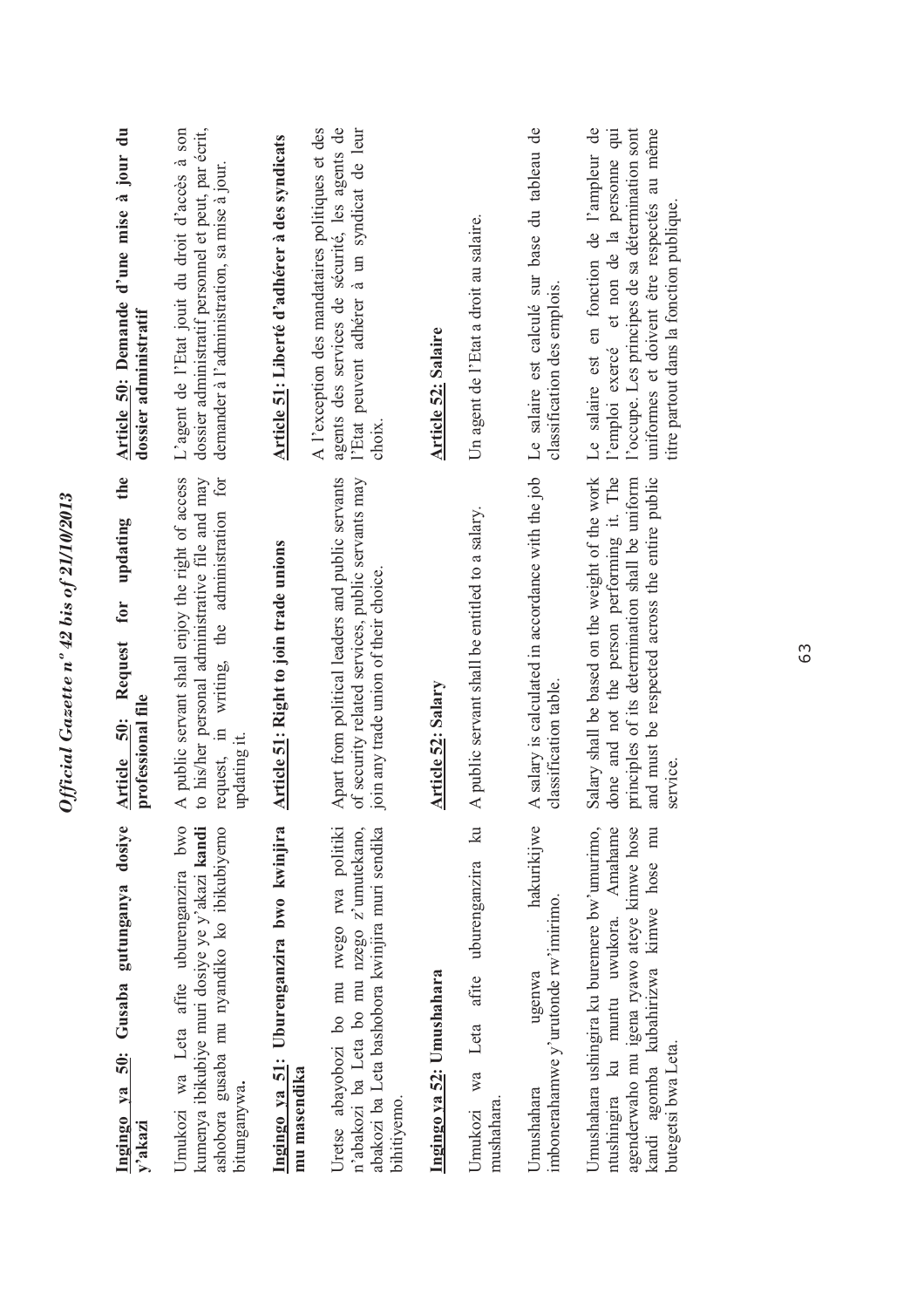| rishviraho<br>imishahara n'ibindi bigenerwa abakozi ba Leta.<br>w'Intebe<br>Minisitiri<br>rya<br>Iteka                                                                                             | A Prime Minister's Order shall determine<br>salaries and fringe benefits granted to public<br>servants.                                                                                       | Un arrêté du Premier Ministre détermine les<br>salaires et autres avantages accordés aux agents<br>de l'Etat.                                                                                                         |
|----------------------------------------------------------------------------------------------------------------------------------------------------------------------------------------------------|-----------------------------------------------------------------------------------------------------------------------------------------------------------------------------------------------|-----------------------------------------------------------------------------------------------------------------------------------------------------------------------------------------------------------------------|
| Ingingo ya 53: Umushahara mbumbe                                                                                                                                                                   | Article 53: Gross salary                                                                                                                                                                      | <b>Article 53: Salaire brut</b>                                                                                                                                                                                       |
| wa<br>Leta ugizwe n'umushahara fatizo, hiyongereyeho<br>indamunite y'icumbi n'iy'urugendo, amafaranga<br>Umushahara mbumbe ugenerwa umukozi<br>yo kwivuza n'ay'ubwiteganyirize.                    | shall be<br>housing,<br>security<br>composed of the basic salary plus<br>Gross salary for a public servant<br>social<br>and<br>medical<br>allowances<br>transport,                            | Le salaire brut d'un agent de l'Etat est constitué<br>du salaire de base augmenté des indemnités de<br>logement et de transport, des frais médicaux et<br>de sécurité sociale.                                        |
| Iyo umukozi wa Leta yoroherejwe na Leta ku<br>indamunite<br>mbumbe, zisimbuzwa indamunite y'uburemere<br>zijyanye na byo ntizibarirwa mu mushahara<br>bijyanye n'icumbi n'urugendo,<br>bw'umurimo. | In case a public servant is facilitated in housing<br>and transport, allowances related thereto shall<br>not be included in the gross salary. They shall<br>be replaced by service allowance. | Lorsque l'agent de l'Etat jouit des facilités de<br>afférentes ne sont pas comprises dans son<br>par<br>logement et de transport, les indemnités y<br>salaire brut. Elles sont remplacées<br>l'indemnité de fonction. |
| fatizo<br>Imbonerahamwe<br>54:<br>$y$ a<br>v'imishahara<br>Ingingo                                                                                                                                 | Article 54: Salary index grid                                                                                                                                                                 | Article 54: Grille indiciaire de salaire                                                                                                                                                                              |
| Iteka rya Perezida rishyiraho imbonerahamwe<br>fatizo y'imishahara.                                                                                                                                | A Presidential Order shall determine the salary<br>index grid                                                                                                                                 | grille<br>$\frac{a}{b}$<br>détermine<br>Un arrêté présidentiel<br>indiciaire de salaire.                                                                                                                              |
| Ingingo ya 55: Ibarwa ry'umushahara fatizo                                                                                                                                                         | Article 55: Calculation of the basic salary                                                                                                                                                   | Article 55: Calcul du salaire de base                                                                                                                                                                                 |
| Umushahara fatizo ungana nibura na mirongo<br>Ubarwa hafashwe umubare fatizo bakawukuba<br>irindwi ku ijana (70%) by'umushahara mbumbe.<br>n'agaciro k'umubare fatizo.                             | The basic salary shall be equivalent to at least<br>shall be calculated by multiplying the index by<br>seventy per cent (70%) of the gross salary. It<br>the index value.                     | Le salaire de base constitue au moins soixante-<br>dix pour cent (70%) du salaire brut. Il est<br>calculé en multipliant l'indice par la valeur<br>indiciaire.                                                        |
|                                                                                                                                                                                                    |                                                                                                                                                                                               |                                                                                                                                                                                                                       |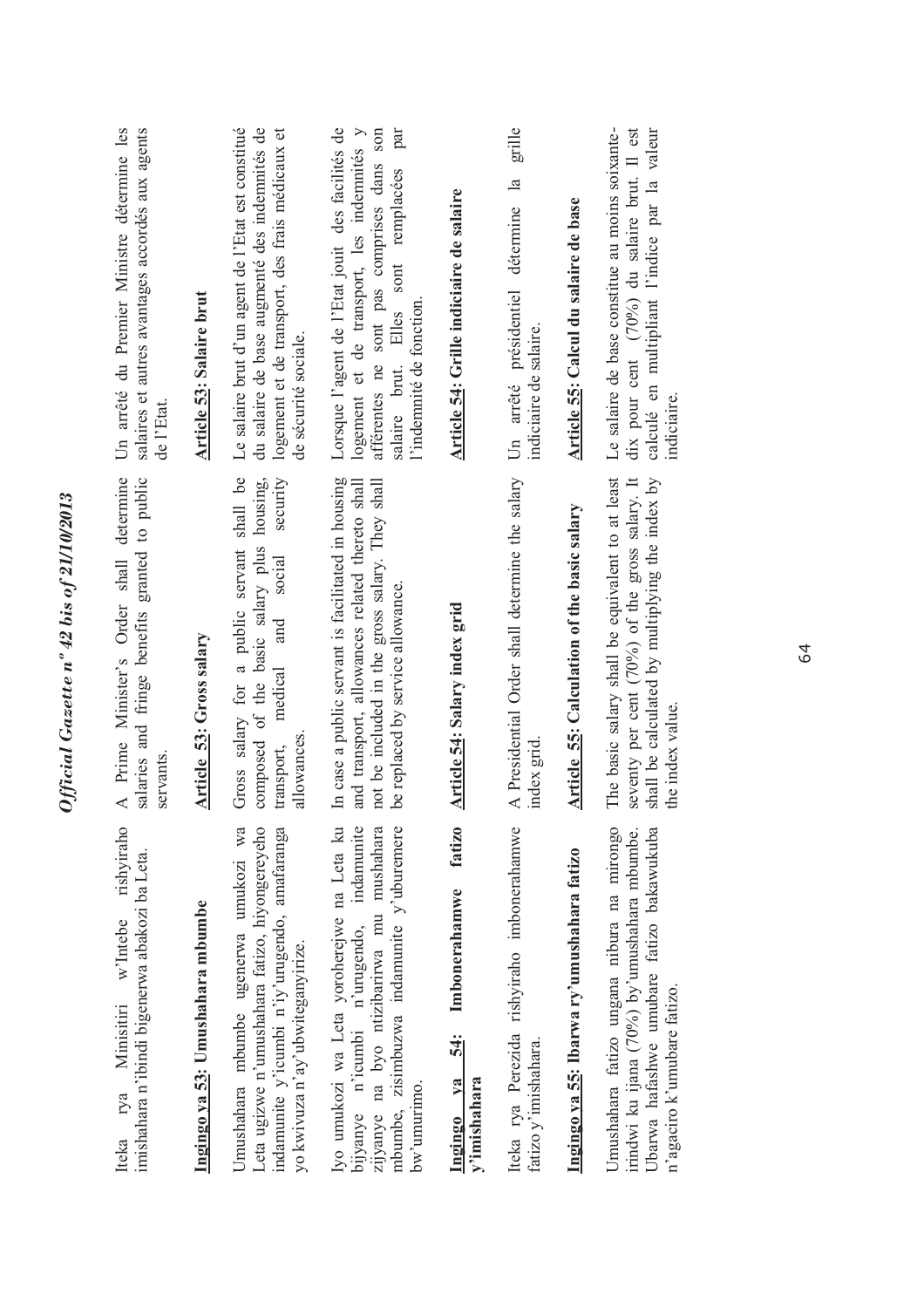| Iteka rya Minisitiri w'Intebe rishyiraho agaciro<br>k'imibare fatizo ikoreshwa mu butegetsi bwa<br>Leta.                                                                    | A Prime Minister's Order shall fix the index<br>value applicable in public service.                                                                                                                           | Un arrêté du Premier Ministre fixe la valeur<br>indiciaire applicable dans la fonction publique.                                                                            |
|-----------------------------------------------------------------------------------------------------------------------------------------------------------------------------|---------------------------------------------------------------------------------------------------------------------------------------------------------------------------------------------------------------|-----------------------------------------------------------------------------------------------------------------------------------------------------------------------------|
| ntarengwa<br>Umubare<br>w'ibikurwa ku mushahara<br>56:<br>$1$<br>Ingingo                                                                                                    | Article 56: Maximum deductions from the<br>salary                                                                                                                                                             | Article 56: Plafond de retenues salariales                                                                                                                                  |
| Gukuraho amafaranga, ifatiratambama cyangwa<br>gukuraho amafaranga ku bushake bw'umukozi wa<br>Leta, ntibishobora kurenza kimwe cya kabiri (1/2)<br>cy'umushahara we bwite. | Deductions from salary, seizure by garnishment<br>or deductions upon consent of the public servant<br>can not exceed half (1/2) of his/her net salary.                                                        | Les retenues, la saisie-arrêt ou la cession<br>volontaire du salaire ne peuvent aller au delà de<br>la moitié (1/2) du salaire net de l'agent de l'Etat.                    |
| Ingingo ya 57: Ibarwa ry'umushahara                                                                                                                                         | <b>Article 57: Calculation of salary</b>                                                                                                                                                                      | Article 57: Calcul du salaire                                                                                                                                               |
| bw'umunsi<br>wa Leta utangira<br>kubarwa guhera ku munsi yatangiriyeho akazi<br>bukeye<br>Umushahara w'umukozi<br>ugahagarikwa<br>yahagarikiyeho akazi.<br>kandi            | calculated from the date of commencement of<br>The salary of a public servant shall be<br>duties and suspended on the date following<br>his/her termination of duties.                                        | suspendu le lendemain du jour de cessation de<br>Le traitement de l'agent de l'Etat commence à<br>être calculé dès son entrée en service et est<br>service.                 |
| Iyo umushahara w'ukwezi udatangiwe rimwe<br>wose, ugabanywamo iminsi mirongo itatu (30)<br>maze ugatangwa hakurikijwe iminsi umukozi wa<br>Leta yakoze.                     | When the monthly salary is not wholly due, it<br>shall be divided in thirtieths and paid up to the<br>payable number of days worked.                                                                          | est liquidé à concurrence du nombre de jours<br>$\ddot{\theta}$<br>entièrement, il est fractionné en trentièmes et il<br>Lorsque le salaire du mois n'est pas<br>prestés    |
| Ingingo ya 58: Akanama k'Igihugu gashinzwe<br>imishahara                                                                                                                    | <b>Article 58: National Salary Committee</b>                                                                                                                                                                  | <b>Article 58: Comité National des Salaires</b>                                                                                                                             |
| gashinzwe<br>inama Guverinoma mu kuyivugurura igihe cyose<br>ikurikirana n'ivugururwa ry'imishahara no kugira<br>Hashyizweho Akanama k'Igihugu<br>bibaye ngombwa.           | National Salary<br>Government to adjust them whenever necessary.<br>the<br>and<br>advising<br>monitoring<br>and<br>It is hereby established a<br>for<br>salaries<br>Committee responsible<br>the<br>adjusting | Il est institué un Comité National des Salaires<br>de conseiller le Gouvernement sur leur révision,<br>chargé du suivi et de la révision des salaires et<br>le cas échéant. |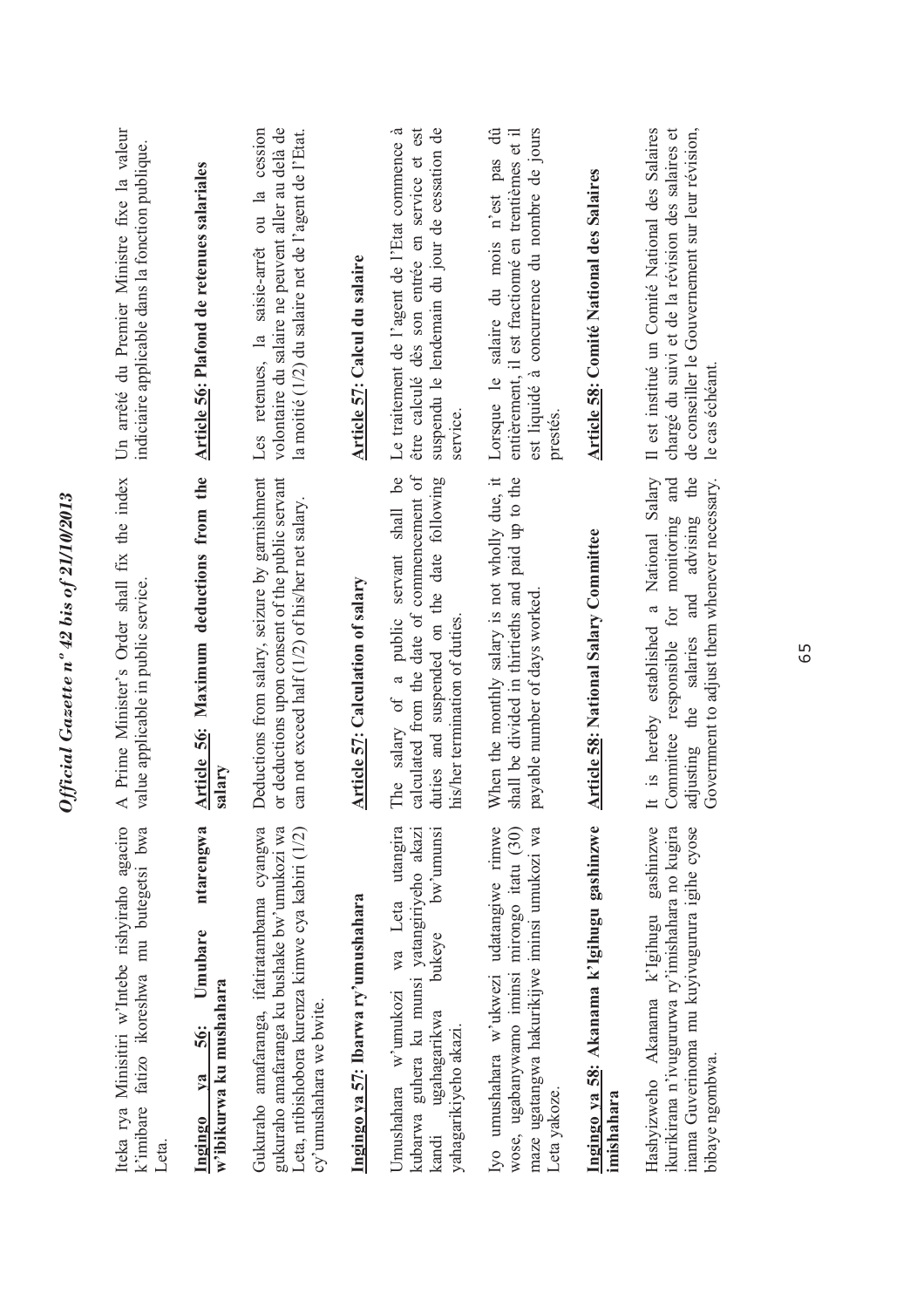| Iteka rya Minisitiri w'Intebe rigena imiterere<br>gashinzwe<br>ikurikirana n'ivugururwa ry'imishahara.<br>n'imikorere y'Akanama k'Igihugu                              | A Prime Minister's Order shall determine the<br>organization and the functioning of the National<br>Salary Committee.                                                               | détermine<br>l'organisation et le fonctionnement du Comité<br>Un arrêté du Premier Ministre<br>National des Salaires.                                                      |
|------------------------------------------------------------------------------------------------------------------------------------------------------------------------|-------------------------------------------------------------------------------------------------------------------------------------------------------------------------------------|----------------------------------------------------------------------------------------------------------------------------------------------------------------------------|
| Ingingo ya 59: Indamunite                                                                                                                                              | <b>Article 59: Allowances</b>                                                                                                                                                       | Article 59: Indemnités                                                                                                                                                     |
| Indamunite zigize uduce tw'umushahara mbumbe<br>Leta itanga kugira ngo yunganire abakozi bayo.                                                                         | salary<br>elements paid by the Government to support its<br>gross<br>constitute<br>shall<br>Allowances<br>employees.                                                                | Les indemnités constituent les éléments du<br>salaire brut au titre des contributions de l'Etat<br>vis-à-vis de ses agents                                                 |
| rishviraho<br>ibigenderwaho n'uburyo bukurikizwa mu igenwa<br>$w'$ Intebe<br>rya indamunite z'abakozi ba Leta.<br>Minisitiri<br>rya<br>Iteka                           | criteria and the modalities for determination of<br>A Prime Minister's Order shall determine the<br>allowances of public servants                                                   | détermine les<br>des<br>fixation<br>Un arrêté du Premier Ministre<br>critères et les modalités de<br>indemnités des agents de l'Etat.                                      |
| Ingingo ya 60: Umukozi wa Leta wasigariyeho<br>undi                                                                                                                    | Article 60: Acting public servant                                                                                                                                                   | Article 60: Agent assurant l'intérim                                                                                                                                       |
| Mu gihe umukozi wa Leta afite impamvu<br>imubuza kuba ku kazi, Umuyobozi ubifitiye<br>ububasha amusimbuza undi by'agateganyo.                                          | In case a public servant has a reason for not<br>being on duty, the competent authority shall<br>temporarily determine another public servant to<br>replace him/her                 | Lorsqu'un agent de l'Etat a un motif le rendant<br>indisponible au service, l'autorité compétente<br>procède à son replacement provisoire par un<br>autre agent            |
| Umukozi wa Leta umaze iminsi irenga mirongo<br>n'ibindi bitangwa buri kwezi bijyanye n'umwanya<br>itatu (30) asigariyeho undi ahabwa umushahara<br>w'uwo yasigariyeho. | A public servant in an acting position for more<br>than thirty (30) days shall be entitled to the<br>salary and other monthly fringe benefits in<br>relation to the acting position | L'agent de l'Etat qui assure l'intérim au-delà de<br>trente (30) jours est en droit de jouir du salaire<br>et d'autres avantages mensuels inhérents au<br>poste d'intérim. |
| Ibyo umukozi wa Leta usigariyeho undi ahabwa<br>bitangira kubarwa kuva ku munsi wa mirongo<br>itatu n'umwe (31) w'ubusigire.                                           | The salary and fringe benefits for an acting<br>public servant shall be calculated from the thirty<br>first (31 <sup>st</sup> ) day in the acting position.                         | Le salaire et les avantages à accorder à un agent<br>de l'Etat qui assure l'intérim sont calculés à<br>partir du trente et unième (31 <sup>ème</sup> ) jour d'intérim.     |
|                                                                                                                                                                        |                                                                                                                                                                                     |                                                                                                                                                                            |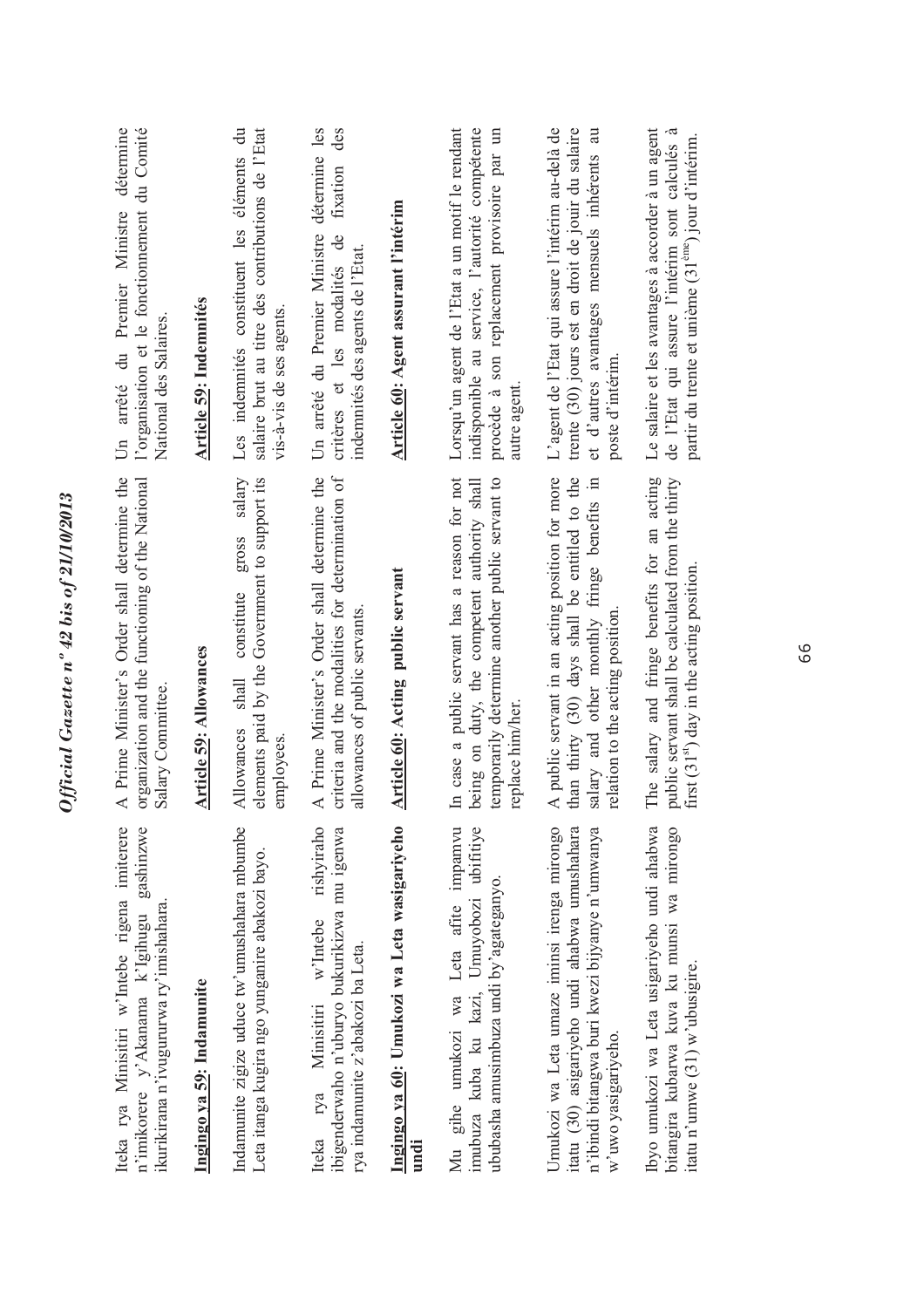| Ingingo ya 61: Ubuzime bw'uburenganzira ku<br>mushahara na indamunite                                                                                                                                        | <b>Article 61: Prescription of payment of salary</b><br>and allowances                                                                                                                                                       | Article 61: Prescription de paiement du<br>salaire et indemnités                                                                                                 |
|--------------------------------------------------------------------------------------------------------------------------------------------------------------------------------------------------------------|------------------------------------------------------------------------------------------------------------------------------------------------------------------------------------------------------------------------------|------------------------------------------------------------------------------------------------------------------------------------------------------------------|
| ibiri (2) bitarishyuzwa mu nyandiko ntibiba<br>Umushahara na indamunite iyo bimaze imyaka<br>bikishyujwe. Icyo gihe gitangira kubarwa guhera<br>yagombaga<br>Leta<br>wa<br>umukozi<br>kubiherwaho.<br>umunsi | allowances shall be of two (2) years. This<br>prescription time limit shall be counted as of the<br>and<br>date on which the public servant had to receive<br>salary<br>$\sigma f$<br>payment<br>of<br>Prescription<br>them. | L'action en paiement du salaire et indemnités se<br>court à partir de la date à laquelle ils sont<br>prescrit par deux (2) ans. Cette prescription<br>exigibles. |
| Icyakora, igihe cy'ubuzime bw'uburenganzira ku<br>mushahara na indamunite gihagarikwa n'uko:                                                                                                                 | However, the time limit prescription of payment<br>and allowances shall cease from<br>of salary<br>running:                                                                                                                  | Toutefois, le délai de l'action en paiement du<br>salaire et indemnités cessera de courir lorsque :                                                              |
| 1° umukoresha yakoze umubaruro w'ibyo<br>agomba guha umukozi;                                                                                                                                                | where the employer has computed all<br>due payments,<br>$\frac{1}{1}$                                                                                                                                                        | 1° l'employeur a calculé tous les paiements<br>qu'il doit à l'employé;                                                                                           |
| umukoresha n'umukozi bemeranijwe ko<br>ari umwenda;<br>$\frac{1}{2}$                                                                                                                                         | 2° the employer has agreed with the public<br>servant that the payments are the debt;                                                                                                                                        | 2° l'employeur a convenu avec l'employé<br>que les paiements constituent la dette                                                                                |
| rwego<br>rubifitiye ububasha cyangwa urubanza<br>ruri mu rukiko hataratangwa umwanzuro<br>ikirego cy'umukozi kiri mu<br>wabyo.<br>30                                                                         | $\tilde{s}$ .<br>pending before competent institution or<br>where the public servant's case<br>before the court.<br>$3^{\circ}$                                                                                              | 3° la plainte de l'employé est pendante<br>devant une institution compétente ou<br>devant la juridiction.                                                        |
| Icyiciro cya 2: Amashimwe                                                                                                                                                                                    | Section 2: Awards                                                                                                                                                                                                            | <b>Section 2: Récompenses</b>                                                                                                                                    |
| Ingingo ya 62: Ishimwe                                                                                                                                                                                       | <b>Article 62: Award</b>                                                                                                                                                                                                     | <b>Article 62: Récompense</b>                                                                                                                                    |
| kubera ibikorwa byiza cyangwa imyitwarire<br>Leta mu rwego rwo kumushimira by'umwihariko<br>Ishimwe rigize igihembo gihabwa umukozi wa<br>myiza kandi bidasanzwe yagaragaje mu mirimo<br>уe.                 | An award shall be granted to a public servant in<br>great<br>exceptional<br>performance or good conduct on duties.<br>recognition for his/her                                                                                | Une récompense est accordée à un agent de<br>sa bonne conduite au travail exceptionnellement<br>l'Etat en reconnaissance pour sa performance et<br>excellentes.  |

Official Gazette nº 42 bis of 21/10/2013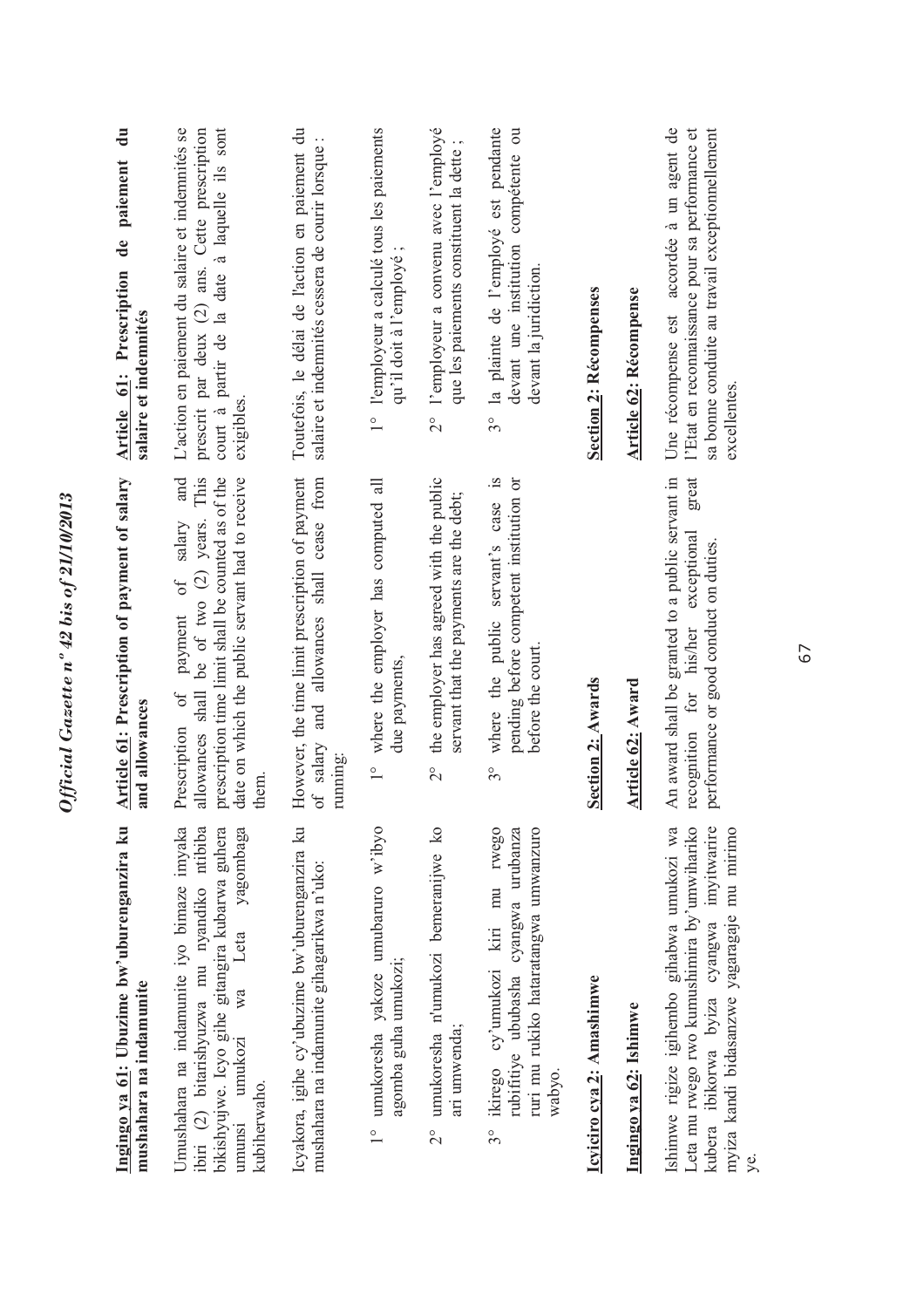| exigences relatives à l'octroi des récompenses,<br>Un arrêté du Premier Ministre détermine les<br>leur nature et la procédure de leur octroi.<br>determine<br>requirements for granting awards, their types,<br>Prime Minister's Order shall<br>and the procedure of granting them<br>$\prec$<br>Iteka rya Minisitiri w'Intebe rigena ibyubahirizwa<br>mu itangwa ry'amashimwe, ubwoko bwayo<br>n'uburyo atangwa. | Section 3: Responsabilités de l'employeur<br>Section 3: Responsibilities of the employer<br>Icyiciro cya 3: Inshingano z'umukoresha | procédures<br>$\ddot{\mathbf{d}}$<br>Manuel<br>administratives<br>63:<br><b>Article</b><br>administrative<br>$\mathfrak{b}$<br>Manual<br>63:<br>procedures<br>Article<br>Ingingo ya 63: Amabwiriza ngengamikorere | document<br>procédures<br>administratives de l'institution concernée à tout<br>agent de l'Etat dès son entrée en service.<br>$\Xi$<br>de<br>donner<br>manuel<br>doit<br>$\mathbf{e}$<br>L'employeur<br>contenant<br>The employer must provide any recruited public<br>manual of administrative<br>procedures of the concerned institution.<br>$\mathfrak{g}$<br>servant with<br>Umukoresha agomba guha umukozi wa Leta<br>utangiye akazi inyandiko ikubiyemo amabwiriza<br>ngengamikore y'urwego bireba. | détermine la<br>procédures<br>administratives dans la fonction publique.<br>du Premier Ministre<br>manuel des<br>$\ddot{a}$<br>Un arrêté<br>structure<br>A Prime Minister's Order shall determine the<br>Administrative<br>of<br>Procedures in public service.<br>structure of the Manual<br>Iteka rya Minisitiri w'Intebe rishyiraho imiterere<br>y'amabwiriza ngengamikorere mu butegetsi bwa | <b>Article 64: Matériel</b><br><b>Article 64: Equipments</b><br>Ingingo ya 64: Ibikoresho n'ibyangombwa | L'employeur est tenu de mettre à la disposition<br>de l'agent de l'Etat, le matériel nécessaire lui<br>permettant d'accomplir ses fonctions.<br>employer shall provide to the public<br>servant, the necessary equipments permitting<br>him/her to carry out his/her duties.<br>The<br>Umukoresha afite inshingano zo guha umukozi<br>wa Leta ibikoresho n'ibyangombwa nkenerwa<br>kugira ngo abashe kurangiza inshingano ze. | Article 65: Propreté du lieu de travail<br>Article 65: Cleanliness at the workplace<br>Ingingo ya 65: Isuku y'aho akazi gakorerwa | état de propreté, disposer du matériel de propreté<br>approprié et présenter les conditions favorables<br>Le lieu du travail doit toujours être tenu dans un<br>pour assurer la sécurité et la santé du personnel<br>ainsi que pour prévenir des accidents<br>The workplace should always be kept clean and<br>equipped with hygiene facilities and means for<br>safety and health protection as well as for<br>hazards prevention<br>kandi hakagira ibikoresho byabugenewe n'uburyo<br>Aho akazi gakorerwa hagomba kurangwa n'isuku<br>bwo kurinda umutekano ku kazi n'ubuzima<br>bw'umukozi kimwe no kumurinda impanuka. |  |  |  |
|-------------------------------------------------------------------------------------------------------------------------------------------------------------------------------------------------------------------------------------------------------------------------------------------------------------------------------------------------------------------------------------------------------------------|-------------------------------------------------------------------------------------------------------------------------------------|-------------------------------------------------------------------------------------------------------------------------------------------------------------------------------------------------------------------|----------------------------------------------------------------------------------------------------------------------------------------------------------------------------------------------------------------------------------------------------------------------------------------------------------------------------------------------------------------------------------------------------------------------------------------------------------------------------------------------------------|-------------------------------------------------------------------------------------------------------------------------------------------------------------------------------------------------------------------------------------------------------------------------------------------------------------------------------------------------------------------------------------------------|---------------------------------------------------------------------------------------------------------|-------------------------------------------------------------------------------------------------------------------------------------------------------------------------------------------------------------------------------------------------------------------------------------------------------------------------------------------------------------------------------------------------------------------------------|-----------------------------------------------------------------------------------------------------------------------------------|----------------------------------------------------------------------------------------------------------------------------------------------------------------------------------------------------------------------------------------------------------------------------------------------------------------------------------------------------------------------------------------------------------------------------------------------------------------------------------------------------------------------------------------------------------------------------------------------------------------------------|--|--|--|
|-------------------------------------------------------------------------------------------------------------------------------------------------------------------------------------------------------------------------------------------------------------------------------------------------------------------------------------------------------------------------------------------------------------------|-------------------------------------------------------------------------------------------------------------------------------------|-------------------------------------------------------------------------------------------------------------------------------------------------------------------------------------------------------------------|----------------------------------------------------------------------------------------------------------------------------------------------------------------------------------------------------------------------------------------------------------------------------------------------------------------------------------------------------------------------------------------------------------------------------------------------------------------------------------------------------------|-------------------------------------------------------------------------------------------------------------------------------------------------------------------------------------------------------------------------------------------------------------------------------------------------------------------------------------------------------------------------------------------------|---------------------------------------------------------------------------------------------------------|-------------------------------------------------------------------------------------------------------------------------------------------------------------------------------------------------------------------------------------------------------------------------------------------------------------------------------------------------------------------------------------------------------------------------------|-----------------------------------------------------------------------------------------------------------------------------------|----------------------------------------------------------------------------------------------------------------------------------------------------------------------------------------------------------------------------------------------------------------------------------------------------------------------------------------------------------------------------------------------------------------------------------------------------------------------------------------------------------------------------------------------------------------------------------------------------------------------------|--|--|--|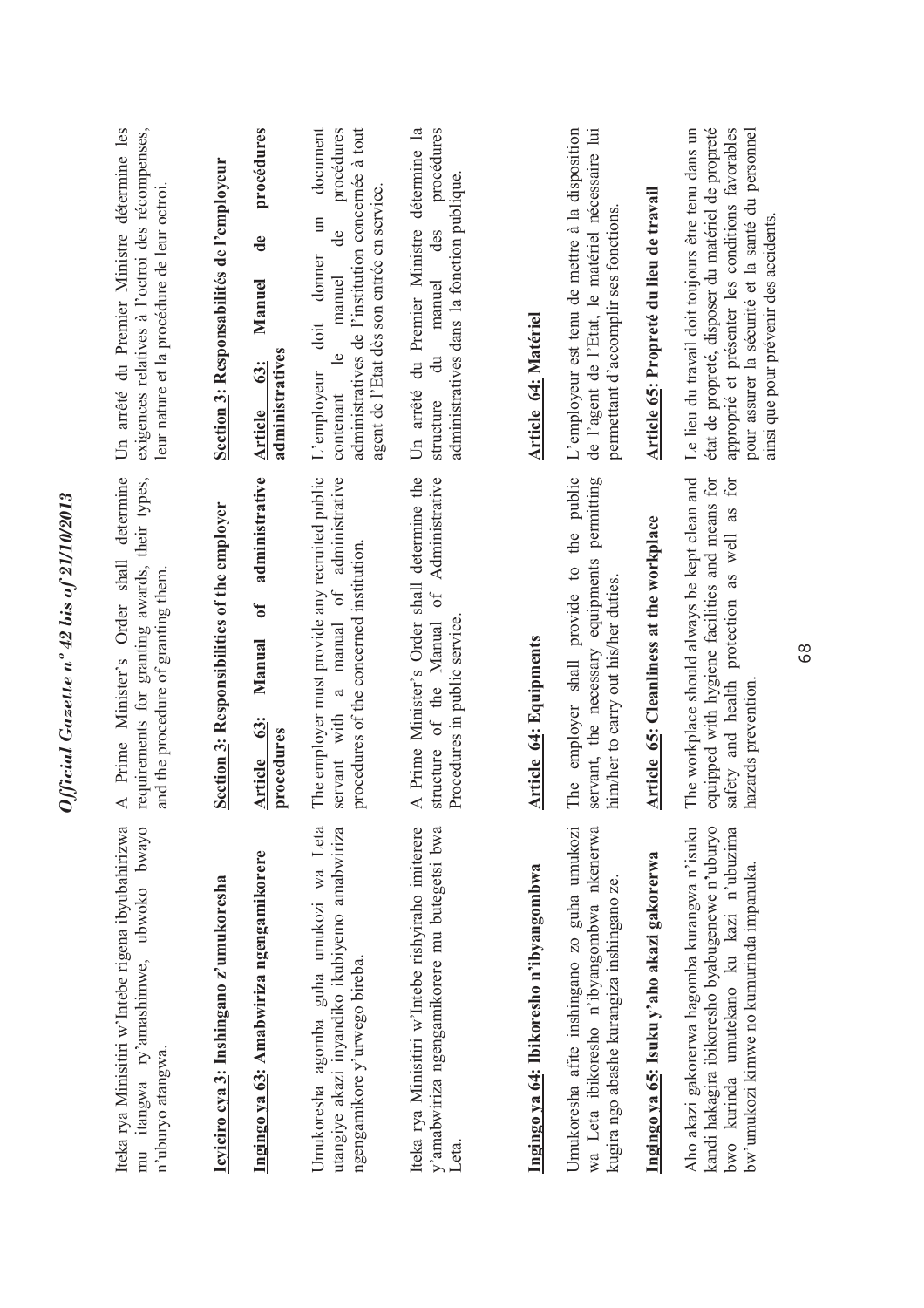| Umukoresha agomba kwigisha umukozi wa Leta<br>uburyo bwo kurinda ubuzima n'umutekano ku<br>kazi.                                                                                                                      | The employer must educate the public servant<br>on health and safety measures at workplace.                                                                                                                                                                                           | de l'Etat<br>l'éducation en matière de santé et de sécurité au<br>L'employeur doit dispenser à l'agent<br>travail                                                                                                                                                                                 |
|-----------------------------------------------------------------------------------------------------------------------------------------------------------------------------------------------------------------------|---------------------------------------------------------------------------------------------------------------------------------------------------------------------------------------------------------------------------------------------------------------------------------------|---------------------------------------------------------------------------------------------------------------------------------------------------------------------------------------------------------------------------------------------------------------------------------------------------|
| Ingingo ya 66: Ibikoresho birinda impanuka                                                                                                                                                                            | Article 66: Protection equipments against<br>hazards                                                                                                                                                                                                                                  | Article 66: Equipements de protection contre<br>les accidents                                                                                                                                                                                                                                     |
| Leta igomba guha umukozi wayo ibikoresho bya<br>ngombwa byo kurinda ubuzima bwe ku kazi,<br>ikanagenzura uko bikoreshwa. Igomba kugira<br>uburyo bwo kurinda impanuka ku kazi.                                        | The Government must put at the disposal of its<br>their appropriate use. It must possess security<br>public servant all necessary and appropriate<br>protection equipments at workplace and ensure<br>means against hazards at workplace.                                             | L'Etat est tenu de mettre à la disposition de son<br>leur correcte utilisation. Il doit posséder les<br>agent, à son lieu de travail, les équipements de<br>moyens de protection contre les accidents au lieu<br>sécurité nécessaires et appropriés et de veiller à<br>de travail.                |
| W3<br>Ingingo ya 67: Umutekano w'umukozi<br>Leta                                                                                                                                                                      | Article 67: Safety of a public servant                                                                                                                                                                                                                                                | Article 67: Sécurité de l'agent de l'Etat                                                                                                                                                                                                                                                         |
| umutekano w'umukozi, imurinda ihohoterwa iryo<br>kubungabunga<br>ari ryo ryose mu gihe ari mu kazi cyangwa mu<br>gihe cyose bigaragaye ko azira kurangiza<br>$y_0$<br>Leta ifite inshingano<br>inshingano ze mu kazi. | The Government shall have the obligation to<br>guarantee to its employee the protection against<br>any type of violence at workplace during the<br>fulfilment of his/her duties or at anytime it is<br>obvious that the security threat is due to the<br>fulfilment of his/her duties | L'Etat est tenu d'assurer à son agent, la<br>fonctions ou toutes les fois qu'il est évident<br>peut être victime en raison de l'exercice de ses<br>qu'une menace sécuritaire dont il fait l'objet est<br>protection contre toute forme de violence dont il<br>liée à l'exercice de ses fonctions. |
| n'ibikoresho<br>bidahungabanya ubuzima bw'abakozi ba Leta<br>Invubako<br><b>68:</b><br>va<br>Ingingo                                                                                                                  | Article 68: Premises and equipments not<br>detrimental to the health of public servants                                                                                                                                                                                               | $n$ e<br>des<br>constituant aucun danger pour la santé<br>équipements<br>Article 68: Locaux et<br>agents de l'Etat                                                                                                                                                                                |
| Inyubako zikorerwamo zigomba kubahiriza<br>amabwiriza yo kurinda ubuzima n'umutekano ku<br>kazi.                                                                                                                      | Premises at the workplace shall comply with the<br>safety and health standards.                                                                                                                                                                                                       | Les locaux affectés au service doivent satisfaire<br>aux normes de sécurité et de santé.                                                                                                                                                                                                          |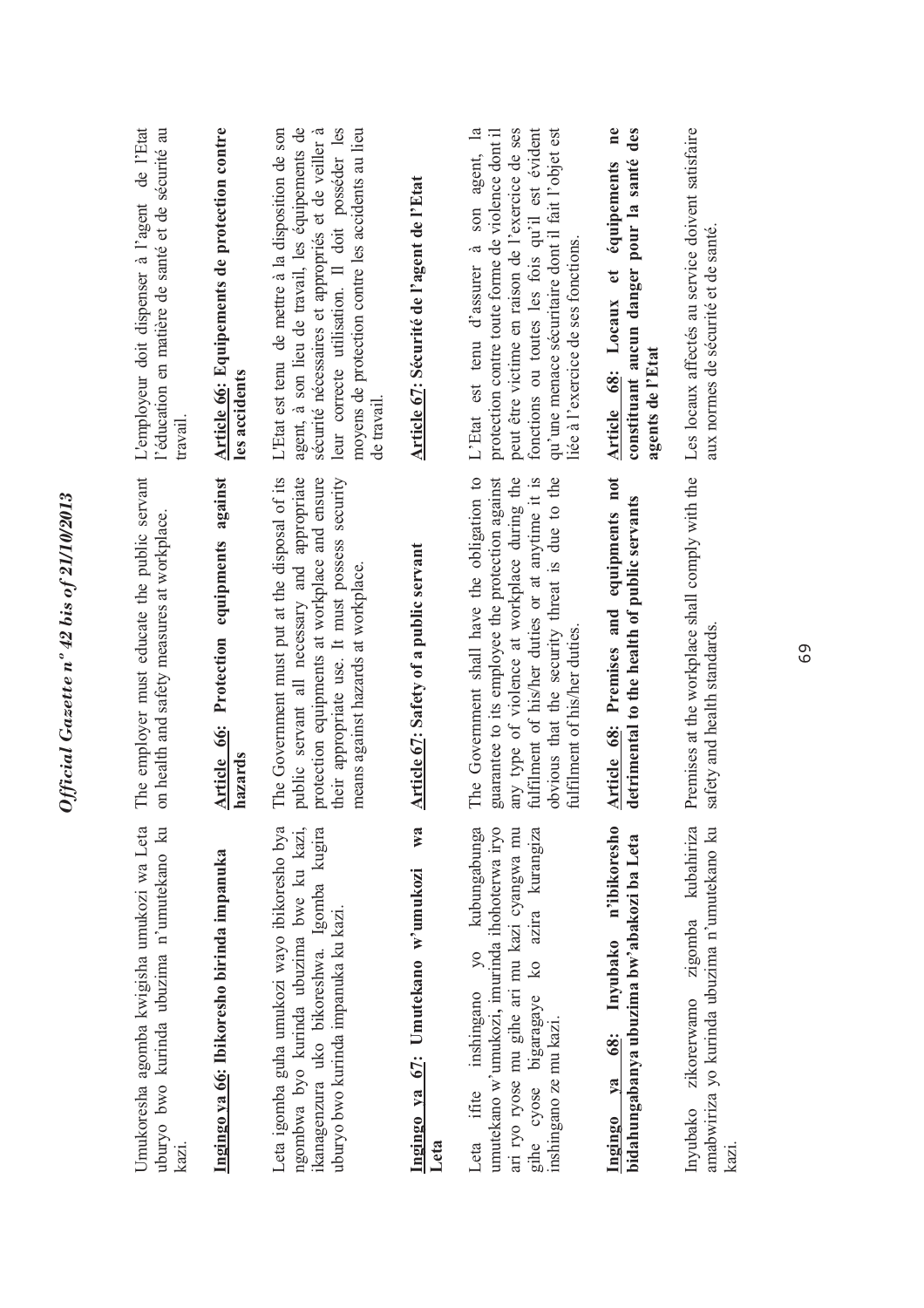| ce soit ou d'utiliser des appareils, des machines<br>fabriqués ou commandés dans des conditions<br>assurant la sécurité et la santé des agents de<br>sont pas<br>et éléments de machines qui ne<br>l'Etat.<br>appliances, machines and parts of machines<br>to standards aimed at ensuring protection of the<br>health of public servants and the prevention of<br>which were manufactured or imported contrary<br>hazards | Un arrêté du Ministre détermine les conditions<br>générales et particulières relatives à la santé des<br>agents de l'Etat et à la prévention et la<br>protection contre les accidents de travail.<br>A Ministerial Order shall determine general and<br>specific instructions relating to health care of<br>and protection<br>public servants, prevention<br>against hazards on workplace. | Article 69: Soins médicaux de l'agent de<br>l'Etat<br>Article 69: Healthcare of a public servant | L'Etat participe aux dépenses de son agent pour<br>charge conformément aux dispositions légales<br>ses soins médicaux et des autres personnes à sa<br>en la matière.<br>The Government shall provide a healthcare<br>support to its employee and other people under<br>his/her care in accordance with relevant laws. | $\mathbf{d}\mathbf{e}$<br>accidents<br>des<br>Déclaration<br>Article 70:<br>travail<br>occupational<br>$\mathbf{f}$<br>Declaration<br>$\frac{70}{3}$<br>Article<br>hazards | L'employeur doit déclarer à l'Office Rwandais<br>de Sécurité Sociale et à l'Inspecteur du Travail du<br>District dans lequel l'institution travaille, dans un<br>maladie<br>délai de quatre $(4)$ jours ouvrables, tout accident<br>toute<br>đ<br>professionnelle constatée.<br>survenu<br>travail<br>The employer shall declare to the Rwanda<br>Social Security Board and the Inspector of<br>$\sigma$ f<br>labour in the District where the institution<br>ör<br>operates within four (4) working days<br>occurrence of all occupational hazards<br>occupational diseases noticed |
|----------------------------------------------------------------------------------------------------------------------------------------------------------------------------------------------------------------------------------------------------------------------------------------------------------------------------------------------------------------------------------------------------------------------------|--------------------------------------------------------------------------------------------------------------------------------------------------------------------------------------------------------------------------------------------------------------------------------------------------------------------------------------------------------------------------------------------|--------------------------------------------------------------------------------------------------|-----------------------------------------------------------------------------------------------------------------------------------------------------------------------------------------------------------------------------------------------------------------------------------------------------------------------|----------------------------------------------------------------------------------------------------------------------------------------------------------------------------|--------------------------------------------------------------------------------------------------------------------------------------------------------------------------------------------------------------------------------------------------------------------------------------------------------------------------------------------------------------------------------------------------------------------------------------------------------------------------------------------------------------------------------------------------------------------------------------|
| give away under any circumstances or to use<br>gukodesha, gutanga ku buryo ubwo ari bwo<br>bwose cyangwa gukoresha ibyuma, imashini<br>cyangwa bimwe mu byuma byayo byakozwe<br>cyangwa byatumijwe hatubahirijwe amabwiriza<br>y'ubuziranenge agamije kurinda ubuzima<br>bw'abakozi ba Leta no gukumira impanuka.                                                                                                          | Iteka rya Minisitiri rigena amabwiriza rusange<br>n'ay'umwihariko yerekeye ubuzima bw'abakozi<br>ba Leta, gukumira no kurinda impanuka ku kazi.                                                                                                                                                                                                                                            | Ingingo ya 69: Kuvuza umukozi wa Leta                                                            | Leta yunganira umukozi wayo mu kwivuza, no<br>kuvuza abandi yemererwa hakurikijwe amategeko<br>abigenga.                                                                                                                                                                                                              | ry'ibyago<br>Imenyekanisha<br><b>70:</b><br>bikomoka ku kazi<br>$Ya$<br>Ingingo                                                                                            | ikigo<br>cy'ubwiteganyirize mu Rwanda n'Umugenzuzi<br>w'umurimo w'Akarere ikigo gikoreramo, mu gihe<br>cy'iminsi (4) y'akazi, impanuka zose ziturutse ku<br>kazi<br>ku<br>kumenyesha<br>kazi cyangwa indwara zikomoka<br>agomba<br><b>Jmukoresha</b><br>zagaragaye.                                                                                                                                                                                                                                                                                                                  |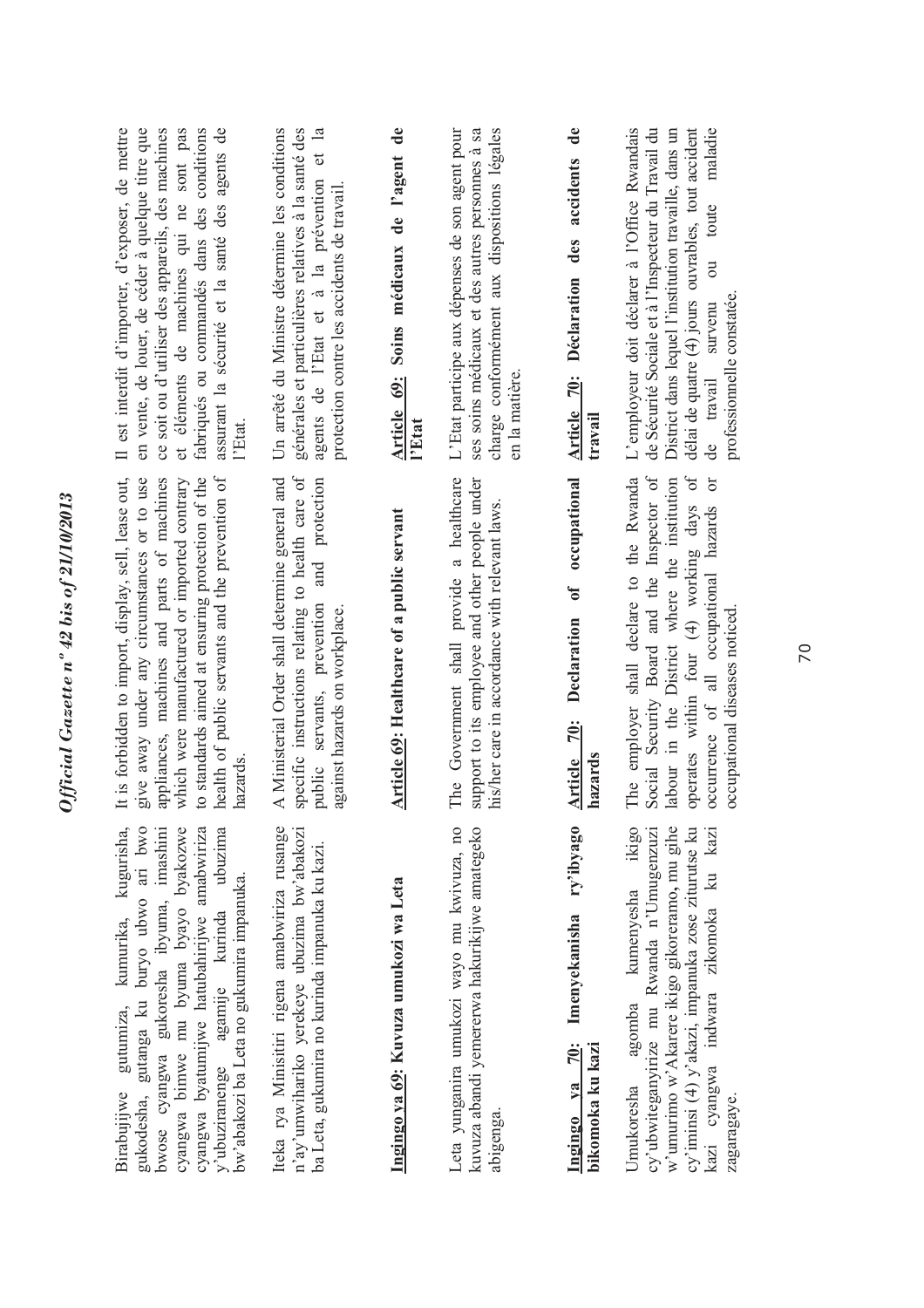| peut être faite par la victime de l'accident de<br>prévue à l'alinéa premier du présent article, elle<br>ses ayants droit dans un délai ne dépassant pas<br>une (1) année à compter de la date de la<br>survenance de l'accident de travail ou de la<br>Au cas où l'employeur ne fait pas la déclaration<br>travail ou la personne atteinte de la maladie ou<br>maladie. | ses<br>l'Inspecteur du Travail et l'Office Rwandais de<br>Tout employeur dont l'institution peut causer<br>des maladies liées au travail doit informer<br>Sécurité Sociale avant de commencer<br>activités    | $\mathbf{E}$<br>$\mathbf{E}$<br><b>OBLIGATIONS</b><br>L'ETAT<br>$\boldsymbol{\omega}$<br>INCOMPATIBILITE<br>Ě<br>ÿ.<br><b>CHAPITRE</b><br>L'AGENT | Section première: Obligations de l'agent de<br>l'Etat | Article 71: Obligations en rapport avec la<br>prestation des services | personnellement le service public à sa charge,<br>de s'y consacrer en permanence avec probité et<br>institution, respecter le patrimoine de l'Etat et<br>d'initiative, et promouvoir<br>d'assurer<br>neutralité, de respecter et faire respecter son<br>est tenu<br>L'agent de l'Etat<br>d'avoir l'esprit<br>l'intérêt général |
|--------------------------------------------------------------------------------------------------------------------------------------------------------------------------------------------------------------------------------------------------------------------------------------------------------------------------------------------------------------------------|---------------------------------------------------------------------------------------------------------------------------------------------------------------------------------------------------------------|---------------------------------------------------------------------------------------------------------------------------------------------------|-------------------------------------------------------|-----------------------------------------------------------------------|--------------------------------------------------------------------------------------------------------------------------------------------------------------------------------------------------------------------------------------------------------------------------------------------------------------------------------|
| declaration as provided for in Paragraph One of<br>Where the employer does not make the<br>this Article, the person who is the victim of the<br>within a period not exceeding one (1) year from<br>his/her legitimate representative may do it<br>occupational hazard or suffers from a disease or<br>of occurrence of the occupational<br>the date<br>hazard            | Any employer whose institution may cause<br>occupational disease shall inform the Inspector<br>of labour and the Rwanda Social Security Board<br>before the commencement of activities                        | <b>AND</b><br>OF $\Lambda$<br><b>OBLIGATIONS</b><br><b>SERVANT</b><br>INCOMPATIBILITIES<br>Ÿ.<br><b>CHAPTER</b><br>PUBLIC                         | Section One: Obligations of a public servant          | Article 71: Obligations related to discharge<br>of duties             | perform duties as required, devote him/herself<br>A public servant shall be required to personally<br>to his/her work all the time with integrity and<br>impartiality, respect and honour his/her<br>institution, preserve public property, and have a<br>sense of responsibility and public interest                          |
| adakoze imenyekanisha<br>riteganywa mu gika cya mbere cy'iyi ngingo,<br>uwarwaye cyangwa abo mu muryango we<br>babifitiye uburenganzira mu gihe kitarenze<br>umwaka umwe (1) uhereye igihe impanuka<br>bishobora gukorwa n'uwagize impanuka cyangwa<br>yabereye cyangwa igihe indwara yagaragariye<br>umukoresha<br>Iv0                                                  | Umukoresha ufite ikigo gikoresha imirimo<br>ishobora gutera indwara zikomoka ku kazi,<br>agomba kubimenyesha Umugenzuzi w'Umurimo<br>n'ikigo cy'ubwiteganyirize mu Rwanda mbere<br>y'uko atangiza iyo mirimo. | N'IBITABANGIKANA<br>UMUTWE WA VI: IBISABWA UMUKOZI<br>LETA<br><b>N'IMIRIMO YE</b><br>$\mathbb{X}^{\mathsf{A}}$                                    | Icyiciro cya mbere: Ibisabwa umukozi wa Leta          | Ingingo ya 71: Inshingano zifitanye isano no<br>gutunganya umurimo    | Umukozi wa Leta agomba gutunganya ubwe<br>umurimo asabwa, kuwitaho buri gihe, gukorana<br>ubupfura, kutagira aho abogamira, kubaha no<br>kubahisha urwego akoramo, kubaha umutungo wa<br>Leta, kwibwiriza no kwita ku bifitiye<br>abaturarwanda akamaro.                                                                       |

*Official Gazette nº 42 bis of 21/10/2013* 

Official Gazette nº 42 bis of 21/10/2013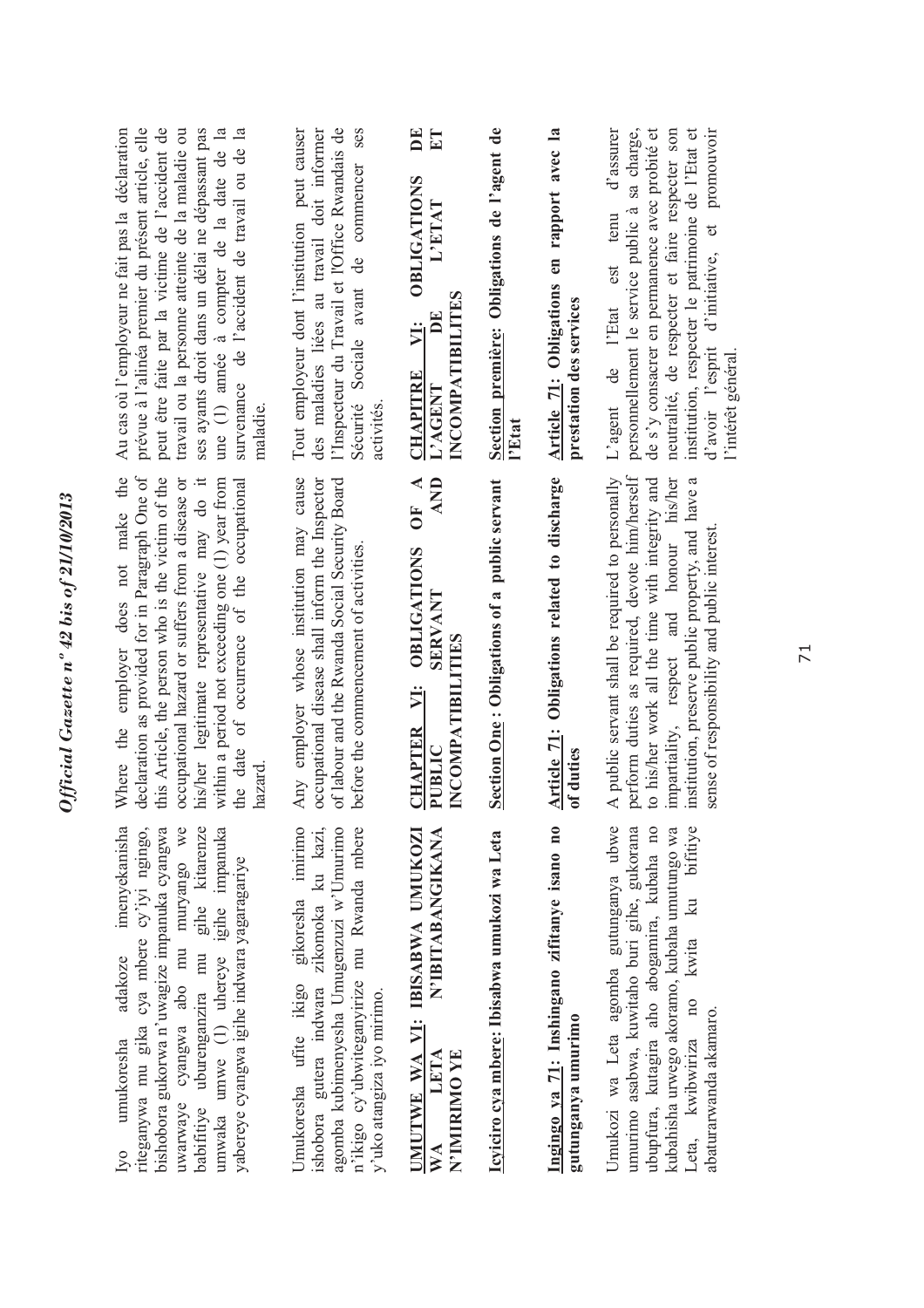| L'agent de l'Etat doit observer des instructions<br>particulières ou générales données par son<br>supérieur hiérarchique conformément aux lois.<br>by his/her<br>A public servant must respect the particular or<br>hierarchical superior in accordance with laws.<br>given<br>instructions<br>general | Article 72: Préserver la chose publique<br><b>Article 72: Preserving public property</b> | apportant les soins nécessaires à sa bonne<br>toute<br>L'agent de l'Etat doit respecter les biens publics<br>pendant et après les heures de service en<br>contre<br>gestion et en la préservant<br>destruction et spoliation.<br>A public servant must preserve public property<br>to its good management and protection against<br>during and after working hours by contributing<br>any destruction and despoliation.<br>kubungabunga | <b>Article 73: Secret professionnel</b><br><b>Article 73: Professional secrecy</b> | ou lorsqu'il en est autorisé par l'autorité<br>secret<br>professionnel, sauf dans les cas prévus par la loi<br>L'agent de l'Etat doit garder le<br>compétente.<br>A public servant must keep professional<br>secrecy, except in circumstances stipulated by<br>the Law or while he/she is authorized by a<br>competent authority<br>ubifitiye | Article 74: Ethique professionnelle de l'agent<br>de l'Etat<br>Article 74: Professional conduct of a public<br>servant | code<br>d'éthique professionnelle des agents de l'Etat.<br>$\frac{1}{2}$<br>détermine<br>Un arrêté présidentiel<br>the<br>professional code of ethics for public servants.<br>A Presidential Order shall determine |
|--------------------------------------------------------------------------------------------------------------------------------------------------------------------------------------------------------------------------------------------------------------------------------------------------------|------------------------------------------------------------------------------------------|-----------------------------------------------------------------------------------------------------------------------------------------------------------------------------------------------------------------------------------------------------------------------------------------------------------------------------------------------------------------------------------------------------------------------------------------|------------------------------------------------------------------------------------|-----------------------------------------------------------------------------------------------------------------------------------------------------------------------------------------------------------------------------------------------------------------------------------------------------------------------------------------------|------------------------------------------------------------------------------------------------------------------------|--------------------------------------------------------------------------------------------------------------------------------------------------------------------------------------------------------------------|
| Umukozi wa Leta kandi agomba kubahiriza<br>n'akazi ahabwa n'umukuriye mu kazi hakurikijwe<br>amabwiriza yihariye cyangwa rusange arebana<br>amategeko.                                                                                                                                                 | Ingingo ya 72: Kubungabunga umutungo wa<br>Leta                                          | cyangwa nyuma yaho, afatanya n'abandi mu<br>umutungo wa Leta haba mu gihe cy'akazi<br>icunga ryawo kugira ngo utangirika cyangwa ngo<br>agomba<br>Leta<br>ugabizwe abandi.<br>wa<br>Umukozi                                                                                                                                                                                                                                             | Ingingo ya 73: Ibanga ry'akazi                                                     | usibye mu bihe biteganywa n'amategeko cyangwa<br>Umukozi wa Leta agomba kugira ibanga ry'akazi,<br>uruhushya n'umuyobozi<br>abiherewe<br>ububasha.                                                                                                                                                                                            | Ingingo ya 74: Imyitwarire y'umukozi wa Leta                                                                           | Iteka rya Perezida rishyiraho amategeko agenga<br>imyitwarire y'abakozi ba Leta.                                                                                                                                   |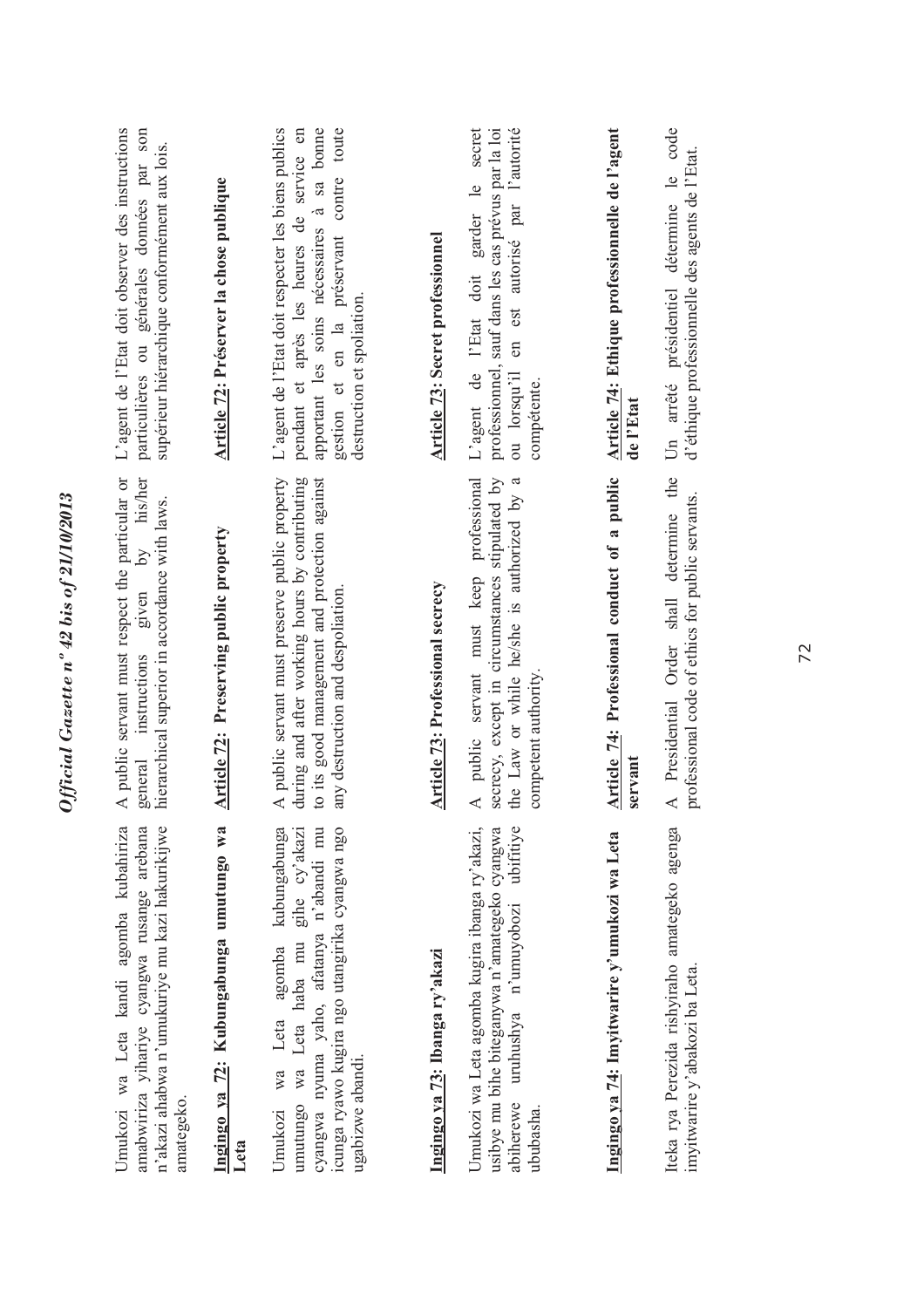| n'umurimo<br>Icyiciro cya 2: Ibitabangikana<br>w'umukozi wa Leta                                                                                                                                                                                                                                        | Section 2: Incompatibilities with the status of<br>a public servant                                                                                                                                                                                                                                                                   | Section 2: Incompatibilités avec la qualité de<br>l'agent de l'Etat                                                                                                                                                                                                                                                                           |
|---------------------------------------------------------------------------------------------------------------------------------------------------------------------------------------------------------------------------------------------------------------------------------------------------------|---------------------------------------------------------------------------------------------------------------------------------------------------------------------------------------------------------------------------------------------------------------------------------------------------------------------------------------|-----------------------------------------------------------------------------------------------------------------------------------------------------------------------------------------------------------------------------------------------------------------------------------------------------------------------------------------------|
| Ingingo ya 75: Imirimo umukozi wa Leta<br>atemerewe                                                                                                                                                                                                                                                     | Article 75: Activities that a public servant is<br>not allowed to carry out                                                                                                                                                                                                                                                           | Article 75: Activités interdites à l'agent de<br>l'Etat                                                                                                                                                                                                                                                                                       |
| Ibitabangikana n'umurimo w'umukozi wa Leta ni<br>ibi bikurikira:                                                                                                                                                                                                                                        | The following shall be incompatible with the<br>status of a public servant                                                                                                                                                                                                                                                            | Sont incompatibles avec la qualité de l'agent de<br>l'Etat:                                                                                                                                                                                                                                                                                   |
| umwuga cyangwa ibikorwa ibyo ari byo<br>byose by'ubucuruzi cyangwa by'inganda<br>byabangamira imirimo ashinzwe;                                                                                                                                                                                         | a profession or any business or industrial<br>activities that may likely be detrimental to<br>the performance of his/her duties;<br>$\frac{1}{1}$                                                                                                                                                                                     | toute profession ou activité commerciale ou<br>l'accomplissement de ses fonctions;<br>préjudiciable<br>industrielle<br>$\overset{\circ}{\phantom{0}}$                                                                                                                                                                                         |
| kuba mu buyobozi buhoraho, mu butegetsi<br>cyose cy'ubucuruzi n'inganda igihe<br>byabangamira imirimo ashinzwe. Icyakora<br>bw'isosiyete cyangwa ubw'ikigo icyo ari cyo<br>ibyo ntibikurikizwa ku bahagarariye inyungu<br>za Leta mu bigo byigenga;<br>$2^{\circ}$                                      | any participation in permanent leadership,<br>administration of a company or any other<br>to be detrimental to the duties of the public<br>servant. However, this shall not apply to<br>those representing the Government interest<br>commercial and industrial enterprise likely<br>in private enterprises.<br>$\overline{C}$        | entreprise<br>d'une<br>nuire à ses fonctions. Toutefois, cela ne<br>s'applique pas aux agents qui représentent<br>toute participation à la direction de façon<br>commerciale et industrielle de nature<br>l'administration<br>l'Etat dans des entreprises privées;<br>autre<br>toute<br>$\sim$<br>société ou<br>permanente,<br>$\overline{c}$ |
| kugira inyungu mu kigo ashinzwe kugenzura<br>uko cyaba cyitwa kose, igihe izo nyungu<br>ubwe cyangwa gifite aho gihuriye na we,<br>haba ku giti cye cyangwa yitwaje undi muntu,<br>zamutera kwica akazi ke cyangwa kumubuza<br>ubwigenge no gukoresha ukuri n'ubutabera<br>nta kubogama.<br>$3^{\circ}$ | having any interest in an enterprise under<br>his/her direct control or one related to<br>him/her, whether as an individual or<br>through a proxy, under any title, in case<br>such interest is likely to compromise with<br>restrict his/her<br>independence, truth, justice and objectivity.<br>duties or<br>his/her<br>$3^{\circ}$ | lui-même ou par personne interposée, sous<br>quelque dénomination que ce soit, des<br>restreindre l'indépendance, la vérité, la<br>contrôle direct ou en relation avec lui, par<br>intérêts de nature à compromettre ou à<br>avoir, dans une entreprise soumise à son<br>justice et l'objectivité de son action.<br>$3^{\circ}$               |
| y'akazi n'abandi bakoresha batandukanye, haba<br>ngingo, iyo bitabangamiye imirimo ashinzwe,<br>Haseguriwe ibivugwa mu gika cya mbere cy'iyi<br>umukozi wa Leta ashobora kugirana amasezerano<br>ari mu nzego z'imirimo ya Leta cyangwa se mu                                                           | Subject to the provisions of Paragraph One of<br>this Article, where unlikely to be detrimental to<br>his/her duties, a public servant may sign<br>employment contracts with different employers,<br>whether in public or private sector                                                                                              | susceptible de nuire à ses fonctions, l'agent de<br>Sous réserve des dispositions de l'alinéa<br>premier du présent article, si ceci n'est pas<br>l'Etat peut signer des contrats de travail avec<br>des différents employeurs, dans le secteur public                                                                                        |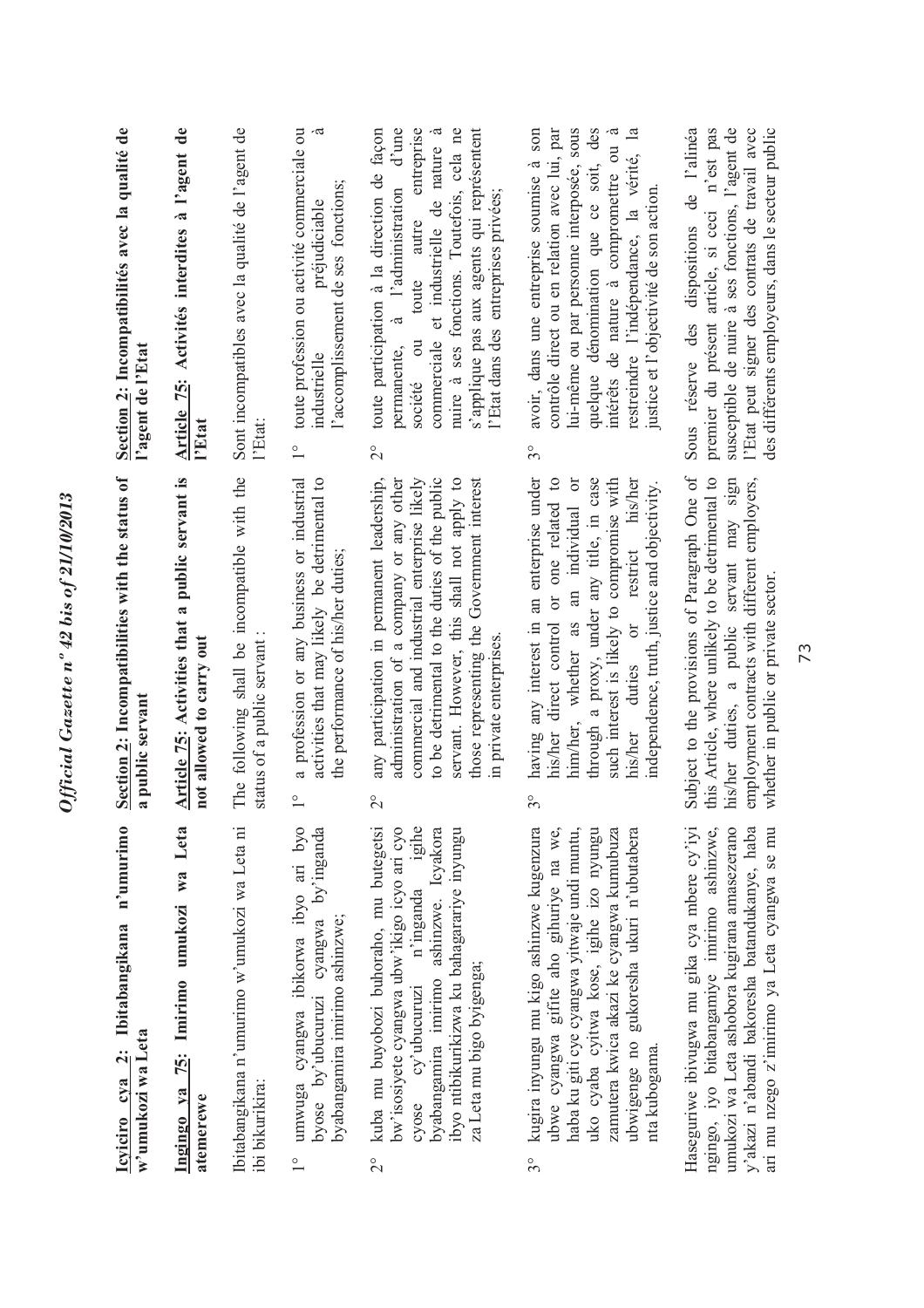| bikorera.                                                                                                                                                                                                                                                           |                                                                                                                                                                                                                                                                                              | ou privé.                                                                                                                                                                                                                                                                                                  |
|---------------------------------------------------------------------------------------------------------------------------------------------------------------------------------------------------------------------------------------------------------------------|----------------------------------------------------------------------------------------------------------------------------------------------------------------------------------------------------------------------------------------------------------------------------------------------|------------------------------------------------------------------------------------------------------------------------------------------------------------------------------------------------------------------------------------------------------------------------------------------------------------|
| umukozi wa Leta agomba kubanza kubyemererwa<br>Icyakora, mbere yo gusinya ayo masezerano,<br>n'umukoresha we.                                                                                                                                                       | However, before signing such contracts, the<br>public servant shall be authorized by his/her<br>employer.                                                                                                                                                                                    | Toutefois, avant de signer ces contrats, l'agent<br>son<br>par<br>autorisé<br>être<br>en<br>doit<br>employeur.<br>de l'Etat                                                                                                                                                                                |
| UN<br>UMUTWE WA VII: IBIHANO BYO<br>RWEGO RW'AKAZI N'UBUJURIRE                                                                                                                                                                                                      | <b>ADMINISTRATIVE</b><br>SANCTIONS AND APPEAL<br>VII:<br><b>CHAPTER</b>                                                                                                                                                                                                                      | <b>SANCTIONS</b><br>ADMINISTRATIVES ET RECOURS<br>VII:<br><b>CHAPITRE</b>                                                                                                                                                                                                                                  |
| Icyiciro cya mbere: Ibihano                                                                                                                                                                                                                                         | <b>Section One: Sanctions</b>                                                                                                                                                                                                                                                                | <b>Section première: Sanctions</b>                                                                                                                                                                                                                                                                         |
| Ingingo ya 76: Inzego z'ibihano byo mu rwego<br>rw'akazi                                                                                                                                                                                                            | of administrative<br>Categories<br>Article 76:<br>sanctions                                                                                                                                                                                                                                  | sanctions<br>des<br>Catégories<br>administratives<br>Article 76:                                                                                                                                                                                                                                           |
| Ibihano byo mu rwego rw'akazi bihabwa abakozi<br>naho ibyo mu rwego rwa kabiri byerekeye<br>ba Leta biri mu nzego ebyiri (2). Ibihano byo mu<br>rwego rwa mbere byerekeye amakosa yoroheje,<br>Urwego rwa mbere rugizwe n'ibihano bikurikira:<br>amakosa aremereye. | Administrative sanctions shall be classified in<br>serious<br>The first degree shall be composed of the<br>two (2) categories. The first degree sanctions<br>shall be imposed in case of minor faults and the<br>second degree sanctions in case of<br>following sanctions:<br><b>faults</b> | alors que les sanctions du deuxième degré sont<br>deux (2) catégories. Les sanctions du premier<br>Les sanctions administratives sont réparties en<br>degré sont administrées pour les fautes légères<br>sont les<br>Les sanctions du premier degré<br>administrées pour les fautes lourdes.<br>suivantes: |
| kwihanangirizwa;<br>$\frac{1}{\sqrt{2}}$                                                                                                                                                                                                                            | warning;<br>$\frac{1}{\sqrt{2}}$                                                                                                                                                                                                                                                             | avertissement;<br>$\frac{1}{1}$                                                                                                                                                                                                                                                                            |
| kugawa.<br>$\frac{1}{2}$                                                                                                                                                                                                                                            | reprimand.<br>$\frac{1}{2}$                                                                                                                                                                                                                                                                  | blâme.<br>$\frac{1}{2}$                                                                                                                                                                                                                                                                                    |
| Urwego rwa kabiri rugizwe n'ibihano bikurikira:                                                                                                                                                                                                                     | The second degree shall be composed of the<br>following sanctions:                                                                                                                                                                                                                           | sont les<br>deuxième degré<br>Les sanctions du<br>suivantes:                                                                                                                                                                                                                                               |
| gukerererwa kuzamurwa mu ntera;<br>$\frac{0}{1}$                                                                                                                                                                                                                    | 1° delay in promotion;                                                                                                                                                                                                                                                                       | 1° retard dans l'avancement;                                                                                                                                                                                                                                                                               |
|                                                                                                                                                                                                                                                                     |                                                                                                                                                                                                                                                                                              |                                                                                                                                                                                                                                                                                                            |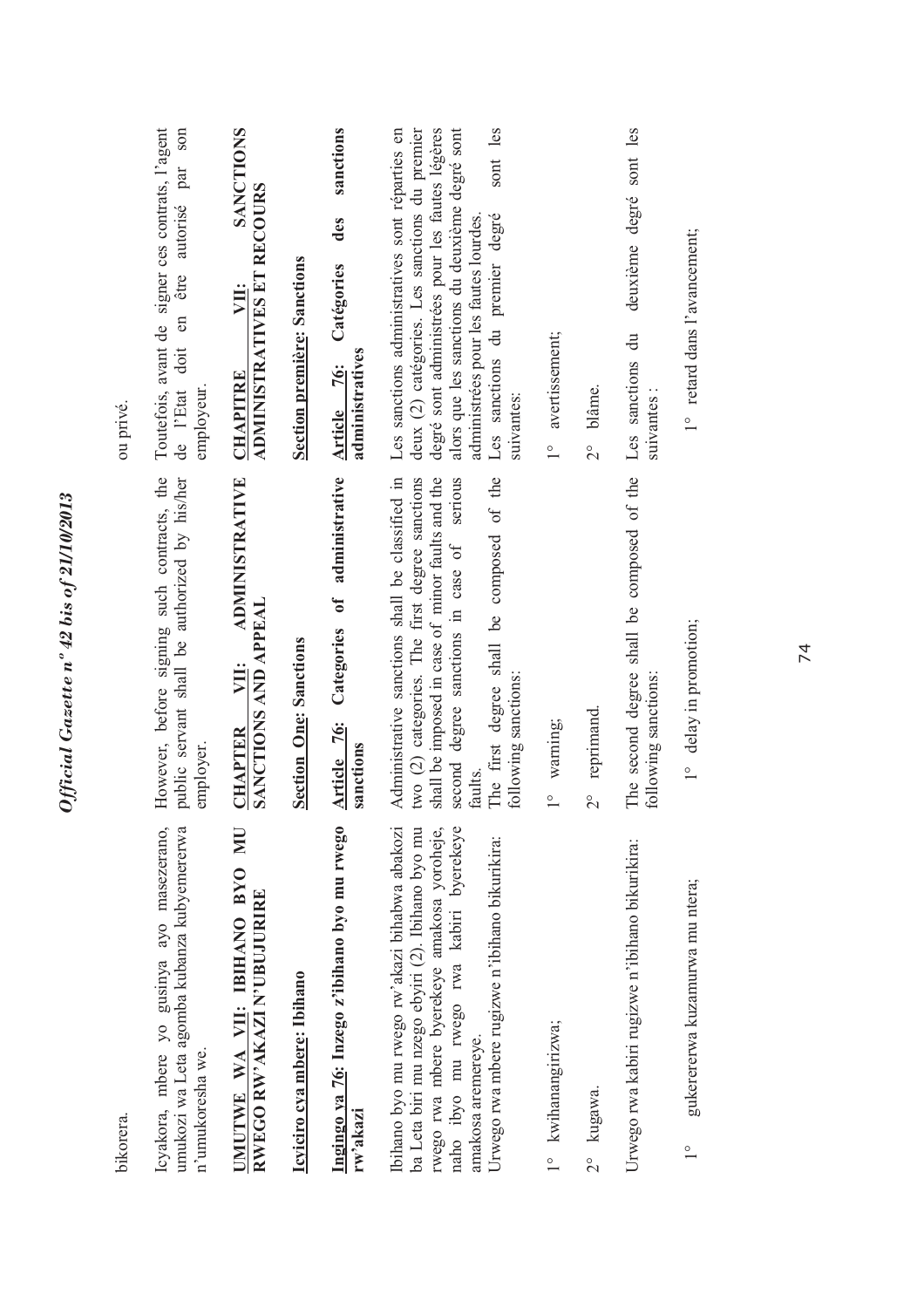| fonctions pour une<br>période de trois (3) mois au maximum<br>des<br>sans être payé;<br>suspension<br>$\overset{\circ}{\sim}$ | révocation.<br>$3^{\circ}$         | Article 77: Faute disciplinaire       | une<br>prévues à<br>aux<br>gravité, est<br>constitue<br>Le manquement de l'agent de l'Etat<br>sanctionnée par une des sanctions<br>faute disciplinaire qui, suivant sa<br>obligations qui lui incombent,<br>l'article 76 de la présente loi.                | à la procédure<br>Toute action se rapportant<br>disciplinaire est faite par écrit. | $\mathbf{e}$<br>disciplinaire<br>Article 78: Responsabilité<br>responsabilité pénale | La sanction disciplinaire est indépendante de la<br>responsabilité pénale et de la répression prévue<br>par la législation pénale à tel point qu'un même<br>fait peut déclencher des poursuites disciplinaires<br>et pénales.                          | <b>Article 79: Défense</b> | Aucune sanction disciplinaire ne peut être prise<br>contre un agent de l'Etat sans que l'intéressé<br>n'ait eu l'occasion de présenter par écrit sa<br>défense. |
|-------------------------------------------------------------------------------------------------------------------------------|------------------------------------|---------------------------------------|-------------------------------------------------------------------------------------------------------------------------------------------------------------------------------------------------------------------------------------------------------------|------------------------------------------------------------------------------------|--------------------------------------------------------------------------------------|--------------------------------------------------------------------------------------------------------------------------------------------------------------------------------------------------------------------------------------------------------|----------------------------|-----------------------------------------------------------------------------------------------------------------------------------------------------------------|
| suspension from duties for a period not<br>exceeding three $(3)$ months without<br>being paid;<br>$\overset{\circ}{\sim}$     | dismissal.<br>$3^{\circ}$          | <b>Article 77: Disciplinary fault</b> | by one of sanctions provided for in Article 76 of<br>with the obligations assigned to him/her, this<br>shall constitute a disciplinary fault punishable<br>If a public servant breaches or fails to comply<br>this Law in consideration of its seriousness. | Procedures for disciplinary action shall be done<br>in writing                     | Article 78: Disciplinary liability and criminal<br>liability                         | The disciplinary sanction of a public servant<br>shall be independent from criminal liability and<br>punishment as provided by the criminal code to<br>the extent that the same fault may cause both<br>disciplinary procedure and criminal procedure. | <b>Article 79: Defence</b> | No public servant shall be sanctioned unless<br>he/she has been given an opportunity to submit<br>in writing his/her defence                                    |
| kitarenze amezi atatu (3) adahemberwa;<br>guhagarikwa ku kazi mu gihe<br>$\frac{1}{2}$                                        | kwirukanwa burundu.<br>$3^{\circ}$ | Ingingo ya 77: Ikosa                  | Igihe umukozi wa Leta adakoze ibyo ashinzwe<br>ngingo ya 76 y'iri tegeko hakurikijwe uburemere<br>cyangwa atubahirije ibyo asabwa biba ikosa<br>rihanishwa kimwe mu bihano biteganyijwe mu<br>bw'iryo kosa.                                                 | Uburyo bwo gukurikirana ikosa ry'umukozi no<br>kumuhana, bikorwa mu nyandiko.      | bw'ikosa<br>Uburyozwe<br>n'uburyozwe bw'icyaha<br>78:<br>$1$<br>Ingingo              | Igihano cy'umukozi wa Leta mu rwego rw'akazi<br>ntikibangamira uburyozwe bw'icyaha n'igihano<br>giteganywa n'amategeko ahana, ku buryo ikosa<br>ry'umukozi wa Leta rishobora gukurikiranwa mu<br>kazi no mu nkiko.                                     | Ingingo ya 79: Kwisobanura | Nta kosa na rimwe umukozi wa Leta ashobora<br>WO<br>umwanya<br>atabanje guhabwa<br>kwisobanura mu nyandiko.<br>guhanirwa                                        |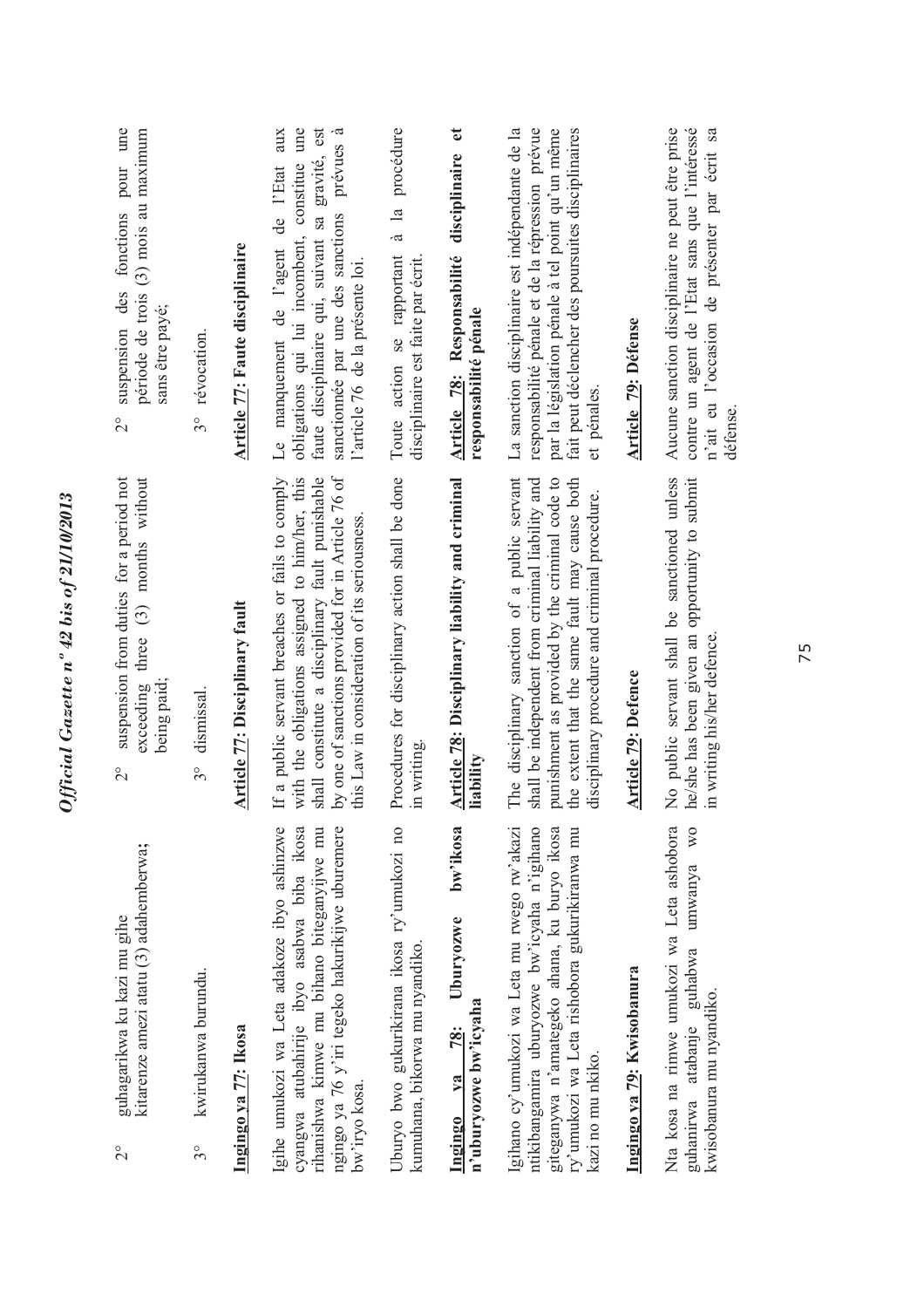| Ingingo ya 80: Ishyirwa mu bikorwa ry'igihano                                                                                                                                                               | Article 80: Application of a sanction                                                                                                                                                                                      | Article 80: Application de la sanction                                                                                                                                                            |
|-------------------------------------------------------------------------------------------------------------------------------------------------------------------------------------------------------------|----------------------------------------------------------------------------------------------------------------------------------------------------------------------------------------------------------------------------|---------------------------------------------------------------------------------------------------------------------------------------------------------------------------------------------------|
| Nta gihano na kimwe gishobora gushyirwa mu<br>bikorwa ikosa ritarahama nyir'ubwite.                                                                                                                         | No sanction can be applied before the accused is<br>proved guilty.                                                                                                                                                         | Nulle sanction ne peut être appliquée sans que<br>le concerné ne soit reconnu coupable.                                                                                                           |
| Ingingo ya 81: Ububasha bwo gutanga ibihano<br>byo mu rwego rw'akazi                                                                                                                                        | Article 81: Powers to impose administrative<br>sanctions                                                                                                                                                                   | Article 81: Pouvoir d'infliger des sanctions<br>administratives                                                                                                                                   |
| bitangwa<br>kugisha<br>naho ibihano byo mu rwego rwa kabiri bitangwa<br>n'umuyobozi ukuriye urwego umukozi akoramo,<br>n'uwamushyize mu mwanya amaze<br>Ibihano byo mu rwego rwa mbere<br>inama Minisitiri. | The first degree sanctions shall be imposed by<br>the head of institution and the second degree<br>sanctions shall be imposed by the authority who<br>appointed the public servant after consultation<br>with the Minister | Les sanctions du premier degré sont infligées<br>du deuxième degré sont infligées par l'autorité<br>par le chef d'institution alors que les sanctions<br>qui l'a affecté, après avis du Ministre. |
| Ingingo ya 82: Uburyo bw'imihanire y'abakozi<br>ba Leta                                                                                                                                                     | imposing<br>disciplinary sanctions to public servant<br>for<br><b>Modalities</b><br>82:<br><b>Article</b>                                                                                                                  | Article 82: Modalités d'application du régime<br>disciplinaire des agents de l'Etat                                                                                                               |
| Iteka rya Perezida rigena uburyo bw'imihanire<br>y'abakozi ba Leta.                                                                                                                                         | of imposing disciplinary sanctions to public<br>A Presidential Order shall determine modalities<br>servants                                                                                                                | d'application du régime disciplinaire des agents<br>Un arrêté présidentiel détermine les modalités<br>de l'Etat                                                                                   |
| Icyiciro cya 2: Ubujurire                                                                                                                                                                                   | <b>Section 2: Appeal</b>                                                                                                                                                                                                   | <b>Section 2: Recours</b>                                                                                                                                                                         |
| Ingingo ya 83: Uburenganzira bwo kujurira<br>bw'umukozi wa Leta                                                                                                                                             | Article 83: Right of a public servant to<br>appeal                                                                                                                                                                         | Article 83: Droit de recours pour un agent de<br>l'Etat                                                                                                                                           |
| Umukozi wa Leta utemera igihano yahawe mu<br>owo<br>kujuririra inzego z'ubuyobozi cyangwa inkiko<br>rwego rw'akazi, afite uburenganzira                                                                     | against him/her is not<br>$\circ$<br>ದ<br>that<br>justified shall have the right to appeal<br>considers<br>administrative organs or courts of Law.<br>who<br>disciplinary sanction<br>servant<br>public                    | par<br>endroit d'une sanction<br>disciplinaire, a le droit d'introduire un recours<br>qui s'estime lésé<br>administratif ou juridictionnel.<br>à son<br>l'Etat<br>L'agent de<br>l'imposition      |
|                                                                                                                                                                                                             |                                                                                                                                                                                                                            |                                                                                                                                                                                                   |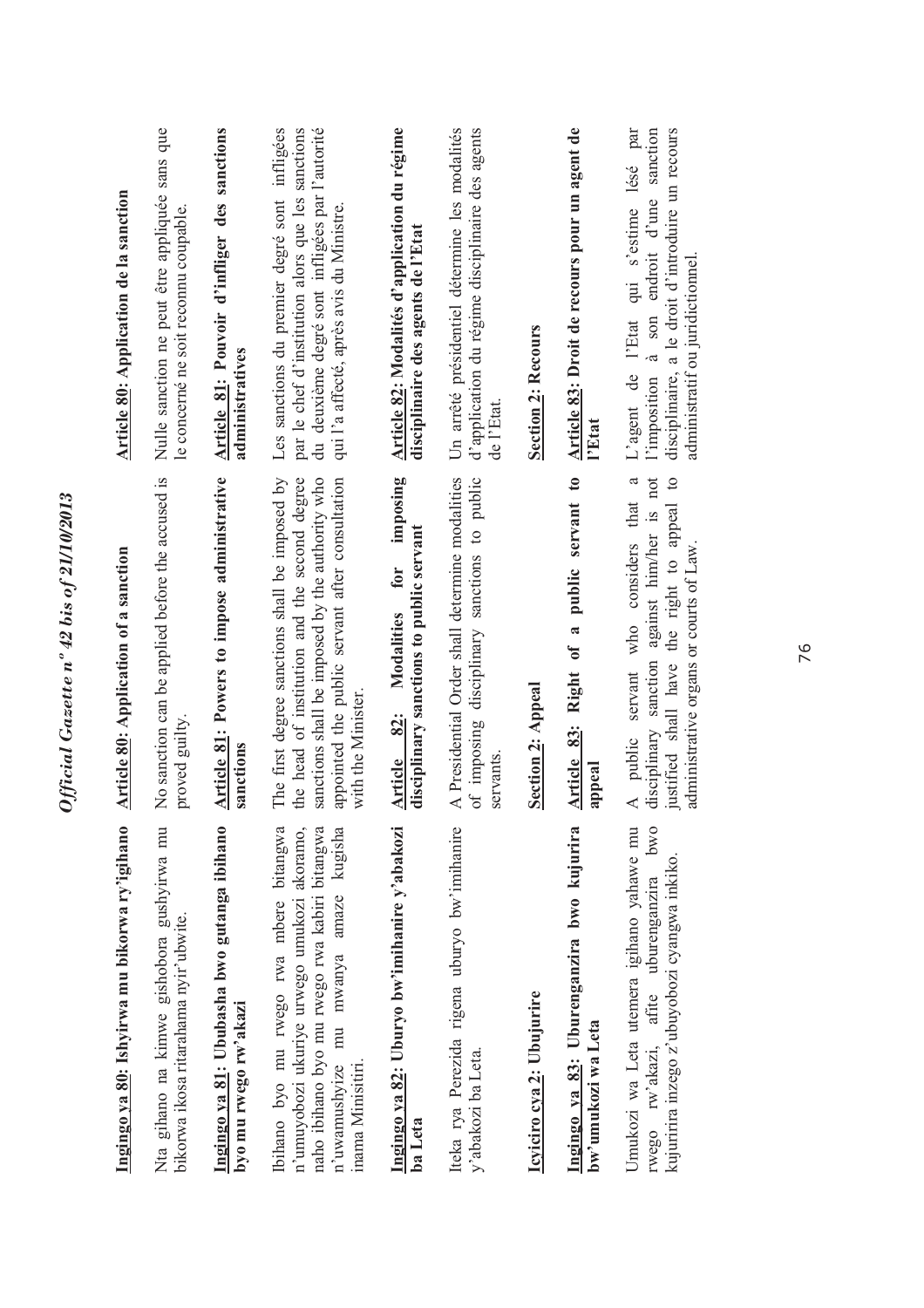| ,                     |
|-----------------------|
|                       |
|                       |
|                       |
| 5                     |
|                       |
| 0.001110715           |
|                       |
| ∍<br>0                |
|                       |
| h T C<br>31           |
| $\ddot{o}$ L:<br>١    |
|                       |
|                       |
| $\circ$               |
| $\mathbf{z}$          |
|                       |
| 2707                  |
|                       |
|                       |
| ₹                     |
|                       |
|                       |
| ົ $\mathcal{L}$ ເມື່ອ |
|                       |
|                       |
| j                     |
|                       |

## **Ingingo ya 84: Uburyo ubujurire bukorwa**  Ingingo ya 84: Uburyo ubujurire bukorwa

wahanwe iyo atemera igihano yahawe, ashobora kujuririra mu nyandiko ku rwego rwa mbere Mu gihe kitarenze iminsi itanu (5) y'akazi amenyeshejwe icyemezo yafatiwe, umukozi amenyeshejwe icyemezo yafatiwe, umukozi wahanwe iyo atemera igihano yahawe, ashobora kujuririra mu nyandiko ku rwego rwa mbere umuyobozi w'Urwego akoramo agahabwa igisubizo mu minsi itarenze cumi n'itanu (15) igisubizo mu minsi itarenze cumi n'itanu (15) Mu gihe kitarenze iminsi itanu (5) y'akazi agahabwa y'akazi uhereye igihe ubujurire bwakiriwe. y'akazi uhereye igihe ubujurire bwakiriwe. umuyobozi w'Urwego akoramo

yo icyemezo gifashwe ku rwego rwa mbere kitamushimishije, umukozi wa Leta wahanwe uhereye igihe yaherewe igisubizo. Komisiyo gomba gutanga umwanzuro mu gihe kitarenze Iyo icyemezo gifashwe ku rwego rwa mbere kitamushimishije, umukozi wa Leta wahanwe ashobora kujuririra Komisiyo, mu rwego rwa ashobora kujuririra Komisiyo, mu rwego rwa nyuma, mu gihe kitarenze iminsi itanu (5) y'akazi nyuma, mu gihe kitarenze iminsi itanu (5) y'akazi uhereye igihe yaherewe igisubizo. Komisiyo igomba gutanga umwanzuro mu gihe kitarenze minsi mirongo itandatu (60). Icyemezo cya iminsi mirongo itandatu (60). Icyemezo cya Komisiyo ntikijuririrwa mu rwego rw'ubutegetsi. Komisiyo ntikijuririrwa mu rwego rw'ubutegetsi. Abakozi ba Komisiyo bajuririra ku rwego rwa Abakozi ba Komisiyo bajuririra ku rwego rwa nyuma Inama y'Abakomiseri ya Komisiyo. nyuma Inama y'Abakomiseri ya Komisiyo.

### **Ingingo ya 85: Kuregera inkiko**  Ingingo ya 85: Kuregera inkiko

Jmukozi wa Leta utanyuzwe n'icyemezo cy'umuyobozi yajuririye ku rwego rwa nyuma, Umukozi wa Leta utanyuzwe n'icyemezo cy'umuyobozi yajuririye ku rwego rwa nyuma, ashobora kujyana ikibazo cye mu Nkiko akurikije ashobora kujyana ikibazo cye mu Nkiko akurikije

### Article 84: Appeal procedure **Article 84: Appeal procedure**

written appeal in the first instance with the head A public servant who considers that the decision A public servant who considers that the decision against him/her is not justified may file a against him/her is not justified may file a written appeal in the first instance with the head of his/her institution within a period not exceeding five (5) working days from the date the sanction is notified to him/her and the the sanction is notified to him/her and the response to his/her appeal shall be notified to response to his/her appeal shall be notified to him/her within a period not exceeding fifteen him/her within a period not exceeding fifteen (15) working days from the date the appeal was (15) working days from the date the appeal was of his/her institution within a period not exceeding five (5) working days from the date received. When he/she is not satisfied with the decision be subject to When he/she is not satisfied with the decision taken at the first instance, the public servant taken at the first instance, the public servant who is subject to a sanction may appeal in the last instance to the Commission within a period last instance to the Commission within a period not exceeding five (5) working days from the date he/she was notified of the response. The date he/she was notified of the response. The Commission must respond within a period not Commission must respond within a period not exceeding sixty (60) days. The decision of the exceeding sixty (60) days. The decision of the Commission shall not be subject to who is subject to a sanction may appeal in the not exceeding five (5) working days from the not Commission shall administrative appeal. administrative appeal

The staff of the Commission shall file appeals in The staff of the Commission shall file appeals in last instance with the Council of Commissioners last instance with the Council of Commissioners of the Commission. of the Commission.

### Article 85: Filing a complaint with the courts **Article 85: Filing a complaint with the courts of law**

A public servant who is not satisfied with a decision of an authority with whom the appeal has been filed in the last instance may file a A public servant who is not satisfied with a decision of an authority with whom the appeal has been filed in the last instance may file a

### **Article 84: Procédure de recours**  Article 84: Procédure de recours

Un agent de l'Etat qui s'estime lésé par l'imposition à son endroit d'une sanction peut, dans un délai ne dépassant pas cinq (5) jours ouvrables à compter de la notification de la sanction, introduire un recours formulé par écrit au premier degré auprès du chef de son son institution et la réponse lui est communiquée institution et la réponse lui est communiquée dans un délai ne dépassant pas quinze (15) jours Un agent de l'Etat qui s'estime lésé par<br>l'imposition à son endroit d'une sanction peut, dans un délai ne dépassant pas cinq (5) jours ouvrables à compter de la notification de la sanction, introduire un recours formulé par écrit dans un délai ne dépassant pas quinze (15) jours ouvrables à partir de la réception du recours. ouvrables à partir de la réception du recours. au premier degré auprès du chef de

Lorsqu'il n'est pas satisfait de la décision prise au premier degré, l'agent de l'Etat sanctionné, peut introduire un recours en dernier ressort auprès de la Commission dans un délai ne dépassant pas cinq (5) jours ouvrables à partir dépassant pas cinq (5) jours ouvrables à partir de la notification de la réponse. La Commission de la notification de la réponse. La Commission doit donner sa réponse dans un délai ne doit donner sa réponse dans un délai ne dépassant pas soixante (60) jours. La décision dépassant pas soixante (60) jours. La décision de la Commission ne peut faire objet d'aucun Lorsqu'il n'est pas satisfait de la décision prise peut introduire un recours en dernier ressort auprès de la Commission dans un délai ne de la Commission ne peut faire objet d'aucun au premier degré, l'agent de l'Etat sanctionné, recours administratif. recours administratif.

Les agents de la Commission introduisent leur Les agents de la Commission introduisent leur recours en dernier degré devant le Conseil des recours en dernier degré devant le Conseil des Commissaires de la Commission. Commissaires de la Commission.

# **Article 85: Recours devant les juridictions**  Article 85: Recours devant les juridictions

L'agent de l'Etat qui n'est pas satisfait de la L'agent de l'Etat qui n'est pas satisfait de la décision de l'autorité auprès de laquelle le décision de l'autorité auprès de laquelle le recours a été introduit au dernier degré peut recours a été introduit au dernier degré peut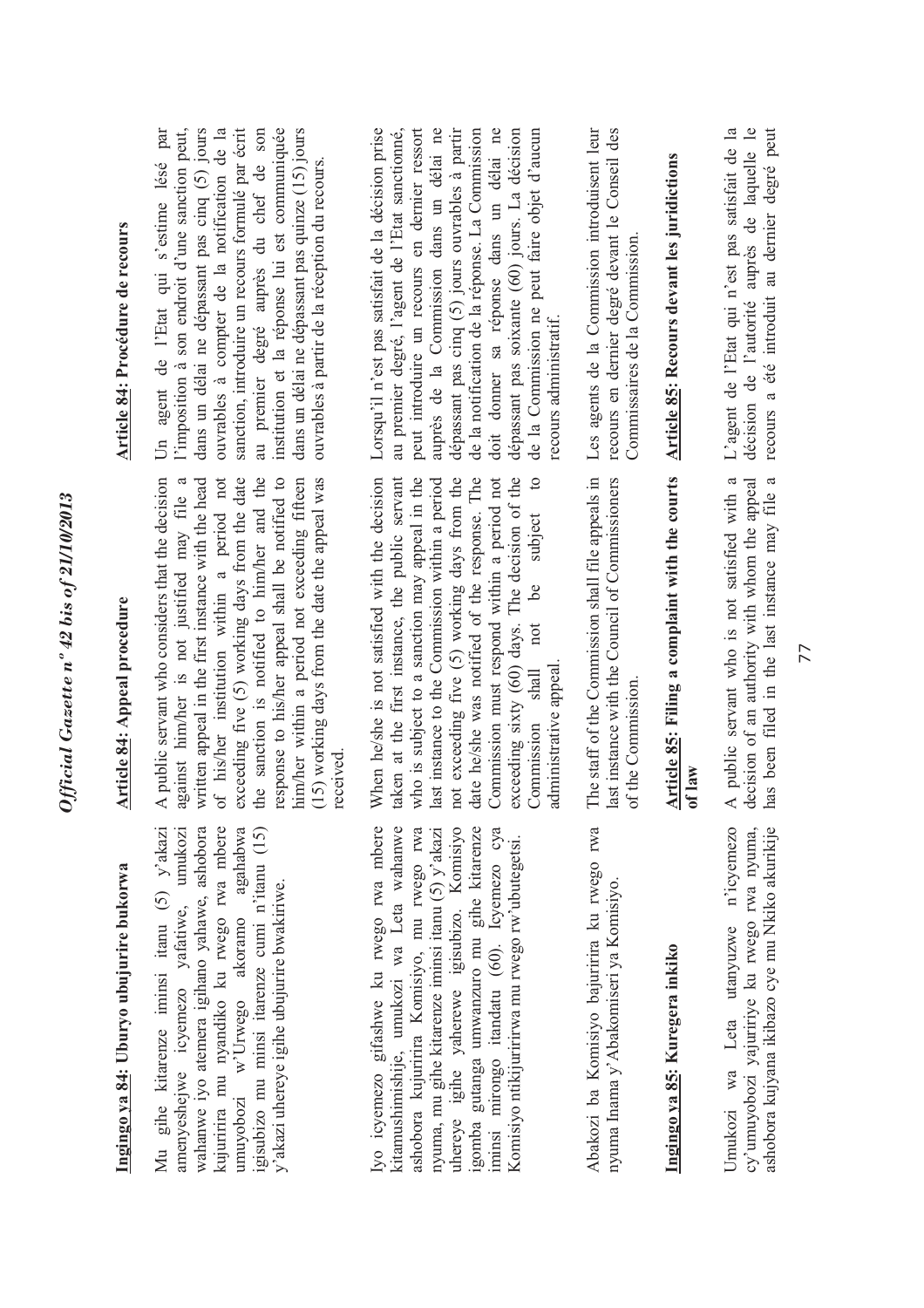|                       | amategeko abigenga.                                                                        | complaint with the courts of law in accordance<br>with relevant laws.                                                     | saisir les juridictions conformément aux lois en<br>la matière.                                                                                                 |
|-----------------------|--------------------------------------------------------------------------------------------|---------------------------------------------------------------------------------------------------------------------------|-----------------------------------------------------------------------------------------------------------------------------------------------------------------|
|                       | <b>IMUTWE WA VIII: KUVA MU BAKOZI BA</b><br>LETA                                           | $\overline{0}$<br>TERMINATION<br>SERVICE FOR A PUBLIC SERVANT<br>VIII:<br><b>CHAPTER</b>                                  | EQ<br>CESSATION<br><b>FONCTIONS</b><br><b>VIII:</b><br>L'AGENT DE L'ETAT<br>DES<br>DEFINITIVE<br><b>CHAPITRE</b>                                                |
| Leta                  | Ingingo ya 86: Impamvu zo kuva mu bakozi ba                                                | $\mathfrak{o}\mathfrak{f}$<br>termination<br>Grounds for<br>service for a public servant<br>Article 86:                   | Article 86: Motifs de cessation définitive des<br>fonctions de l'agent de l'Etat                                                                                |
|                       | Kuva mu bakozi ba Leta bituma umukozi wa Leta<br>ahanagurwa ku rutonde rw'abakozi ba Leta. | result in his/her from the record of employees of<br>Termination of service for a public servant shall<br>public service. | La cessation définitive des fonctions au sein de<br>la fonction publique entraîne la radiation de<br>de<br>l'agent de l'Etat du fichier du personnel<br>l'Etat. |
|                       | Umukozi wa Leta ava mu bakozi ba Leta iyo:                                                 | a public servant<br>shall take place when he/she:<br>Termination of service for                                           | La cessation définitive des fonctions au sein de<br>la fonction publique a lieu lorsque l'agent de<br>l'Etat:                                                   |
| $\frac{1}{\sqrt{2}}$  | ahagaritse akazi mu gihe kitazwi;                                                          | 1° is on leave of absence for non-specific<br>period;                                                                     | est en mise en disponibilité pour une durée<br>indéterminée;<br>$\frac{1}{1}$                                                                                   |
| $\frac{1}{2}$         | asezeye burundu ku kazi;                                                                   | deliberately resigns;<br>$\frac{1}{2}$                                                                                    | démissionne volontairement;<br>$\frac{1}{2}$                                                                                                                    |
| $3^{\circ}$           | asezerewe nta mpaka;                                                                       | is automatically removed from office;<br>$3^{\circ}$                                                                      | est démis d'office;<br>$3^{\circ}$                                                                                                                              |
| $\frac{1}{4}$         | yirukanywe burundu;                                                                        | is dismissed;<br>$\frac{1}{4}$                                                                                            | est révoqué;<br>$\frac{1}{4}$                                                                                                                                   |
| $\mathcal{S}^{\circ}$ | ahawe ikiruhuko cy'izabukuru;                                                              | retires;<br>$\tilde{5}^{\circ}$                                                                                           | est admis à la retraite;<br>$\mathcal{S}^{\circ}$                                                                                                               |
| $6^\circ$             | apfuye.                                                                                    | dies.<br>$6^\circ$                                                                                                        | décède.<br>$6^\circ$                                                                                                                                            |
|                       |                                                                                            |                                                                                                                           |                                                                                                                                                                 |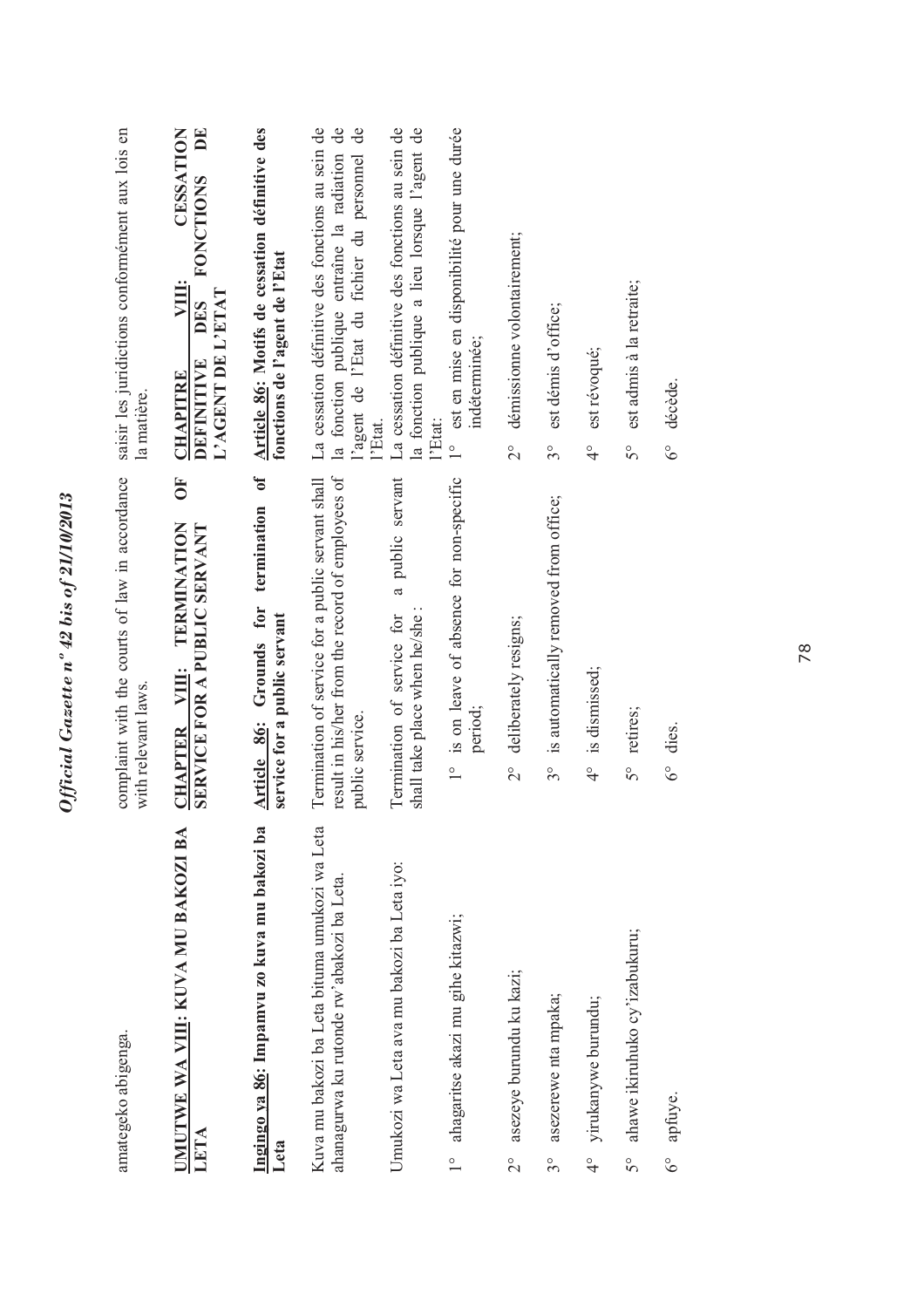| Icyiciro cya mbere: Guhagarika akazi mu gihe<br>kitazwi                                                                                                                                           | non<br>$\overline{\mathbf{a}}$<br>Section One: Leave of absence for<br>specific period                                                                                                                                                        | Section première : Mise en disponibilité pour<br>une durée indéterminée                                                                                                                                                                                                |
|---------------------------------------------------------------------------------------------------------------------------------------------------------------------------------------------------|-----------------------------------------------------------------------------------------------------------------------------------------------------------------------------------------------------------------------------------------------|------------------------------------------------------------------------------------------------------------------------------------------------------------------------------------------------------------------------------------------------------------------------|
| Ingingo ya 87: Gusaba guhagarika akazi mu<br>gihe kitazwi                                                                                                                                         | Article 87: Request for leave of absence for<br>non specific period                                                                                                                                                                           | disponibilité pour une<br>Article 87: Mise en<br>durée indéterminée                                                                                                                                                                                                    |
| mwanya w'umurimo yakoraga kubera impamvu<br>nyandiko ubushake bwe bwo guhagarika akazi ku<br>Gusaba guhagarika akazi mu gihe kitazwi ni<br>icyemezo cy'umukozi wa Leta kigaragaza mu<br>ze bwite. | Request for leave of absence for non specific<br>period shall be a decision made by a public<br>servant indicating in writing his/her will to<br>cease his/her duties for personal reasons                                                    | La demande de mise en disponibilité pour une<br>agent de l'Etat indiquant par écrit son intention<br>de cesser ses fonctions pour des raisons de<br>durée indéterminée est une décision prise par un<br>convenance personnelle.                                        |
| w'umurimo asabiraho guhagarika akazi mu gihe<br>Umukozi wa Leta agira uburenganzira bwo<br>gusaba guhagarika akazi mu gihe kitazwi iyo<br>amaze nibura imyaka itatu (3) ku mwanya<br>kitazwi      | position for which he/she requests for leave of<br>A public servant shall have the right to request<br>for leave of absence for non specific period after<br>serving at least three (3) years in the job<br>absence for a non-specific period | en disponibilité pour une durée indéterminée<br>demande la mise en disponibilité pour une durée<br>Un agent de l'Etat a droit de demander la mise<br>lorsqu'il exerce ses fonctions pendant au moins<br>trois (3) ans au poste d'emploi pour lequel il<br>indéterminée |
| Iyo umukozi wa Leta yemerewe guhagarika akazi<br>mu gihe kitazwi aba avuye mu bakozi ba Leta<br>kandi umwanya yari arimo ushakirwa undi<br>mukozi.                                                | A public servant whose request for leave of<br>absence for a non specific period has been<br>accepted shall cease to be in the public service<br>and shall be replaced                                                                        | disponibilité pour une durée indéterminée a été<br>Un agent de l'Etat dont la demande de mise en<br>à la fonction<br>acceptée cesse d'appartenir<br>publique et il est remplacé.                                                                                       |
| mu<br>Ingingo ya 88: Uburyo bukurikizwa<br>guhagarika akazi mu gihe kitazwi                                                                                                                       | Article 88: Modalities for leave of absence for<br>a non specific period                                                                                                                                                                      | Article 88: Modalités de mise en disponibilité<br>pour une durée indéterminée                                                                                                                                                                                          |
| ubifitive<br>Guhagarika akazi mu gihe kitazwi bikorwa mu<br>ububasha, kandi umukozi akabihererwa icyemezo<br>nyandiko yohererezwa umuyobozi<br>cy'iyakira.                                        | Leave of absence for a non specific period shall<br>be requested in writing and addressed to the<br>competent authority, and the public servant shall<br>receive an acknowledgement of receipt.                                               | La demande de mise en disponibilité pour une<br>est<br>adressée à l'autorité compétente, et l'agent doit<br>durée indéterminée se fait par écrit et<br>recevoir un accusé de réception.                                                                                |
|                                                                                                                                                                                                   |                                                                                                                                                                                                                                               |                                                                                                                                                                                                                                                                        |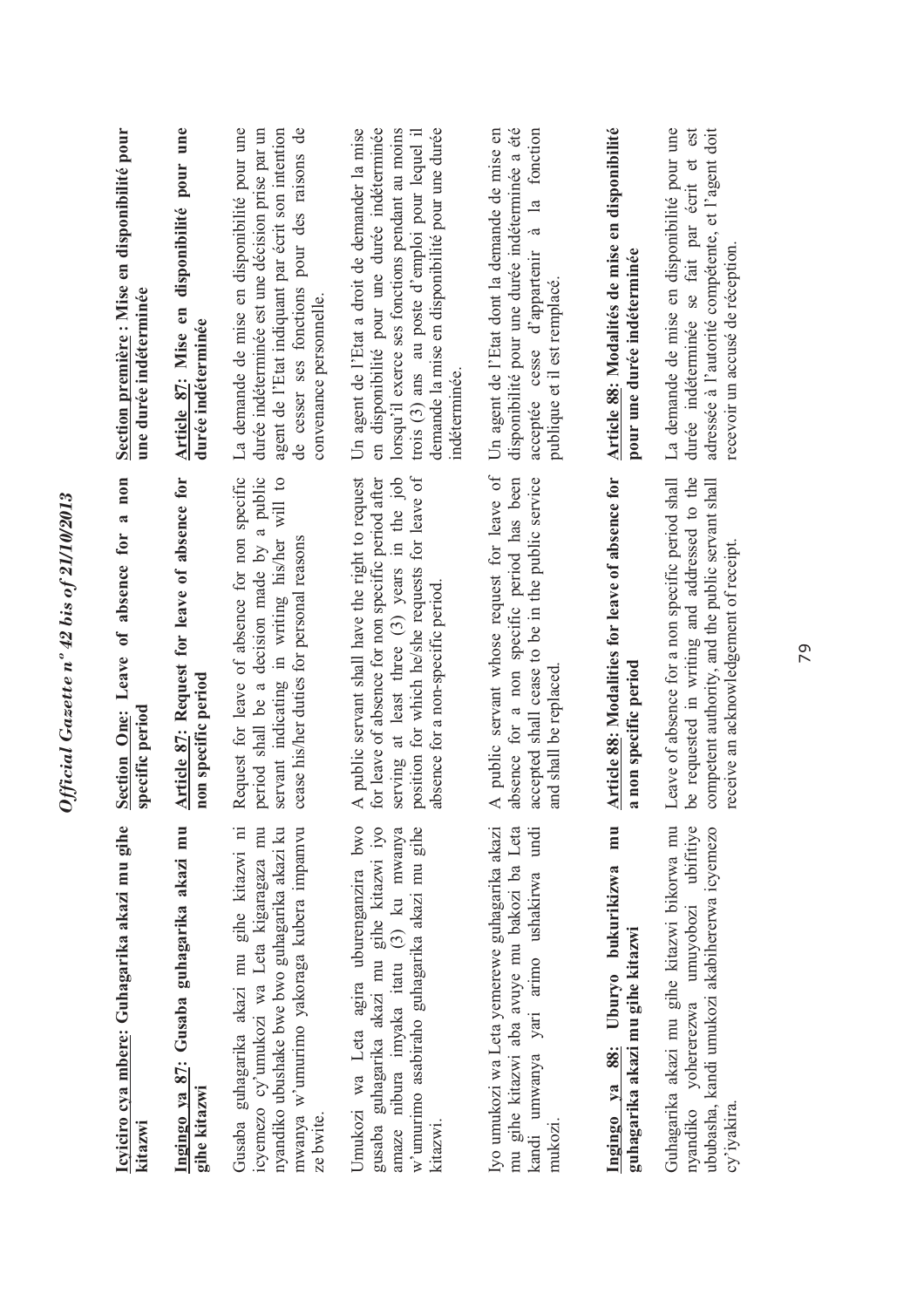| ¢<br>ì<br>L VUVV L/LU.   |
|--------------------------|
|                          |
|                          |
|                          |
|                          |
| ć                        |
| 0                        |
| Î                        |
| $-11.7$<br>ľ             |
|                          |
|                          |
|                          |
|                          |
| $\overline{\mathcal{L}}$ |

gihe kitazwi ashobora kutabyemererwa kubera Jmukozi wa Leta wasabye guhagarika akazi mu Umukozi wa Leta wasabye guhagarika akazi mu gihe kitazwi ashobora kutabyemererwa kubera inyungu z'Igihugu. inyungu z'Igihugu

Jmukozi wa Leta usabye guhagarika akazi mu gihe kitazwi agomba kuba agumye ku mirimo ye icyemezo Umukozi wa Leta usabye guhagarika akazi mu gihe kitazwi agomba kuba agumye ku mirimo ye kugeza igihe amenyesherejwe icyemezo amenyesherejwe cyerekeranye n'ibyo yasabye. cyerekeranye n'ibyo yasabye. kugeza igihe

tatu (30) uhereye umunsi umuyobozi ubifitiye cyakora, iyo hashize igihe cy'iminsi mirongo imukozi atarasubizwa mu nyandiko, guhagarika Icyakora, iyo hashize igihe cy'iminsi mirongo itatu (30) uhereye umunsi umuyobozi ubifitiye ububasha yaboneyeho ibaruwa ibisaba, kandi ububasha yaboneyeho ibaruwa ibisaba, kandi umukozi atarasubizwa mu nyandiko, guhagarika akazi mu gihe kitazwi bifatwa ko byemewe. akazi mu gihe kitazwi bifatwa ko byemewe.

Ingingo ya 89: Gusubira mu kazi nyuma **Ingingo ya 89: Gusubira mu kazi nyuma**  y'ihagarika ry'akazi mu gihe kitazwi **y'ihagarika ry'akazi mu gihe kitazwi** Jmukozi wa Leta wemerewe guhagarika akazi mu gihe kitazwi yongera kugira uburenganzira mu gihe kitazwi kandi binyuze mu buryo bwo Umukozi wa Leta wemerewe guhagarika akazi mu gihe kitazwi yongera kugira uburenganzira bwo gushaka akazi cyangwa gushyirwaho mu butegetsi bwa Leta nyuma y'imyaka itatu (3) barwa uhereye igihe yemerewe guhagarika akazi ibarwa uhereye igihe yemerewe guhagarika akazi mu gihe kitazwi kandi binyuze mu buryo bwo kwinjiza abakozi mu mirimo buteganywa n'iri bwo gushaka akazi cyangwa gushyirwaho mu butegetsi bwa Leta nyuma y'imyaka itatu (3) kwinjiza abakozi mu mirimo buteganywa n'iri tegeko.

The request of a public servant for leave of absence for a non specific period may be The request of a public servant for leave of absence for a non specific period may be rejected for public interest. rejected for public interest.

A public servant who has submitted his/her A public servant who has submitted his/her request for leave of absence for a non specific request for leave of absence for a non specific period shall continue to discharge his/her duties until he/she is notified of the decision on his/her until he/she is notified of the decision on his/her period shall continue to discharge his/her duties request. However, if no written reply has been given to the public servant within thirty (30) days as of the day the competent authority received the However, if no written reply has been given to the public servant within thirty (30) days as of the day the competent authority received the request, his/her request for leave of absence for request, his/her request for leave of absence for a non specific period shall be considered as a non specific period shall be considered as accepted. Article 89: Reintegration in the public service **Article 89: Reintegration in the public service**  after leave of absence for a non specific **after leave of absence for a non specific period**

absence for a non specific period has been A public servant whose request for leave of A public servant whose request for leave of absence for a non specific period has been accepted shall have the right to apply for the accepted shall have the right to apply for the job or to be nominated in the public service after job or to be nominated in the public service after three (3) years as of the date his/her request for three (3) years as of the date his/her request for leave of absence for a non specific period was leave of absence for a non specific period was accepted and in accordance with recruitment accepted and in accordance with recruitment modalities provided for in this Law**.**  modalities provided for in this Law.

La demande d'un agent de l'Etat de la mise en La demande d'un agent de l'Etat de la mise en disponibilité pour une durée indéterminée peut disponibilité pour une durée indéterminée peut être rejetée pour des raisons d'intérêt public. être rejetée pour des raisons d'intérêt public.

Un agent de l'Etat qui a présenté sa demande de durée mise en disponibilité pour une durée indéterminée est tenu de continuer à exercer ses fonctions jusqu'à ce que la décision sur sa Un agent de l'Etat qui a présenté sa demande de indéterminée est tenu de continuer à exercer ses la décision sur sa une pour fonctions jusqu'à ce que en disponibilité demande lui soit notifiée. demande lui soit notifiée. mise

Cependant, s'il n'est pas donné une suite écrite à la demande de l'agent dans un délai de trente (30) jours à compter du jour de la réception de la lettre de demande par l'autorité compétente, sa mise en disponibilité pour une durée Cependant, s'il n'est pas donné une suite écrite à la demande de l'agent dans un délai de trente (30) jours à compter du jour de la réception de sa mise en disponibilité pour une durée la lettre de demande par l'autorité compétente, indéterminée est réputée acquise. indéterminée est réputée acquise.

**Article 89: Réintégration dans la fonction publique après la mise en disponibilité pour**  Article 89: Réintégration dans la fonction publique après la mise en disponibilité pour une durée indéterminée **une durée indéterminée**

Un agent de l'Etat dont la demande de mise en disponibilité pour une durée indéterminée a été acceptée a le droit de chercher un emploi dans la fonction publique ou d'y être nommé après trois fonction publique ou d'y être nommé après trois (3) ans à compter du jour où sa demande de mise en disponibilité pour une durée indéterminée a été acceptée et conformément indéterminée a été acceptée et conformément aux modalités de recrutement prévues par la Un agent de l'Etat dont la demande de mise en disponibilité pour une durée indéterminée a été acceptée a le droit de chercher un emploi dans la  $(3)$  ans à compter du jour où sa demande de mise en disponibilité pour une durée aux modalités de recrutement prévues par la présente loi.présente loi.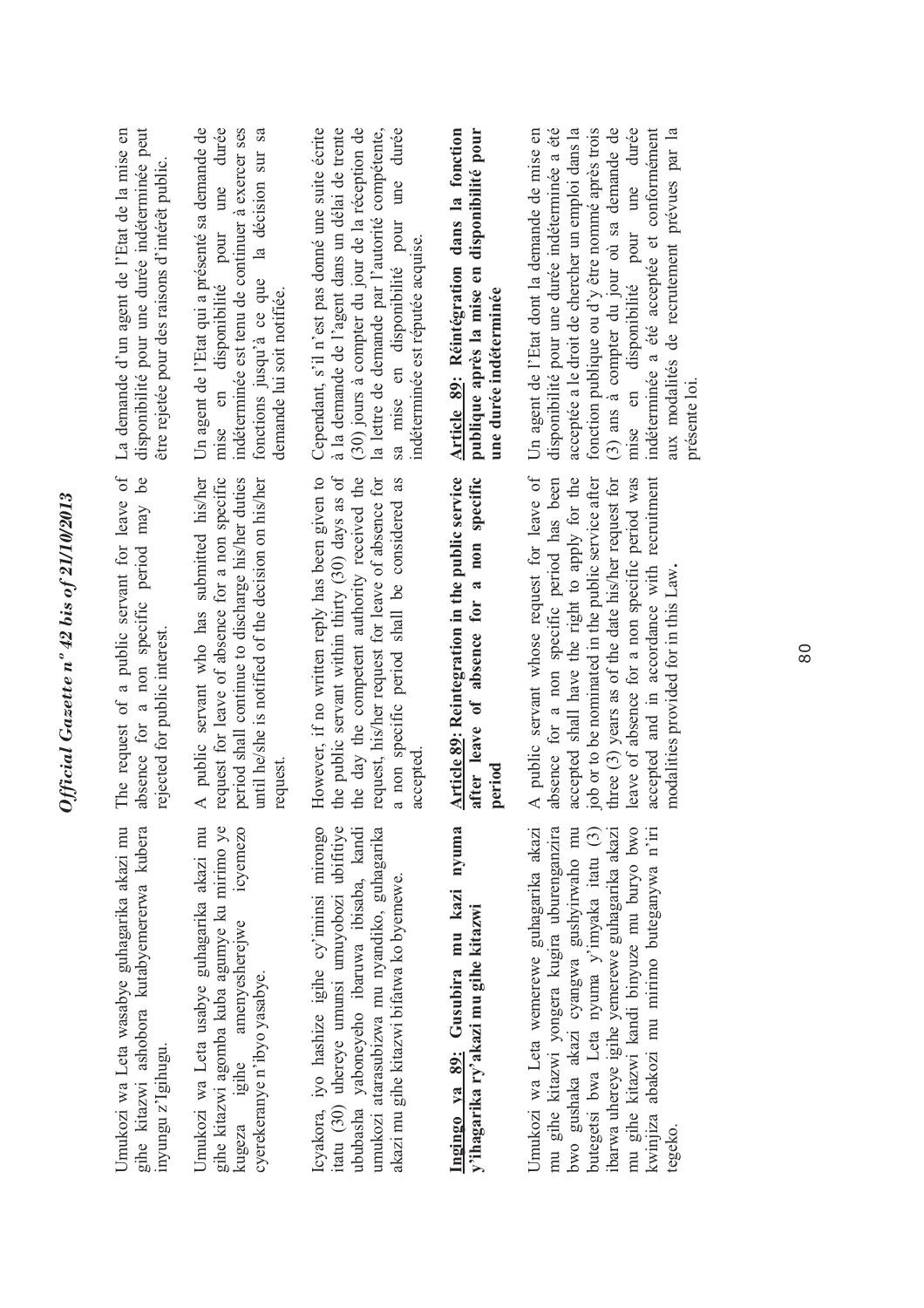| <u>Icyiciro cya 2 : Gusezera burundu ku kazi</u>                                                                                                                                                                                  | Section 2: Deliberate resignation                                                                                                                                                                                                                     | <b>Section 2: Démission volontaire</b>                                                                                                                                                                                                          |
|-----------------------------------------------------------------------------------------------------------------------------------------------------------------------------------------------------------------------------------|-------------------------------------------------------------------------------------------------------------------------------------------------------------------------------------------------------------------------------------------------------|-------------------------------------------------------------------------------------------------------------------------------------------------------------------------------------------------------------------------------------------------|
| Ingingo ya 90: Gusaba gusezera burundu ku<br>kazi                                                                                                                                                                                 | Article 90: Request for deliberate resignation                                                                                                                                                                                                        | démission<br>$\mathbf{a}$<br>de<br>Demande<br><b>90:</b><br>volontaire<br><b>Article</b>                                                                                                                                                        |
| cy'umukozi wa Leta kigaragaza mu nyandiko<br>ubushake bwe bwo gusezera burundu ku kazi ko<br>Gusaba gusezera burundu ku kazi ni icyemezo<br>mu butegetsi bwa Leta.                                                                | Request for deliberate resignation is a decision<br>of a public servant indicating in writing his/her<br>will to resign from the Public Service.                                                                                                      | laquelle un agent de l'Etat marque sa volonté de<br>La démission volontaire est une décision par<br>démissionner de ses fonctions dans la fonction<br>publique                                                                                  |
| Iyo umukozi wa Leta yemerewe gusezera burundu<br>ku kazi aba avuye mu bakozi ba Leta burundu<br>kandi umwanya yari arimo ushakirwa undi<br>mukozi.                                                                                | When the deliberate resignation of a public<br>servant is accepted, he/she shall definitely cease<br>to be a public servant and be replaced                                                                                                           | Lorsque la démission volontaire de l'agent de<br>l'Etat est acceptée, il cesse définitivement ses<br>est<br>dans la fonction publique et il<br>fonctions<br>remplacé                                                                            |
| mu<br>bukurikizwa<br>Ubury <sub>0</sub><br>gusezera burundu ku kazi<br>Ingingo ya 91:                                                                                                                                             | deliberate<br>for<br>Modalities<br>91:<br>resignation<br><b>Article</b>                                                                                                                                                                               | Article 91: Modalités de démission volontaire                                                                                                                                                                                                   |
| Gusezera burundu ku kazi bikorwa mu nyandiko<br>yohererezwa umuyobozi ubifitiye ububasha, kandi<br>umukozi akabihererwa icyemezo cy'iyakira.                                                                                      | Deliberate resignation shall be in writing and<br>addressed to the competent authority and the<br>an<br>shall receive<br>acknowledgement of receipt<br>servant<br>resigning public                                                                    | La démission volontaire se fait par écrit et doit<br>$\overline{d}$<br>être adressée à l'autorité compétente et l'agent<br>démissionnaire doit recevoir un accusé<br>réception                                                                  |
| Umukozi wa Leta usabye gusezera burundu ku<br>igihe amenyesherejwe icyemezo cyerekeranye<br>kazi agomba kuba agumye ku mirimo ye kugeza<br>n'ibyo yasabye.                                                                        | A public servant who has submitted his/her<br>his/her duties until he/she is notified of the<br>resignation request shall continue to discharge<br>decision on his/her request.                                                                       | Un agent de l'Etat qui a présenté sa démission<br>volontaire est tenu de continuer à exercer ses<br>sa<br>fonctions jusqu'à ce que la décision sur<br>demande lui soit notifiée.                                                                |
| Icyakora, iyo hashize igihe cy'iminsi mirongo<br>itatu (30) uhereye umunsi umuyobozi ubifitiye<br>ububasha yaboneyeho ibaruwa ibisaba, kandi<br>umukozi atarasubizwa mu nyandiko, gusezera<br>burundu ku kazi bifatwa ko byemewe. | However, if no written reply has been given to<br>the public servant within thirty (30) days as<br>date when the competent authority<br>his/her<br>resignation shall be considered as accepted.<br>resignation letter,<br>the<br>from the<br>received | Cependant, s'il n'est pas donné une suite écrite<br>à la demande de l'agent dans un délai de trente<br>(30) jours à compter du jour de la réception de<br>la lettre de demande par l'autorité compétente,<br>sa démission est réputée acceptée. |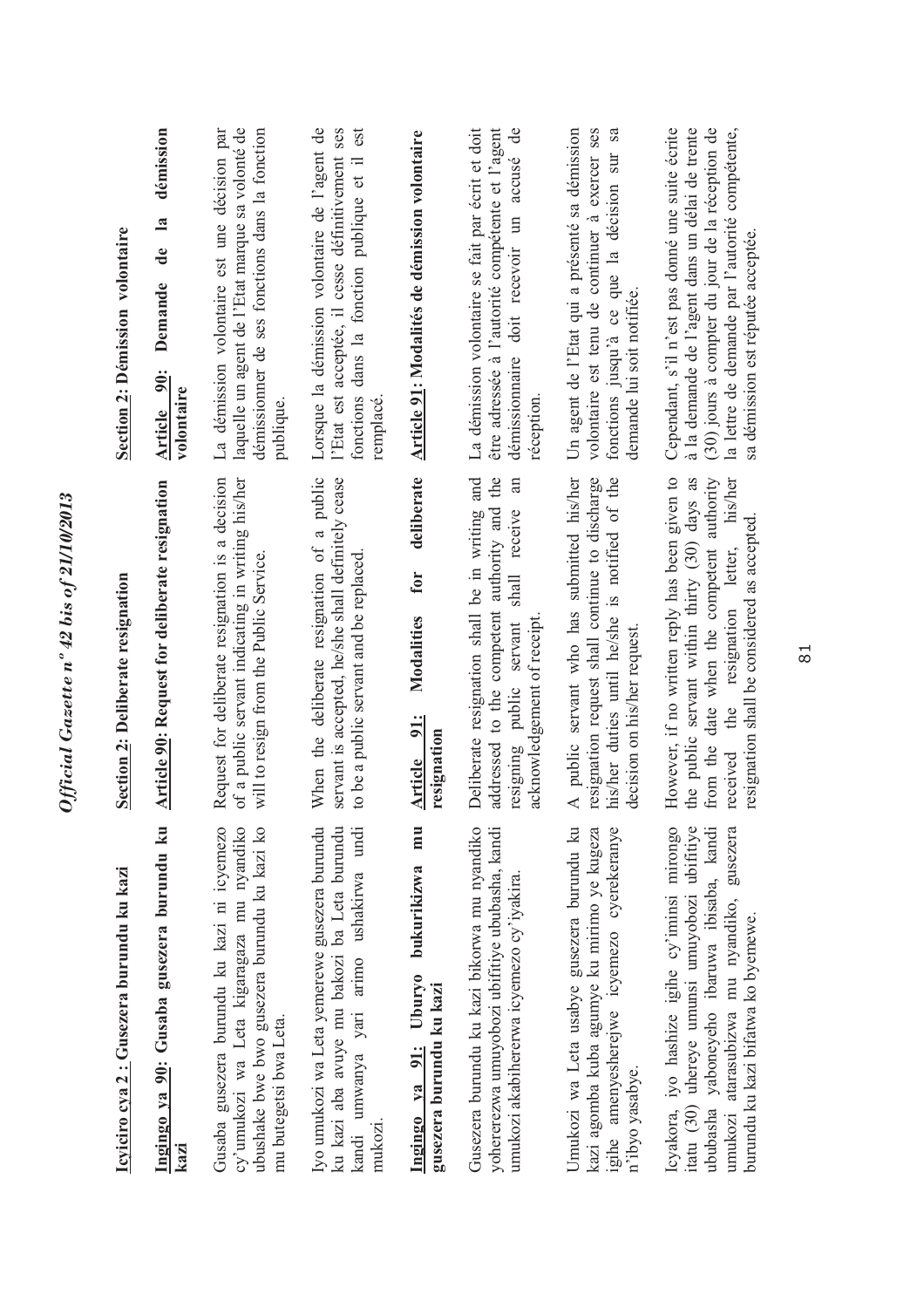| Ingingo ya 92: Gusubira mu kazi nyuma yo                                                                                                                                                                                                                                                                                                                                                                             | Article 92: Reintegration in the public service                                                                                                                                                                                                                                                                                       | Article 92: Réintégration de la fonction                                                                                                                                                                                                                                                                                                                                                                |
|----------------------------------------------------------------------------------------------------------------------------------------------------------------------------------------------------------------------------------------------------------------------------------------------------------------------------------------------------------------------------------------------------------------------|---------------------------------------------------------------------------------------------------------------------------------------------------------------------------------------------------------------------------------------------------------------------------------------------------------------------------------------|---------------------------------------------------------------------------------------------------------------------------------------------------------------------------------------------------------------------------------------------------------------------------------------------------------------------------------------------------------------------------------------------------------|
| gusezera burundu ku kazi                                                                                                                                                                                                                                                                                                                                                                                             | after deliberate resignation                                                                                                                                                                                                                                                                                                          | publique après une démission volontaire                                                                                                                                                                                                                                                                                                                                                                 |
| Umukozi wa Leta wasezeye burundu ku kazi nta<br>burenganzira aba afite bwo gusubira mu kazi mu<br>butegetsi bwa Leta.                                                                                                                                                                                                                                                                                                | A public servant whose deliberate resignation<br>has been accepted shall have no right to be<br>reintegrated in public service.                                                                                                                                                                                                       | de l'Etat admis à la démission<br>volontaire n'a pas droit de réintégrer la fonction<br>L'agent<br>publique.                                                                                                                                                                                                                                                                                            |
| ashobora kongera kugira uburenganzira bwo<br>ibarwa uhereye igihe yemerewe gusezera burundu<br>ubifitiye<br>Icyakora, kubera inyungu z'igihugu, umukozi wa<br>gusezera burundu ku kazi<br>kongera gushaka akazi cyangwa gushyirwaho mu<br>ku kazi, kandi amaze kubihererwa icyemezo<br>butegetsi bwa Leta, nyuma y'imyaka itanu (5)<br>ububasha, bikamenyeshwa Komisiyo.<br>n'umuyobozi<br>Leta wemerewe<br>gitangwa | However, for public interest, a public servant<br>authorization by the competent authority and<br>whose resignation has been accepted may re-<br>public service after five (5) years as from the<br>date his/her resignation was accepted, upon<br>enjoy the right to be recruited or nominated in<br>notification to the Commission. | Cependant, pour l'intérêt public, un agent de<br>été<br>$\overline{a}$<br>publique après cinq (5) ans à compter du jour de<br>l'acceptation de sa démission et après<br>$\sigma$<br>recrutement ou à la nomination dans la fonction<br>compétente<br>encore avoir le droit<br>l'Etat dont la démission volontaire a<br>par l'autorité<br>notification à la Commission.<br>acceptée peut<br>autorisation |
| Icyiciro cya 3: Gusezerera umukozi wa Leta                                                                                                                                                                                                                                                                                                                                                                           | Section 3: Automatic removal from office of a                                                                                                                                                                                                                                                                                         | Section 3: Démission d'office de l'agent de                                                                                                                                                                                                                                                                                                                                                             |
| nta mpaka                                                                                                                                                                                                                                                                                                                                                                                                            | public servant                                                                                                                                                                                                                                                                                                                        | l'Etat                                                                                                                                                                                                                                                                                                                                                                                                  |
| gusezerera<br>Z <sub>0</sub><br>Ingingo ya 93: Impamvu<br>umukozi wa Leta nta mpaka                                                                                                                                                                                                                                                                                                                                  | Article 93: Grounds for automatic removal<br>from office of a public servant                                                                                                                                                                                                                                                          | d'office<br>de démission<br>Article 93: Raisons<br>d'un agent de l'Etat                                                                                                                                                                                                                                                                                                                                 |
| Umukozi wa Leta asezererwa ku kazi nta mpaka                                                                                                                                                                                                                                                                                                                                                                         | A public servant shall be subject to automatic                                                                                                                                                                                                                                                                                        | L'agent de l'Etat est démis d'office de ses                                                                                                                                                                                                                                                                                                                                                             |
| iyo:                                                                                                                                                                                                                                                                                                                                                                                                                 | removal from office:                                                                                                                                                                                                                                                                                                                  | fonctions:                                                                                                                                                                                                                                                                                                                                                                                              |
| hakozwe<br>ko<br>bikagaragara<br>cy'igeragezwa<br>uwageragejwe adashoboye akazi;<br>isuzumabushobozi<br>nyuma y'igihe                                                                                                                                                                                                                                                                                                | probation period his/her<br>performance appraisal is not successful;<br>if after the<br>$\frac{1}{\sqrt{2}}$                                                                                                                                                                                                                          | si son stage probatoire n'est pas concluant<br>après l'évaluation de ses performances;<br>$\overset{\circ}{\phantom{0}}$                                                                                                                                                                                                                                                                                |
| afunzwe by'agateganyo mu gihe kirengeje                                                                                                                                                                                                                                                                                                                                                                              | if he/she is placed in provisional detention                                                                                                                                                                                                                                                                                          | s'il a été placé en détention provisoire pour                                                                                                                                                                                                                                                                                                                                                           |
| amezi atandatu (6);                                                                                                                                                                                                                                                                                                                                                                                                  | for a period exceeding six (6) months;                                                                                                                                                                                                                                                                                                | une période supérieure à six (6) mois;                                                                                                                                                                                                                                                                                                                                                                  |
| $\overset{\circ}{\sim}$                                                                                                                                                                                                                                                                                                                                                                                              | $\overset{\circ}{\sim}$                                                                                                                                                                                                                                                                                                               | $\overset{\circ}{\sim}$                                                                                                                                                                                                                                                                                                                                                                                 |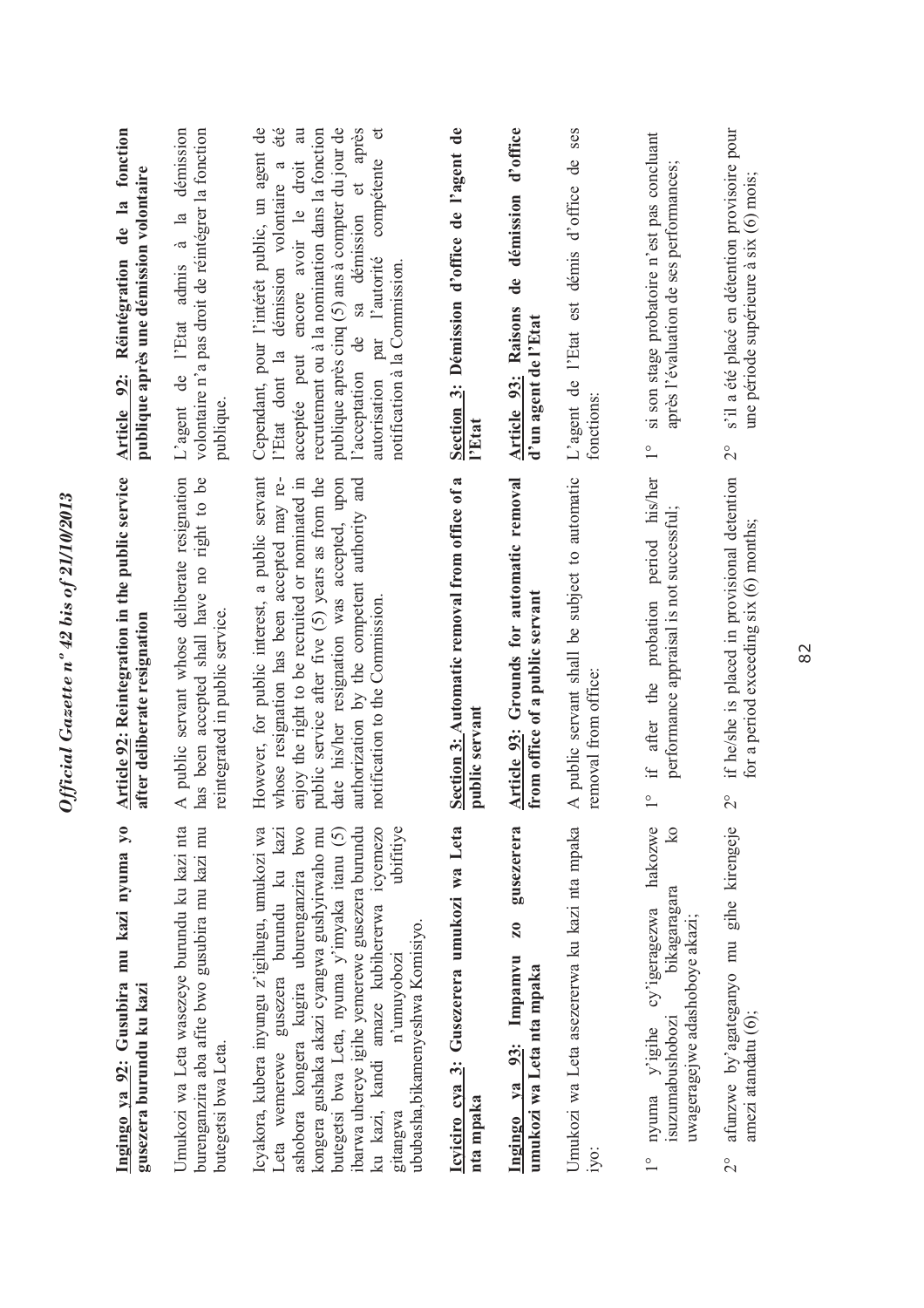| fonctions après le congé de maladie de<br>$\overline{\mathrm{c}}$<br>ses<br>$\mathbf{a}$<br>longue durée prévu à l'article 28 de<br>intellectuellement apte à reprendre<br>physiquement<br>pas<br>n'est<br>présente loi;<br>$\mathbb{I}$ . S<br>$\mathcal{S}^{\circ}$ | professionnellement<br>des<br>l'évaluation<br>à<br>déclaré<br>suite<br>performances;<br>incompétent<br>est<br>s'il<br>$\frac{1}{4}$ | après une période de suspension supérieure<br>$a$ six $(6)$ mois.<br>$\mathcal{S}^{\circ}$ | $\mathbf{a}$<br>décider<br>démission d'office d'un agent de l'Etat<br>de<br>Compétence<br>Article 94: | La démission d'office d'un agent de l'Etat est la<br>décision prise par l'autorité compétente de<br>radier l'agent du fichier des agents de l'Etat<br>Toutefois, l'autorité compétente ne peut pas<br>donner à un agent un préavis de démission<br>d'office lorsque l'agent est en congé prévu par<br>indépendamment de la volonté de l'agent.        | Article 95: Calcul des indemnités de départ                                                | Lorsque l'agent de l'Etat est démis d'office<br>travaille lors de son départ. Les indemnités de<br>suite à la suppression ou au manque d'emploi, il<br>bénéficie des indemnités de départ versées en<br>une seule fois par l'institution pour laquelle il<br>sur<br>départ de l'agent de l'Etat sont calculées     |
|-----------------------------------------------------------------------------------------------------------------------------------------------------------------------------------------------------------------------------------------------------------------------|-------------------------------------------------------------------------------------------------------------------------------------|--------------------------------------------------------------------------------------------|-------------------------------------------------------------------------------------------------------|-------------------------------------------------------------------------------------------------------------------------------------------------------------------------------------------------------------------------------------------------------------------------------------------------------------------------------------------------------|--------------------------------------------------------------------------------------------|--------------------------------------------------------------------------------------------------------------------------------------------------------------------------------------------------------------------------------------------------------------------------------------------------------------------|
| if he/she is not physically or mentally able<br>to resume his/her duties after a long term<br>sick leave provided for in Article 28 of this<br>$3^{\circ}$                                                                                                            | if the performance appraisal indicates that<br>he/she is incompetent;<br>$\frac{1}{4}$                                              | after the period of suspension of more than<br>$six(6)$ months<br>S°                       | Article 94: Competence to decide automatic<br>removal from office of a public servant                 | Automatic removal from office of public<br>servant shall be a decision taken by a competent<br>authority to remove him/her from the public<br>service against the will of the public servant.<br>However, the competent authority shall not give<br>the notice of automatic removal from office to a<br>public servant during his/her official leave. | termination<br>$\mathbf{d}$<br>Calculation<br>$\frac{95}{3}$<br>benefits<br><b>Article</b> | suppression or discontinuance, he/she shall be<br>entitled to termination benefits allocated by the<br>institution where he/she has been working up to<br>automatically<br>removed from office as a result of job<br>his/her departure. Termination benefits for a<br>public servant is<br>$\mathfrak{a}$<br>Where |
| adafite intege cyangwa ubwenge bishobora<br>gutuma asubira ku kazi arangije ikiruhuko<br>kirekire cy'uburwayi giteganywa mu ngingo<br>ya 28 y'iri tegeko;<br>$3^{\circ}$                                                                                              | akazi<br>atagishoboye<br>binyuze mu isuzumabushobozi;<br>kuba<br>agaragaweho<br>$\frac{1}{4}$                                       | nyuma y'ihagarikwa ry'agateganyo rirengeje<br>igihe cy'amezi atandatu (6).<br>$5^{\circ}$  | gusezerera<br>Ububasha bwo<br>umukozi wa Leta<br>Ingingo ya 94:                                       | umukozi mu bakozi ba Leta bidaturutse ku<br>umukozi wa Leta ni icyemezo<br>ubifitiye ububasha ntashobora guha umukozi igihe<br>mu kiruhuko icyo ari cyo cyose yemererwa<br>umuyobozi ubifitiye ububasha afata cyo kuvana<br>cy'integuza yo kumusezerera nta mpaka igihe ari<br>bushake bw'umukozi. Icyakora umuyobozi<br>n'amategeko.<br>Gusezerera   | ry'amafaranga<br>Ibarwa<br>$\frac{5}{3}$<br>y'imperekeza<br>$Y$<br>Ingingo                 | Iyo umukozi wa Leta asezerewe kubera ivanwaho<br>abarwa hafashwe<br>mbumbe umukozi wa Leta yari<br>cyangwa ibura ry'umurimo, agenerwa amafaranga<br>y'imperekeza yishyurwa yose n'Urwego umukozi<br>akorera mu gihe cy'isezererwa.<br>y'imperekeza<br>Amafaranga<br>umushahara<br>wa Leta                          |

Official Gazette nº 42 bis of 21/10/2013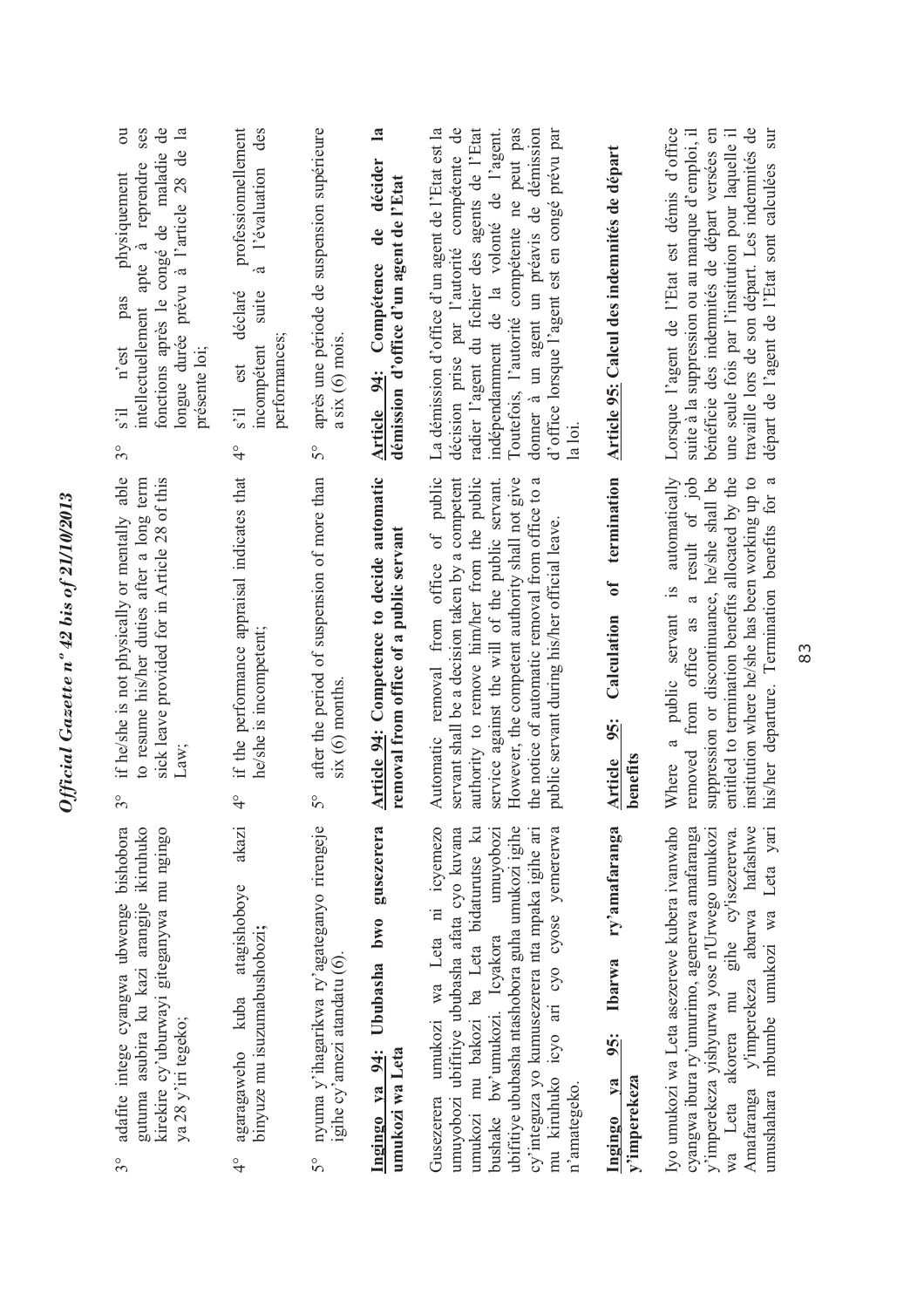| public servant shall be calculated on the basis of<br>one (1) month salary for public servants<br>two (2) months salary for public servants<br>three $(3)$ months salary for public servants<br>four (4) months salary for public servants<br>his/her last gross salary with only the deduction<br>with at least one (1) year, but less than five<br>five (5) months salary for public servants<br>of tax and depending on his/her experience in<br>with at least five (5) years, but less than ten<br>with at least ten (10) and less than fifteen<br>with at least fifteen (15) and less than<br>with at least twenty (20) and less than<br>twenty (20) years of experience;<br>(15) years of experience;<br>(10) years of experience<br>(5) years of experience;<br>public service as follows:<br>$\frac{6}{4}$<br>$\overline{2}^{\circ}$<br>$3^{\circ}$<br>50<br>$\frac{1}{1}$<br>$\mathbb{R}$ | ancienneté dans la fonction publique, comme<br>seulement des taxes, et en fonction<br>suit:                                                                 | deux (2) mois de salaire pour les agents<br>trois (3) mois de salaire pour les agents<br>justifiant d'une ancienneté de cinq $(5)$<br>$3^{\circ}$ | quatre (4) mois de salaire pour les<br>ans au moins mais inférieure à quinze<br>agents justifiant d'une ancienneté d'au<br>justifiant d'une ancienneté de dix (10)<br>$(15)$ ans;<br>$\frac{1}{4}$ | moins quinze $(15)$ ans au moins mais<br>cinq (5) mois de salaire pour les agents<br>justifiant d'une ancienneté de vingt (20)<br>inférieure à vingt (20) ans;<br>$\mathcal{S}^{\circ}$ | six (6) mois de salaire pour les agents<br>justifiant d'une ancienneté de vingt<br>ans au moins mais inférieure à<br>$\text{cing}$ (25) ans au moins.<br>cinq $(25)$ ans:<br>$6^\circ$            |
|----------------------------------------------------------------------------------------------------------------------------------------------------------------------------------------------------------------------------------------------------------------------------------------------------------------------------------------------------------------------------------------------------------------------------------------------------------------------------------------------------------------------------------------------------------------------------------------------------------------------------------------------------------------------------------------------------------------------------------------------------------------------------------------------------------------------------------------------------------------------------------------------------|-------------------------------------------------------------------------------------------------------------------------------------------------------------|---------------------------------------------------------------------------------------------------------------------------------------------------|----------------------------------------------------------------------------------------------------------------------------------------------------------------------------------------------------|-----------------------------------------------------------------------------------------------------------------------------------------------------------------------------------------|---------------------------------------------------------------------------------------------------------------------------------------------------------------------------------------------------|
|                                                                                                                                                                                                                                                                                                                                                                                                                                                                                                                                                                                                                                                                                                                                                                                                                                                                                                    |                                                                                                                                                             |                                                                                                                                                   |                                                                                                                                                                                                    |                                                                                                                                                                                         | with at least twenty-five (25) years of<br>six (6) months salary for public servants<br>twenty-five (25) years of experience;<br>experience<br>$6^\circ$                                          |
| agezeho, hagakurwamo imisoro gusa, kandi<br>bamaze nibura imyaka cumi (10) ariko<br>atangwa hakurikijwe uburambe umukozi afite mu<br>Butegetsi bwa Leta, ku buryo bukurikira:<br>$(20)$ mu kazi;<br>mu kazi;<br>kazı;<br>$\frac{1}{2}$<br>$3^{\circ}$<br>$\frac{1}{4}$<br>$5^{\circ}$<br>$\overline{2}^{\circ}$                                                                                                                                                                                                                                                                                                                                                                                                                                                                                                                                                                                    | amezi abiri (2) y'umushahara ku bakozi<br>w'uburambe bataruzuza imyaka itanu (5)<br>bakozi bujuje nibura umwaka umwe (1)<br>ukwezi kumwe $(1)$ k'umushahara | bamaze nibura imyaka itanu (5) ariko<br>amezi atatu (3) y'umushahara ku bakozi<br>bataruzuza imyaka cumi (10) mu kazi;                            | bataruzuza imyaka cumi n'itanu (15) mu<br>amezi ane (4) y'umushahara ku bakozi<br>bamaze nibura imyaka cumi n'itanu (15)                                                                           | amezi atanu (5) y'umushahara ku bakozi<br>ariko bataruzuza imyaka makumyabiri<br>bamaze nibura imyaka makumyabiri (20)                                                                  | atandatu (6) y'umushahara ku<br>imyaka<br>ariko bataruzuza imyaka makumyabiri<br>makumyabiri n'itanu (25) mu kazi<br>nibura<br>$n$ 'itanu (25) mu kazi;<br>bamaze<br>amezi<br>bakozi<br>$6^\circ$ |

Official Gazette nº 42 bis of 21/10/2013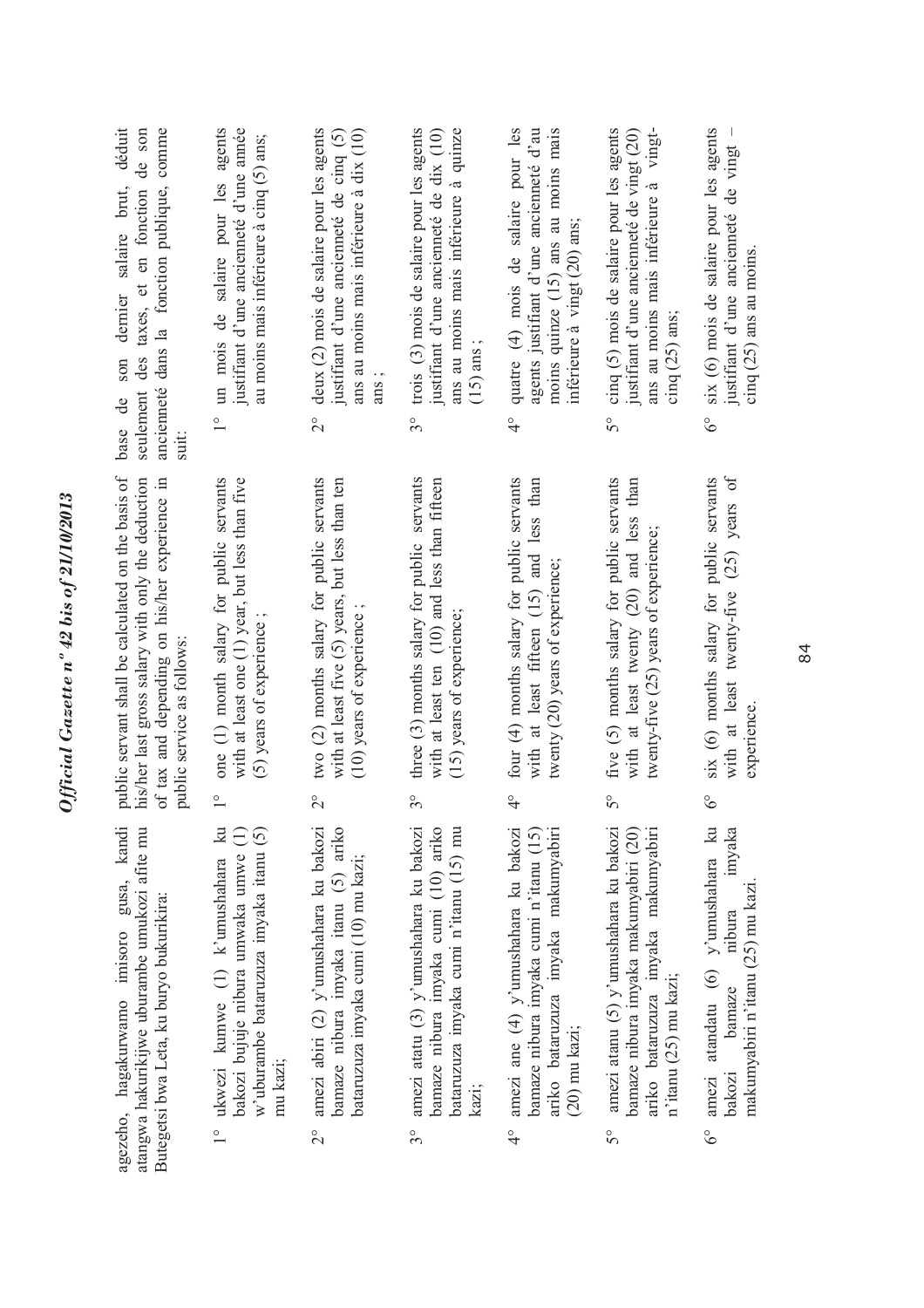| des<br>octroi<br>pour<br>Article 96: Conditions<br>indemnités de départ | recruté suite à la nomination reçoit également<br>pas reçu un autre poste alors qu'il avait été<br>Un agent de l'Etat dont le remplacement à son<br>poste a été pourvu, qui a été suspendu et qui n'a<br>les indemnités de départ prévues à l'article 95<br>de la présente loi. | politique est ajoutée à son ancienneté en tant<br>Sans préjudice des indemnités reçues lors de la<br>d'un mandataire<br>politique, son ancienneté dans la carrière<br><b>Ses</b><br>qu'agent de l'Etat lors du calcul de<br>des fonctions<br>indemnités de départ.<br>cessation | Toutefois, lorsqu'un agent de l'Etat qui a fait<br>l'objet de démission d'office est par la suite<br>recruté dans la fonction publique et qu'il est<br>encore démis d'office, il bénéficie des<br>indemnités de départ calculées sur base de la<br>nouvelle expérience acquise après la démission<br>d'office précédente.                                                                       | Les indemnités de démission d'office d'un<br>agent de l'Etat suite à la suppression ou au<br>soumises à la<br>prescription visée à l'article 61 de la présente<br>sont<br>manque d'emploi<br>$\overline{\text{ol}}$ |
|-------------------------------------------------------------------------|---------------------------------------------------------------------------------------------------------------------------------------------------------------------------------------------------------------------------------------------------------------------------------|---------------------------------------------------------------------------------------------------------------------------------------------------------------------------------------------------------------------------------------------------------------------------------|-------------------------------------------------------------------------------------------------------------------------------------------------------------------------------------------------------------------------------------------------------------------------------------------------------------------------------------------------------------------------------------------------|---------------------------------------------------------------------------------------------------------------------------------------------------------------------------------------------------------------------|
| granting of<br>Article 96: Requirements for<br>termination benefits     | nomination and was suspended without being<br>A public servant, who was recruited through<br>also enjoy<br>termination benefits provided under the<br>provisions of Article 95 of this Law.<br>offered another post, shall                                                      | Without prejudice to benefits granted when as<br>political leader leaves office, his/her experience<br>as a political leader shall be added up to his/her<br>experience as a public servant while computing<br>termination benefits.                                            | was<br>termination benefits has afterwards been<br>automatically removed from office and granted<br>current termination benefits shall be calculated<br>recruited in the public service again and she/he<br>is again subject to automatic removal, her/his<br>on the basis of her/his new experience after the<br>public servant<br>prior automatic removal.<br>$\mathfrak{a}$<br>However, when | Termination benefits for a public servant<br>suppression or discontinuance are subject to<br>automatically removed from office due to job<br>prescription provided for in Article 61 of this<br>Law.                |
| gutanga<br>Ingingo ya 96: Ibyubahirizwa mu<br>imperekeza                | gushyirwaho<br>umurimo<br>agahagarikwa<br>by'agateganyo, ntahite ahabwa akandi kazi, na we<br>ahabwa imperekeza zivugwa mu ngingo ya 95<br>wahawe<br>owo<br>we<br>uburyo<br>Leta<br>undi<br>wa<br>agasimbuzwa,<br>hakoreshejwe<br>y'iri tegeko.<br>Jmukozi                      | avuye mu rwego rwa politiki, uburambe bwe ku<br>Bitabangamiye ibyo umukozi wa Leta ahabwa iyo<br>burambe afite nk'umukozi wa Leta iyo abarirwa<br>mirimo yo mu rwego rwa politiki bwiyongera ku<br>imperekeza.                                                                  | Icyakora, iyo nyuma yo gusezererwa no guhabwa<br>imperekeza umukozi wa Leta yongeye kubona<br>akazi mu nzego z'imirimo ya Leta, iyo bibaye<br>ngombwa ko yongera gusezererwa, imperekeza<br>ahabwa zishingira ku burambe mu kazi afite<br>nyuma y'isezererwa ribanziriza iryo.                                                                                                                  | Jburenganzira ku bigenerwa uwasezerewe kubera<br>gihe n'uburyo biteganyijwe mu ngingo ya 61 y'iri<br>ivanwaho cyangwa ibura ry'umurimo, buzima mu<br>tegeko.                                                        |

Official Gazette nº 42 bis of 21/10/2013

85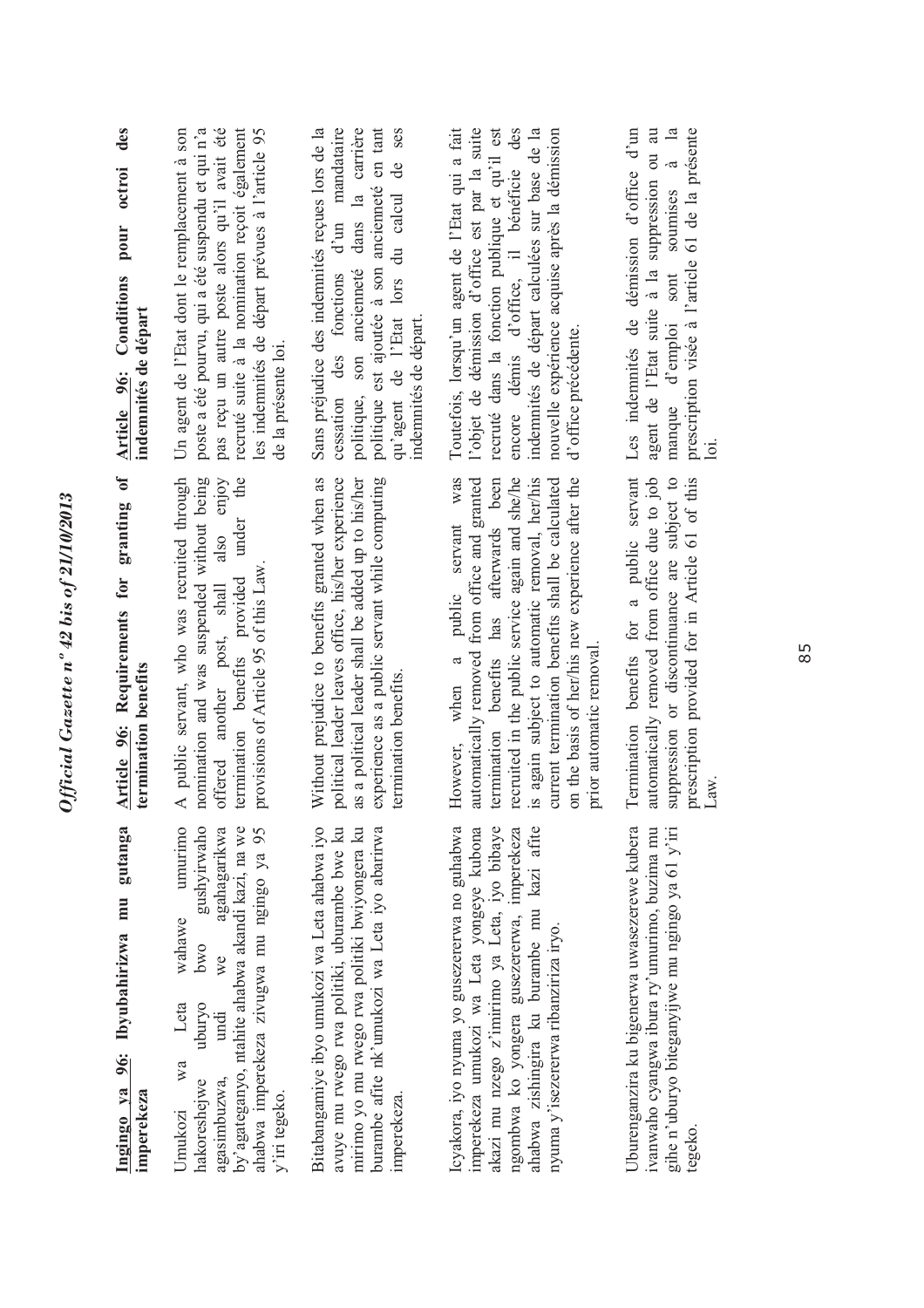| Ingingo ya 97: Gusubira mu kazi nyuma yo<br>gusezererwa ku kazi nta mpaka                                                                                                                                                      | Article 97: Reintegration in the public service<br>after automatic removal from office                                                                                                             | fonction<br>publique après la démission d'office<br>de la<br>Article 97: Réintégration                                                                                                                       |
|--------------------------------------------------------------------------------------------------------------------------------------------------------------------------------------------------------------------------------|----------------------------------------------------------------------------------------------------------------------------------------------------------------------------------------------------|--------------------------------------------------------------------------------------------------------------------------------------------------------------------------------------------------------------|
| Umuntu utakiri umukozi wa Leta bitewe n'uko<br>yasezerewe ku kazi nta mpaka, ashobora gusubira<br>mu kazi mu butegetsi bwa Leta binyuze mu buryo<br>bwo gushaka no gushyira abakozi mu myanya<br>buteganywa n'iri tegeko.      | removed from office may be reintegrated in the<br>public service in accordance with recruitment<br>A public servant who was automatically<br>modalities provided for in this Law.                  | Un agent de l'Etat qui a été démis d'office de<br>$\mathbf{d}$<br>ses fonctions peut réintégrer la fonction<br>publique conformément aux modalités<br>recrutement prévues par la présente loi                |
| $\mathbf{n}$ 0<br>burundu<br>gusubizwa mu kazi k'umukozi wa Leta<br>Icyiciro cya 4: Kwirukanwa                                                                                                                                 | $\boldsymbol{\mathfrak{a}}$<br>Section 4: Dismissal and reintegration of<br>public servant                                                                                                         | $\mathbf{d}\mathbf{e}$<br>Section 4: Révocation et réintégration<br>l'agent de l'Etat                                                                                                                        |
| Ingingo ya 98: Kwirukanwa burundu ku kazi<br>kubera ikosa rikomeye                                                                                                                                                             | Article 98: Dismissal due to gross misconduct                                                                                                                                                      | Article 98: Révocation pour faute grave                                                                                                                                                                      |
| Kwirukanwa burundu ku kazi ni icyemezo gifatwa<br>mu nyandiko n'umuyobozi ubifitiye ububasha cyo<br>kuvana burundu umukozi wa Leta mu bakozi ba<br>Leta, bitewe n'ikosa rikomeye yakoze.                                       | competent authority, of<br>Dismissal shall refer to a measure, pronounced<br>definitive expulsion of a public servant from<br>public service as a result of a gross misconduct.<br>in writing by a | La révocation est une mesure d'exclusion<br>écrit par l'autorité compétente, suite à une faute<br>définitive de l'agent de l'Etat, prononcée par<br>grave de l'agent de l'Etat.                              |
| Ikosa rikomeye rihanwa n'umuyobozi ubifitiye<br>ububasha amaze kugisha inama Minisitiri                                                                                                                                        | gross misconduct shall be punished by a<br>competent authority after consultation with the<br><b>Minister</b><br>$\prec$                                                                           | l'autorité<br>grave est punie par<br>compétente après avis du Ministre.<br>Une faute                                                                                                                         |
| Ingingo ya 99: Gusubira mu kazi nyuma yo<br>kwirukanwa burundu                                                                                                                                                                 | Article 99: Reintegration of a public servant<br>after dismissal                                                                                                                                   | Article 99: Réintégration de l'agent de l'Etat<br>après révocation                                                                                                                                           |
| Umuntu utakiri umukozi wa Leta bitewe n'uko<br>yirukanywe burundu, ashobora gusaba gusubirana<br>cyangwa<br>gushyirwa mu mwanya mu butegetsi bwa Leta<br>uburenganzira bwo gushaka akazi<br>amaze gukorerwa ihanagurabusembwa. | A person who is no longer a public servant<br>following his/her dismissal may request for the<br>right to apply for a job or to be nominated in<br>public service after rehabilitation.            | La personne ayant perdu la qualité d'agent de<br>l'Etat suite à une révocation peut demander le<br>droit de chercher l'emploi ou d'être nommée<br>dans la fonction publique, après avoir été<br>réhabilitée. |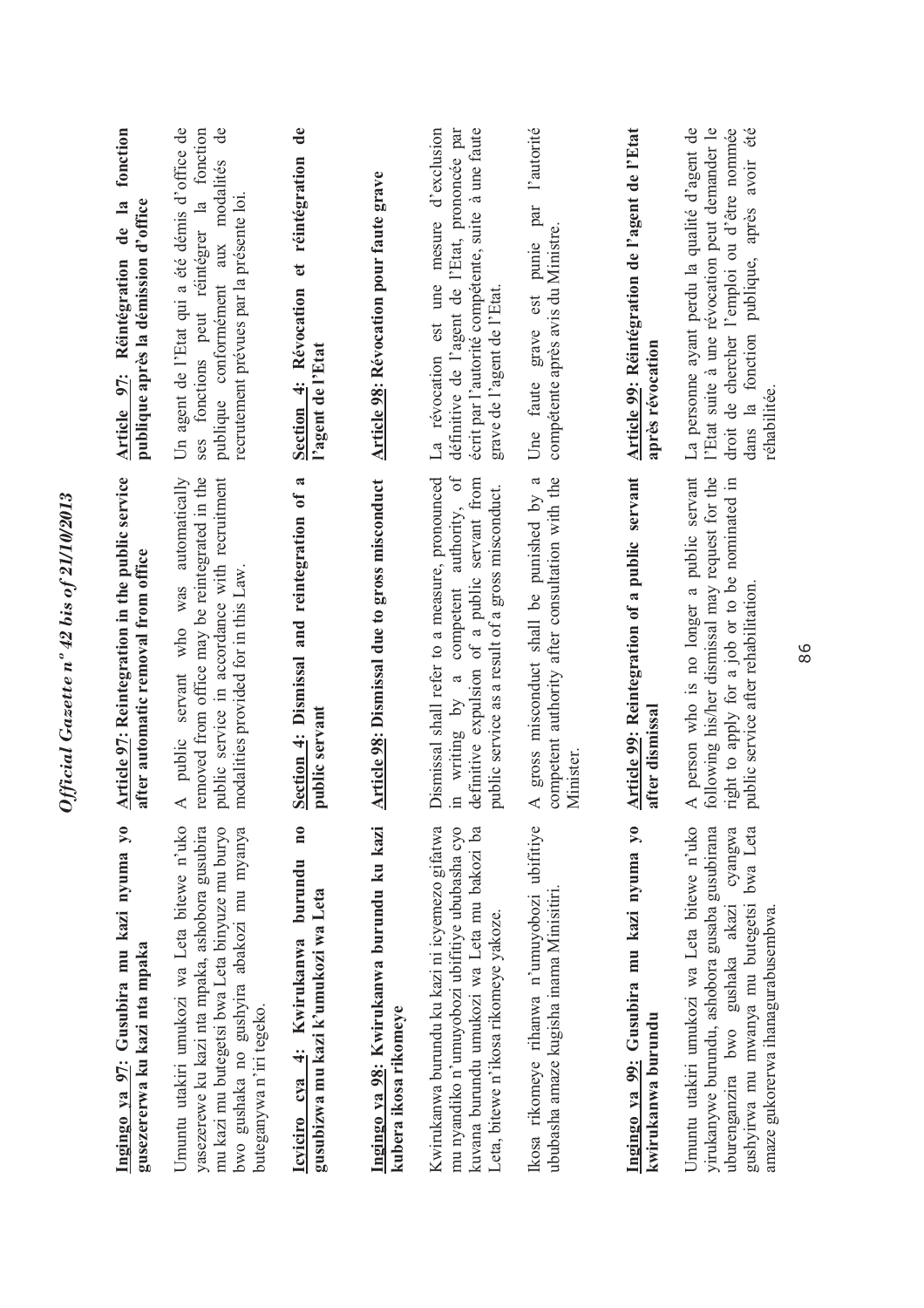| na<br>ibarwa uhereye igihe umukozi yaherewe igihano<br>nyir'ubwite amaze nibura imyaka irindwi (7)<br>bikorwa<br>ihanagurabusembwa<br>cyo kwirukanwa burundu.<br>Gusaba                                                               | The request for rehabilitation shall be made by<br>the concerned person after at least seven (7)<br>years as of the date he/she was dismissed.                                                                       | La demande de réhabilitation est faite par la<br>moins sept (7) ans, à compter du jour de sa<br>personne concerné après une période d'au<br>révocation                                                                             |
|---------------------------------------------------------------------------------------------------------------------------------------------------------------------------------------------------------------------------------------|----------------------------------------------------------------------------------------------------------------------------------------------------------------------------------------------------------------------|------------------------------------------------------------------------------------------------------------------------------------------------------------------------------------------------------------------------------------|
| Inyandiko isaba ihanagurabusembwa ishyikirizwa<br>yirukanywemo, na we agafata icyemezo ashingiye<br>umuyobozi ubifitiye ububasha w'urwego umukozi<br>ku myanzuro ya Komisiyo.                                                         | who shall decide based on the conclusions of<br>The request for rehabilitation shall be addressed<br>from which the public servant was dismissed,<br>to the competent authority of the institution<br>the Commission | La lettre de demande de réhabilitation est<br>qui a révoqué l'agent, qui prend une décision<br>adressée à l'autorité compétente de l'institution<br>sur base des conclusions de la Commission.                                     |
| Iteka rya Perezida rigena uburyo bw'imihanire<br>y'Abakozi ba Leta riteganya ibyubahirizwa<br>n'uburyo ihanagurabusembwa rikorwa.                                                                                                     | The Presidential Order determining modalities<br>of imposing disciplinary sanctions to public<br>servants shall specify conditions and modalities<br>of rehabilitation.                                              | L'arrêté présidentiel déterminant les modalités<br>d'application du régime disciplinaire des agents<br>de l'Etat prévoit les conditions et les modalités<br>de réhabilitation                                                      |
| Icyiciro cya 5: Kwemererwa gushyirwa mu<br>kiruhuko cy'izabukuru                                                                                                                                                                      | Section 5: Admission to retirement                                                                                                                                                                                   | Section 5: Admission à la retraite                                                                                                                                                                                                 |
| Ingingo ya 100: Ikiruhuko cy'izabukuru                                                                                                                                                                                                | Article 100: Retirement                                                                                                                                                                                              | <b>Article 100: Retraite</b>                                                                                                                                                                                                       |
| w'umukozi wa Leta, ari byo<br>Ikiruhuko cy'izabukuru ni irangira risanzwe<br>mafaranga<br>n'amategeko<br>$\overline{\mathbb{Z}}$<br>nk'uko ateganywa<br>uburenganzira<br>y'ubwiteganyirize.<br>y'izabukuru<br>ry'umurimo<br>bimuhesha | A retirement shall mean the normal end of<br>employment of a public servant and entitle<br>him/her to the retirement pension in accordance<br>with the Law on social security.                                       | La mise à la retraite marque la fin normale de<br>lui donne droit à une pension de retraite<br>l'exercice de la fonction de l'agent de l'Etat et<br>en<br>légales<br>conformément aux dispositions<br>matière de sécurité sociale. |
| Umuyobozi washyize mu mwanya umukozi wa<br>Leta, ni na we ufite ububasha bwo kumwemerera<br>kujya mu kiruhuko cy'izabukuru.                                                                                                           | The retirement shall be decided by the authority<br>who appointed the public servant.                                                                                                                                | La mise à la retraite est décidée par l'autorité<br>ayant affecté l'agent de l'Etat concerné.                                                                                                                                      |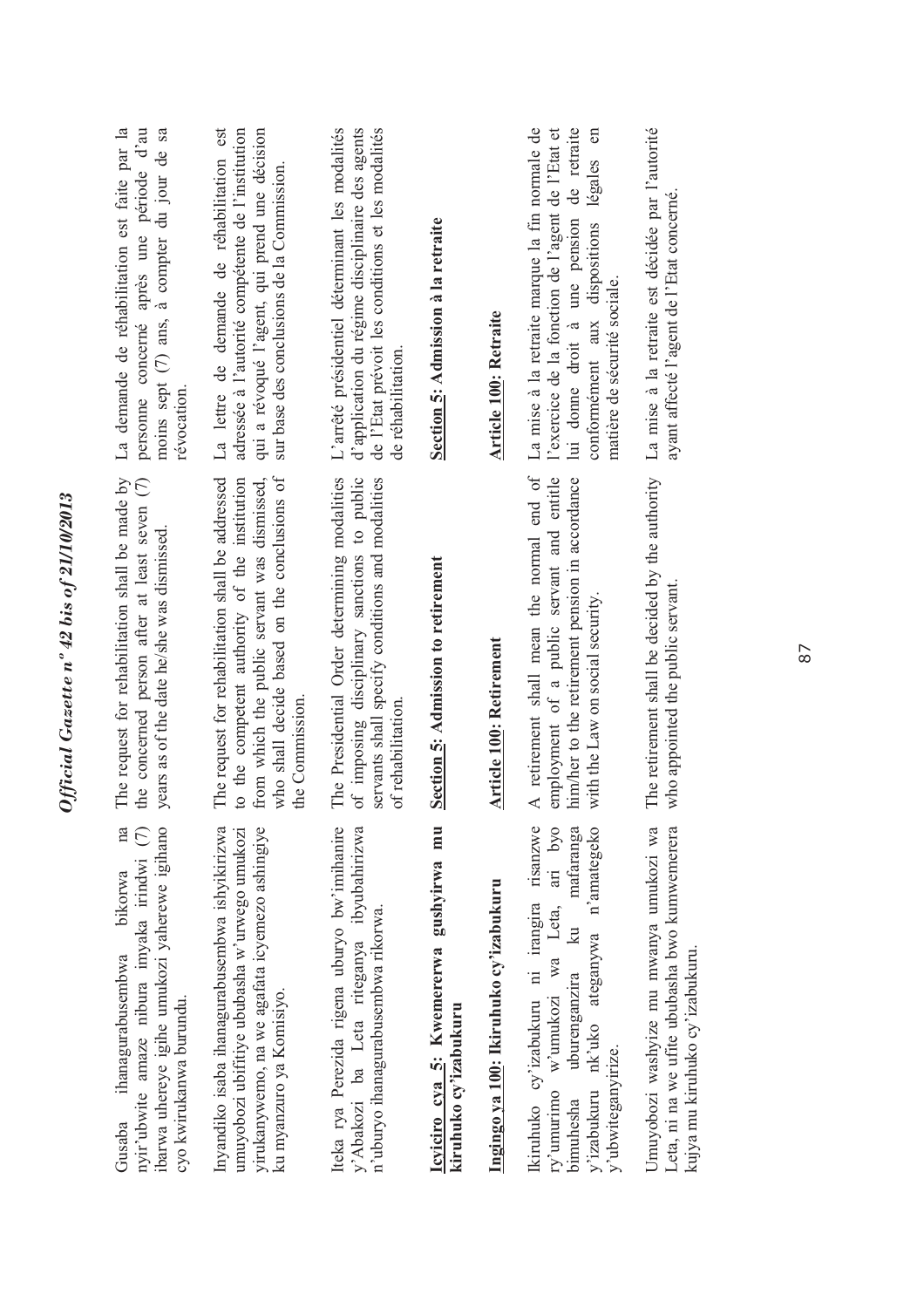| y'ikiruhuko<br>Imyaka<br><b>101:</b><br>Ingingo ya<br>cy'izabukuru                                                                                                                                                                                                                                                         | Article 101: Retirement age                                                                                                                                                                                                                                                             | Article 101: Age de la retraite                                                                                                                                                                                                                                                                                         |
|----------------------------------------------------------------------------------------------------------------------------------------------------------------------------------------------------------------------------------------------------------------------------------------------------------------------------|-----------------------------------------------------------------------------------------------------------------------------------------------------------------------------------------------------------------------------------------------------------------------------------------|-------------------------------------------------------------------------------------------------------------------------------------------------------------------------------------------------------------------------------------------------------------------------------------------------------------------------|
| Imyaka isanzwe kugira ngo umukozi wa Leta<br>abone ikiruhuko cy'izabukuru ni mirongo itandatu<br>$n$ 'itanu $(65)$ .                                                                                                                                                                                                       | The normal retirement age for a public servant<br>shall be sixty five (65) years.                                                                                                                                                                                                       | L'âge normal de la retraite d'un agent de l'Etat<br>est de soixante cinq (65) ans.                                                                                                                                                                                                                                      |
| Rwanda, ashobora gusaba umuyobozi ubifitiye<br>ububasha kujya mu kiruhuko cy'izabukuru igihe<br>Icyakora, umukozi wa Leta wujuje nibura imyaka<br>mirongo itandatu (60) y'amavuko kandi akaba<br>atanga imisanzu mu Kigo cy'Ubwiteganyirize mu<br>amaze gukora nibura imyaka cumi n'itanu (15)<br>giteganyijwe kitaragera. | However, a public servant who attains at least<br>Security Board may apply to the competent<br>sixty (60) years of age and who has served for at<br>least fifteen (15) years in public service and<br>pays his/her contribution to the Rwanda Social<br>authority for early retirement. | Toutefois, un agent de l'Etat âgé de soixante<br>(60) ans au moins et qui a accompli au moins<br>quinze (15) ans de service dans la fonction<br>publique en versant des cotisations à l'Office<br>Rwandais de Sécurité Sociale, peut adresser à<br>l'autorité compétente la demande de mise à la<br>retraite anticipée. |
| Imyaka y'ikiruhuko cy'izabukuru ku bakozi<br>bagengwa na Sitati zihariye igenwa hakurikijwe<br>imiterere y'imirimo bakora.                                                                                                                                                                                                 | Retirement age for public servants governed by<br>special statutes shall be fixed in accordance with<br>the nature of their duties                                                                                                                                                      | L'âge de la retraite pour les agents régis par les<br>statuts particuliers est fixé conformément à la<br>nature de leurs fonctions.                                                                                                                                                                                     |
| Ingingo ya 102: Impamba y'izabukuru                                                                                                                                                                                                                                                                                        | Article 102: Retirement benefits                                                                                                                                                                                                                                                        | Article 102: Indemnités de mise à la retraite                                                                                                                                                                                                                                                                           |
| kiruhuko<br>akorera<br>impamba y'izabukuru itangwa mu mafaranga,<br>hashingiwe ku burambe uwo mukozi afite mu<br>Umukozi wa Leta ushyizwe mu<br>agenerwa n'urwego<br>Butegetsi bwa Leta.<br>cy'izabukuru,                                                                                                                  | A public servant who retires shall be entitled to<br>allocated by his/her<br>institution on the basis of his/her experience in<br>retirement benefits<br>public service.                                                                                                                | L'agent de l'Etat admis à la retraite bénéficie<br>son institution sur base de son expérience dans<br>d'une indemnité de mise à la retraite versée par<br>la fonction publique.                                                                                                                                         |
| Amafaranga y'impamba y'izabukuru abarwa mu<br>buryo bumwe n'ibivugwa mu ngingo ya 95 y'iri<br>tegeko, kandi atangwa inshuro imwe.                                                                                                                                                                                          | Retirement benefits shall be computed in the<br>same way as provided for in Article 95 of this<br>Law.                                                                                                                                                                                  | L'indemnité de mise à la retraite est versée en<br>une seule fois et elle est calculée de la même<br>manière que celle qui est prévue à l'article 95 de<br>la présente loi                                                                                                                                              |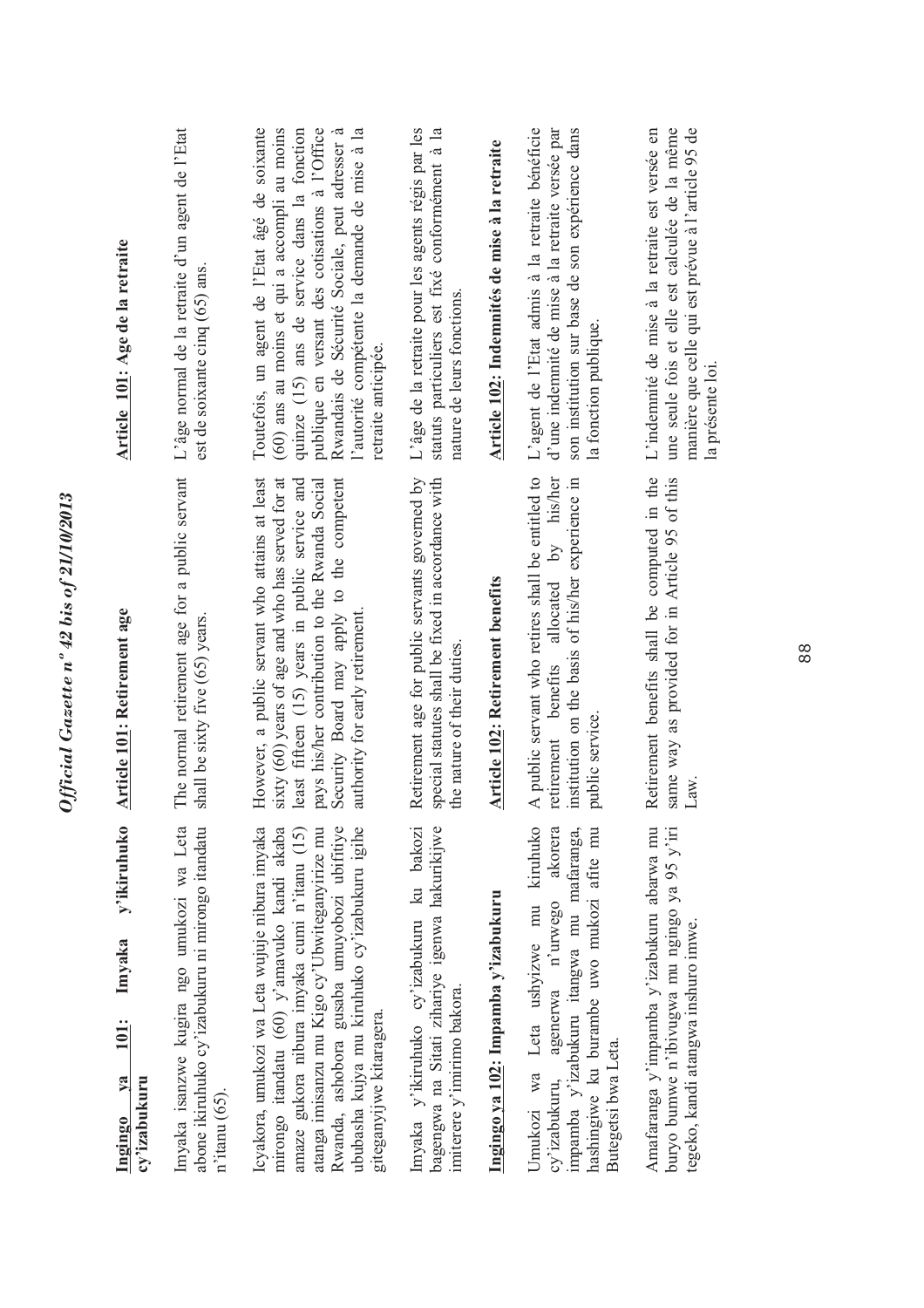| est<br>incompatible avec les indemnités accordées à un<br>L'indemnité de mise à la retraite<br>agent démis d'office de ses fonctions.<br>Retirement benefits shall be incompatible with<br>benefits granted to a public servant removed | Section 5: Décès d'un agent de l'Etat     | $d'$ un<br>Article 103: Cessation des fonctions<br>agent de l'Etat suite au décès<br>Article 103: Termination of employment of a | fonction publique et met fin à la procédure<br>$\mathbf{a}$<br>cessation définitive de son activité dans la<br>Le décès d'un agent de l'Etat marque<br>disciplinaire dans tous ses effets<br>The death of a public servant shall mark the<br>definitive termination of his/her employment in<br>the public service and put an end to any | Article 104: Indemnités de décès et dépenses<br>funéraires<br>Article 104: Death allowances and funeral | d'activités, une allocation de décès versée sous<br>au sextuple du dernier salaire brut mensuel du<br>soumise à la prescription visée à l'article 61 de<br>En cas de décès d'un agent de l'Etat en cours<br>défunt est accordée au conjoint survivant et aux<br>successeurs légitimes. Cette allocation est<br>forme d'un paiement unique d'un montant égal<br>aux<br>orphelins, à défaut de ces derniers,<br>la présente loi<br>In case a public servant dies while still in<br>successors shall be granted death allowances<br>equivalent to a lump sum of six (6) times the<br>last monthly gross salary of the diseased. These<br>death allowances are subject to prescription as<br>service, the widow or widower and orphans, and<br>in their absence, the legally recognized | Un arrêté du Premier Ministre détermine le<br>montant des dépenses funéraires en cas de décès<br>A Prime Minister's Order shall determine the<br>amount of funeral expenses in case of death of |
|-----------------------------------------------------------------------------------------------------------------------------------------------------------------------------------------------------------------------------------------|-------------------------------------------|----------------------------------------------------------------------------------------------------------------------------------|------------------------------------------------------------------------------------------------------------------------------------------------------------------------------------------------------------------------------------------------------------------------------------------------------------------------------------------|---------------------------------------------------------------------------------------------------------|-------------------------------------------------------------------------------------------------------------------------------------------------------------------------------------------------------------------------------------------------------------------------------------------------------------------------------------------------------------------------------------------------------------------------------------------------------------------------------------------------------------------------------------------------------------------------------------------------------------------------------------------------------------------------------------------------------------------------------------------------------------------------------------|-------------------------------------------------------------------------------------------------------------------------------------------------------------------------------------------------|
| automatically from office.                                                                                                                                                                                                              | Section 5: Death of a public servant      | public servant due to his/her death                                                                                              | disciplinary procedure in all its respects                                                                                                                                                                                                                                                                                               | expenses                                                                                                | provided for in Article 61 of this Law.                                                                                                                                                                                                                                                                                                                                                                                                                                                                                                                                                                                                                                                                                                                                             |                                                                                                                                                                                                 |
| agenerwa umukozi usezerewe nta mpaka.                                                                                                                                                                                                   | Icyiciro cya 5: Urupfu rw'umukozi wa Leta | Ingingo ya 103: Kuva mu bakozi ba Leta                                                                                           | umurimo we mu bakozi ba Leta kandi<br>Iyo umukozi wa Leta apfuye aba arangije<br>n'ikurikiranwa ku makosa yaba yarakoze mu kazi                                                                                                                                                                                                          | Ingingo ya 104: Impozamarira n'amafaranga                                                               | Iyo umukozi wa Leta apfuye akiri ku mirimo,<br>uwapfakaye n'imfubyi asize bahabwa amafaranga<br>n'inshuro esheshatu (6) z'umushahara mbumbe<br>yahembwe bwa nyuma, yaba atabafite agahabwa<br>abamuzungura bemewe n'amategeko. Ubu<br>burenganzira buzima mu gihe n'uburyo<br>y'impozamarira atangirwa rimwe angana<br>biteganyijwe mu ngingo ya 61 y'iri tegeko.                                                                                                                                                                                                                                                                                                                                                                                                                   | Iteka rya Minisitiri w'Intebe rigena ingano<br>y'amafaranga y'ishyingura ku bakozi ba Leta                                                                                                      |
| n'amafaranga<br>ntabangikanywa                                                                                                                                                                                                          |                                           | bitewe n'urupfu                                                                                                                  | rikarangirira aho.                                                                                                                                                                                                                                                                                                                       | y'ishyingura                                                                                            |                                                                                                                                                                                                                                                                                                                                                                                                                                                                                                                                                                                                                                                                                                                                                                                     |                                                                                                                                                                                                 |

Official Gazette nº 42 bis of 21/10/2013

 $y'$ amafaranga  $y'$ ishyingura ku bakozi ba Leta bapfuye bakiri ku mirimo. Iteka rya Minisitiri w'Intebe rigena ingano y'amafaranga y'ishyingura ku bakozi ba Leta bapfuye bakiri ku mirimo. Iteka

amount of funeral expenses in case of death of amount of funeral expenses in case of death of public servant still in service. public servant still in service.

d'un agent de l'Etat en cours d'activités.

d'un agent de l'Etat en cours d'activités.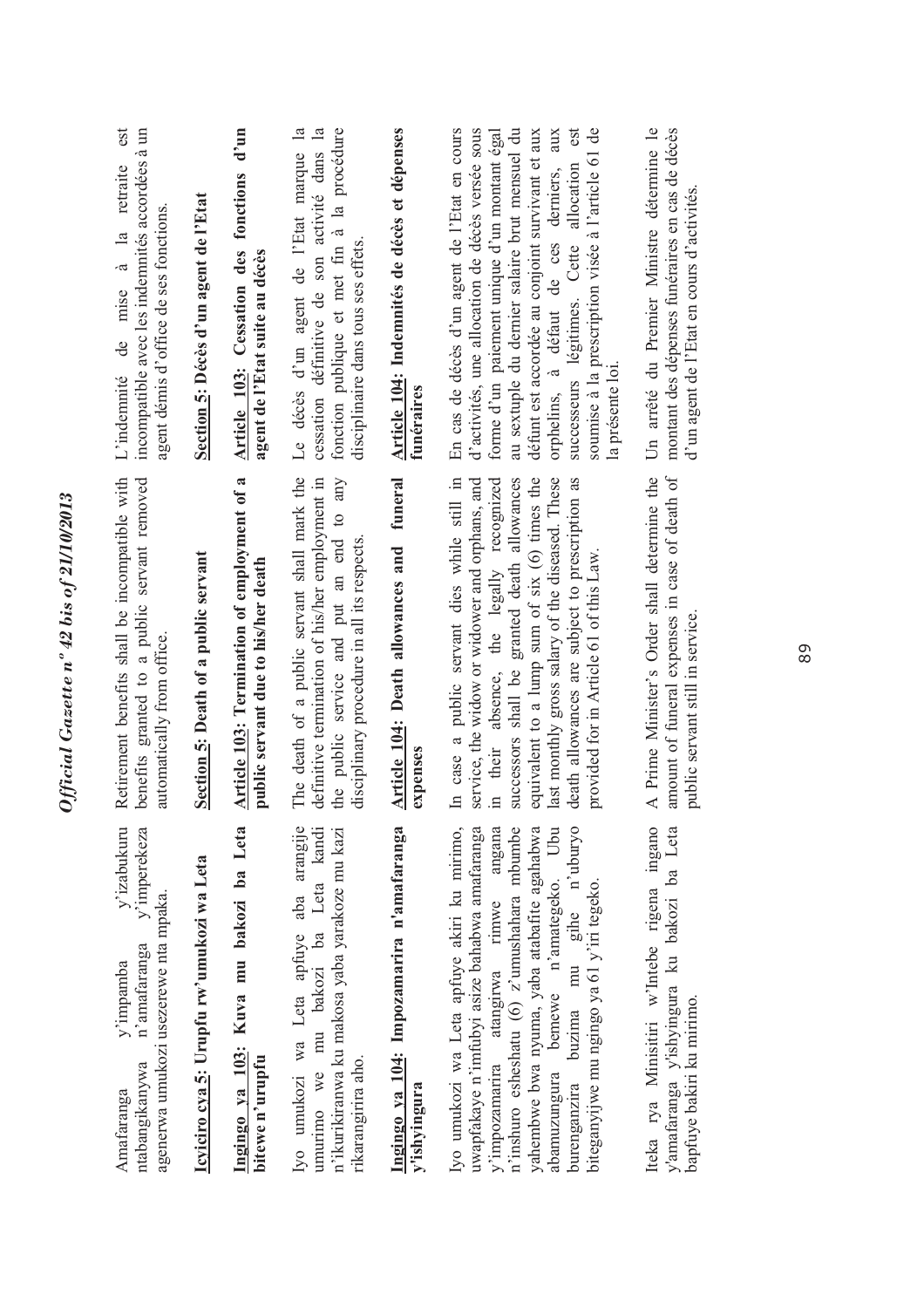| <b>INGINGO</b><br>Z'INZIBACYUHO N'IZISOZA<br>WA<br>UMUTWE                                                                                                                                                                               | AND<br><b>TRANSITIONAL</b><br><b>FINAL PROVISIONS</b><br>IX:<br><b>CHAPTER</b>                                                                                                                                                                                   | <b>DISPOSITIONS</b><br>TRANSITOIRES ET FINALES<br>$\mathbf{X}$ :<br><b>CHAPITRE</b>                                                                                                                                                                                |
|-----------------------------------------------------------------------------------------------------------------------------------------------------------------------------------------------------------------------------------------|------------------------------------------------------------------------------------------------------------------------------------------------------------------------------------------------------------------------------------------------------------------|--------------------------------------------------------------------------------------------------------------------------------------------------------------------------------------------------------------------------------------------------------------------|
| Ingingo ya 105: Igihe cy'inzibacyuho                                                                                                                                                                                                    | <b>Article 105: Transitional period</b>                                                                                                                                                                                                                          | Article 105: Période transitoire                                                                                                                                                                                                                                   |
| Impaka zavutse mbere y'uko iri tegeko ritangira<br>gukurikizwa zizakomeza gukemurwa hashingiwe<br>ku itegeko ryariho igihe izo mpaka zavukaga mu<br>gihe cy'amezi cumi n'abiri (12) uhereye igihe iri<br>tegeko ryatangiye gukurikizwa. | twelve (12) months from the commencement of<br>occurrence of such a dispute within a period of<br>Any dispute arising before the commencement<br>the Law which was into force at the time of the<br>of this Law shall be resolved in accordance with<br>this Law | compter de l'entrée en vigueur de la présente<br>Tout litige survenu avant l'entrée en vigueur de<br>la présente loi sera réglé conformément à la loi<br>qui était en vigueur au moment de la survenance<br>du litige dans une période de douze (12) mois à<br>loi |
| Ingingo ya 106: Itegurwa, isuzumwa n'itorwa<br>by'iri tegeko                                                                                                                                                                            | and<br>consideration<br>Article 106: Drafting,<br>adoption of this Law                                                                                                                                                                                           | Article 106: Initiation, examen et adoption de<br>la présente loi                                                                                                                                                                                                  |
| Iri tegeko ryateguwe, risuzumwa kandi ritorwa<br>mu rurimi rw'Ikinyarwanda.                                                                                                                                                             | This Law was drafted, considered and adopted<br>in Kinyarwanda.                                                                                                                                                                                                  | La présente loi a été initiée, examinée et adoptée<br>en Kinyarwanda.                                                                                                                                                                                              |
| Ingingo ya 107: Ivanwaho ry'itegeko n'ingingo<br>z'amategeko binyuranyije n'iri tegeko                                                                                                                                                  | <b>Article 107: Repealing provision</b>                                                                                                                                                                                                                          | <b>Article 107: Disposition abrogatoire</b>                                                                                                                                                                                                                        |
| rishyiraho sitati rusange igenga abakozi ba Leta<br>n'inzego z'imirimo ya Leta n'ingingo zose<br>Itegeko nº 22/2002 ryo ku wa 09/07/2002<br>z'amategeko abanziriza iri kandi zinyuranyije na<br>ryo bivanyweho.                         | on general<br>statutes for Rwanda public service and all prior<br>legal provisions contrary to this Law are hereby<br>Law n° 22/2002 of 09/07/2002<br>repealed                                                                                                   | La Loi nº 22/2002 du 09/07/2002 portant statut<br>général de la fonction publique Rwandaise et<br>toutes les dispositions légales antérieures<br>contraires à la présente loi sont abrogées.                                                                       |
| Ingingo ya 108: Igihe iri itegeko ritangira<br>gukurikizwa                                                                                                                                                                              | Article 108: Commencement                                                                                                                                                                                                                                        | Article 108: Entrée en vigueur                                                                                                                                                                                                                                     |
| Iri tegeko ritangira gukurikizwa ku munsi<br>ritangarijweho mu Igazeti ya Leta ya Repubulika<br>y'u Rwanda.                                                                                                                             | This Law shall come into force on the date of its<br>Gazette of the<br><b>Official</b><br>publication in the<br>Republic of Rwanda                                                                                                                               | La présente loi entre en vigueur le jour de sa<br>$\mathbf{a}$<br>de<br>Officiel<br>Journal<br>République du Rwanda.<br>au<br>publication                                                                                                                          |